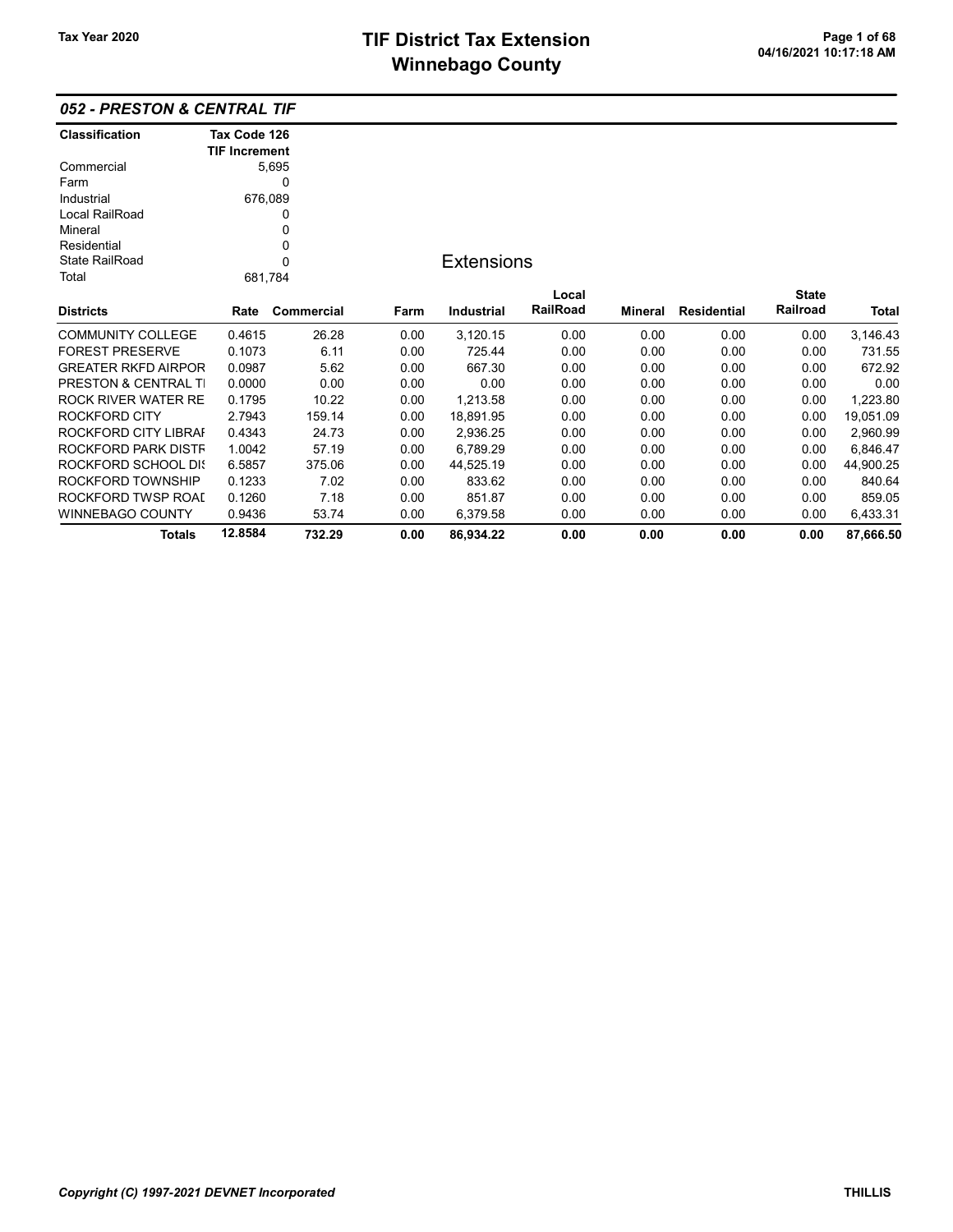## TIF District Tax Extension<br>
M's sada and 2 of the page 2 of 68 **Winnebago County**

Totals 12.8584 500.18 0.00 0.00 0.00 0.00 0.00 0.00 500.18

### 063 - WESTSIDE TIF #2

| <b>Classification</b>      | Tax Code 082<br><b>TIF Increment</b> |            |      |                   |          |         |                    |              |        |
|----------------------------|--------------------------------------|------------|------|-------------------|----------|---------|--------------------|--------------|--------|
| Commercial                 |                                      | 3,890      |      |                   |          |         |                    |              |        |
| Farm                       |                                      | 0          |      |                   |          |         |                    |              |        |
| Industrial                 |                                      | 0          |      |                   |          |         |                    |              |        |
| Local RailRoad             |                                      | 0          |      |                   |          |         |                    |              |        |
| Mineral                    |                                      | 0          |      |                   |          |         |                    |              |        |
| Residential                |                                      | 0          |      |                   |          |         |                    |              |        |
| <b>State RailRoad</b>      |                                      | $\Omega$   |      | <b>Extensions</b> |          |         |                    |              |        |
| Total                      |                                      | 3,890      |      |                   |          |         |                    |              |        |
|                            |                                      |            |      |                   | Local    |         |                    | <b>State</b> |        |
| <b>Districts</b>           | Rate                                 | Commercial | Farm | <b>Industrial</b> | RailRoad | Mineral | <b>Residential</b> | Railroad     | Total  |
| <b>COMMUNITY COLLEGE</b>   | 0.4615                               | 17.95      | 0.00 | 0.00              | 0.00     | 0.00    | 0.00               | 0.00         | 17.95  |
| <b>FOREST PRESERVE</b>     | 0.1073                               | 4.17       | 0.00 | 0.00              | 0.00     | 0.00    | 0.00               | 0.00         | 4.17   |
| <b>GREATER RKFD AIRPOR</b> | 0.0987                               | 3.84       | 0.00 | 0.00              | 0.00     | 0.00    | 0.00               | 0.00         | 3.84   |
| <b>ROCK RIVER WATER RE</b> | 0.1795                               | 6.98       | 0.00 | 0.00              | 0.00     | 0.00    | 0.00               | 0.00         | 6.98   |
| <b>ROCKFORD CITY</b>       | 2.7943                               | 108.70     | 0.00 | 0.00              | 0.00     | 0.00    | 0.00               | 0.00         | 108.70 |
| ROCKFORD CITY LIBRAI       | 0.4343                               | 16.89      | 0.00 | 0.00              | 0.00     | 0.00    | 0.00               | 0.00         | 16.89  |
| ROCKFORD PARK DISTF        | 1.0042                               | 39.06      | 0.00 | 0.00              | 0.00     | 0.00    | 0.00               | 0.00         | 39.06  |
| ROCKFORD SCHOOL DIS        | 6.5857                               | 256.18     | 0.00 | 0.00              | 0.00     | 0.00    | 0.00               | 0.00         | 256.18 |
| ROCKFORD TOWNSHIP          | 0.1233                               | 4.80       | 0.00 | 0.00              | 0.00     | 0.00    | 0.00               | 0.00         | 4.80   |
| ROCKFORD TWSP ROAL         | 0.1260                               | 4.90       | 0.00 | 0.00              | 0.00     | 0.00    | 0.00               | 0.00         | 4.90   |
| <b>WESTSIDE TIF #2</b>     | 0.0000                               | 0.00       | 0.00 | 0.00              | 0.00     | 0.00    | 0.00               | 0.00         | 0.00   |
| WINNEBAGO COUNTY           | 0.9436                               | 36.71      | 0.00 | 0.00              | 0.00     | 0.00    | 0.00               | 0.00         | 36.71  |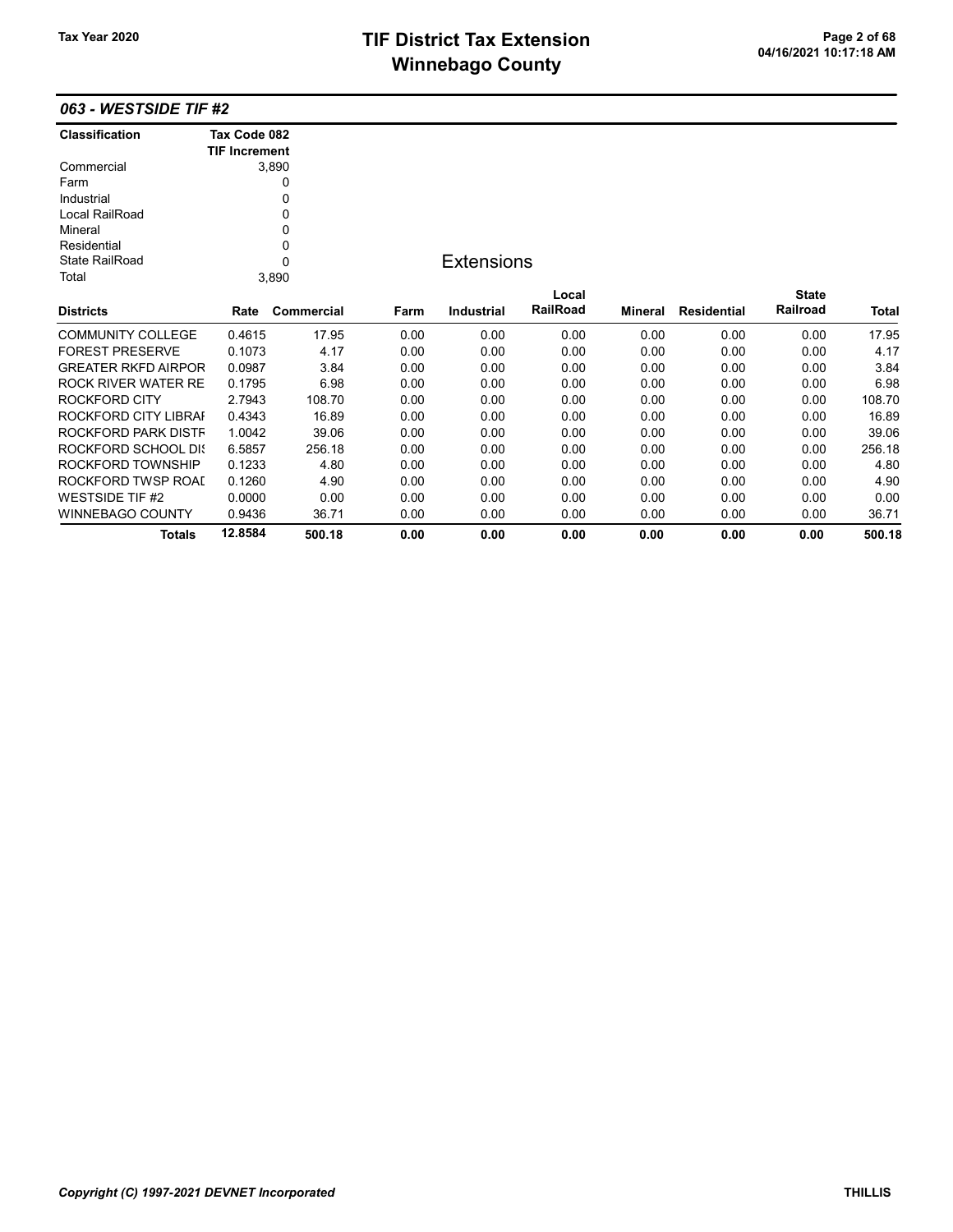| Classification             | Tax Code 117         |            |      |                   |          |                |                    |              |            |
|----------------------------|----------------------|------------|------|-------------------|----------|----------------|--------------------|--------------|------------|
|                            | <b>TIF Increment</b> |            |      |                   |          |                |                    |              |            |
| Commercial                 | 1,006,164            |            |      |                   |          |                |                    |              |            |
| Farm                       |                      | 0          |      |                   |          |                |                    |              |            |
| Industrial                 |                      | 0          |      |                   |          |                |                    |              |            |
| Local RailRoad             |                      | 0          |      |                   |          |                |                    |              |            |
| Mineral                    | 0                    |            |      |                   |          |                |                    |              |            |
| Residential                | 0                    |            |      |                   |          |                |                    |              |            |
| <b>State RailRoad</b>      | $\Omega$             |            |      | <b>Extensions</b> |          |                |                    |              |            |
| Total                      | 1,006,164            |            |      |                   |          |                |                    |              |            |
|                            |                      |            |      |                   | Local    |                |                    | <b>State</b> |            |
| Districts                  | Rate                 | Commercial | Farm | <b>Industrial</b> | RailRoad | <b>Mineral</b> | <b>Residential</b> | Railroad     | Total      |
| COMMUNITY COLLEGE          | 0.4615               | 4,643.45   | 0.00 | 0.00              | 0.00     | 0.00           | 0.00               | 0.00         | 4,643.45   |
| EAST STATE & ALPINE T      | 0.0000               | 0.00       | 0.00 | 0.00              | 0.00     | 0.00           | 0.00               | 0.00         | 0.00       |
| FOREST PRESERVE            | 0.1073               | 1,079.61   | 0.00 | 0.00              | 0.00     | 0.00           | 0.00               | 0.00         | 1,079.61   |
| <b>GREATER RKFD AIRPOR</b> | 0.0987               | 993.08     | 0.00 | 0.00              | 0.00     | 0.00           | 0.00               | 0.00         | 993.08     |
| ROCK RIVER WATER RE        | 0.1795               | 1,806.06   | 0.00 | 0.00              | 0.00     | 0.00           | 0.00               | 0.00         | 1,806.06   |
| ROCKFORD CITY              | 2.7943               | 28,115.24  | 0.00 | 0.00              | 0.00     | 0.00           | 0.00               | 0.00         | 28,115.24  |
| ROCKFORD CITY LIBRAI       | 0.4343               | 4,369.77   | 0.00 | 0.00              | 0.00     | 0.00           | 0.00               | 0.00         | 4,369.77   |
| ROCKFORD PARK DISTF        | 1.0042               | 10,103.90  | 0.00 | 0.00              | 0.00     | 0.00           | 0.00               | 0.00         | 10,103.90  |
| ROCKFORD SCHOOL DI{        | 6.5857               | 66,262.94  | 0.00 | 0.00              | 0.00     | 0.00           | 0.00               | 0.00         | 66,262.94  |
| ROCKFORD TOWNSHIP          | 0.1233               | 1,240.60   | 0.00 | 0.00              | 0.00     | 0.00           | 0.00               | 0.00         | 1,240.60   |
| ROCKFORD TWSP ROAI         | 0.1260               | 1,267.77   | 0.00 | 0.00              | 0.00     | 0.00           | 0.00               | 0.00         | 1,267.77   |
| WINNEBAGO COUNTY           | 0.9436               | 9,494.16   | 0.00 | 0.00              | 0.00     | 0.00           | 0.00               | 0.00         | 9,494.16   |
| <b>Totals</b>              | 12.8584              | 129,376.58 | 0.00 | 0.00              | 0.00     | 0.00           | 0.00               | 0.00         | 129,376.58 |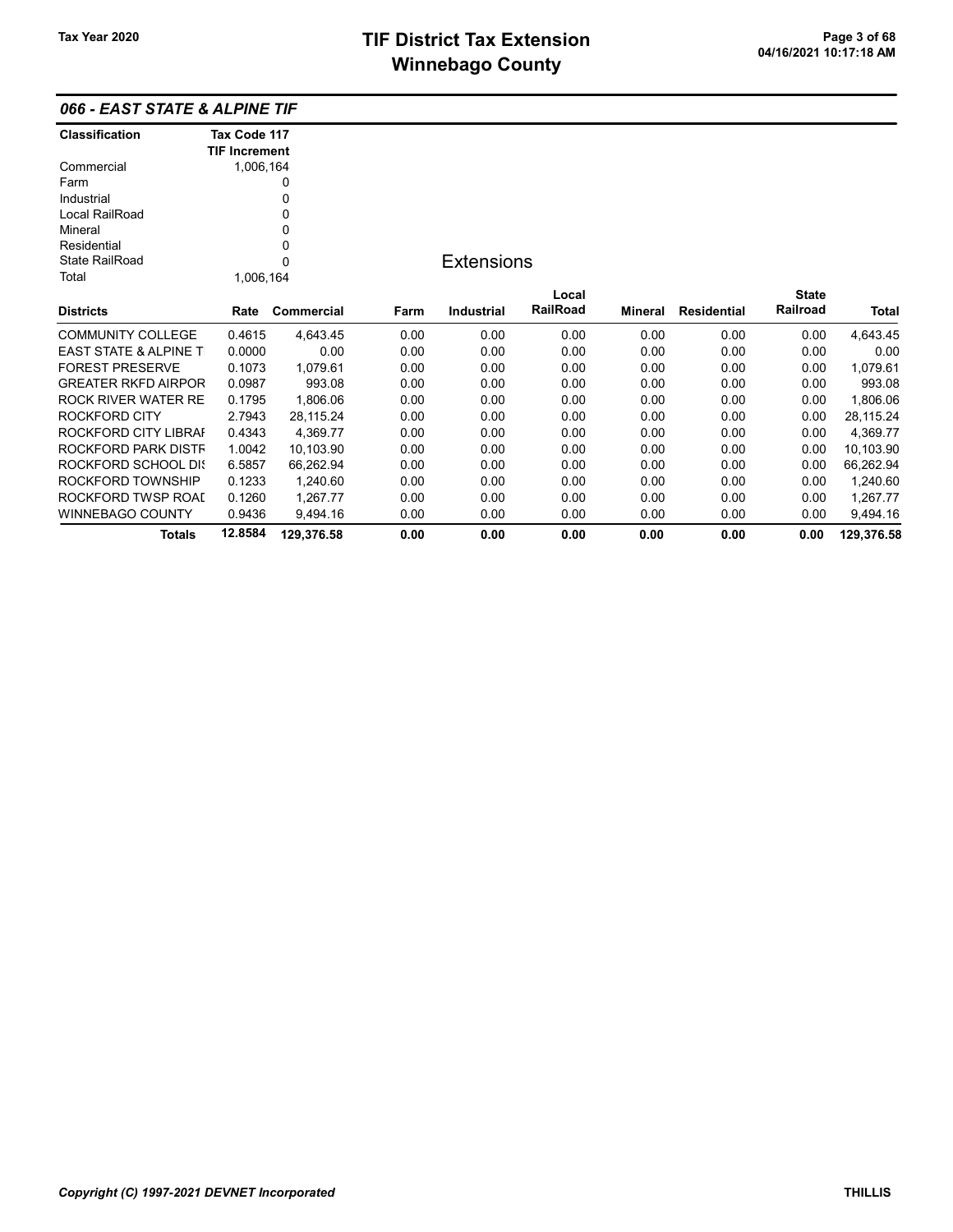| <b>067 - WEST STATE &amp; CENTRAL TIF</b> |                                      |  |  |  |  |  |  |  |
|-------------------------------------------|--------------------------------------|--|--|--|--|--|--|--|
| <b>Classification</b>                     | Tax Code 085<br><b>TIF Increment</b> |  |  |  |  |  |  |  |
| Commercial<br>Farm                        | 483,518<br>0                         |  |  |  |  |  |  |  |
| Industrial<br>Local RailRoad              | 4,997<br>O                           |  |  |  |  |  |  |  |
| Mineral<br>Residential                    | O<br>292,571                         |  |  |  |  |  |  |  |
| State RailRoad<br>Total                   | 781,086                              |  |  |  |  |  |  |  |

## ensions

|                                |         | .          |      |                   |                          |                |                    |                          |              |
|--------------------------------|---------|------------|------|-------------------|--------------------------|----------------|--------------------|--------------------------|--------------|
| <b>Districts</b>               | Rate    | Commercial | Farm | <b>Industrial</b> | Local<br><b>RailRoad</b> | <b>Mineral</b> | <b>Residential</b> | <b>State</b><br>Railroad | <b>Total</b> |
| COMMUNITY COLLEGE              | 0.4615  | 2.231.44   | 0.00 | 23.06             | 0.00                     | 0.00           | 1.350.22           | 0.00                     | 3.604.71     |
| <b>FOREST PRESERVE</b>         | 0.1073  | 518.81     | 0.00 | 5.36              | 0.00                     | 0.00           | 313.93             | 0.00                     | 838.11       |
| <b>GREATER RKFD AIRPOR</b>     | 0.0987  | 477.23     | 0.00 | 4.93              | 0.00                     | 0.00           | 288.77             | 0.00                     | 770.93       |
| ROCK RIVER WATER RE            | 0.1795  | 867.91     | 0.00 | 8.97              | 0.00                     | 0.00           | 525.16             | 0.00                     | 1.402.05     |
| ROCKFORD CITY                  | 2.7943  | 13.510.94  | 0.00 | 139.63            | 0.00                     | 0.00           | 8.175.31           | 0.00                     | 21.825.89    |
| ROCKFORD CITY LIBRAI           | 0.4343  | 2.099.92   | 0.00 | 21.70             | 0.00                     | 0.00           | 1.270.64           | 0.00                     | 3.392.26     |
| ROCKFORD PARK DISTF            | 1.0042  | 4.855.49   | 0.00 | 50.18             | 0.00                     | 0.00           | 2.938.00           | 0.00                     | 7,843.67     |
| ROCKFORD SCHOOL DIS            | 6.5857  | 31.843.04  | 0.00 | 329.09            | 0.00                     | 0.00           | 19.267.85          | 0.00                     | 51,439.98    |
| ROCKFORD TOWNSHIP              | 0.1233  | 596.18     | 0.00 | 6.16              | 0.00                     | 0.00           | 360.74             | 0.00                     | 963.08       |
| ROCKFORD TWSP ROAL             | 0.1260  | 609.23     | 0.00 | 6.30              | 0.00                     | 0.00           | 368.64             | 0.00                     | 984.17       |
| <b>WEST STATE &amp; CENTRA</b> | 0.0000  | 0.00       | 0.00 | 0.00              | 0.00                     | 0.00           | 0.00               | 0.00                     | 0.00         |
| <b>WINNEBAGO COUNTY</b>        | 0.9436  | 4,562.48   | 0.00 | 47.15             | 0.00                     | 0.00           | 2.760.70           | 0.00                     | 7,370.33     |
| Totals                         | 12.8584 | 62.172.67  | 0.00 | 642.53            | 0.00                     | 0.00           | 37.619.96          | 0.00                     | 100.435.18   |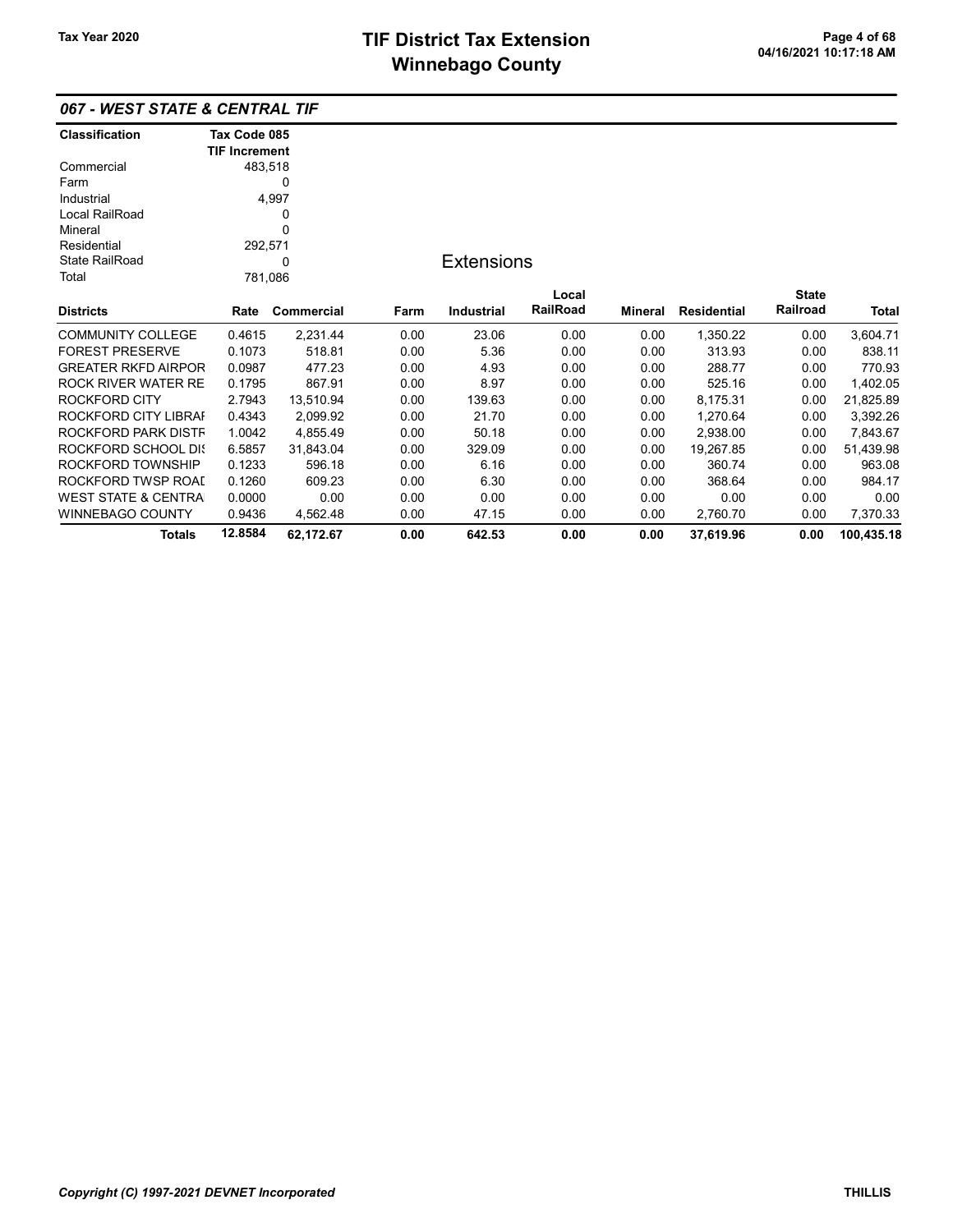### 068 - WEST STATE & KILBURN TIF

| <b>Classification</b>           | Tax Code 226         |            |      |                   |                 |         |                    |              |           |
|---------------------------------|----------------------|------------|------|-------------------|-----------------|---------|--------------------|--------------|-----------|
|                                 | <b>TIF Increment</b> |            |      |                   |                 |         |                    |              |           |
| Commercial                      |                      | 81,534     |      |                   |                 |         |                    |              |           |
| Farm                            |                      | 0          |      |                   |                 |         |                    |              |           |
| Industrial                      | 229,500              |            |      |                   |                 |         |                    |              |           |
| Local RailRoad                  | 0                    |            |      |                   |                 |         |                    |              |           |
| Mineral                         | 0                    |            |      |                   |                 |         |                    |              |           |
| Residential                     |                      | 5,483      |      |                   |                 |         |                    |              |           |
| <b>State RailRoad</b>           | 0                    |            |      | <b>Extensions</b> |                 |         |                    |              |           |
| Total                           | 316,517              |            |      |                   |                 |         |                    |              |           |
|                                 |                      |            |      |                   | Local           |         |                    | <b>State</b> |           |
| <b>Districts</b>                | Rate                 | Commercial | Farm | <b>Industrial</b> | <b>RailRoad</b> | Mineral | <b>Residential</b> | Railroad     | Total     |
| <b>COMMUNITY COLLEGE</b>        | 0.4615               | 376.28     | 0.00 | 1,059.14          | 0.00            | 0.00    | 25.30              | 0.00         | 1,460.73  |
| <b>FOREST PRESERVE</b>          | 0.1073               | 87.49      | 0.00 | 246.25            | 0.00            | 0.00    | 5.88               | 0.00         | 339.62    |
| <b>GREATER RKFD AIRPOR</b>      | 0.0987               | 80.47      | 0.00 | 226.52            | 0.00            | 0.00    | 5.41               | 0.00         | 312.40    |
| <b>ROCK RIVER WATER RE</b>      | 0.1795               | 146.35     | 0.00 | 411.95            | 0.00            | 0.00    | 9.84               | 0.00         | 568.15    |
| ROCKFORD CITY                   | 2.7943               | 2,278.30   | 0.00 | 6,412.92          | 0.00            | 0.00    | 153.21             | 0.00         | 8,844.43  |
| ROCKFORD CITY LIBRAI            | 0.4343               | 354.10     | 0.00 | 996.72            | 0.00            | 0.00    | 23.81              | 0.00         | 1,374.63  |
| ROCKFORD PARK DISTF             | 1.0042               | 818.76     | 0.00 | 2,304.64          | 0.00            | 0.00    | 55.06              | 0.00         | 3,178.46  |
| ROCKFORD SCHOOL DIS             | 6.5857               | 5,369.58   | 0.00 | 15, 114. 18       | 0.00            | 0.00    | 361.09             | 0.00         | 20,844.86 |
| ROCKFORD TOWNSHIP               | 0.1233               | 100.53     | 0.00 | 282.97            | 0.00            | 0.00    | 6.76               | 0.00         | 390.27    |
| ROCKFORD TWSP ROAI              | 0.1260               | 102.73     | 0.00 | 289.17            | 0.00            | 0.00    | 6.91               | 0.00         | 398.81    |
| <b>WEST STATE &amp; KILBURN</b> | 0.0000               | 0.00       | 0.00 | 0.00              | 0.00            | 0.00    | 0.00               | 0.00         | 0.00      |
| <b>WINNEBAGO COUNTY</b>         | 0.9436               | 769.35     | 0.00 | 2,165.56          | 0.00            | 0.00    | 51.74              | 0.00         | 2,986.65  |
| <b>Totals</b>                   | 12.8584              | 10,483.94  | 0.00 | 29,510.02         | 0.00            | 0.00    | 705.01             | 0.00         | 40,699.01 |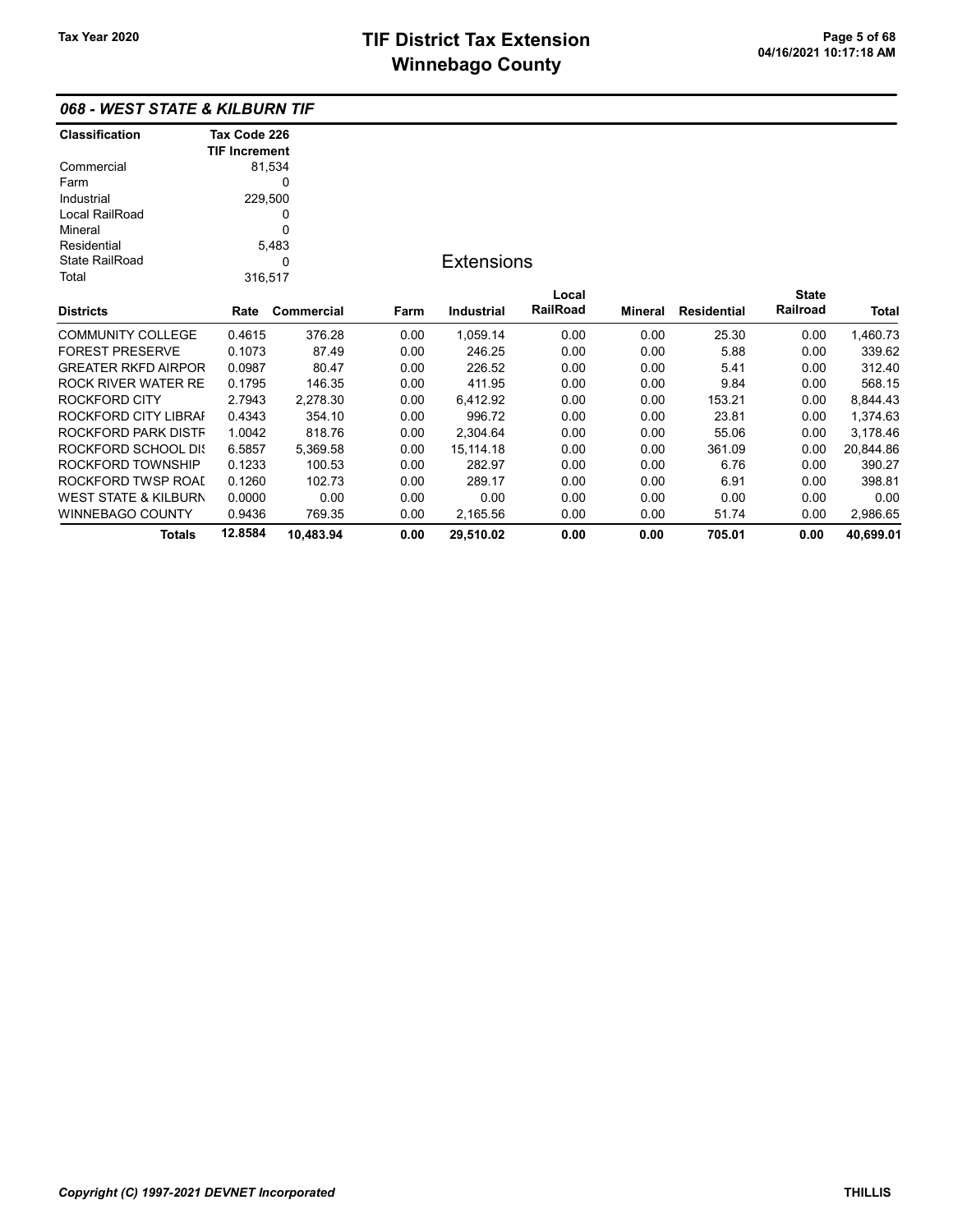### 088 - NORTH MAIN & AUBURN TIF

| <b>Classification</b>          | Tax Code 086         |            |      |                   |          |         |                    |              |           |
|--------------------------------|----------------------|------------|------|-------------------|----------|---------|--------------------|--------------|-----------|
|                                | <b>TIF Increment</b> |            |      |                   |          |         |                    |              |           |
| Commercial                     | 214,305              |            |      |                   |          |         |                    |              |           |
| Farm                           |                      | 0          |      |                   |          |         |                    |              |           |
| Industrial                     |                      | 18,356     |      |                   |          |         |                    |              |           |
| Local RailRoad                 | 0                    |            |      |                   |          |         |                    |              |           |
| Mineral                        | 0                    |            |      |                   |          |         |                    |              |           |
| Residential                    |                      | 3,904      |      |                   |          |         |                    |              |           |
| <b>State RailRoad</b>          | 0                    |            |      | <b>Extensions</b> |          |         |                    |              |           |
| Total                          | 236,565              |            |      |                   |          |         |                    |              |           |
|                                |                      |            |      |                   | Local    |         |                    | <b>State</b> |           |
| <b>Districts</b>               | Rate                 | Commercial | Farm | <b>Industrial</b> | RailRoad | Mineral | <b>Residential</b> | Railroad     | Total     |
| <b>COMMUNITY COLLEGE</b>       | 0.4615               | 989.02     | 0.00 | 84.71             | 0.00     | 0.00    | 18.02              | 0.00         | 1,091.75  |
| <b>FOREST PRESERVE</b>         | 0.1073               | 229.95     | 0.00 | 19.70             | 0.00     | 0.00    | 4.19               | 0.00         | 253.83    |
| <b>NORTH MAIN &amp; AUBURN</b> | 0.0000               | 0.00       | 0.00 | 0.00              | 0.00     | 0.00    | 0.00               | 0.00         | 0.00      |
| <b>ROCK RIVER WATER RE</b>     | 0.1795               | 384.68     | 0.00 | 32.95             | 0.00     | 0.00    | 7.01               | 0.00         | 424.63    |
| <b>ROCKFORD CITY</b>           | 2.7943               | 5,988.32   | 0.00 | 512.92            | 0.00     | 0.00    | 109.09             | 0.00         | 6,610.34  |
| ROCKFORD CITY LIBRAI           | 0.4343               | 930.73     | 0.00 | 79.72             | 0.00     | 0.00    | 16.96              | 0.00         | 1,027.40  |
| ROCKFORD PARK DISTF            | 1.0042               | 2,152.05   | 0.00 | 184.33            | 0.00     | 0.00    | 39.20              | 0.00         | 2,375.59  |
| <b>ROCKFORD SCHOOL DIS</b>     | 6.5857               | 14, 113.48 | 0.00 | 1,208.87          | 0.00     | 0.00    | 257.11             | 0.00         | 15,579.46 |
| ROCKFORD TOWNSHIP              | 0.1233               | 264.24     | 0.00 | 22.63             | 0.00     | 0.00    | 4.81               | 0.00         | 291.68    |
| ROCKFORD TWSP ROAI             | 0.1260               | 270.02     | 0.00 | 23.13             | 0.00     | 0.00    | 4.92               | 0.00         | 298.07    |
| <b>WINNEBAGO COUNTY</b>        | 0.9436               | 2,022.18   | 0.00 | 173.21            | 0.00     | 0.00    | 36.84              | 0.00         | 2,232.23  |
| Totals                         | 12.7597              | 27,344.67  | 0.00 | 2,342.17          | 0.00     | 0.00    | 498.15             | 0.00         | 30,184.98 |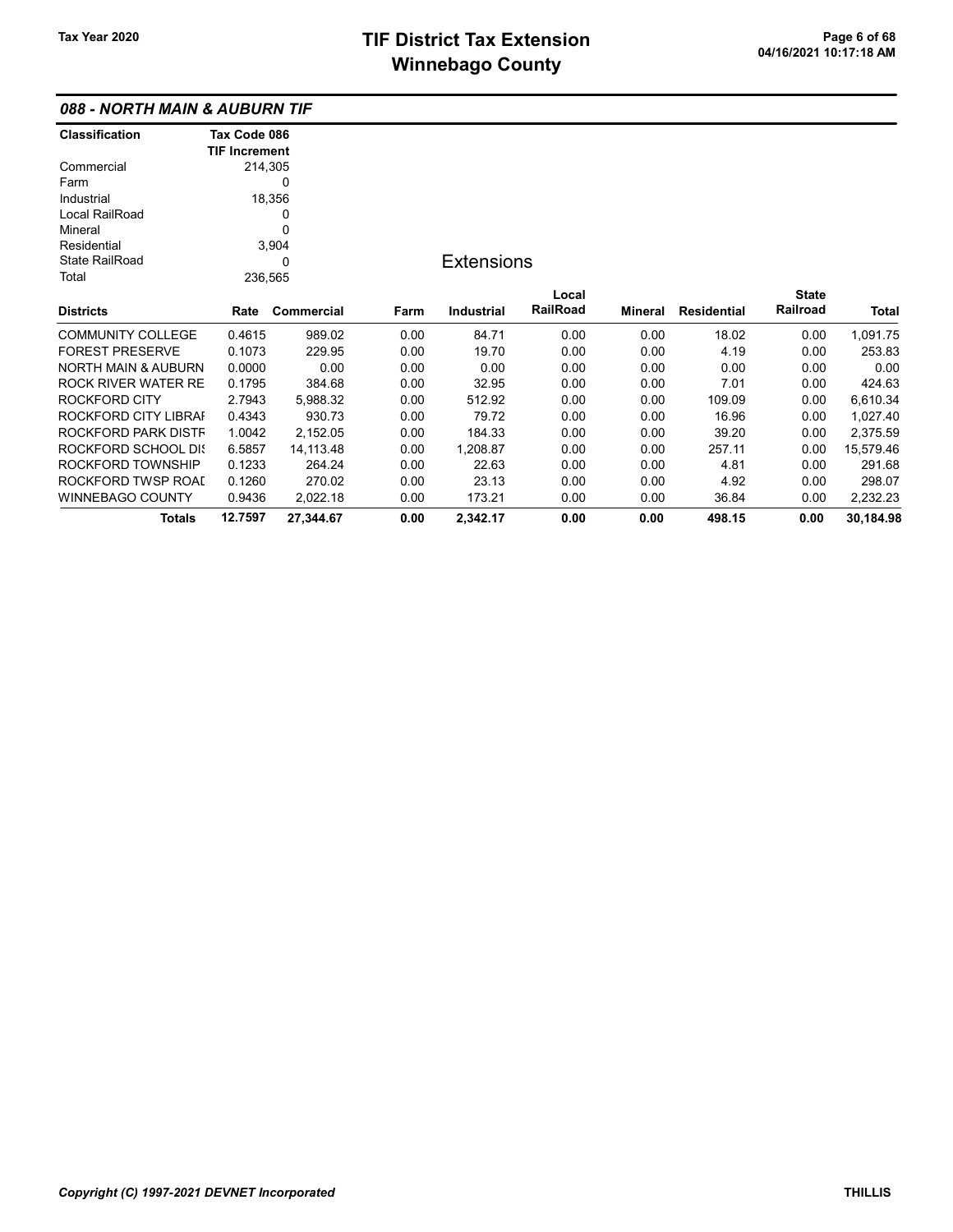|  | 089 - JACKSON SCHOOL TIF |  |
|--|--------------------------|--|
|--|--------------------------|--|

| <b>Classification</b>      | Tax Code 223         |             |      |                   |          |         |                    |              |           |
|----------------------------|----------------------|-------------|------|-------------------|----------|---------|--------------------|--------------|-----------|
|                            | <b>TIF Increment</b> |             |      |                   |          |         |                    |              |           |
| Commercial                 | 288,614              |             |      |                   |          |         |                    |              |           |
| Farm                       |                      | 0           |      |                   |          |         |                    |              |           |
| Industrial                 |                      | 1,941       |      |                   |          |         |                    |              |           |
| Local RailRoad             | 0                    |             |      |                   |          |         |                    |              |           |
| Mineral                    |                      | $\mathbf 0$ |      |                   |          |         |                    |              |           |
| Residential                | 23,840               |             |      |                   |          |         |                    |              |           |
| <b>State RailRoad</b>      | 0                    |             |      | <b>Extensions</b> |          |         |                    |              |           |
| Total                      | 314,395              |             |      |                   |          |         |                    |              |           |
|                            |                      |             |      |                   | Local    |         |                    | <b>State</b> |           |
| <b>Districts</b>           | Rate                 | Commercial  | Farm | <b>Industrial</b> | RailRoad | Mineral | <b>Residential</b> | Railroad     | Total     |
| <b>COMMUNITY COLLEGE</b>   | 0.4615               | 1,331.95    | 0.00 | 8.96              | 0.00     | 0.00    | 110.02             | 0.00         | 1,450.93  |
| <b>FOREST PRESERVE</b>     | 0.1073               | 309.68      | 0.00 | 2.08              | 0.00     | 0.00    | 25.58              | 0.00         | 337.35    |
| <b>GREATER RKFD AIRPOR</b> | 0.0987               | 284.86      | 0.00 | 1.92              | 0.00     | 0.00    | 23.53              | 0.00         | 310.31    |
| <b>JACKSON SCHOOL TIF</b>  | 0.0000               | 0.00        | 0.00 | 0.00              | 0.00     | 0.00    | 0.00               | 0.00         | 0.00      |
| ROCK RIVER WATER RE        | 0.1795               | 518.06      | 0.00 | 3.48              | 0.00     | 0.00    | 42.79              | 0.00         | 564.34    |
| ROCKFORD CITY              | 2.7943               | 8,064.74    | 0.00 | 54.24             | 0.00     | 0.00    | 666.16             | 0.00         | 8,785.14  |
| ROCKFORD CITY LIBRAI       | 0.4343               | 1,253.45    | 0.00 | 8.43              | 0.00     | 0.00    | 103.54             | 0.00         | 1,365.42  |
| ROCKFORD PARK DISTF        | 1.0042               | 2,898.26    | 0.00 | 19.49             | 0.00     | 0.00    | 239.40             | 0.00         | 3,157.15  |
| ROCKFORD SCHOOL DIS        | 6.5857               | 19,007.25   | 0.00 | 127.83            | 0.00     | 0.00    | 1,570.03           | 0.00         | 20,705.11 |
| ROCKFORD TOWNSHIP          | 0.1233               | 355.86      | 0.00 | 2.39              | 0.00     | 0.00    | 29.39              | 0.00         | 387.65    |
| ROCKFORD TWSP ROAI         | 0.1260               | 363.65      | 0.00 | 2.45              | 0.00     | 0.00    | 30.04              | 0.00         | 396.14    |
| <b>WINNEBAGO COUNTY</b>    | 0.9436               | 2,723.36    | 0.00 | 18.32             | 0.00     | 0.00    | 224.95             | 0.00         | 2,966.63  |
| <b>Totals</b>              | 12.8584              | 37,111.12   | 0.00 | 249.59            | 0.00     | 0.00    | 3,065.43           | 0.00         | 40,426.17 |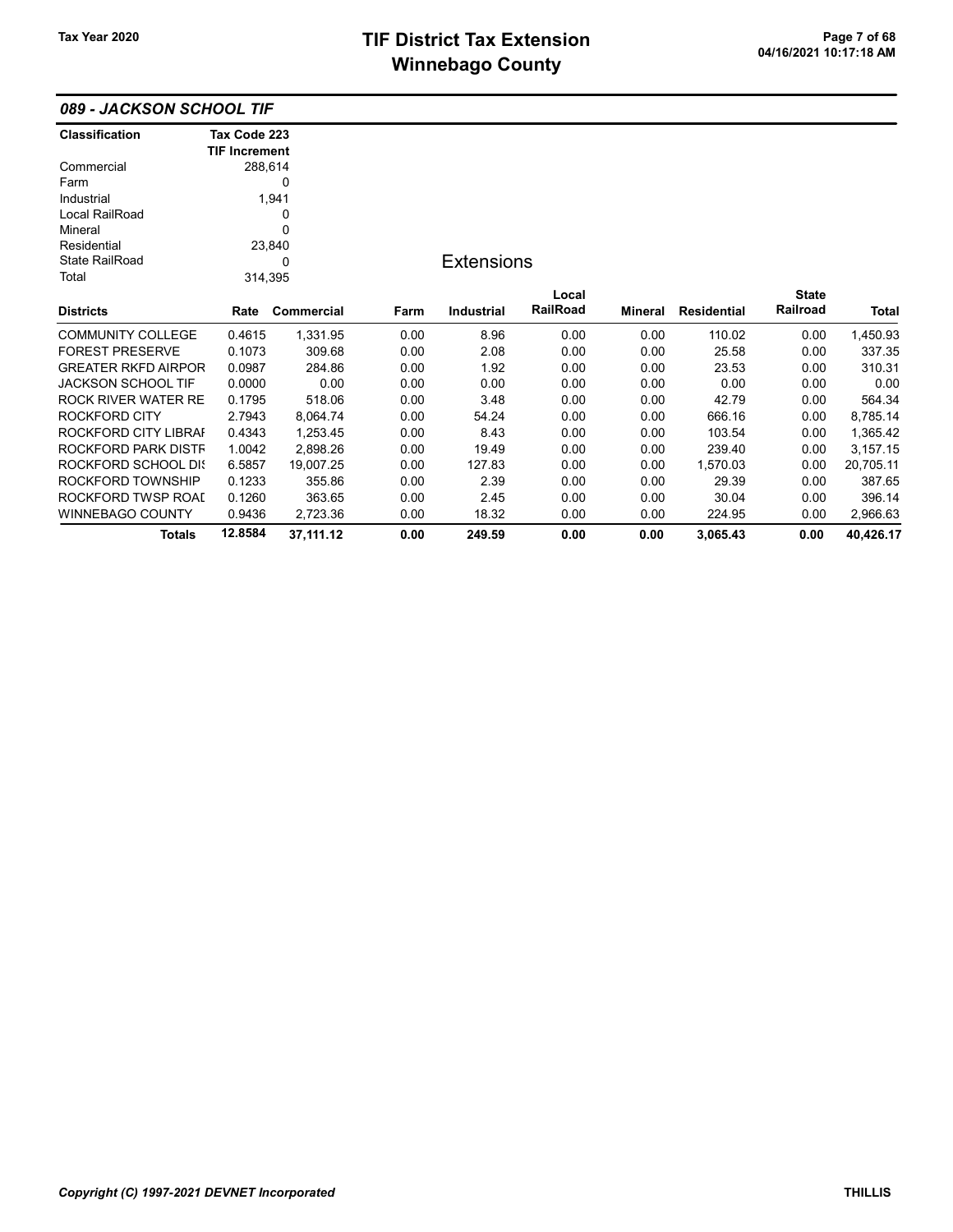#### 093 - NORTH MAIN TIF

| <b>Classification</b>      | Tax Code 391         |            |      |                   |          |                |                    |              |           |
|----------------------------|----------------------|------------|------|-------------------|----------|----------------|--------------------|--------------|-----------|
|                            | <b>TIF Increment</b> |            |      |                   |          |                |                    |              |           |
| Commercial                 | 237,910              |            |      |                   |          |                |                    |              |           |
| Farm                       |                      | 0          |      |                   |          |                |                    |              |           |
| Industrial                 |                      | 12,429     |      |                   |          |                |                    |              |           |
| Local RailRoad             |                      | 0          |      |                   |          |                |                    |              |           |
| Mineral                    |                      | 0          |      |                   |          |                |                    |              |           |
| Residential                | 156,509              |            |      |                   |          |                |                    |              |           |
| <b>State RailRoad</b>      | 0                    |            |      | <b>Extensions</b> |          |                |                    |              |           |
| Total                      | 406,848              |            |      |                   |          |                |                    |              |           |
|                            |                      |            |      |                   | Local    |                |                    | <b>State</b> |           |
| <b>Districts</b>           | Rate                 | Commercial | Farm | <b>Industrial</b> | RailRoad | <b>Mineral</b> | <b>Residential</b> | Railroad     | Total     |
| <b>COMMUNITY COLLEGE</b>   | 0.4615               | 1,097.95   | 0.00 | 57.36             | 0.00     | 0.00           | 722.29             | 0.00         | 1,877.60  |
| <b>FOREST PRESERVE</b>     | 0.1073               | 255.28     | 0.00 | 13.34             | 0.00     | 0.00           | 167.93             | 0.00         | 436.55    |
| <b>GREATER RKFD AIRPOR</b> | 0.0987               | 234.82     | 0.00 | 12.27             | 0.00     | 0.00           | 154.47             | 0.00         | 401.56    |
| <b>NORTH MAIN TIF</b>      | 0.0000               | 0.00       | 0.00 | 0.00              | 0.00     | 0.00           | 0.00               | 0.00         | 0.00      |
| <b>ROCK RIVER WATER RE</b> | 0.1795               | 427.05     | 0.00 | 22.31             | 0.00     | 0.00           | 280.93             | 0.00         | 730.29    |
| <b>ROCKFORD CITY</b>       | 2.7943               | 6,647.92   | 0.00 | 347.30            | 0.00     | 0.00           | 4,373.33           | 0.00         | 11,368.55 |
| ROCKFORD CITY LIBRAI       | 0.4343               | 1,033.24   | 0.00 | 53.98             | 0.00     | 0.00           | 679.72             | 0.00         | 1,766.94  |
| ROCKFORD PARK DISTF        | 1.0042               | 2,389.09   | 0.00 | 124.81            | 0.00     | 0.00           | 1,571.66           | 0.00         | 4,085.57  |
| ROCKFORD SCHOOL DIS        | 6.5857               | 15,668.04  | 0.00 | 818.54            | 0.00     | 0.00           | 10,307.21          | 0.00         | 26,793.79 |
| ROCKFORD TOWNSHIP          | 0.1233               | 293.34     | 0.00 | 15.32             | 0.00     | 0.00           | 192.98             | 0.00         | 501.64    |
| ROCKFORD TWSP ROAI         | 0.1260               | 299.77     | 0.00 | 15.66             | 0.00     | 0.00           | 197.20             | 0.00         | 512.63    |
| <b>WINNEBAGO COUNTY</b>    | 0.9436               | 2,244.92   | 0.00 | 117.28            | 0.00     | 0.00           | 1,476.82           | 0.00         | 3,839.02  |
| <b>Totals</b>              | 12.8584              | 30,591.42  | 0.00 | 1,598.17          | 0.00     | 0.00           | 20,124.54          | 0.00         | 52,314.14 |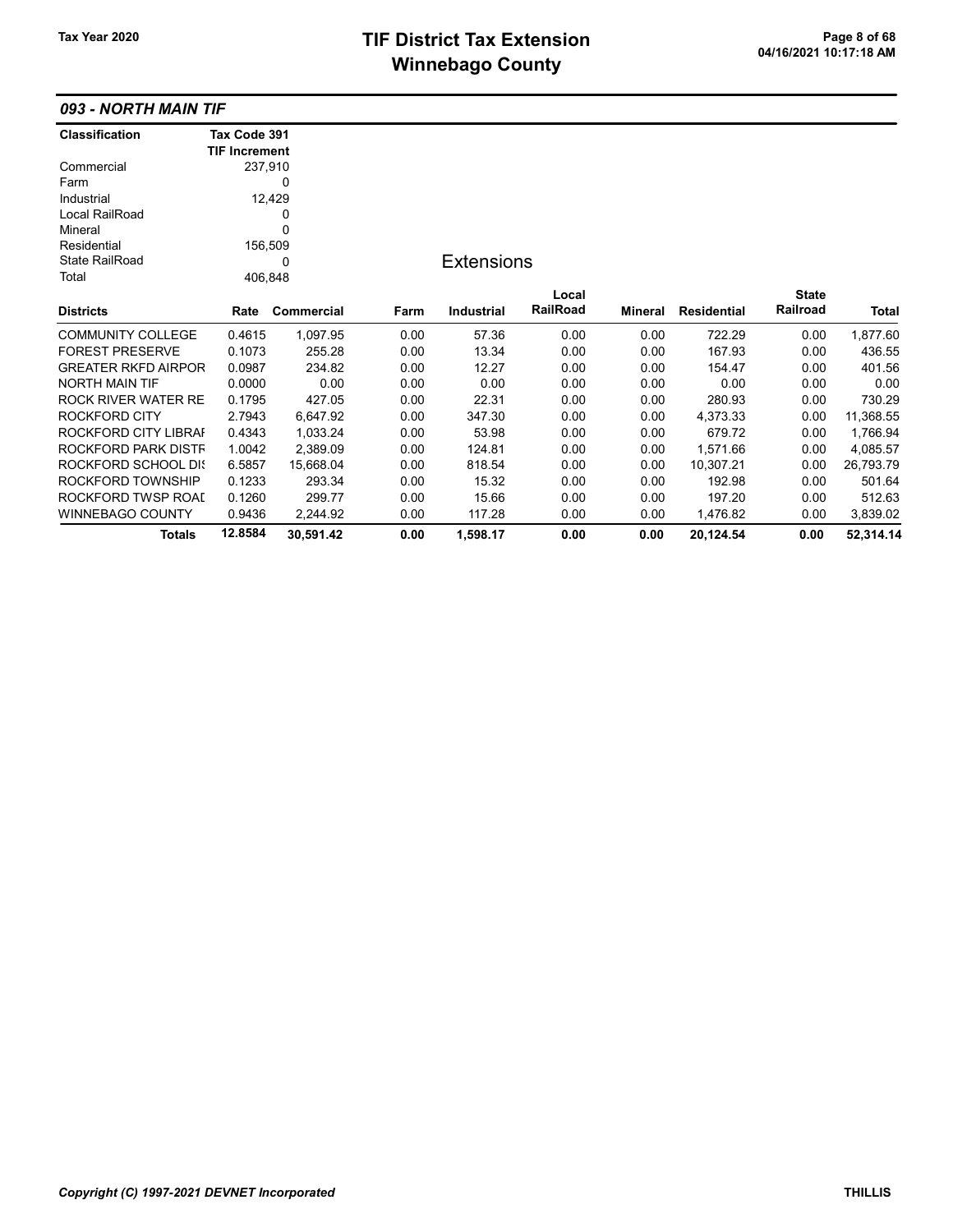# TIF District Tax Extension<br>
M's sales and Osman Actual Control of Control of Control of Control of Control of Control of Control of Control of Control of Control of Control of Control of Control of Control of Control of Co **Winnebago County**

### 094 - GLOBAL TRADE TIF #1

| <b>Classification</b>      | Tax Code 392         |            |          |                       |          |         |                    |              |                   |
|----------------------------|----------------------|------------|----------|-----------------------|----------|---------|--------------------|--------------|-------------------|
|                            | <b>TIF Increment</b> |            |          |                       |          |         |                    |              |                   |
| Commercial                 |                      | 140,533    |          |                       |          |         |                    |              |                   |
| Farm                       |                      | 40,714     |          |                       |          |         |                    |              |                   |
| Industrial                 | 10,626,881           |            |          |                       |          |         |                    |              |                   |
| Local RailRoad             |                      | 0          |          |                       |          |         |                    |              |                   |
| Mineral                    |                      | 0          |          |                       |          |         |                    |              |                   |
| Residential                |                      | 0          |          |                       |          |         |                    |              |                   |
| <b>State RailRoad</b>      |                      | $\Omega$   |          | <b>Extensions</b>     |          |         |                    |              |                   |
| Total                      | 10,808,128           |            |          |                       |          |         |                    |              |                   |
|                            |                      |            |          |                       | Local    |         |                    | <b>State</b> |                   |
| <b>Districts</b>           | Rate                 | Commercial | Farm     | <b>Industrial</b>     | RailRoad | Mineral | <b>Residential</b> | Railroad     | Total             |
| <b>COMMUNITY COLLEGE</b>   | 0.4615               | 648.56     | 187.90   | 49,043.06             | 0.00     | 0.00    | 0.00               | 0.00         | 49,879.51         |
| <b>FOREST PRESERVE</b>     | 0.1073               | 150.79     | 43.69    | 11,402.64             | 0.00     | 0.00    | 0.00               | 0.00         | 11,597.12         |
| <b>GLOBAL TRADE TIF #1</b> | 0.0000               | 0.00       | 0.00     | 0.00                  | 0.00     | 0.00    | 0.00               | 0.00         | 0.00              |
| <b>GREATER RKFD AIRPOR</b> | 0.0987               | 138.71     | 40.18    | 10,488.73             | 0.00     | 0.00    | 0.00               | 0.00         | 10,667.62         |
| <b>ROCK RIVER WATER RE</b> | 0.1795               | 252.26     | 73.08    | 19,075.25             | 0.00     | 0.00    | 0.00               | 0.00         | 19,400.59         |
| ROCKFORD CITY              | 2.7943               | 3,926.91   | 1,137.67 | 296,946.94            | 0.00     | 0.00    | 0.00               | 0.00         | 302,011.52        |
| ROCKFORD CITY LIBRAI       | 0.4343               | 610.33     | 176.82   | 46.152.54             | 0.00     | 0.00    | 0.00               | 0.00         | 46,939.70         |
| ROCKFORD PARK DISTF        | 1.0042               | 1,411.23   | 408.85   | 106,715.14            | 0.00     | 0.00    | 0.00               | 0.00         | 108,535.22        |
| <b>ROCKFORD SCHOOL DIS</b> | 6.5857               | 9,255.08   | 2,681.30 | 699,854.50            | 0.00     | 0.00    | 0.00               | 0.00         | 711,790.89        |
| ROCKFORD TOWNSHIP          | 0.1233               | 173.28     | 50.20    | 13,102.94             | 0.00     | 0.00    | 0.00               | 0.00         | 13,326.42         |
| ROCKFORD TWSP ROAI         | 0.1260               | 177.07     | 51.30    | 13,389.87             | 0.00     | 0.00    | 0.00               | 0.00         | 13,618.24         |
| WINNEBAGO COUNTY           | 0.9436               | 1,326.07   | 384.18   | 100,275.25            | 0.00     | 0.00    | 0.00               | 0.00         | 101,985.50        |
| Totals                     | 12.8584              | 18,070.29  |          | 5,235.17 1,366,446.86 | 0.00     | 0.00    | 0.00               |              | 0.00 1,389,752.33 |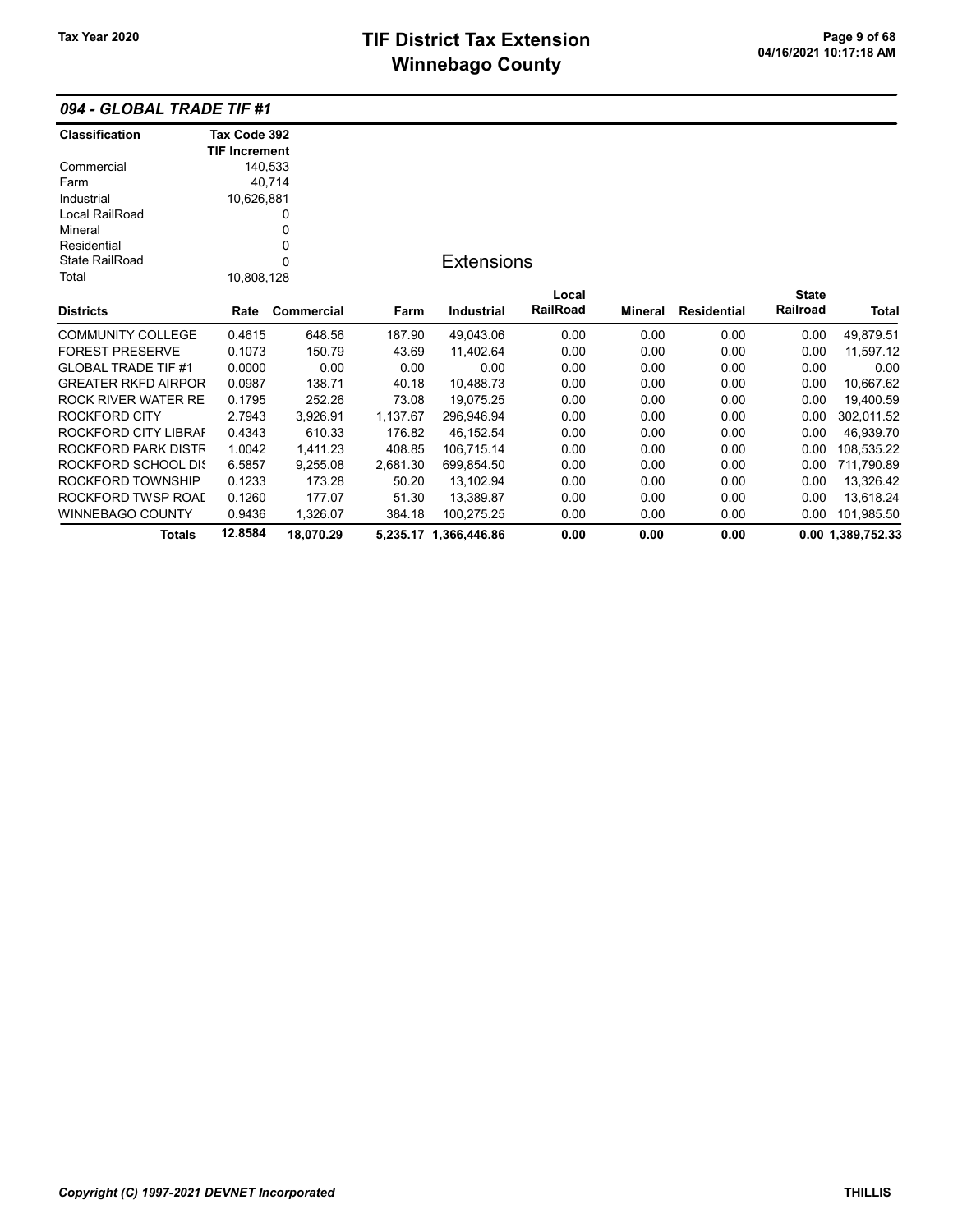|  | 098 - MACHESNEY PARK TIF |  |
|--|--------------------------|--|
|--|--------------------------|--|

| <b>Classification</b>      | Tax Code 118<br><b>TIF Increment</b> |              |      |                   |          |                |                    |              |              |
|----------------------------|--------------------------------------|--------------|------|-------------------|----------|----------------|--------------------|--------------|--------------|
| Commercial                 | 8,897,721                            |              |      |                   |          |                |                    |              |              |
| Farm                       |                                      | 0            |      |                   |          |                |                    |              |              |
| Industrial                 |                                      | $\mathbf{0}$ |      |                   |          |                |                    |              |              |
| Local RailRoad             |                                      | 0            |      |                   |          |                |                    |              |              |
| Mineral                    |                                      | 0            |      |                   |          |                |                    |              |              |
| Residential                |                                      | 0            |      |                   |          |                |                    |              |              |
| <b>State RailRoad</b>      |                                      | $\Omega$     |      | <b>Extensions</b> |          |                |                    |              |              |
| Total                      | 8,897,721                            |              |      |                   |          |                |                    |              |              |
|                            |                                      |              |      |                   | Local    |                |                    | <b>State</b> |              |
| <b>Districts</b>           | Rate                                 | Commercial   | Farm | <b>Industrial</b> | RailRoad | <b>Mineral</b> | <b>Residential</b> | Railroad     | <b>Total</b> |
| <b>COMMUNITY COLLEGE</b>   | 0.4615                               | 41,062.98    | 0.00 | 0.00              | 0.00     | 0.00           | 0.00               | 0.00         | 41,062.98    |
| <b>FOREST PRESERVE</b>     | 0.1073                               | 9,547.25     | 0.00 | 0.00              | 0.00     | 0.00           | 0.00               | 0.00         | 9,547.25     |
| <b>GREATER RKFD AIRPOR</b> | 0.0987                               | 8,782.05     | 0.00 | 0.00              | 0.00     | 0.00           | 0.00               | 0.00         | 8,782.05     |
| HARLEM SCHOOL DIST         | 6.4846                               | 576,981.62   | 0.00 | 0.00              | 0.00     | 0.00           | 0.00               | 0.00         | 576,981.62   |
| <b>HARLEM TOWNSHIP</b>     | 0.1055                               | 9,387.10     | 0.00 | 0.00              | 0.00     | 0.00           | 0.00               | 0.00         | 9,387.10     |
| <b>HARLEM TWSP ROAD</b>    | 0.0452                               | 4,021.77     | 0.00 | 0.00              | 0.00     | 0.00           | 0.00               | 0.00         | 4,021.77     |
| <b>HARLEM-ROSCOE FIRE</b>  | 0.7241                               | 64,428.40    | 0.00 | 0.00              | 0.00     | 0.00           | 0.00               | 0.00         | 64,428.40    |
| <b>MACHESNEY PARK TIF</b>  | 0.0000                               | 0.00         | 0.00 | 0.00              | 0.00     | 0.00           | 0.00               | 0.00         | 0.00         |
| <b>MACHESNEY PARK VILL</b> | 0.0000                               | 0.00         | 0.00 | 0.00              | 0.00     | 0.00           | 0.00               | 0.00         | 0.00         |
| NORTH SUBURBAN LIBR        | 0.2844                               | 25,305.12    | 0.00 | 0.00              | 0.00     | 0.00           | 0.00               | 0.00         | 25,305.12    |
| <b>ROCK RIVER WATER RE</b> | 0.1795                               | 15,971.41    | 0.00 | 0.00              | 0.00     | 0.00           | 0.00               | 0.00         | 15,971.41    |
| <b>WINNEBAGO COUNTY</b>    | 0.9436                               | 83.958.90    | 0.00 | 0.00              | 0.00     | 0.00           | 0.00               | 0.00         | 83,958.90    |
| Totals                     | 9.4344                               | 839,446.60   | 0.00 | 0.00              | 0.00     | 0.00           | 0.00               | 0.00         | 839.446.60   |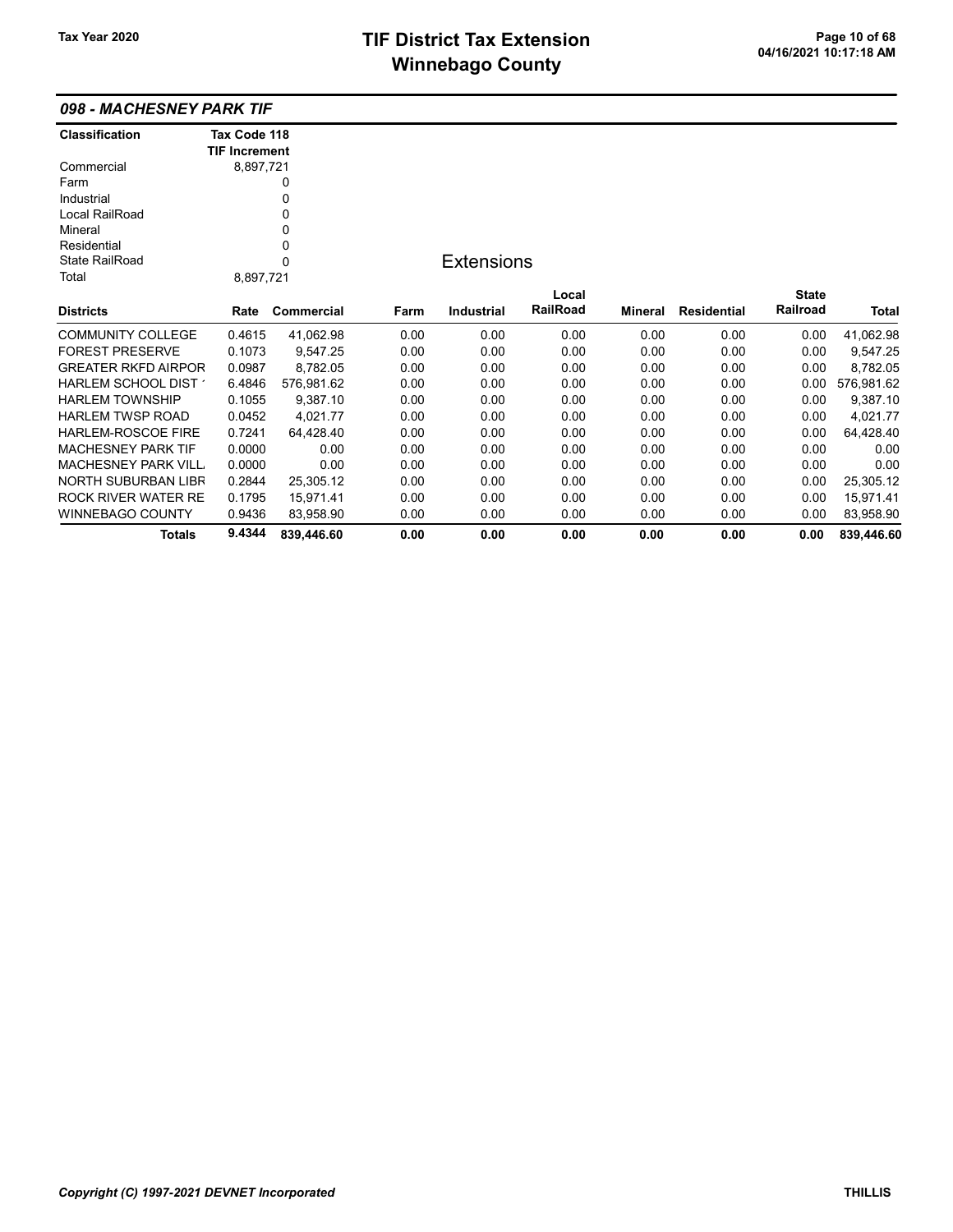098 - MACHESNEY PARK TIF

| <b>Classification</b>      | Tax Code 141         |            |      |                   |          |         |                    |              |           |
|----------------------------|----------------------|------------|------|-------------------|----------|---------|--------------------|--------------|-----------|
|                            | <b>TIF Increment</b> |            |      |                   |          |         |                    |              |           |
| Commercial                 | 612,605              |            |      |                   |          |         |                    |              |           |
| Farm                       |                      | 0          |      |                   |          |         |                    |              |           |
| Industrial                 |                      | 0          |      |                   |          |         |                    |              |           |
| Local RailRoad             |                      | 0          |      |                   |          |         |                    |              |           |
| Mineral                    |                      | 0          |      |                   |          |         |                    |              |           |
| Residential                |                      | 2,517      |      |                   |          |         |                    |              |           |
| <b>State RailRoad</b>      |                      | 0          |      | <b>Extensions</b> |          |         |                    |              |           |
| Total                      | 615,122              |            |      |                   |          |         |                    |              |           |
|                            |                      |            |      |                   | Local    |         |                    | <b>State</b> |           |
| <b>Districts</b>           | Rate                 | Commercial | Farm | <b>Industrial</b> | RailRoad | Mineral | <b>Residential</b> | Railroad     | Total     |
| <b>COMMUNITY COLLEGE</b>   | 0.4615               | 2,827.17   | 0.00 | 0.00              | 0.00     | 0.00    | 11.62              | 0.00         | 2,838.79  |
| <b>FOREST PRESERVE</b>     | 0.1073               | 657.33     | 0.00 | 0.00              | 0.00     | 0.00    | 2.70               | 0.00         | 660.03    |
| <b>GREATER RKFD AIRPOR</b> | 0.0987               | 604.64     | 0.00 | 0.00              | 0.00     | 0.00    | 2.48               | 0.00         | 607.13    |
| HARLEM SCHOOL DIST         | 6.4846               | 39,724.98  | 0.00 | 0.00              | 0.00     | 0.00    | 163.22             | 0.00         | 39,888.20 |
| <b>HARLEM TOWNSHIP</b>     | 0.1055               | 646.30     | 0.00 | 0.00              | 0.00     | 0.00    | 2.66               | 0.00         | 648.95    |
| <b>HARLEM TWSP ROAD</b>    | 0.0452               | 276.90     | 0.00 | 0.00              | 0.00     | 0.00    | 1.14               | 0.00         | 278.04    |
| HARLEM-ROSCOE FIRE         | 0.7241               | 4,435.87   | 0.00 | 0.00              | 0.00     | 0.00    | 18.23              | 0.00         | 4,454.10  |
| <b>MACHESNEY PARK TIF</b>  | 0.0000               | 0.00       | 0.00 | 0.00              | 0.00     | 0.00    | 0.00               | 0.00         | 0.00      |
| <b>MACHESNEY PARK VILL</b> | 0.0000               | 0.00       | 0.00 | 0.00              | 0.00     | 0.00    | 0.00               | 0.00         | 0.00      |
| <b>NORTH SUBURBAN LIBR</b> | 0.2844               | 1,742.25   | 0.00 | 0.00              | 0.00     | 0.00    | 7.16               | 0.00         | 1,749.41  |
| <b>WINNEBAGO COUNTY</b>    | 0.9436               | 5,780.54   | 0.00 | 0.00              | 0.00     | 0.00    | 23.75              | 0.00         | 5,804.29  |
| <b>Totals</b>              | 9.2549               | 56,695.98  | 0.00 | 0.00              | 0.00     | 0.00    | 232.96             | 0.00         | 56,928.94 |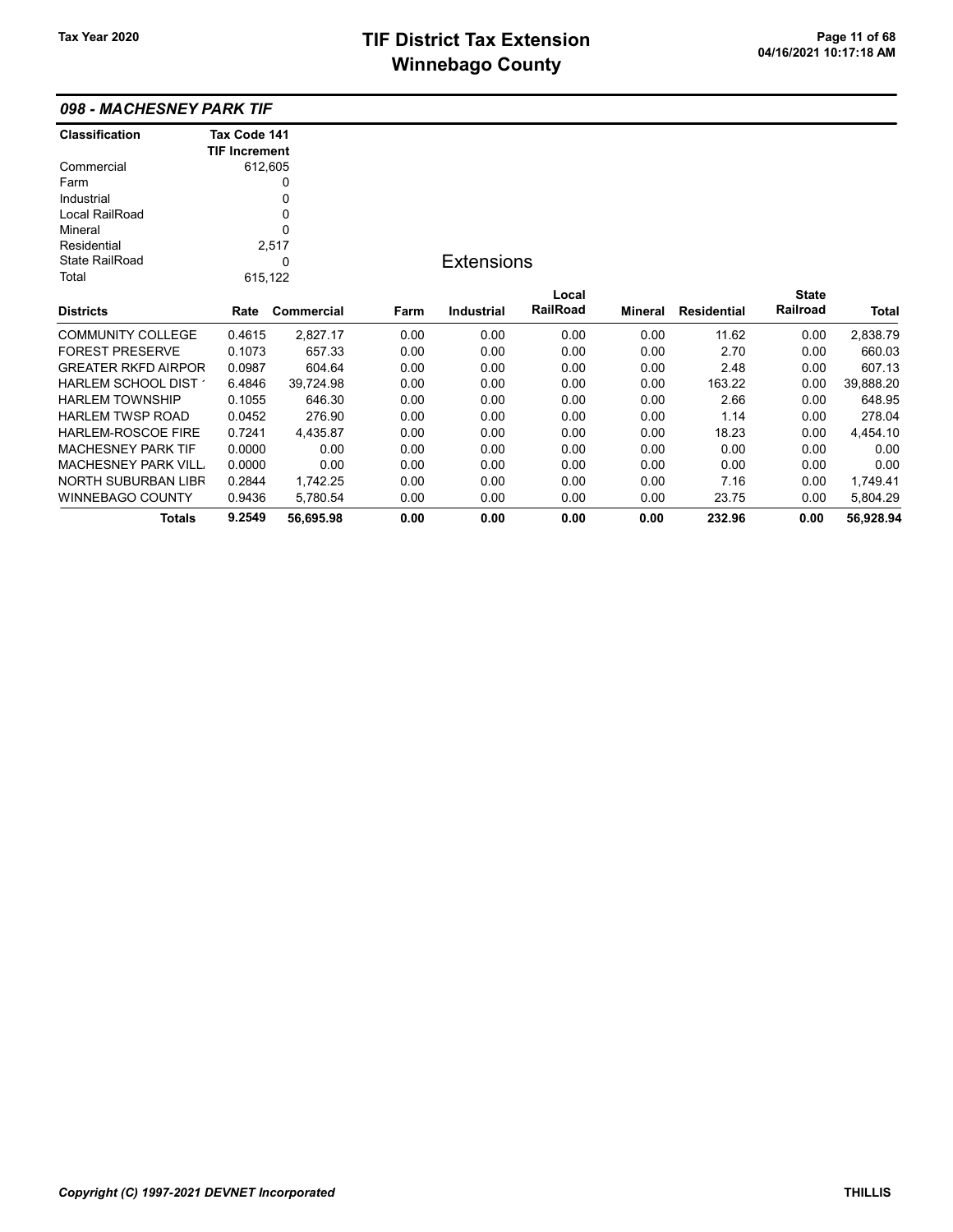### 104 - SOUTH ROCKFORD TIF

| <b>Classification</b>      | Tax Code 014         |            |      |                   |          |         |                    |              |            |
|----------------------------|----------------------|------------|------|-------------------|----------|---------|--------------------|--------------|------------|
|                            | <b>TIF Increment</b> |            |      |                   |          |         |                    |              |            |
| Commercial                 | 805,576              |            |      |                   |          |         |                    |              |            |
| Farm                       |                      | 0          |      |                   |          |         |                    |              |            |
| Industrial                 | 115,969              |            |      |                   |          |         |                    |              |            |
| Local RailRoad             |                      | 0          |      |                   |          |         |                    |              |            |
| Mineral                    |                      | 0          |      |                   |          |         |                    |              |            |
| Residential                | 142,943              |            |      |                   |          |         |                    |              |            |
| <b>State RailRoad</b>      |                      | 0          |      | <b>Extensions</b> |          |         |                    |              |            |
| Total                      | 1,064,488            |            |      |                   |          |         |                    |              |            |
|                            |                      |            |      |                   | Local    |         |                    | <b>State</b> |            |
| <b>Districts</b>           | Rate                 | Commercial | Farm | <b>Industrial</b> | RailRoad | Mineral | <b>Residential</b> | Railroad     | Total      |
| <b>COMMUNITY COLLEGE</b>   | 0.4615               | 3,717.73   | 0.00 | 535.20            | 0.00     | 0.00    | 659.68             | 0.00         | 4,912.61   |
| <b>FOREST PRESERVE</b>     | 0.1073               | 864.38     | 0.00 | 124.43            | 0.00     | 0.00    | 153.38             | 0.00         | 1,142.20   |
| <b>GREATER RKFD AIRPOR</b> | 0.0987               | 795.10     | 0.00 | 114.46            | 0.00     | 0.00    | 141.08             | 0.00         | 1,050.65   |
| ROCK RIVER WATER RE        | 0.1795               | 1,446.01   | 0.00 | 208.16            | 0.00     | 0.00    | 256.58             | 0.00         | 1,910.76   |
| ROCKFORD CITY              | 2.7943               | 22,510.21  | 0.00 | 3,240.52          | 0.00     | 0.00    | 3,994.26           | 0.00         | 29,744.99  |
| ROCKFORD CITY LIBRAI       | 0.4343               | 3,498.62   | 0.00 | 503.65            | 0.00     | 0.00    | 620.80             | 0.00         | 4,623.07   |
| ROCKFORD PARK DISTF        | 1.0042               | 8,089.59   | 0.00 | 1,164.56          | 0.00     | 0.00    | 1,435.43           | 0.00         | 10,689.59  |
| ROCKFORD SCHOOL DIS        | 6.5857               | 53,052.82  | 0.00 | 7,637.37          | 0.00     | 0.00    | 9,413.80           | 0.00         | 70,103.99  |
| ROCKFORD TOWNSHIP          | 0.1233               | 993.28     | 0.00 | 142.99            | 0.00     | 0.00    | 176.25             | 0.00         | 1,312.51   |
| ROCKFORD TWSP ROAI         | 0.1260               | 1,015.03   | 0.00 | 146.12            | 0.00     | 0.00    | 180.11             | 0.00         | 1,341.25   |
| SOUTH ROCKFORD TIF         | 0.0000               | 0.00       | 0.00 | 0.00              | 0.00     | 0.00    | 0.00               | 0.00         | 0.00       |
| <b>WINNEBAGO COUNTY</b>    | 0.9436               | 7,601.42   | 0.00 | 1,094.28          | 0.00     | 0.00    | 1,348.81           | 0.00         | 10,044.51  |
| <b>Totals</b>              | 12.8584              | 103,584.19 | 0.00 | 14,911.74         | 0.00     | 0.00    | 18,380.18          | 0.00         | 136,876.13 |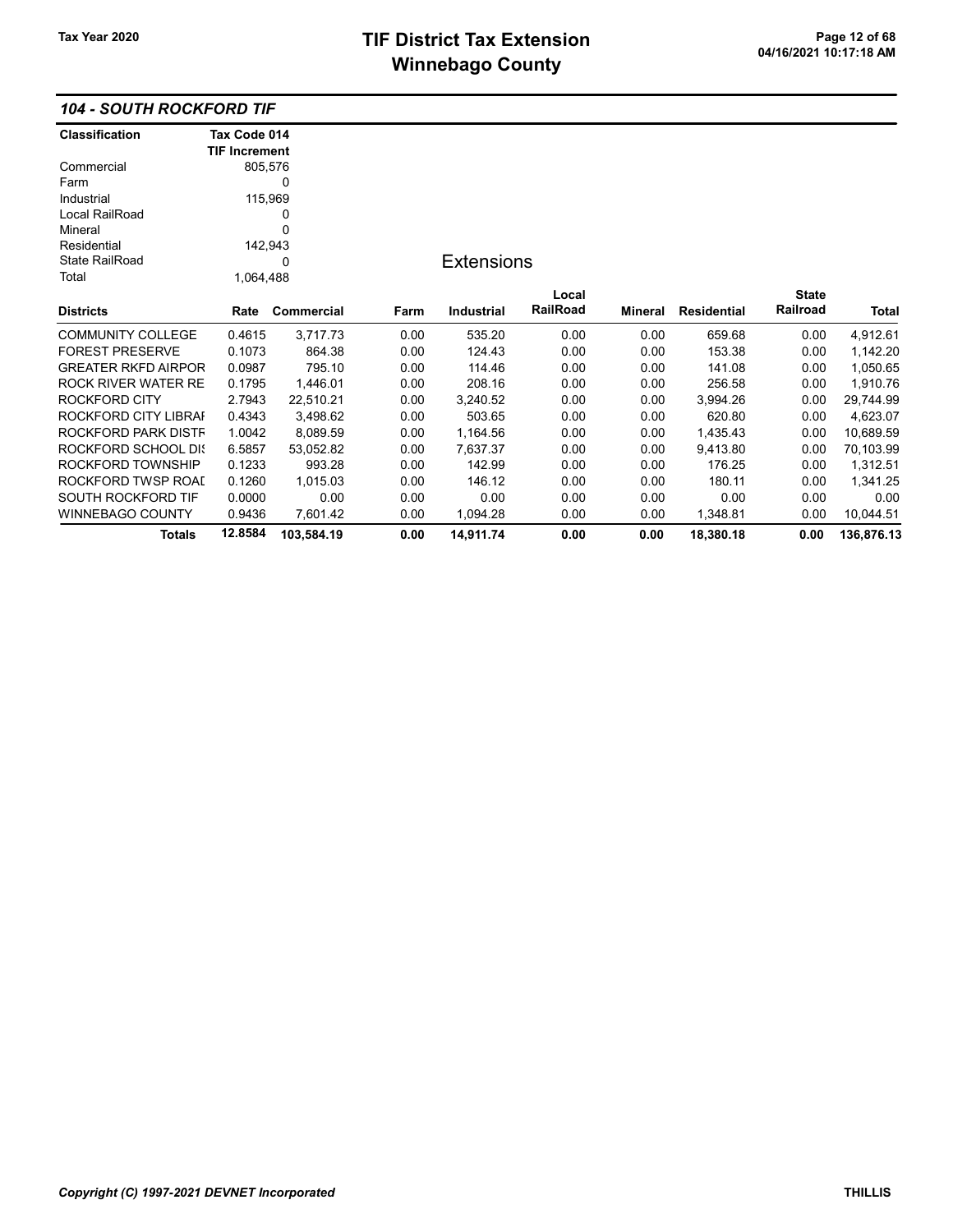#### 105 - LINCOLNWOOD TIF

| <b>Classification</b>      | Tax Code 047         |            |      |                   |          |         |                    |              |              |
|----------------------------|----------------------|------------|------|-------------------|----------|---------|--------------------|--------------|--------------|
|                            | <b>TIF Increment</b> |            |      |                   |          |         |                    |              |              |
| Commercial                 |                      | 0          |      |                   |          |         |                    |              |              |
| Farm                       |                      | 0          |      |                   |          |         |                    |              |              |
| Industrial                 |                      | 0          |      |                   |          |         |                    |              |              |
| Local RailRoad             |                      | 0          |      |                   |          |         |                    |              |              |
| Mineral                    |                      | 0          |      |                   |          |         |                    |              |              |
| Residential                |                      | 449,345    |      |                   |          |         |                    |              |              |
| <b>State RailRoad</b>      |                      | 0          |      | <b>Extensions</b> |          |         |                    |              |              |
| Total                      |                      | 449,345    |      |                   |          |         |                    |              |              |
|                            |                      |            |      |                   | Local    |         |                    | <b>State</b> |              |
| <b>Districts</b>           | Rate                 | Commercial | Farm | <b>Industrial</b> | RailRoad | Mineral | <b>Residential</b> | Railroad     | <b>Total</b> |
| <b>COMMUNITY COLLEGE</b>   | 0.4615               | 0.00       | 0.00 | 0.00              | 0.00     | 0.00    | 2,073.73           | 0.00         | 2,073.73     |
| <b>FOREST PRESERVE</b>     | 0.1073               | 0.00       | 0.00 | 0.00              | 0.00     | 0.00    | 482.15             | 0.00         | 482.15       |
| <b>GREATER RKFD AIRPOR</b> | 0.0987               | 0.00       | 0.00 | 0.00              | 0.00     | 0.00    | 443.50             | 0.00         | 443.50       |
| LINCOLNWOOD TIF            | 0.0000               | 0.00       | 0.00 | 0.00              | 0.00     | 0.00    | 0.00               | 0.00         | 0.00         |
| <b>ROCK RIVER WATER RE</b> | 0.1795               | 0.00       | 0.00 | 0.00              | 0.00     | 0.00    | 806.57             | 0.00         | 806.57       |
| ROCKFORD CITY              | 2.7943               | 0.00       | 0.00 | 0.00              | 0.00     | 0.00    | 12,556.05          | 0.00         | 12,556.05    |
| ROCKFORD CITY LIBRAI       | 0.4343               | 0.00       | 0.00 | 0.00              | 0.00     | 0.00    | 1,951.51           | 0.00         | 1,951.51     |
| ROCKFORD PARK DISTF        | 1.0042               | 0.00       | 0.00 | 0.00              | 0.00     | 0.00    | 4,512.32           | 0.00         | 4,512.32     |
| ROCKFORD SCHOOL DIS        | 6.5857               | 0.00       | 0.00 | 0.00              | 0.00     | 0.00    | 29,592.51          | 0.00         | 29,592.51    |
| ROCKFORD TOWNSHIP          | 0.1233               | 0.00       | 0.00 | 0.00              | 0.00     | 0.00    | 554.04             | 0.00         | 554.04       |
| ROCKFORD TWSP ROAI         | 0.1260               | 0.00       | 0.00 | 0.00              | 0.00     | 0.00    | 566.17             | 0.00         | 566.17       |
| <b>WINNEBAGO COUNTY</b>    | 0.9436               | 0.00       | 0.00 | 0.00              | 0.00     | 0.00    | 4,240.02           | 0.00         | 4,240.02     |
| <b>Totals</b>              | 12.8584              | 0.00       | 0.00 | 0.00              | 0.00     | 0.00    | 57,778.57          | 0.00         | 57,778.57    |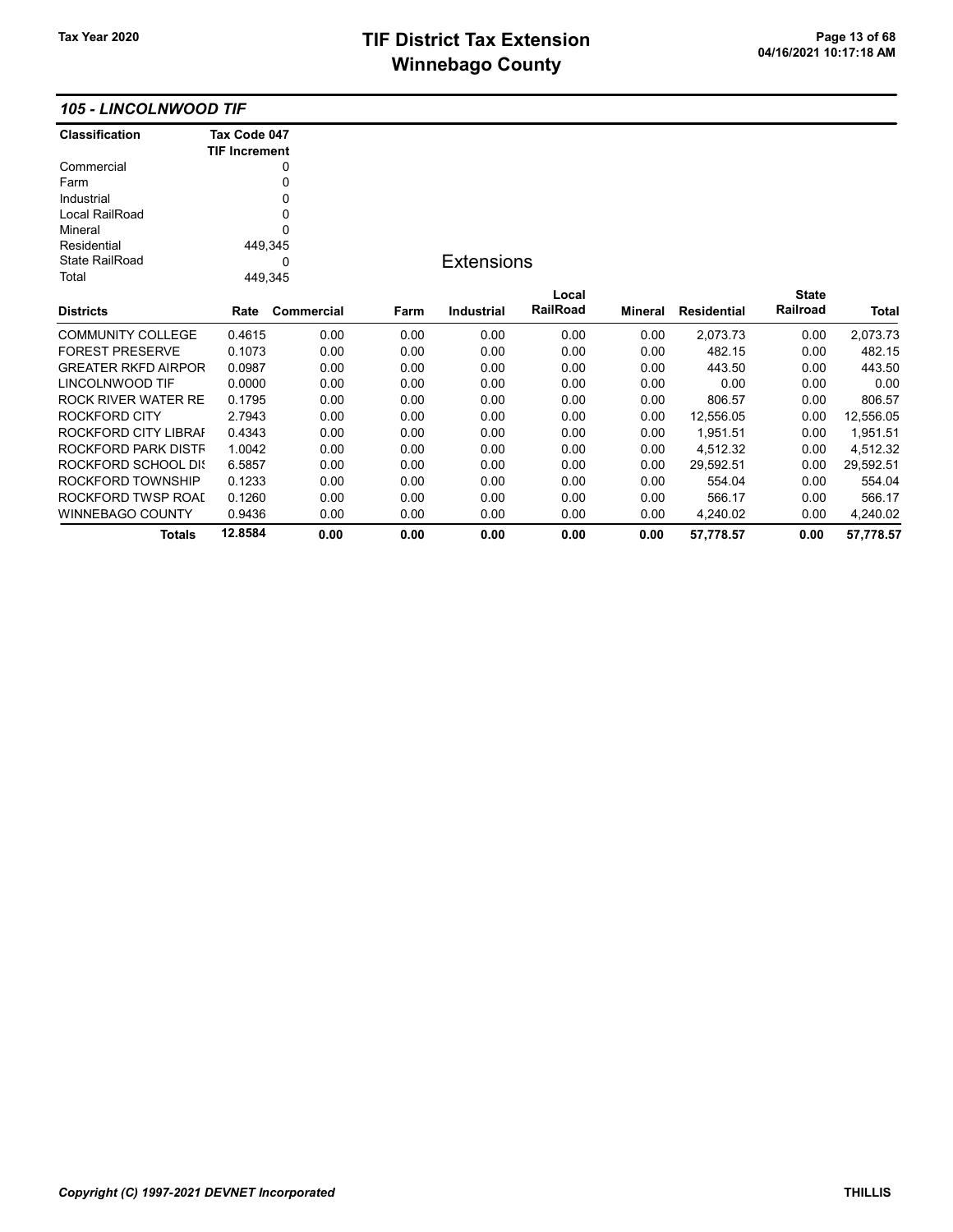## 106 - DURAND VILLAGE TIF

| <b>Classification</b>       | Tax Code 228         |            |      |                   |          |                |                    |              |           |
|-----------------------------|----------------------|------------|------|-------------------|----------|----------------|--------------------|--------------|-----------|
|                             | <b>TIF Increment</b> |            |      |                   |          |                |                    |              |           |
| Commercial                  |                      | 186,724    |      |                   |          |                |                    |              |           |
| Farm                        |                      | 0          |      |                   |          |                |                    |              |           |
| Industrial                  |                      | 149,060    |      |                   |          |                |                    |              |           |
| Local RailRoad              |                      | 0          |      |                   |          |                |                    |              |           |
| Mineral                     |                      | 0          |      |                   |          |                |                    |              |           |
| Residential                 |                      | 81,773     |      |                   |          |                |                    |              |           |
| <b>State RailRoad</b>       |                      | 0          |      | <b>Extensions</b> |          |                |                    |              |           |
| Total                       |                      | 417,557    |      |                   |          |                |                    |              |           |
|                             |                      |            |      |                   | Local    |                |                    | <b>State</b> |           |
| <b>Districts</b>            | Rate                 | Commercial | Farm | <b>Industrial</b> | RailRoad | <b>Mineral</b> | <b>Residential</b> | Railroad     | Total     |
| <b>COMMUNITY COLLEGE</b>    | 0.4615               | 861.73     | 0.00 | 687.91            | 0.00     | 0.00           | 377.38             | 0.00         | 1,927.03  |
| <b>DU/LA MULTI TOWNSHIP</b> | 0.0395               | 73.76      | 0.00 | 58.88             | 0.00     | 0.00           | 32.30              | 0.00         | 164.94    |
| <b>DURAND SANITARY</b>      | 0.0403               | 75.25      | 0.00 | 60.07             | 0.00     | 0.00           | 32.95              | 0.00         | 168.28    |
| <b>DURAND TOWNSHIP</b>      | 0.1738               | 324.53     | 0.00 | 259.07            | 0.00     | 0.00           | 142.12             | 0.00         | 725.71    |
| <b>DURAND TWSP ROAD</b>     | 0.2777               | 518.53     | 0.00 | 413.94            | 0.00     | 0.00           | 227.08             | 0.00         | 1,159.56  |
| DURAND UNIT SD #322         | 6.9304               | 12,940.72  | 0.00 | 10,330.45         | 0.00     | 0.00           | 5,667.20           | 0.00         | 28,938.37 |
| DURAND VILLAGE              | 0.3005               | 561.11     | 0.00 | 447.93            | 0.00     | 0.00           | 245.73             | 0.00         | 1,254.76  |
| DURAND VILLAGE TIF          | 0.0000               | 0.00       | 0.00 | 0.00              | 0.00     | 0.00           | 0.00               | 0.00         | 0.00      |
| FIRE 1                      | 0.7317               | 1,366.26   | 0.00 | 1,090.67          | 0.00     | 0.00           | 598.33             | 0.00         | 3,055.26  |
| <b>FOREST PRESERVE</b>      | 0.1073               | 200.35     | 0.00 | 159.94            | 0.00     | 0.00           | 87.74              | 0.00         | 448.04    |
| <b>WINNEBAGO COUNTY</b>     | 0.9436               | 1,761.93   | 0.00 | 1,406.53          | 0.00     | 0.00           | 771.61             | 0.00         | 3,940.07  |
| <b>Totals</b>               | 10.0063              | 18,684.17  | 0.00 | 14,915.39         | 0.00     | 0.00           | 8,182.44           | 0.00         | 41,782.02 |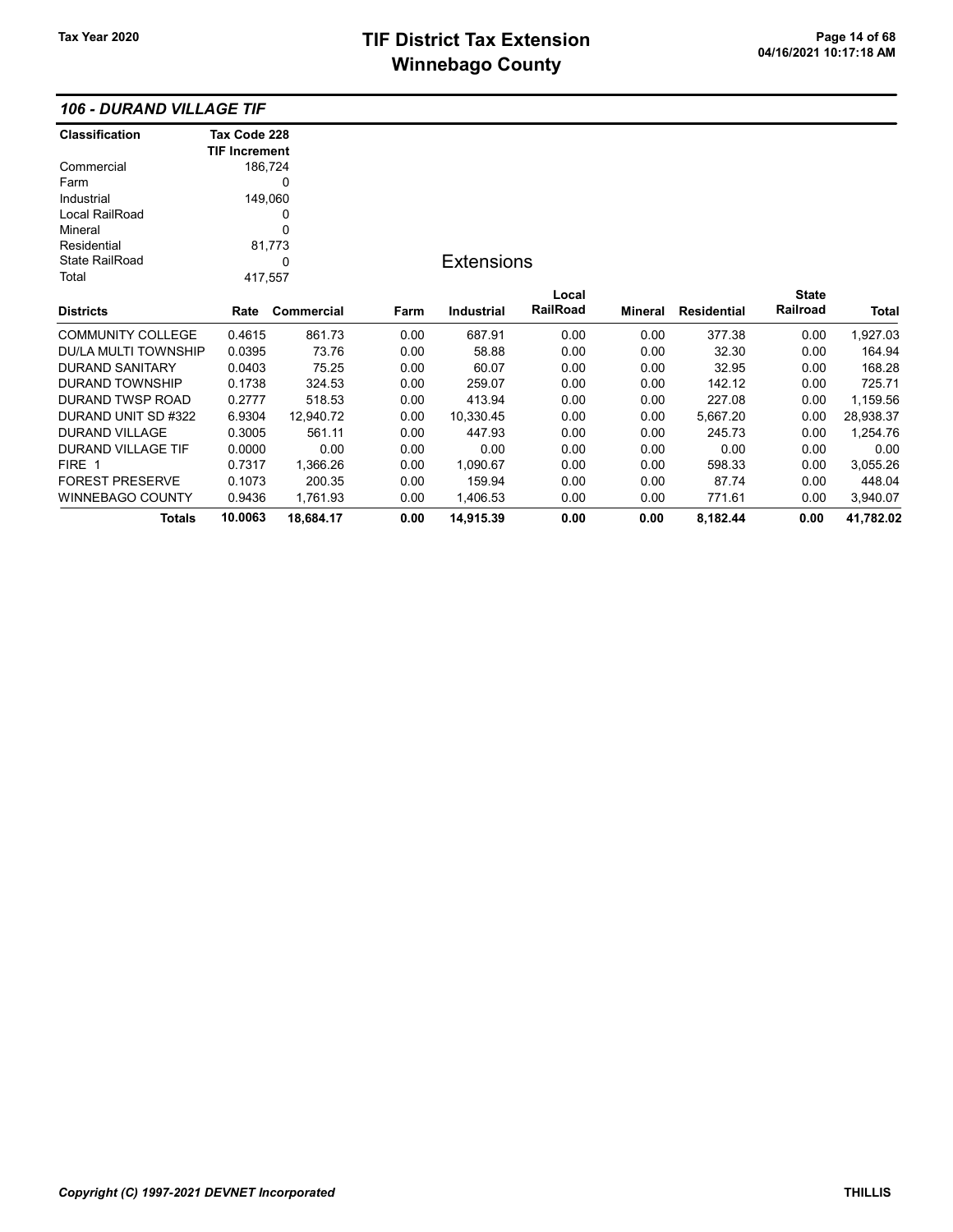### 107 - SPRINGFIELD CORNERS TIF

| <b>Classification</b>      | Tax Code 048         |              |      |                   |          |                |                    |              |            |
|----------------------------|----------------------|--------------|------|-------------------|----------|----------------|--------------------|--------------|------------|
|                            | <b>TIF Increment</b> |              |      |                   |          |                |                    |              |            |
| Commercial                 | 948,093              |              |      |                   |          |                |                    |              |            |
| Farm                       |                      | 0            |      |                   |          |                |                    |              |            |
| Industrial                 |                      | 0            |      |                   |          |                |                    |              |            |
| Local RailRoad             |                      | 0            |      |                   |          |                |                    |              |            |
| Mineral                    |                      | $\mathbf{0}$ |      |                   |          |                |                    |              |            |
| Residential                | 802,553              |              |      |                   |          |                |                    |              |            |
| <b>State RailRoad</b>      |                      | 0            |      | <b>Extensions</b> |          |                |                    |              |            |
| Total                      | 1,750,646            |              |      |                   |          |                |                    |              |            |
|                            |                      |              |      |                   | Local    |                |                    | <b>State</b> |            |
| <b>Districts</b>           | Rate                 | Commercial   | Farm | <b>Industrial</b> | RailRoad | <b>Mineral</b> | <b>Residential</b> | Railroad     | Total      |
| <b>COMMUNITY COLLEGE</b>   | 0.4615               | 4,375.45     | 0.00 | 0.00              | 0.00     | 0.00           | 3,703.78           | 0.00         | 8,079.23   |
| <b>FOREST PRESERVE</b>     | 0.1073               | 1,017.30     | 0.00 | 0.00              | 0.00     | 0.00           | 861.14             | 0.00         | 1,878.44   |
| <b>GREATER RKFD AIRPOR</b> | 0.0987               | 935.77       | 0.00 | 0.00              | 0.00     | 0.00           | 792.12             | 0.00         | 1,727.89   |
| ROCK RIVER WATER RE        | 0.1795               | 1,701.83     | 0.00 | 0.00              | 0.00     | 0.00           | 1,440.58           | 0.00         | 3,142.41   |
| ROCKFORD CITY              | 2.7943               | 26,492.56    | 0.00 | 0.00              | 0.00     | 0.00           | 22,425.74          | 0.00         | 48,918.30  |
| ROCKFORD CITY LIBRAI       | 0.4343               | 4,117.57     | 0.00 | 0.00              | 0.00     | 0.00           | 3,485.49           | 0.00         | 7,603.06   |
| ROCKFORD PARK DISTF        | 1.0042               | 9,520.75     | 0.00 | 0.00              | 0.00     | 0.00           | 8,059.24           | 0.00         | 17,579.99  |
| ROCKFORD SCHOOL DIS        | 6.5857               | 62,438.56    | 0.00 | 0.00              | 0.00     | 0.00           | 52,853.73          | 0.00         | 115,292.29 |
| ROCKFORD TOWNSHIP          | 0.1233               | 1,169.00     | 0.00 | 0.00              | 0.00     | 0.00           | 989.55             | 0.00         | 2,158.55   |
| ROCKFORD TWSP ROAI         | 0.1260               | 1,194.60     | 0.00 | 0.00              | 0.00     | 0.00           | 1,011.22           | 0.00         | 2,205.81   |
| <b>SPRINGFIELD CORNERS</b> | 0.0000               | 0.00         | 0.00 | 0.00              | 0.00     | 0.00           | 0.00               | 0.00         | 0.00       |
| WINNEBAGO COUNTY           | 0.9436               | 8,946.21     | 0.00 | 0.00              | 0.00     | 0.00           | 7,572.89           | 0.00         | 16,519.10  |
| Totals                     | 12.8584              | 121,909.60   | 0.00 | 0.00              | 0.00     | 0.00           | 103,195.48         | 0.00         | 225,105.07 |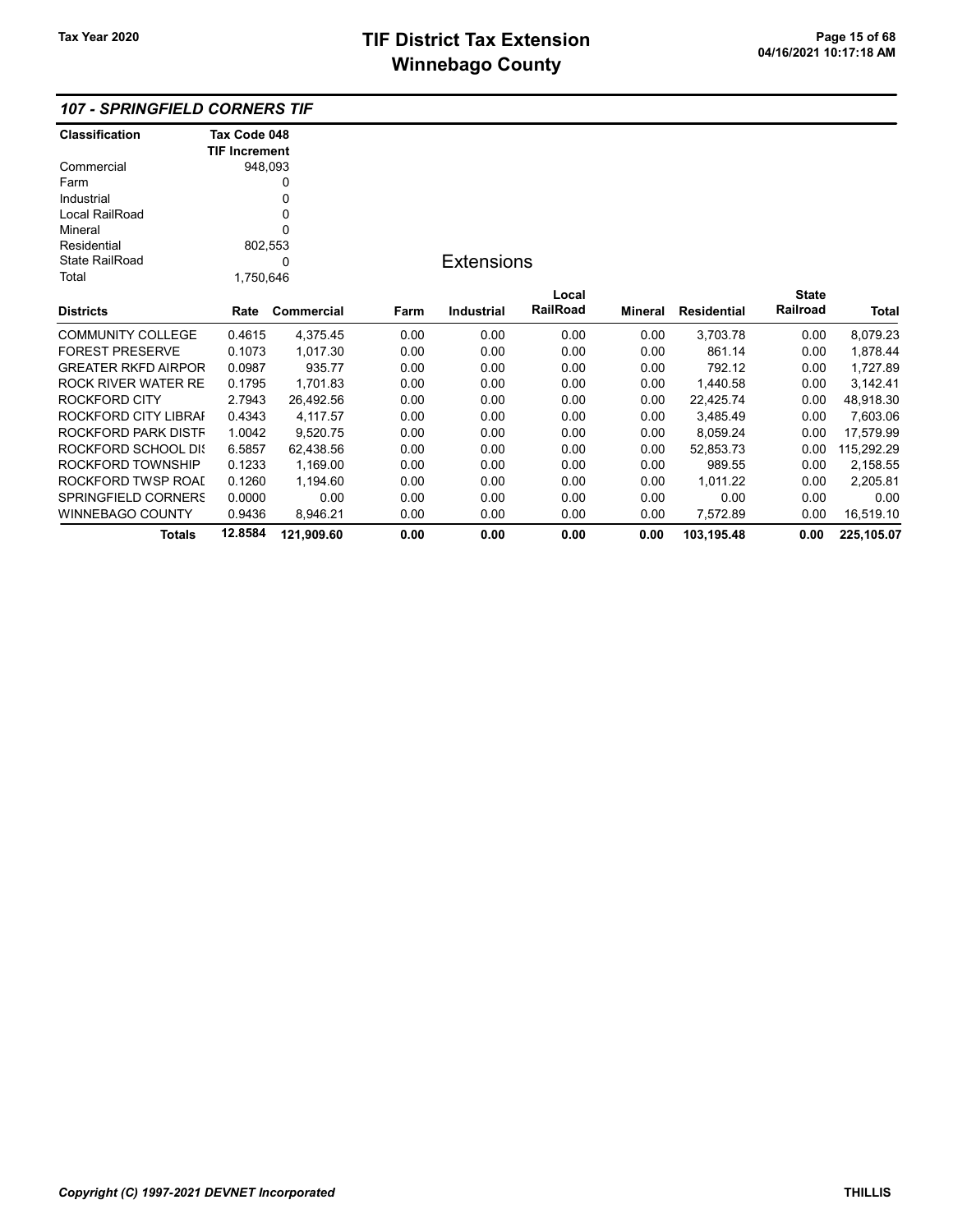### 125 - WAGON WHEEL TIF

| <b>Classification</b>       | Tax Code 402         |            |      |                   |          |         |                    |              |            |
|-----------------------------|----------------------|------------|------|-------------------|----------|---------|--------------------|--------------|------------|
|                             | <b>TIF Increment</b> |            |      |                   |          |         |                    |              |            |
| Commercial                  | 1,114,892            |            |      |                   |          |         |                    |              |            |
| Farm                        |                      |            |      |                   |          |         |                    |              |            |
| Industrial                  |                      | 0          |      |                   |          |         |                    |              |            |
| Local RailRoad              |                      | 0          |      |                   |          |         |                    |              |            |
| Mineral                     |                      | 0          |      |                   |          |         |                    |              |            |
| Residential                 |                      | 21,258     |      |                   |          |         |                    |              |            |
| <b>State RailRoad</b>       |                      | 0          |      | <b>Extensions</b> |          |         |                    |              |            |
| Total                       | 1,136,150            |            |      |                   |          |         |                    |              |            |
|                             |                      |            |      |                   | Local    |         |                    | <b>State</b> |            |
| <b>Districts</b>            | Rate                 | Commercial | Farm | <b>Industrial</b> | RailRoad | Mineral | <b>Residential</b> | Railroad     | Total      |
| <b>COMMUNITY COLLEGE</b>    | 0.4615               | 5,145.23   | 0.00 | 0.00              | 0.00     | 0.00    | 98.11              | 0.00         | 5,243.33   |
| <b>FOREST PRESERVE</b>      | 0.1073               | 1,196.28   | 0.00 | 0.00              | 0.00     | 0.00    | 22.81              | 0.00         | 1,219.09   |
| HONONEGAH HIGH SD #         | 2.5921               | 28,899.12  | 0.00 | 0.00              | 0.00     | 0.00    | 551.03             | 0.00         | 29,450.14  |
| <b>ROCKTON FIRE</b>         | 0.6686               | 7,454.17   | 0.00 | 0.00              | 0.00     | 0.00    | 142.13             | 0.00         | 7,596.30   |
| ROCKTON SCHOOL DIST         | 3.5662               | 39,759.28  | 0.00 | 0.00              | 0.00     | 0.00    | 758.10             | 0.00         | 40,517.38  |
| ROCKTON TOWNSHIP            | 0.1872               | 2,087.08   | 0.00 | 0.00              | 0.00     | 0.00    | 39.79              | 0.00         | 2,126.87   |
| ROCKTON TWSP ROAD           | 0.1483               | 1,653.38   | 0.00 | 0.00              | 0.00     | 0.00    | 31.53              | 0.00         | 1,684.91   |
| <b>ROCKTON VILLAGE</b>      | 0.6311               | 7,036.08   | 0.00 | 0.00              | 0.00     | 0.00    | 134.16             | 0.00         | 7,170.24   |
| <b>TALCOTT FREE LIBRARY</b> | 0.2832               | 3,157.37   | 0.00 | 0.00              | 0.00     | 0.00    | 60.20              | 0.00         | 3,217.58   |
| <b>WAGON WHEEL TIF</b>      | 0.0000               | 0.00       | 0.00 | 0.00              | 0.00     | 0.00    | 0.00               | 0.00         | 0.00       |
| <b>WINNEBAGO COUNTY</b>     | 0.9436               | 10,520.12  | 0.00 | 0.00              | 0.00     | 0.00    | 200.59             | 0.00         | 10,720.71  |
| <b>Totals</b>               | 9.5891               | 106,908.11 | 0.00 | 0.00              | 0.00     | 0.00    | 2,038.45           | 0.00         | 108,946.55 |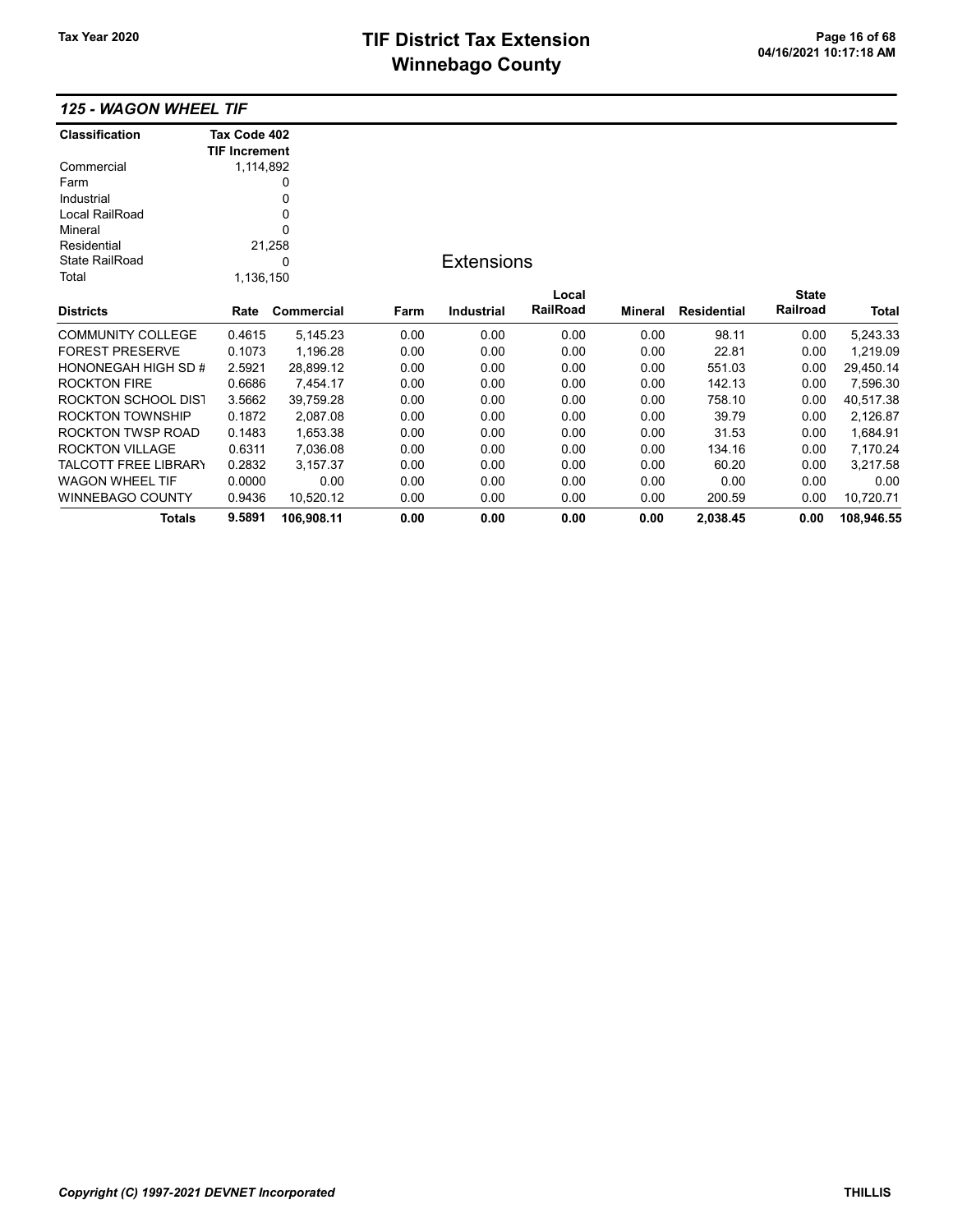## TIF District Tax Extension<br>
Mission 2009 110:17:18 AM **Winnebago County**

### 126 - RIVER OAKS TIF

| Classification             | Tax Code 403         |             |      |                   |                 |         |                    |              |           |
|----------------------------|----------------------|-------------|------|-------------------|-----------------|---------|--------------------|--------------|-----------|
|                            | <b>TIF Increment</b> |             |      |                   |                 |         |                    |              |           |
| Commercial                 |                      | 0           |      |                   |                 |         |                    |              |           |
| Farm                       |                      | 0           |      |                   |                 |         |                    |              |           |
| Industrial                 |                      | 0           |      |                   |                 |         |                    |              |           |
| Local RailRoad             |                      | 0           |      |                   |                 |         |                    |              |           |
| Mineral                    |                      | $\mathbf 0$ |      |                   |                 |         |                    |              |           |
| Residential                | 231,057              |             |      |                   |                 |         |                    |              |           |
| <b>State RailRoad</b>      |                      | 0           |      | <b>Extensions</b> |                 |         |                    |              |           |
| Total                      | 231,057              |             |      |                   |                 |         |                    |              |           |
|                            |                      |             |      |                   | Local           |         |                    | <b>State</b> |           |
| <b>Districts</b>           | Rate                 | Commercial  | Farm | <b>Industrial</b> | <b>RailRoad</b> | Mineral | <b>Residential</b> | Railroad     | Total     |
| <b>COMMUNITY COLLEGE</b>   | 0.4615               | 0.00        | 0.00 | 0.00              | 0.00            | 0.00    | 1,066.33           | 0.00         | 1,066.33  |
| <b>FOREST PRESERVE</b>     | 0.1073               | 0.00        | 0.00 | 0.00              | 0.00            | 0.00    | 247.92             | 0.00         | 247.92    |
| <b>GREATER RKFD AIRPOR</b> | 0.0987               | 0.00        | 0.00 | 0.00              | 0.00            | 0.00    | 228.05             | 0.00         | 228.05    |
| <b>RIVER OAKS TIF</b>      | 0.0000               | 0.00        | 0.00 | 0.00              | 0.00            | 0.00    | 0.00               | 0.00         | 0.00      |
| <b>ROCK RIVER WATER RE</b> | 0.1795               | 0.00        | 0.00 | 0.00              | 0.00            | 0.00    | 414.75             | 0.00         | 414.75    |
| <b>ROCKFORD CITY</b>       | 2.7943               | 0.00        | 0.00 | 0.00              | 0.00            | 0.00    | 6,456.43           | 0.00         | 6,456.43  |
| ROCKFORD CITY LIBRAI       | 0.4343               | 0.00        | 0.00 | 0.00              | 0.00            | 0.00    | 1,003.48           | 0.00         | 1,003.48  |
| ROCKFORD PARK DISTF        | 1.0042               | 0.00        | 0.00 | 0.00              | 0.00            | 0.00    | 2,320.27           | 0.00         | 2,320.27  |
| ROCKFORD SCHOOL DIS        | 6.5857               | 0.00        | 0.00 | 0.00              | 0.00            | 0.00    | 15,216.72          | 0.00         | 15,216.72 |
| ROCKFORD TOWNSHIP          | 0.1233               | 0.00        | 0.00 | 0.00              | 0.00            | 0.00    | 284.89             | 0.00         | 284.89    |
| ROCKFORD TWSP ROAI         | 0.1260               | 0.00        | 0.00 | 0.00              | 0.00            | 0.00    | 291.13             | 0.00         | 291.13    |
| <b>WINNEBAGO COUNTY</b>    | 0.9436               | 0.00        | 0.00 | 0.00              | 0.00            | 0.00    | 2,180.25           | 0.00         | 2,180.25  |
| <b>Totals</b>              | 12.8584              | 0.00        | 0.00 | 0.00              | 0.00            | 0.00    | 29,710.22          | 0.00         | 29,710.22 |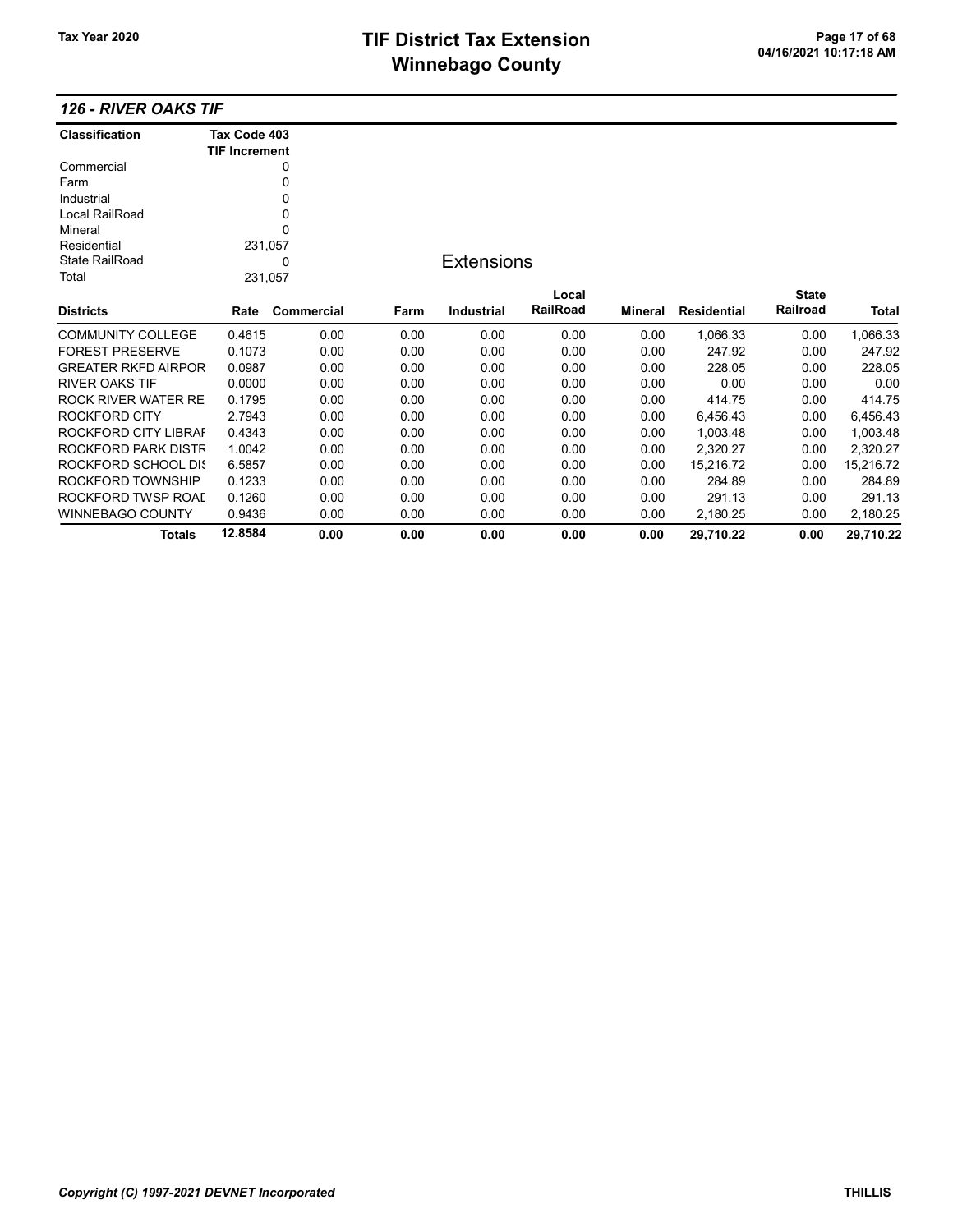Totals 12.8584 252.16 0.00 0.00 0.00 0.00 127,622.07 0.00 127,874.21

|  |  | <b>127 - GARRISON SCHOOL TIF</b> |
|--|--|----------------------------------|
|--|--|----------------------------------|

| <b>Classification</b>      | Tax Code 404         |            |      |                   |          |                |                    |              |           |
|----------------------------|----------------------|------------|------|-------------------|----------|----------------|--------------------|--------------|-----------|
|                            | <b>TIF Increment</b> |            |      |                   |          |                |                    |              |           |
| Commercial                 |                      | 1,961      |      |                   |          |                |                    |              |           |
| Farm                       |                      | 0          |      |                   |          |                |                    |              |           |
| Industrial                 |                      | 0          |      |                   |          |                |                    |              |           |
| Local RailRoad             |                      | 0          |      |                   |          |                |                    |              |           |
| Mineral                    |                      | 0          |      |                   |          |                |                    |              |           |
| Residential                | 992,519              |            |      |                   |          |                |                    |              |           |
| <b>State RailRoad</b>      |                      | 0          |      | <b>Extensions</b> |          |                |                    |              |           |
| Total                      | 994,480              |            |      |                   |          |                |                    |              |           |
|                            |                      |            |      |                   | Local    |                |                    | <b>State</b> |           |
| <b>Districts</b>           | Rate                 | Commercial | Farm | <b>Industrial</b> | RailRoad | <b>Mineral</b> | <b>Residential</b> | Railroad     | Total     |
| <b>COMMUNITY COLLEGE</b>   | 0.4615               | 9.05       | 0.00 | 0.00              | 0.00     | 0.00           | 4,580.48           | 0.00         | 4,589.53  |
| <b>FOREST PRESERVE</b>     | 0.1073               | 2.10       | 0.00 | 0.00              | 0.00     | 0.00           | 1,064.97           | 0.00         | 1,067.08  |
| <b>GARRISON SCHOOL TIF</b> | 0.0000               | 0.00       | 0.00 | 0.00              | 0.00     | 0.00           | 0.00               | 0.00         | 0.00      |
| <b>GREATER RKFD AIRPOR</b> | 0.0987               | 1.94       | 0.00 | 0.00              | 0.00     | 0.00           | 979.62             | 0.00         | 981.55    |
| <b>ROCK RIVER WATER RE</b> | 0.1795               | 3.52       | 0.00 | 0.00              | 0.00     | 0.00           | 1,781.57           | 0.00         | 1,785.09  |
| ROCKFORD CITY              | 2.7943               | 54.80      | 0.00 | 0.00              | 0.00     | 0.00           | 27,733.96          | 0.00         | 27,788.75 |
| ROCKFORD CITY LIBRAI       | 0.4343               | 8.52       | 0.00 | 0.00              | 0.00     | 0.00           | 4,310.51           | 0.00         | 4,319.03  |
| ROCKFORD PARK DISTF        | 1.0042               | 19.69      | 0.00 | 0.00              | 0.00     | 0.00           | 9,966.88           | 0.00         | 9,986.57  |
| <b>ROCKFORD SCHOOL DIS</b> | 6.5857               | 129.15     | 0.00 | 0.00              | 0.00     | 0.00           | 65,364.32          | 0.00         | 65,493.47 |
| ROCKFORD TOWNSHIP          | 0.1233               | 2.42       | 0.00 | 0.00              | 0.00     | 0.00           | 1,223.78           | 0.00         | 1,226.19  |
| ROCKFORD TWSP ROAI         | 0.1260               | 2.47       | 0.00 | 0.00              | 0.00     | 0.00           | 1,250.57           | 0.00         | 1,253.04  |
| WINNEBAGO COUNTY           | 0.9436               | 18.50      | 0.00 | 0.00              | 0.00     | 0.00           | 9,365.41           | 0.00         | 9,383.91  |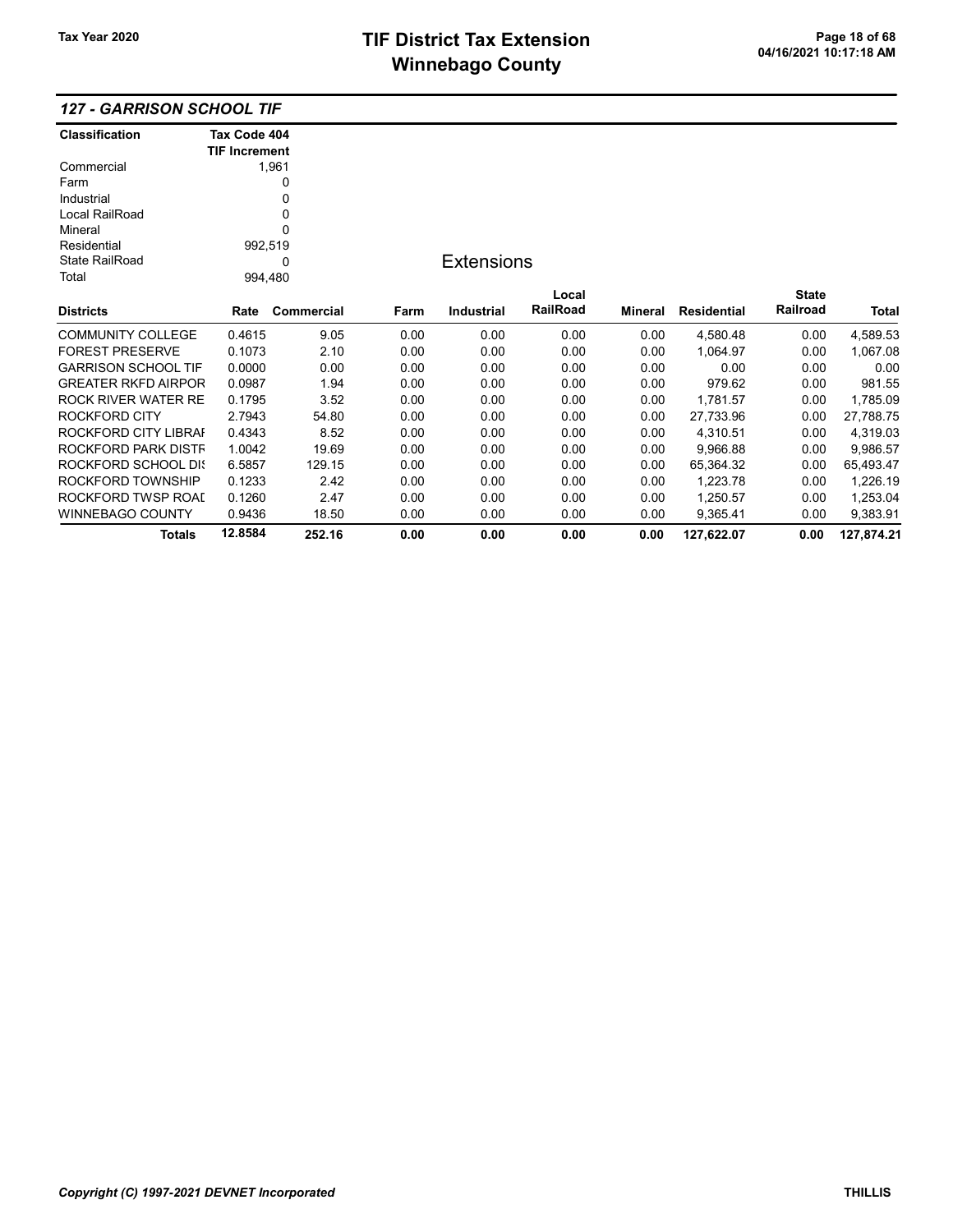### 128 - KISHWAUKEE & HARRISON TIF

| <b>Classification</b>  | Tax Code 405         |            |      |                   |          |                |                    |              |           |
|------------------------|----------------------|------------|------|-------------------|----------|----------------|--------------------|--------------|-----------|
|                        | <b>TIF Increment</b> |            |      |                   |          |                |                    |              |           |
| Commercial             |                      | 0          |      |                   |          |                |                    |              |           |
| Farm                   |                      | $\Omega$   |      |                   |          |                |                    |              |           |
| Industrial             | 413,096              |            |      |                   |          |                |                    |              |           |
| Local RailRoad         |                      | 0          |      |                   |          |                |                    |              |           |
| Mineral                |                      | 0          |      |                   |          |                |                    |              |           |
| Residential            |                      | 0          |      |                   |          |                |                    |              |           |
| <b>State RailRoad</b>  |                      | 0          |      | <b>Extensions</b> |          |                |                    |              |           |
| Total                  | 413,096              |            |      |                   |          |                |                    |              |           |
|                        |                      |            |      |                   | Local    |                |                    | <b>State</b> |           |
| Districts              | Rate                 | Commercial | Farm | <b>Industrial</b> | RailRoad | <b>Mineral</b> | <b>Residential</b> | Railroad     | Total     |
| COMMUNITY COLLEGE      | 0.4615               | 0.00       | 0.00 | 1,906.44          | 0.00     | 0.00           | 0.00               | 0.00         | 1,906.44  |
| <b>FOREST PRESERVE</b> | 0.1073               | 0.00       | 0.00 | 443.25            | 0.00     | 0.00           | 0.00               | 0.00         | 443.25    |
| GREATER RKFD AIRPOR    | 0.0987               | 0.00       | 0.00 | 407.73            | 0.00     | 0.00           | 0.00               | 0.00         | 407.73    |
| KISHWAUKEE & HARRIS    | 0.0000               | 0.00       | 0.00 | 0.00              | 0.00     | 0.00           | 0.00               | 0.00         | 0.00      |
| ROCK RIVER WATER RE    | 0.1795               | 0.00       | 0.00 | 741.51            | 0.00     | 0.00           | 0.00               | 0.00         | 741.51    |
| ROCKFORD CITY          | 2.7943               | 0.00       | 0.00 | 11,543.14         | 0.00     | 0.00           | 0.00               | 0.00         | 11,543.14 |
| ROCKFORD CITY LIBRAI   | 0.4343               | 0.00       | 0.00 | 1,794.08          | 0.00     | 0.00           | 0.00               | 0.00         | 1,794.08  |
| ROCKFORD PARK DISTF    | 1.0042               | 0.00       | 0.00 | 4,148.31          | 0.00     | 0.00           | 0.00               | 0.00         | 4,148.31  |
| ROCKFORD SCHOOL DI:    | 6.5857               | 0.00       | 0.00 | 27,205.26         | 0.00     | 0.00           | 0.00               | 0.00         | 27,205.26 |
| ROCKFORD TOWNSHIP      | 0.1233               | 0.00       | 0.00 | 509.35            | 0.00     | 0.00           | 0.00               | 0.00         | 509.35    |
| ROCKFORD TWSP ROAI     | 0.1260               | 0.00       | 0.00 | 520.50            | 0.00     | 0.00           | 0.00               | 0.00         | 520.50    |
| WINNEBAGO COUNTY       | 0.9436               | 0.00       | 0.00 | 3,897.97          | 0.00     | 0.00           | 0.00               | 0.00         | 3,897.97  |
| <b>Totals</b>          | 12.8584              | 0.00       | 0.00 | 53,117.54         | 0.00     | 0.00           | 0.00               | 0.00         | 53,117.54 |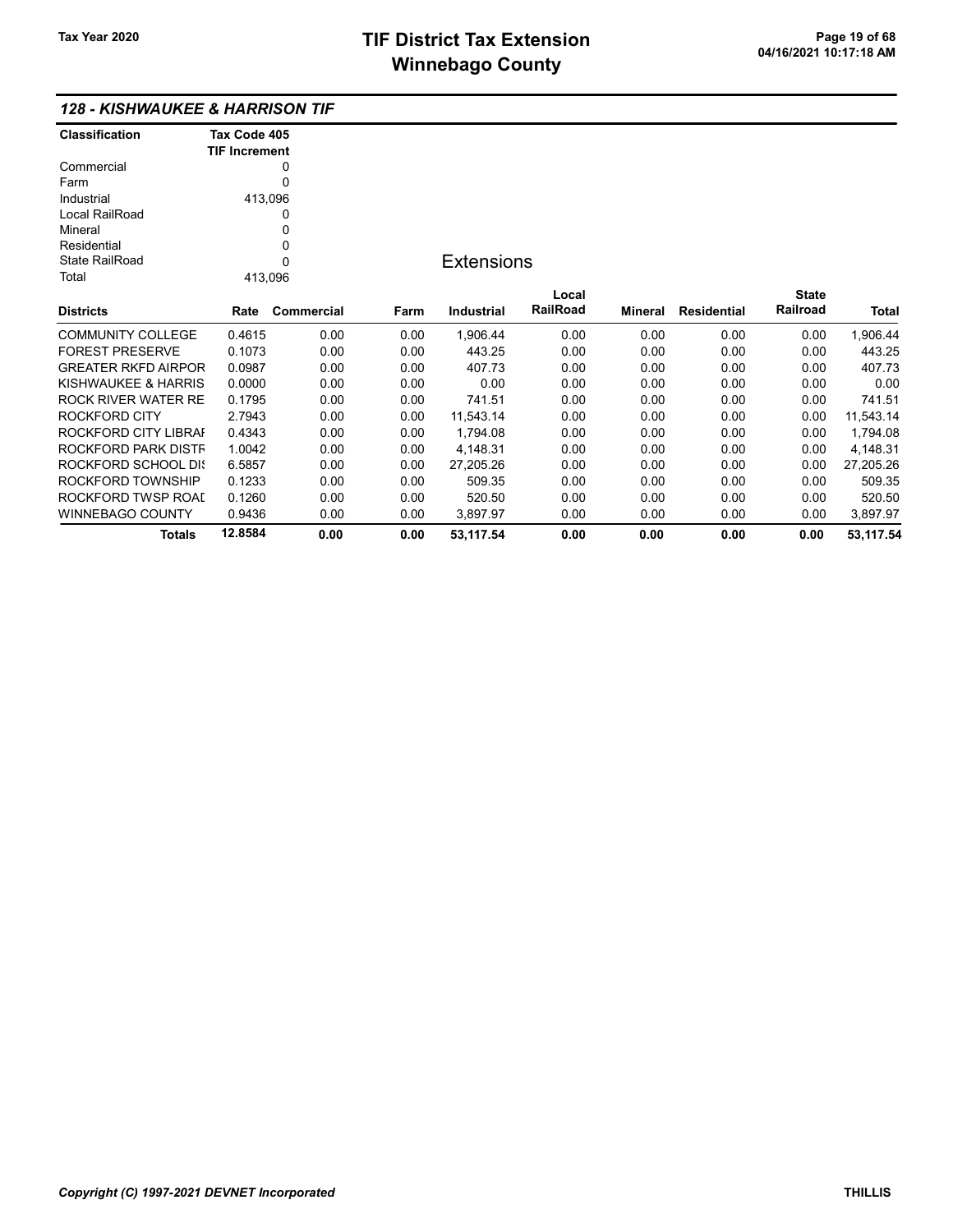#### 129 - LINCOLNWOOD TIF #2

| <b>Classification</b>      | Tax Code 406         |            |      |                   |          |                |                    |              |           |
|----------------------------|----------------------|------------|------|-------------------|----------|----------------|--------------------|--------------|-----------|
|                            | <b>TIF Increment</b> |            |      |                   |          |                |                    |              |           |
| Commercial                 |                      | 0          |      |                   |          |                |                    |              |           |
| Farm                       |                      | 0          |      |                   |          |                |                    |              |           |
| Industrial                 |                      | 0          |      |                   |          |                |                    |              |           |
| Local RailRoad             |                      | 0          |      |                   |          |                |                    |              |           |
| Mineral                    |                      | 0          |      |                   |          |                |                    |              |           |
| Residential                |                      | 328,156    |      |                   |          |                |                    |              |           |
| State RailRoad             |                      | $\Omega$   |      | <b>Extensions</b> |          |                |                    |              |           |
| Total                      |                      | 328,156    |      |                   |          |                |                    |              |           |
|                            |                      |            |      |                   | Local    |                |                    | <b>State</b> |           |
| <b>Districts</b>           | Rate                 | Commercial | Farm | <b>Industrial</b> | RailRoad | <b>Mineral</b> | <b>Residential</b> | Railroad     | Total     |
| <b>COMMUNITY COLLEGE</b>   | 0.4615               | 0.00       | 0.00 | 0.00              | 0.00     | 0.00           | 1,514.44           | 0.00         | 1,514.44  |
| <b>FOREST PRESERVE</b>     | 0.1073               | 0.00       | 0.00 | 0.00              | 0.00     | 0.00           | 352.11             | 0.00         | 352.11    |
| <b>GREATER RKFD AIRPOR</b> | 0.0987               | 0.00       | 0.00 | 0.00              | 0.00     | 0.00           | 323.89             | 0.00         | 323.89    |
| LINCOLNWOOD TIF #2         | 0.0000               | 0.00       | 0.00 | 0.00              | 0.00     | 0.00           | 0.00               | 0.00         | 0.00      |
| ROCK RIVER WATER RE        | 0.1795               | 0.00       | 0.00 | 0.00              | 0.00     | 0.00           | 589.04             | 0.00         | 589.04    |
| ROCKFORD CITY              | 2.7943               | 0.00       | 0.00 | 0.00              | 0.00     | 0.00           | 9,169.66           | 0.00         | 9,169.66  |
| ROCKFORD CITY LIBRAI       | 0.4343               | 0.00       | 0.00 | 0.00              | 0.00     | 0.00           | 1,425.18           | 0.00         | 1,425.18  |
| ROCKFORD PARK DISTF        | 1.0042               | 0.00       | 0.00 | 0.00              | 0.00     | 0.00           | 3,295.34           | 0.00         | 3,295.34  |
| ROCKFORD SCHOOL DIS        | 6.5857               | 0.00       | 0.00 | 0.00              | 0.00     | 0.00           | 21,611.37          | 0.00         | 21,611.37 |
| ROCKFORD TOWNSHIP          | 0.1233               | 0.00       | 0.00 | 0.00              | 0.00     | 0.00           | 404.62             | 0.00         | 404.62    |
| ROCKFORD TWSP ROAI         | 0.1260               | 0.00       | 0.00 | 0.00              | 0.00     | 0.00           | 413.48             | 0.00         | 413.48    |
| <b>WINNEBAGO COUNTY</b>    | 0.9436               | 0.00       | 0.00 | 0.00              | 0.00     | 0.00           | 3,096.48           | 0.00         | 3,096.48  |
| <b>Totals</b>              | 12.8584              | 0.00       | 0.00 | 0.00              | 0.00     | 0.00           | 42,195.61          | 0.00         | 42,195.61 |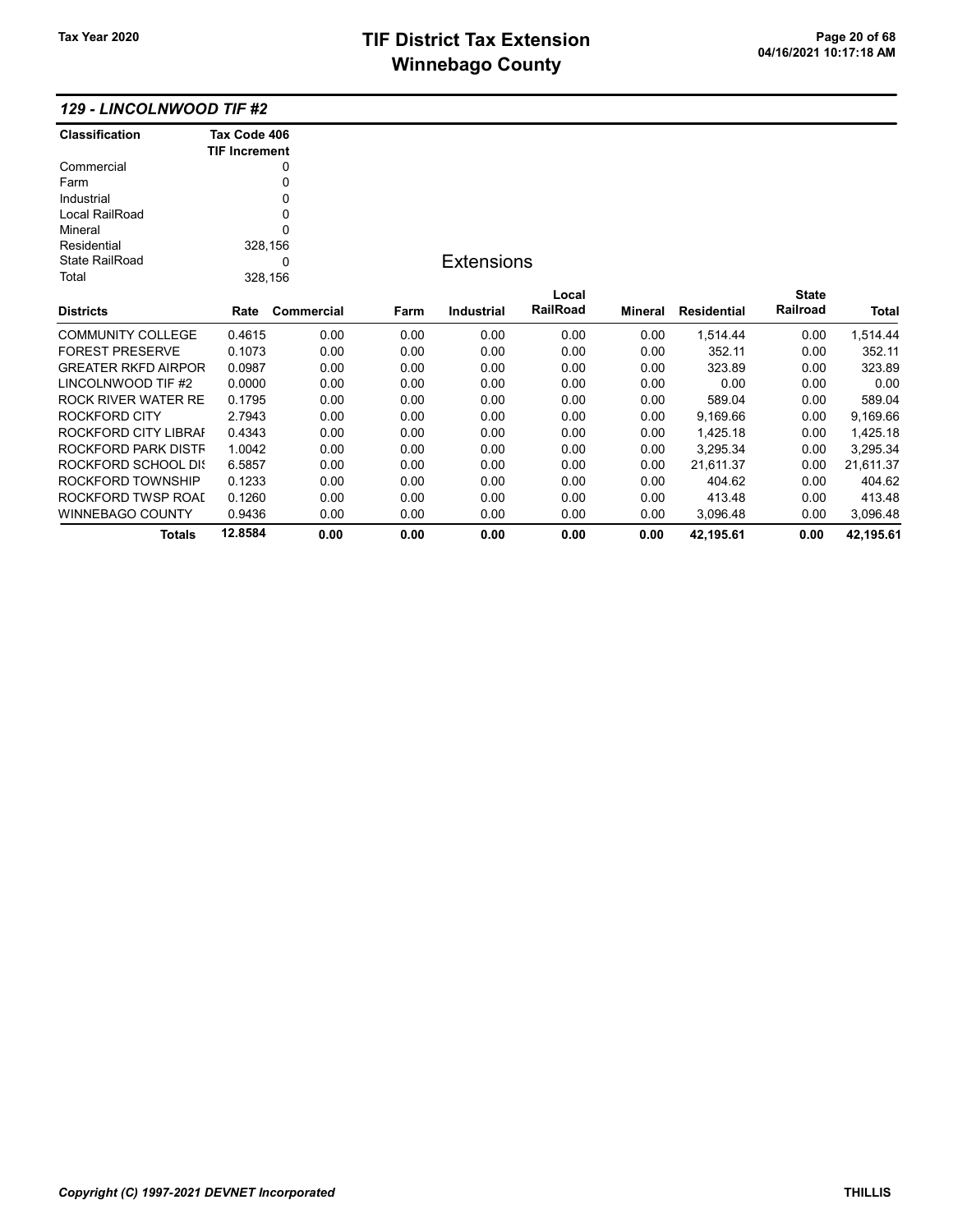# TIF District Tax Extension<br>
M's sales and Office 21 of 68 of 04/16/2021 10:17:18 AM **Winnebago County**

130 - HOPE VI TIF

| <b>Classification</b>      | Tax Code 407         |            |      |                   |          |                |                    |              |              |
|----------------------------|----------------------|------------|------|-------------------|----------|----------------|--------------------|--------------|--------------|
|                            | <b>TIF Increment</b> |            |      |                   |          |                |                    |              |              |
| Commercial                 |                      | 3,146      |      |                   |          |                |                    |              |              |
| Farm                       |                      | 0          |      |                   |          |                |                    |              |              |
| Industrial                 |                      | 0          |      |                   |          |                |                    |              |              |
| Local RailRoad             |                      | 0          |      |                   |          |                |                    |              |              |
| Mineral                    |                      | 0          |      |                   |          |                |                    |              |              |
| Residential                | 1,058,613            |            |      |                   |          |                |                    |              |              |
| <b>State RailRoad</b>      |                      | 0          |      | <b>Extensions</b> |          |                |                    |              |              |
| Total                      | 1,061,759            |            |      |                   |          |                |                    |              |              |
|                            |                      |            |      |                   | Local    |                |                    | <b>State</b> |              |
| <b>Districts</b>           | Rate                 | Commercial | Farm | <b>Industrial</b> | RailRoad | <b>Mineral</b> | <b>Residential</b> | Railroad     | <b>Total</b> |
| <b>COMMUNITY COLLEGE</b>   | 0.4615               | 14.52      | 0.00 | 0.00              | 0.00     | 0.00           | 4,885.50           | 0.00         | 4,900.02     |
| <b>FOREST PRESERVE</b>     | 0.1073               | 3.38       | 0.00 | 0.00              | 0.00     | 0.00           | 1,135.89           | 0.00         | 1,139.27     |
| <b>GREATER RKFD AIRPOR</b> | 0.0987               | 3.11       | 0.00 | 0.00              | 0.00     | 0.00           | 1,044.85           | 0.00         | 1,047.96     |
| HOPE VI TIF                | 0.0000               | 0.00       | 0.00 | 0.00              | 0.00     | 0.00           | 0.00               | 0.00         | 0.00         |
| ROCK RIVER WATER RE        | 0.1795               | 5.65       | 0.00 | 0.00              | 0.00     | 0.00           | 1,900.21           | 0.00         | 1,905.86     |
| ROCKFORD CITY              | 2.7943               | 87.91      | 0.00 | 0.00              | 0.00     | 0.00           | 29,580.82          | 0.00         | 29,668.73    |
| ROCKFORD CITY LIBRAI       | 0.4343               | 13.66      | 0.00 | 0.00              | 0.00     | 0.00           | 4,597.56           | 0.00         | 4,611.22     |
| ROCKFORD PARK DISTF        | 1.0042               | 31.59      | 0.00 | 0.00              | 0.00     | 0.00           | 10,630.59          | 0.00         | 10,662.18    |
| <b>ROCKFORD SCHOOL DIS</b> | 6.5857               | 207.19     | 0.00 | 0.00              | 0.00     | 0.00           | 69.717.08          | 0.00         | 69,924.26    |
| ROCKFORD TOWNSHIP          | 0.1233               | 3.88       | 0.00 | 0.00              | 0.00     | 0.00           | 1,305.27           | 0.00         | 1,309.15     |
| ROCKFORD TWSP ROAD         | 0.1260               | 3.96       | 0.00 | 0.00              | 0.00     | 0.00           | 1,333.85           | 0.00         | 1,337.82     |
| <b>WINNEBAGO COUNTY</b>    | 0.9436               | 29.69      | 0.00 | 0.00              | 0.00     | 0.00           | 9.989.07           | 0.00         | 10,018.76    |
| Totals                     | 12.8584              | 404.54     | 0.00 | 0.00              | 0.00     | 0.00           | 136,120.69         | 0.00         | 136,525.23   |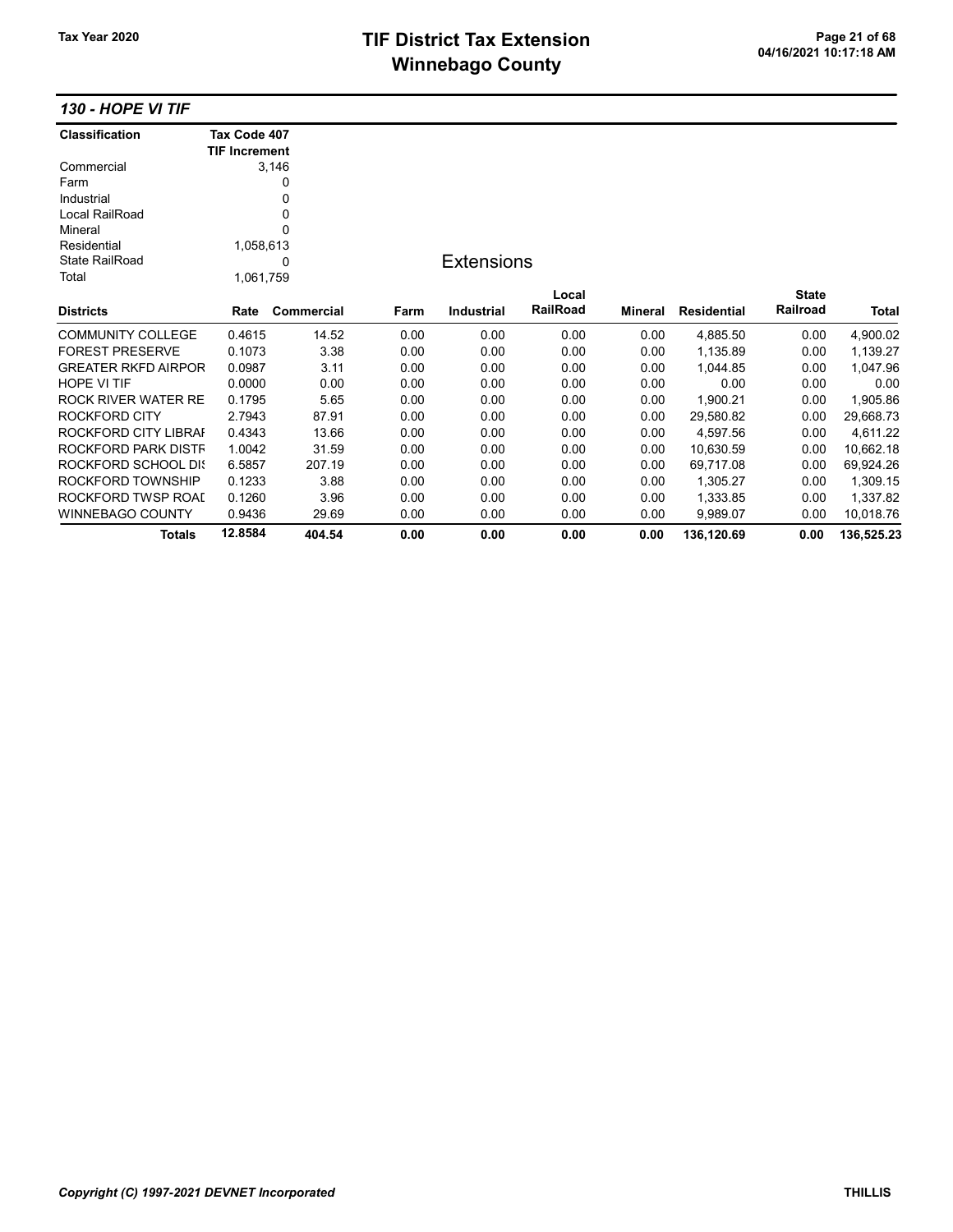### 132 - NORTH 2ND TIF LOVES PARK

| <b>Classification</b>        | Tax Code 409         |            |      |                   |          |         |                    |              |              |
|------------------------------|----------------------|------------|------|-------------------|----------|---------|--------------------|--------------|--------------|
|                              | <b>TIF Increment</b> |            |      |                   |          |         |                    |              |              |
| Commercial                   | 749,660              |            |      |                   |          |         |                    |              |              |
| Farm                         |                      | 0          |      |                   |          |         |                    |              |              |
| Industrial                   | 641,345              |            |      |                   |          |         |                    |              |              |
| Local RailRoad               |                      | 0          |      |                   |          |         |                    |              |              |
| Mineral                      |                      | 0          |      |                   |          |         |                    |              |              |
| Residential                  |                      | 90,196     |      |                   |          |         |                    |              |              |
| <b>State RailRoad</b>        |                      | 0          |      | <b>Extensions</b> |          |         |                    |              |              |
| Total                        | 1,481,201            |            |      |                   |          |         |                    |              |              |
|                              |                      |            |      |                   | Local    |         |                    | <b>State</b> |              |
| <b>Districts</b>             | Rate                 | Commercial | Farm | <b>Industrial</b> | RailRoad | Mineral | <b>Residential</b> | Railroad     | <b>Total</b> |
| <b>COMMUNITY COLLEGE</b>     | 0.4615               | 3,459.68   | 0.00 | 2,959.81          | 0.00     | 0.00    | 416.25             | 0.00         | 6,835.74     |
| <b>FOREST PRESERVE</b>       | 0.1073               | 804.39     | 0.00 | 688.16            | 0.00     | 0.00    | 96.78              | 0.00         | 1,589.33     |
| <b>GREATER RKFD AIRPOR</b>   | 0.0987               | 739.91     | 0.00 | 633.01            | 0.00     | 0.00    | 89.02              | 0.00         | 1,461.95     |
| HARLEM SCHOOL DIST           | 6.4846               | 48,612.45  | 0.00 | 41,588.66         | 0.00     | 0.00    | 5,848.85           | 0.00         | 96,049.96    |
| <b>LOVES PARK CITY</b>       | 0.0000               | 0.00       | 0.00 | 0.00              | 0.00     | 0.00    | 0.00               | 0.00         | 0.00         |
| <b>NORTH 2ND TIF LOVES I</b> | 0.0000               | 0.00       | 0.00 | 0.00              | 0.00     | 0.00    | 0.00               | 0.00         | 0.00         |
| NORTH SUBURBAN LIBR          | 0.2844               | 2,132.03   | 0.00 | 1,823.99          | 0.00     | 0.00    | 256.52             | 0.00         | 4,212.54     |
| ROCK RIVER WATER RE          | 0.1795               | 1,345.64   | 0.00 | 1,151.21          | 0.00     | 0.00    | 161.90             | 0.00         | 2,658.76     |
| ROCKFORD PARK DISTF          | 1.0042               | 7,528.09   | 0.00 | 6,440.39          | 0.00     | 0.00    | 905.75             | 0.00         | 14,874.22    |
| ROCKFORD TOWNSHIP            | 0.1233               | 924.33     | 0.00 | 790.78            | 0.00     | 0.00    | 111.21             | 0.00         | 1,826.32     |
| ROCKFORD TWSP ROAI           | 0.1260               | 944.57     | 0.00 | 808.09            | 0.00     | 0.00    | 113.65             | 0.00         | 1,866.31     |
| <b>WINNEBAGO COUNTY</b>      | 0.9436               | 7,073.79   | 0.00 | 6,051.73          | 0.00     | 0.00    | 851.09             | 0.00         | 13,976.61    |
| <b>Totals</b>                | 9.8131               | 73,564.88  | 0.00 | 62,935.83         | 0.00     | 0.00    | 8,851.02           | 0.00         | 145,351.74   |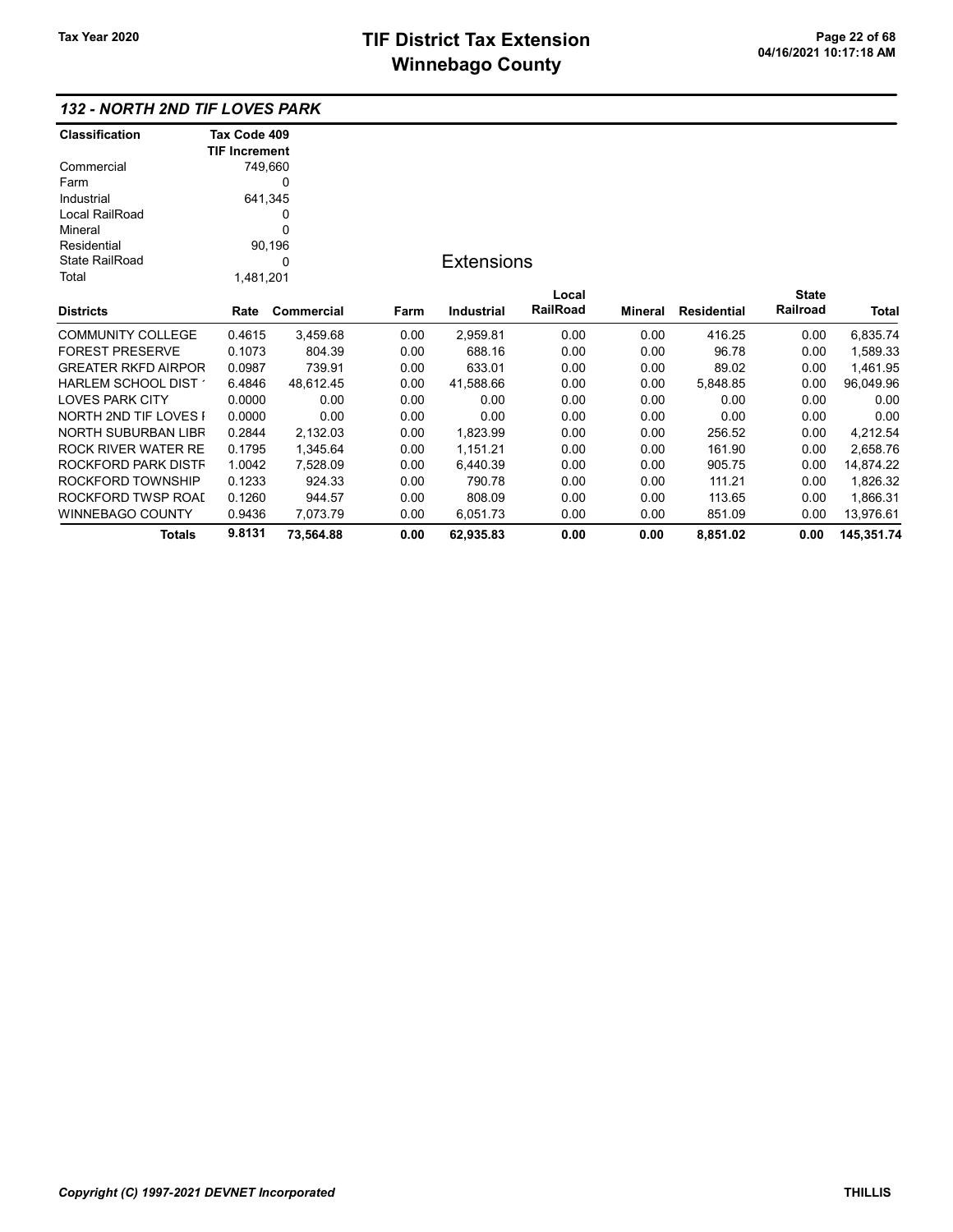### 133 - GLOBAL TRADE TIF #2

| <b>Classification</b>      | Tax Code 410         |            |          |                   |                 |         |                    |              |              |
|----------------------------|----------------------|------------|----------|-------------------|-----------------|---------|--------------------|--------------|--------------|
|                            | <b>TIF Increment</b> |            |          |                   |                 |         |                    |              |              |
| Commercial                 | 1,722,646            |            |          |                   |                 |         |                    |              |              |
| Farm                       |                      | 57,642     |          |                   |                 |         |                    |              |              |
| Industrial                 | 706,263              |            |          |                   |                 |         |                    |              |              |
| Local RailRoad             |                      | 0          |          |                   |                 |         |                    |              |              |
| Mineral                    |                      | 0          |          |                   |                 |         |                    |              |              |
| Residential                |                      | 21,678     |          |                   |                 |         |                    |              |              |
| <b>State RailRoad</b>      |                      | 0          |          | <b>Extensions</b> |                 |         |                    |              |              |
| Total                      | 2,508,229            |            |          |                   |                 |         |                    |              |              |
|                            |                      |            |          |                   | Local           |         |                    | <b>State</b> |              |
| <b>Districts</b>           | Rate                 | Commercial | Farm     | <b>Industrial</b> | <b>RailRoad</b> | Mineral | <b>Residential</b> | Railroad     | Total        |
| <b>COMMUNITY COLLEGE</b>   | 0.4615               | 7,950.01   | 266.02   | 3,259.40          | 0.00            | 0.00    | 100.04             | 0.00         | 11,575.48    |
| <b>FOREST PRESERVE</b>     | 0.1073               | 1,848.40   | 61.85    | 757.82            | 0.00            | 0.00    | 23.26              | 0.00         | 2,691.33     |
| <b>GLOBAL TRADE TIF #2</b> | 0.0000               | 0.00       | 0.00     | 0.00              | 0.00            | 0.00    | 0.00               | 0.00         | 0.00         |
| <b>GREATER RKFD AIRPOR</b> | 0.0987               | 1,700.25   | 56.89    | 697.08            | 0.00            | 0.00    | 21.40              | 0.00         | 2,475.62     |
| <b>ROCK RIVER WATER RE</b> | 0.1795               | 3,092.15   | 103.47   | 1,267.74          | 0.00            | 0.00    | 38.91              | 0.00         | 4,502.27     |
| ROCKFORD CITY              | 2.7943               | 48,135.90  | 1,610.69 | 19,735.11         | 0.00            | 0.00    | 605.75             | 0.00         | 70,087.44    |
| ROCKFORD CITY LIBRAI       | 0.4343               | 7,481.45   | 250.34   | 3,067.30          | 0.00            | 0.00    | 94.15              | 0.00         | 10,893.24    |
| ROCKFORD PARK DISTF        | 1.0042               | 17,298.81  | 578.84   | 7,092.29          | 0.00            | 0.00    | 217.69             | 0.00         | 25,187.64    |
| <b>ROCKFORD SCHOOL DIS</b> | 6.5857               | 113,448.30 | 3,796.13 | 46,512.36         | 0.00            | 0.00    | 1,427.65           | 0.00         | 165, 184. 44 |
| ROCKFORD TOWNSHIP          | 0.1233               | 2,124.02   | 71.07    | 870.82            | 0.00            | 0.00    | 26.73              | 0.00         | 3,092.65     |
| ROCKFORD TWSP ROAI         | 0.1260               | 2,170.53   | 72.63    | 889.89            | 0.00            | 0.00    | 27.31              | 0.00         | 3,160.37     |
| <b>WINNEBAGO COUNTY</b>    | 0.9436               | 16,254.89  | 543.91   | 6,664.30          | 0.00            | 0.00    | 204.55             | 0.00         | 23,667.65    |
| <b>Totals</b>              | 12.8584              | 221,504.71 | 7,411.84 | 90,814.11         | 0.00            | 0.00    | 2,787.44           | 0.00         | 322,518.13   |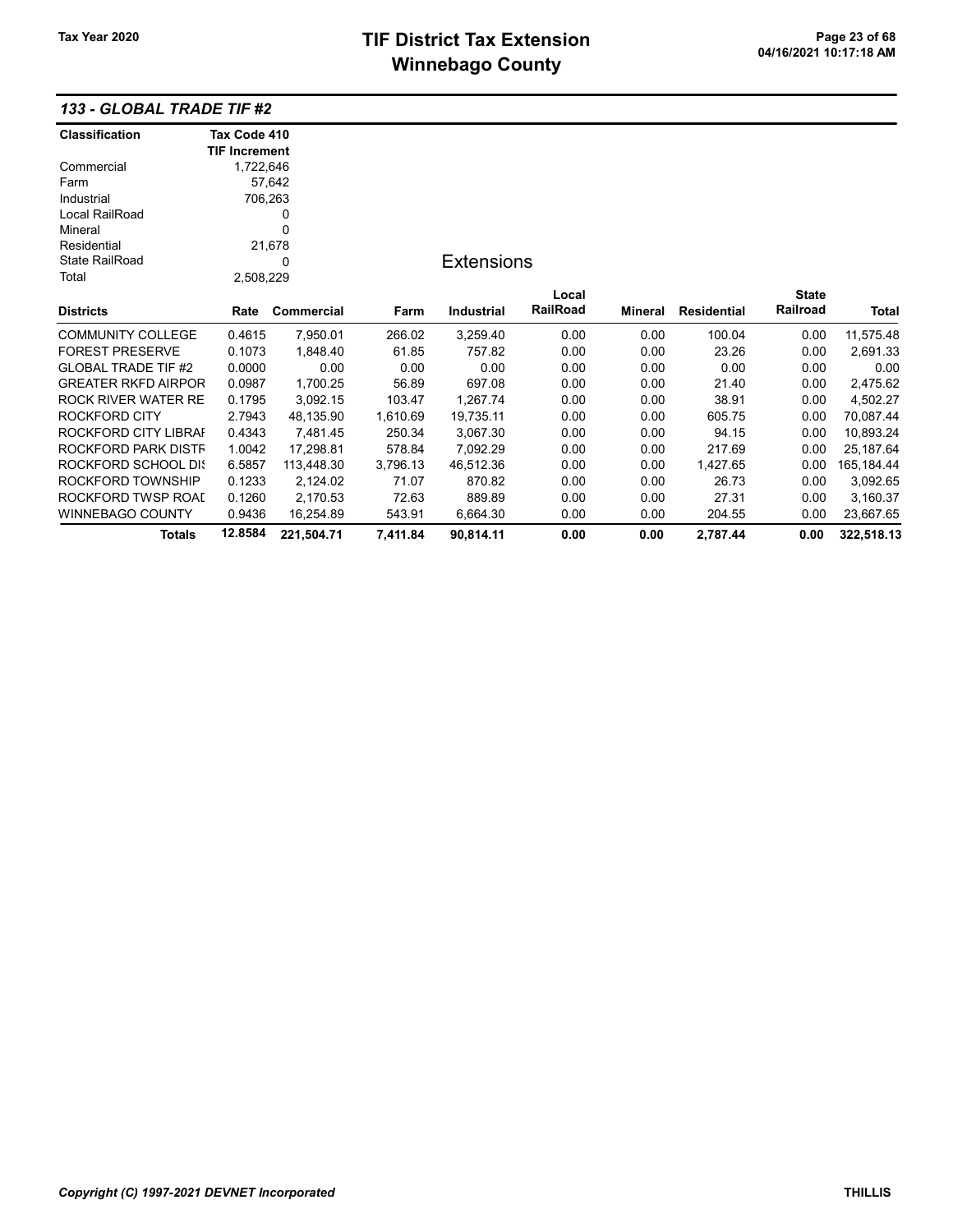### 133 - GLOBAL TRADE TIF #2

| <b>Classification</b>      | Tax Code 411         |             |      |                   |          |                |                    |              |              |
|----------------------------|----------------------|-------------|------|-------------------|----------|----------------|--------------------|--------------|--------------|
|                            | <b>TIF Increment</b> |             |      |                   |          |                |                    |              |              |
| Commercial                 |                      | 0           |      |                   |          |                |                    |              |              |
| Farm                       |                      | 0           |      |                   |          |                |                    |              |              |
| Industrial                 |                      | 0           |      |                   |          |                |                    |              |              |
| Local RailRoad             |                      | 0           |      |                   |          |                |                    |              |              |
| Mineral                    |                      | 0           |      |                   |          |                |                    |              |              |
| Residential                |                      | 0           |      |                   |          |                |                    |              |              |
| <b>State RailRoad</b>      |                      | 0           |      | <b>Extensions</b> |          |                |                    |              |              |
| Total                      |                      | $\mathbf 0$ |      |                   |          |                |                    |              |              |
|                            |                      |             |      |                   | Local    |                |                    | <b>State</b> |              |
| <b>Districts</b>           | Rate                 | Commercial  | Farm | <b>Industrial</b> | RailRoad | <b>Mineral</b> | <b>Residential</b> | Railroad     | <b>Total</b> |
| <b>COMMUNITY COLLEGE</b>   | 0.4615               | 0.00        | 0.00 | 0.00              | 0.00     | 0.00           | 0.00               | 0.00         | 0.00         |
| <b>FOREST PRESERVE</b>     | 0.1073               | 0.00        | 0.00 | 0.00              | 0.00     | 0.00           | 0.00               | 0.00         | 0.00         |
| <b>GLOBAL TRADE TIF #2</b> | 0.0000               | 0.00        | 0.00 | 0.00              | 0.00     | 0.00           | 0.00               | 0.00         | 0.00         |
| <b>GREATER RKFD AIRPOR</b> | 0.0987               | 0.00        | 0.00 | 0.00              | 0.00     | 0.00           | 0.00               | 0.00         | 0.00         |
| <b>ROCKFORD CITY</b>       | 2.7943               | 0.00        | 0.00 | 0.00              | 0.00     | 0.00           | 0.00               | 0.00         | 0.00         |
| ROCKFORD CITY LIBRAI       | 0.4343               | 0.00        | 0.00 | 0.00              | 0.00     | 0.00           | 0.00               | 0.00         | 0.00         |
| ROCKFORD PARK DISTF        | 1.0042               | 0.00        | 0.00 | 0.00              | 0.00     | 0.00           | 0.00               | 0.00         | 0.00         |
| ROCKFORD SCHOOL DIS        | 6.5857               | 0.00        | 0.00 | 0.00              | 0.00     | 0.00           | 0.00               | 0.00         | 0.00         |
| ROCKFORD TOWNSHIP          | 0.1233               | 0.00        | 0.00 | 0.00              | 0.00     | 0.00           | 0.00               | 0.00         | 0.00         |
| ROCKFORD TWSP ROAI         | 0.1260               | 0.00        | 0.00 | 0.00              | 0.00     | 0.00           | 0.00               | 0.00         | 0.00         |
| <b>WINNEBAGO COUNTY</b>    | 0.9436               | 0.00        | 0.00 | 0.00              | 0.00     | 0.00           | 0.00               | 0.00         | 0.00         |
| Totals                     | 12.6789              | 0.00        | 0.00 | 0.00              | 0.00     | 0.00           | 0.00               | 0.00         | 0.00         |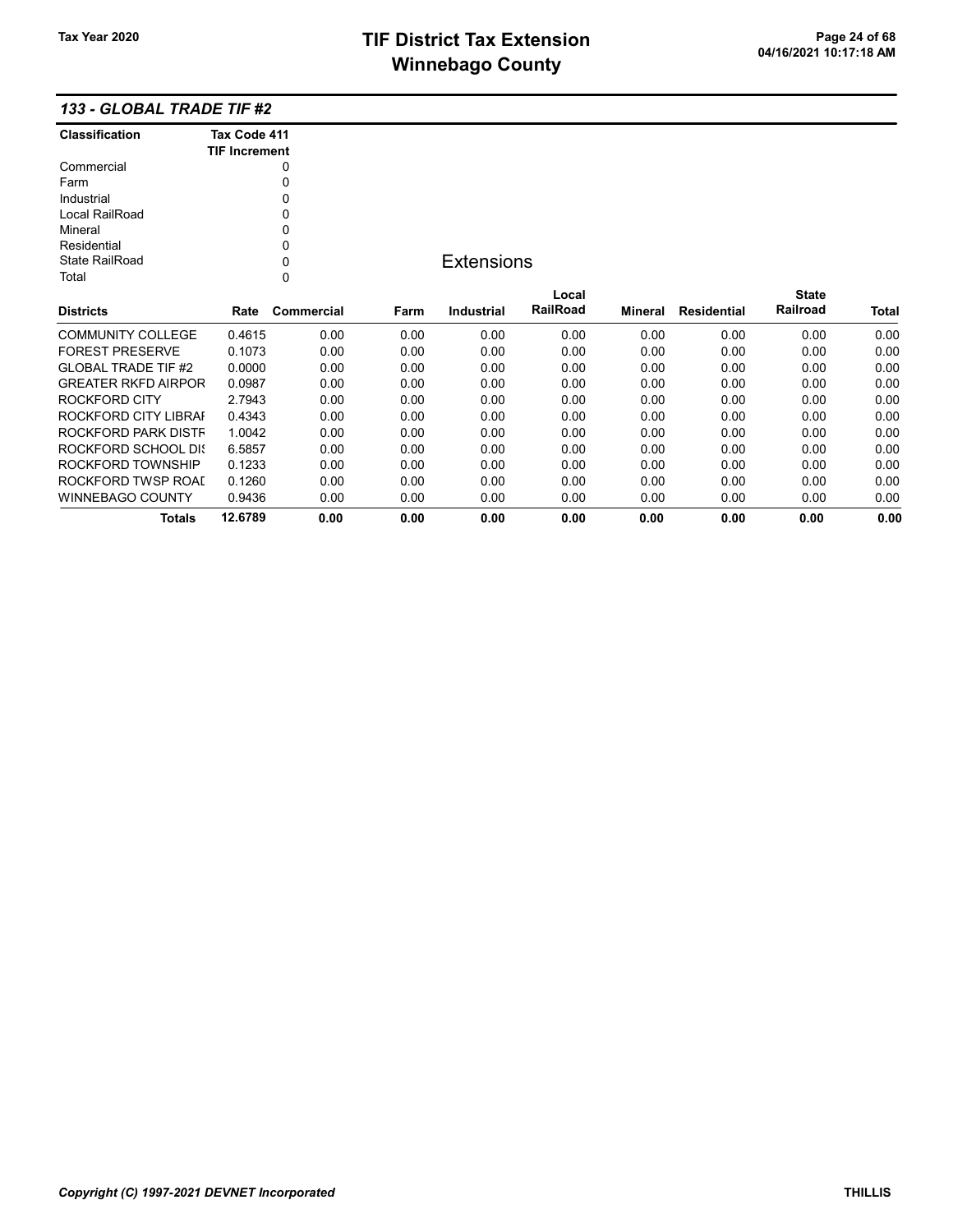### 134 - ASSISTED LIVING/ RIVER HOUSI

| <b>Classification</b> | Tax Code 412<br><b>TIF Increment</b> |
|-----------------------|--------------------------------------|
|                       |                                      |
| Commercial            | 69                                   |
| Farm                  | 0                                    |
| Industrial            | 0                                    |
| Local RailRoad        | 0                                    |
| Mineral               | 0                                    |
| Residential           | 0                                    |
| State RailRoad        | U                                    |
| Total                 |                                      |

## **Extensions**

| <b>Districts</b>              | Rate    | Commercial | Farm | Industrial | Local<br><b>RailRoad</b> | Mineral | Residential | <b>State</b><br>Railroad | <b>Total</b> |
|-------------------------------|---------|------------|------|------------|--------------------------|---------|-------------|--------------------------|--------------|
|                               |         |            |      |            |                          |         |             |                          |              |
| <b>ASSISTED LIVING/ RIVEI</b> | 0.0000  | 0.00       | 0.00 | 0.00       | 0.00                     | 0.00    | 0.00        | 0.00                     | 0.00         |
| COMMUNITY COLLEGE             | 0.4615  | 0.32       | 0.00 | 0.00       | 0.00                     | 0.00    | 0.00        | 0.00                     | 0.32         |
| <b>FOREST PRESERVE</b>        | 0.1073  | 0.07       | 0.00 | 0.00       | 0.00                     | 0.00    | 0.00        | 0.00                     | 0.07         |
| <b>GREATER RKFD AIRPOR</b>    | 0.0987  | 0.07       | 0.00 | 0.00       | 0.00                     | 0.00    | 0.00        | 0.00                     | 0.07         |
| ROCK RIVER WATER RE           | 0.1795  | 0.12       | 0.00 | 0.00       | 0.00                     | 0.00    | 0.00        | 0.00                     | 0.12         |
| ROCKFORD CITY                 | 2.7943  | 1.93       | 0.00 | 0.00       | 0.00                     | 0.00    | 0.00        | 0.00                     | 1.93         |
| ROCKFORD CITY LIBRAI          | 0.4343  | 0.30       | 0.00 | 0.00       | 0.00                     | 0.00    | 0.00        | 0.00                     | 0.30         |
| ROCKFORD PARK DISTF           | 1.0042  | 0.69       | 0.00 | 0.00       | 0.00                     | 0.00    | 0.00        | 0.00                     | 0.69         |
| ROCKFORD SCHOOL DIS           | 6.5857  | 4.54       | 0.00 | 0.00       | 0.00                     | 0.00    | 0.00        | 0.00                     | 4.54         |
| ROCKFORD TOWNSHIP             | 0.1233  | 0.09       | 0.00 | 0.00       | 0.00                     | 0.00    | 0.00        | 0.00                     | 0.09         |
| ROCKFORD TWSP ROAL            | 0.1260  | 0.09       | 0.00 | 0.00       | 0.00                     | 0.00    | 0.00        | 0.00                     | 0.09         |
| WINNEBAGO COUNTY              | 0.9436  | 0.65       | 0.00 | 0.00       | 0.00                     | 0.00    | 0.00        | 0.00                     | 0.65         |
| Totals                        | 12.8584 | 8.87       | 0.00 | 0.00       | 0.00                     | 0.00    | 0.00        | 0.00                     | 8.87         |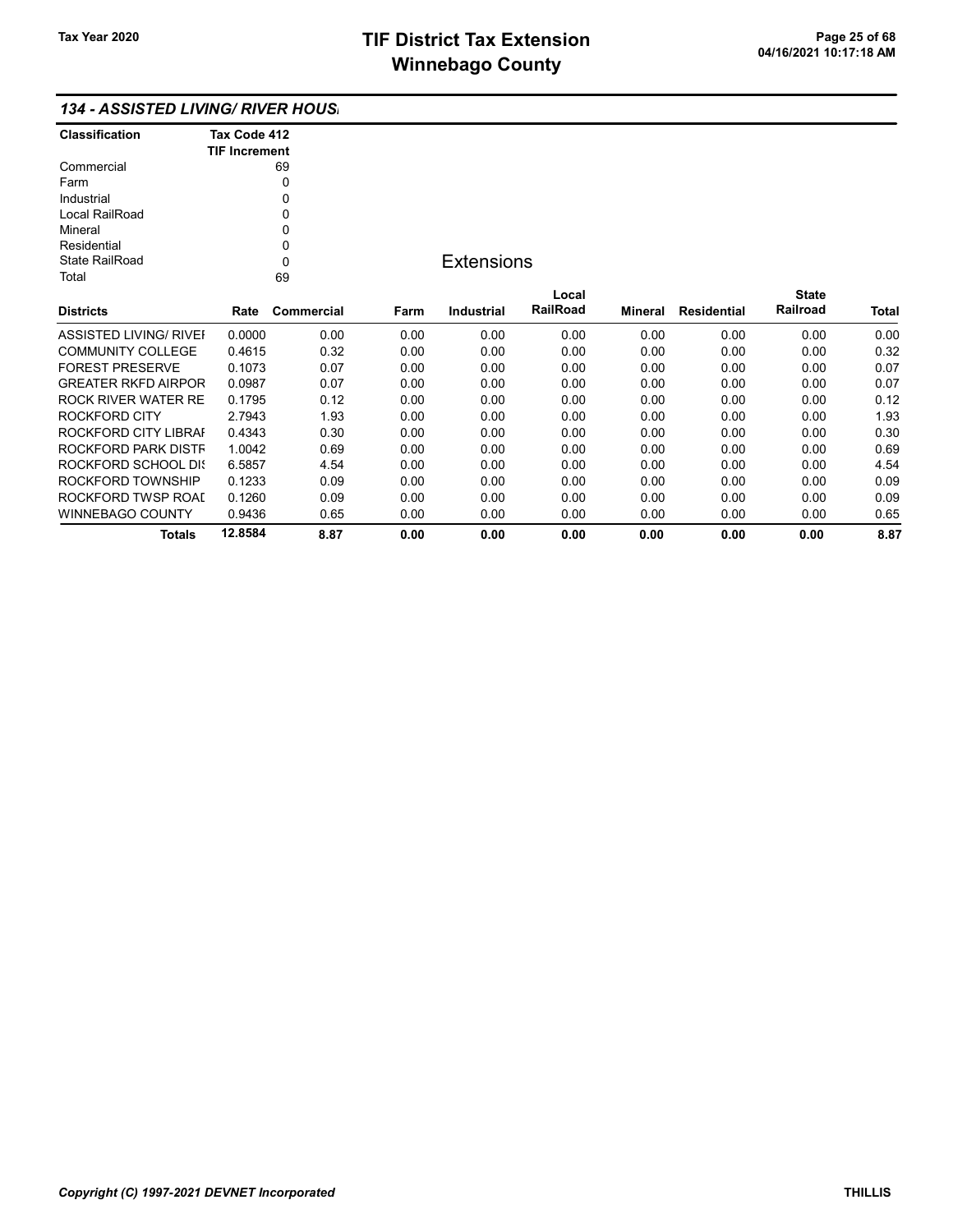| <b>Classification</b>       | Tax Code 413         |            |      |                   |          |         |                    |              |           |
|-----------------------------|----------------------|------------|------|-------------------|----------|---------|--------------------|--------------|-----------|
|                             | <b>TIF Increment</b> |            |      |                   |          |         |                    |              |           |
| Commercial                  |                      | 199,758    |      |                   |          |         |                    |              |           |
| Farm                        |                      | 0          |      |                   |          |         |                    |              |           |
| Industrial                  |                      | 0          |      |                   |          |         |                    |              |           |
| Local RailRoad              |                      | 0          |      |                   |          |         |                    |              |           |
| Mineral                     |                      | 0          |      |                   |          |         |                    |              |           |
| Residential                 |                      | 6,980      |      |                   |          |         |                    |              |           |
| State RailRoad              |                      | 0          |      | <b>Extensions</b> |          |         |                    |              |           |
| Total                       | 206,738              |            |      |                   |          |         |                    |              |           |
|                             |                      |            |      |                   | Local    |         |                    | <b>State</b> |           |
| <b>Districts</b>            | Rate                 | Commercial | Farm | Industrial        | RailRoad | Mineral | <b>Residential</b> | Railroad     | Total     |
| COMMUNITY COLLEGE           | 0.4615               | 921.88     | 0.00 | 0.00              | 0.00     | 0.00    | 32.21              | 0.00         | 954.10    |
| FOREST PRESERVE             | 0.1073               | 214.34     | 0.00 | 0.00              | 0.00     | 0.00    | 7.49               | 0.00         | 221.83    |
| GREATER RKFD AIRPOR         | 0.0987               | 197.16     | 0.00 | 0.00              | 0.00     | 0.00    | 6.89               | 0.00         | 204.05    |
| HARLEM SCHOOL DIST $\cdot$  | 6.4846               | 12,953.51  | 0.00 | 0.00              | 0.00     | 0.00    | 452.63             | 0.00         | 13,406.13 |
| HARLEM TOWNSHIP             | 0.1055               | 210.74     | 0.00 | 0.00              | 0.00     | 0.00    | 7.36               | 0.00         | 218.11    |
| HARLEM TWSP ROAD            | 0.0452               | 90.29      | 0.00 | 0.00              | 0.00     | 0.00    | 3.15               | 0.00         | 93.45     |
| HARLEM-ROSCOE FIRE          | 0.7241               | 1,446.45   | 0.00 | 0.00              | 0.00     | 0.00    | 50.54              | 0.00         | 1,496.99  |
| MACHESNEY PARK VILL         | 0.0000               | 0.00       | 0.00 | 0.00              | 0.00     | 0.00    | 0.00               | 0.00         | 0.00      |
| <b>NORTH 2ND TIF MACHE!</b> | 0.0000               | 0.00       | 0.00 | 0.00              | 0.00     | 0.00    | 0.00               | 0.00         | 0.00      |
| NORTH SUBURBAN LIBR         | 0.2844               | 568.11     | 0.00 | 0.00              | 0.00     | 0.00    | 19.85              | 0.00         | 587.96    |
| WINNEBAGO COUNTY            | 0.9436               | 1,884.92   | 0.00 | 0.00              | 0.00     | 0.00    | 65.86              | 0.00         | 1,950.78  |
| Totals                      | 9.2549               | 18,487.40  | 0.00 | 0.00              | 0.00     | 0.00    | 645.98             | 0.00         | 19,133.40 |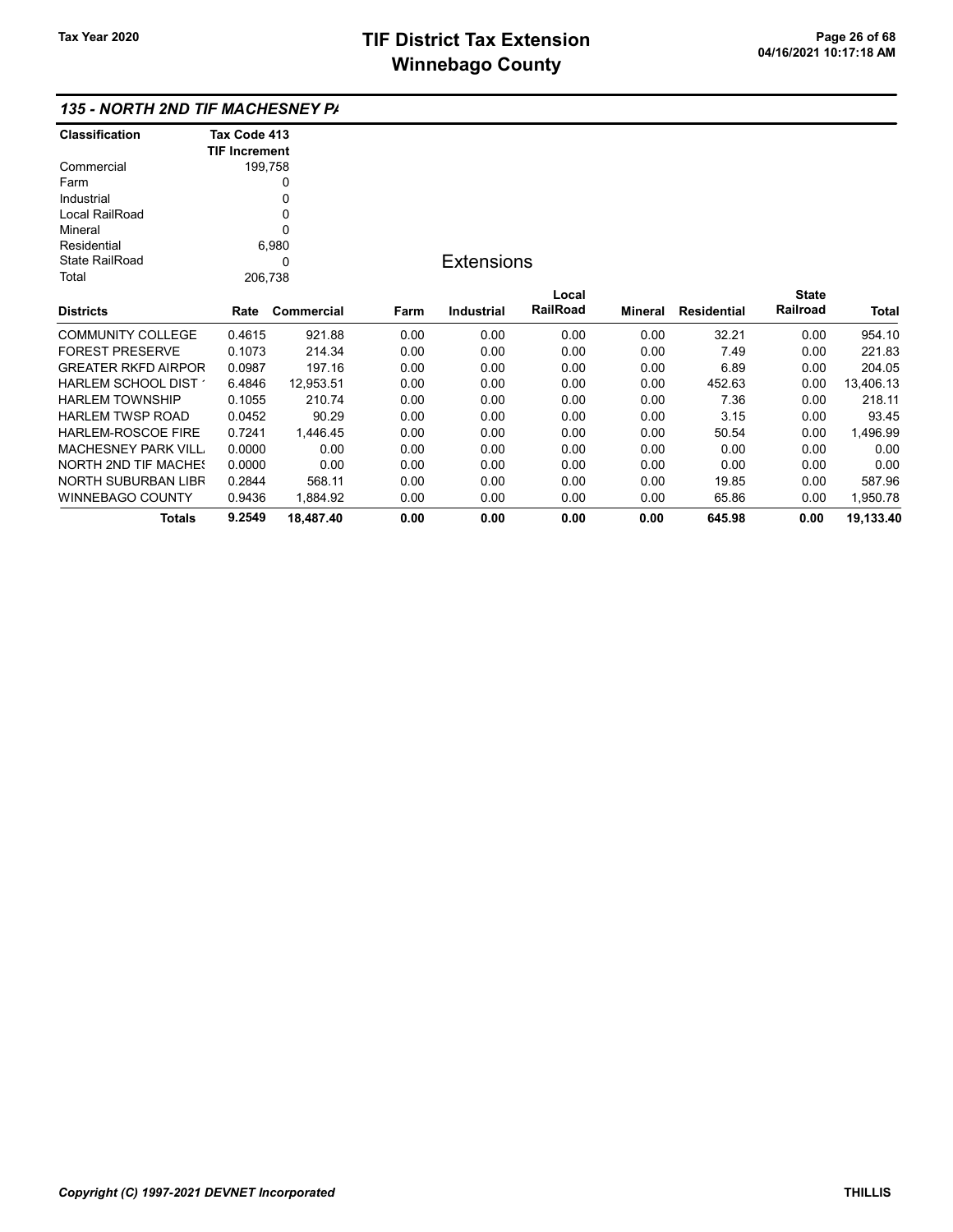## 135 - NORTH 2ND TIF MACHESNEY P/

| <b>Classification</b>       | Tax Code 414         |            |      |                   |          |                |                    |              |           |
|-----------------------------|----------------------|------------|------|-------------------|----------|----------------|--------------------|--------------|-----------|
|                             | <b>TIF Increment</b> |            |      |                   |          |                |                    |              |           |
| Commercial                  |                      | 62,949     |      |                   |          |                |                    |              |           |
| Farm                        |                      | 0          |      |                   |          |                |                    |              |           |
| Industrial                  |                      | 1,078      |      |                   |          |                |                    |              |           |
| Local RailRoad              |                      | 0          |      |                   |          |                |                    |              |           |
| Mineral                     |                      | 0          |      |                   |          |                |                    |              |           |
| Residential                 |                      | 51,778     |      |                   |          |                |                    |              |           |
| <b>State RailRoad</b>       |                      | 0          |      | <b>Extensions</b> |          |                |                    |              |           |
| Total                       |                      | 115,805    |      |                   |          |                |                    |              |           |
|                             |                      |            |      |                   | Local    |                |                    | <b>State</b> |           |
| <b>Districts</b>            | Rate                 | Commercial | Farm | <b>Industrial</b> | RailRoad | <b>Mineral</b> | <b>Residential</b> | Railroad     | Total     |
| <b>COMMUNITY COLLEGE</b>    | 0.4615               | 290.51     | 0.00 | 4.97              | 0.00     | 0.00           | 238.96             | 0.00         | 534.44    |
| <b>FOREST PRESERVE</b>      | 0.1073               | 67.54      | 0.00 | 1.16              | 0.00     | 0.00           | 55.56              | 0.00         | 124.26    |
| <b>GREATER RKFD AIRPOR</b>  | 0.0987               | 62.13      | 0.00 | 1.06              | 0.00     | 0.00           | 51.10              | 0.00         | 114.30    |
| HARLEM SCHOOL DIST          | 6.4846               | 4,081.99   | 0.00 | 69.90             | 0.00     | 0.00           | 3,357.60           | 0.00         | 7,509.49  |
| <b>HARLEM TOWNSHIP</b>      | 0.1055               | 66.41      | 0.00 | 1.14              | 0.00     | 0.00           | 54.63              | 0.00         | 122.17    |
| <b>HARLEM TWSP ROAD</b>     | 0.0452               | 28.45      | 0.00 | 0.49              | 0.00     | 0.00           | 23.40              | 0.00         | 52.34     |
| HARLEM-ROSCOE FIRE          | 0.7241               | 455.81     | 0.00 | 7.81              | 0.00     | 0.00           | 374.92             | 0.00         | 838.54    |
| <b>MACHESNEY PARK VILL</b>  | 0.0000               | 0.00       | 0.00 | 0.00              | 0.00     | 0.00           | 0.00               | 0.00         | 0.00      |
| <b>NORTH 2ND TIF MACHE!</b> | 0.0000               | 0.00       | 0.00 | 0.00              | 0.00     | 0.00           | 0.00               | 0.00         | 0.00      |
| <b>NORTH SUBURBAN LIBR</b>  | 0.2844               | 179.03     | 0.00 | 3.07              | 0.00     | 0.00           | 147.26             | 0.00         | 329.35    |
| ROCK RIVER WATER RE         | 0.1795               | 112.99     | 0.00 | 1.94              | 0.00     | 0.00           | 92.94              | 0.00         | 207.87    |
| <b>WINNEBAGO COUNTY</b>     | 0.9436               | 593.99     | 0.00 | 10.17             | 0.00     | 0.00           | 488.58             | 0.00         | 1,092.74  |
| Totals                      | 9.4344               | 5,938.85   | 0.00 | 101.71            | 0.00     | 0.00           | 4.884.95           | 0.00         | 10,925.50 |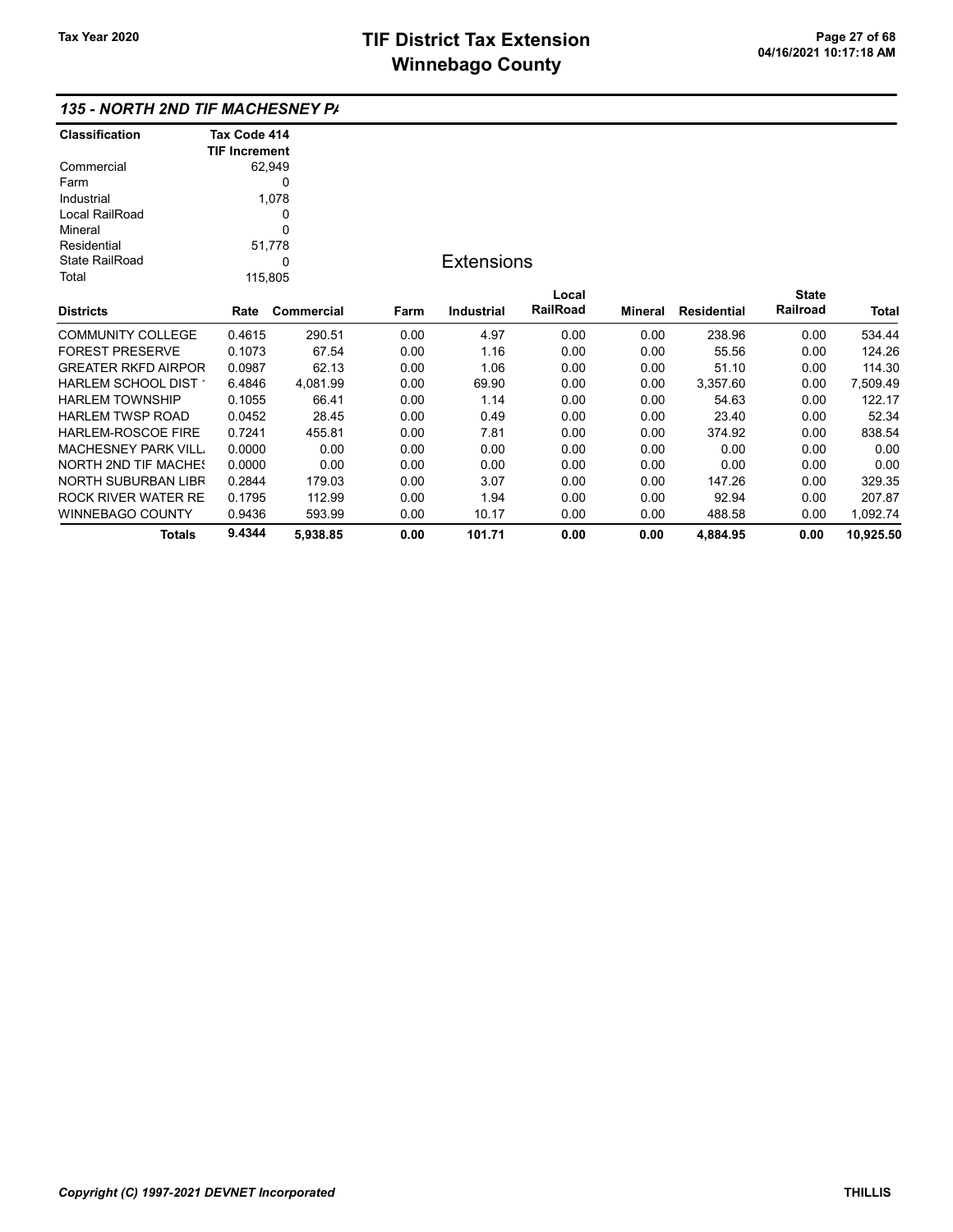### 135 - NORTH 2ND TIF MACHESNEY PA

| <b>Classification</b>       | Tax Code 416         |             |      |                   |          |         |                    |              |            |
|-----------------------------|----------------------|-------------|------|-------------------|----------|---------|--------------------|--------------|------------|
|                             | <b>TIF Increment</b> |             |      |                   |          |         |                    |              |            |
| Commercial                  | 5,525,392            |             |      |                   |          |         |                    |              |            |
| Farm                        |                      | 0           |      |                   |          |         |                    |              |            |
| Industrial                  |                      | 0           |      |                   |          |         |                    |              |            |
| Local RailRoad              |                      | 0           |      |                   |          |         |                    |              |            |
| Mineral                     |                      | $\mathbf 0$ |      |                   |          |         |                    |              |            |
| Residential                 |                      | 421,669     |      |                   |          |         |                    |              |            |
| <b>State RailRoad</b>       |                      | 0           |      | <b>Extensions</b> |          |         |                    |              |            |
| Total                       | 5,947,061            |             |      |                   |          |         |                    |              |            |
|                             |                      |             |      |                   | Local    |         |                    | <b>State</b> |            |
| <b>Districts</b>            | Rate                 | Commercial  | Farm | <b>Industrial</b> | RailRoad | Mineral | <b>Residential</b> | Railroad     | Total      |
| <b>COMMUNITY COLLEGE</b>    | 0.4615               | 25,499.68   | 0.00 | 0.00              | 0.00     | 0.00    | 1,946.00           | 0.00         | 27,445.69  |
| <b>FOREST PRESERVE</b>      | 0.1073               | 5,928.75    | 0.00 | 0.00              | 0.00     | 0.00    | 452.45             | 0.00         | 6,381.20   |
| <b>GREATER RKFD AIRPOR</b>  | 0.0987               | 5,453.56    | 0.00 | 0.00              | 0.00     | 0.00    | 416.19             | 0.00         | 5,869.75   |
| HARLEM SCHOOL DIST          | 6.4846               | 358,299.57  | 0.00 | 0.00              | 0.00     | 0.00    | 27,343.55          | 0.00         | 385,643.12 |
| <b>HARLEM TOWNSHIP</b>      | 0.1055               | 5,829.29    | 0.00 | 0.00              | 0.00     | 0.00    | 444.86             | 0.00         | 6,274.15   |
| <b>HARLEM TWSP ROAD</b>     | 0.0452               | 2,497.48    | 0.00 | 0.00              | 0.00     | 0.00    | 190.59             | 0.00         | 2,688.07   |
| <b>MACHESNEY PARK VILL</b>  | 0.0000               | 0.00        | 0.00 | 0.00              | 0.00     | 0.00    | 0.00               | 0.00         | 0.00       |
| <b>NORTH 2ND TIF MACHES</b> | 0.0000               | 0.00        | 0.00 | 0.00              | 0.00     | 0.00    | 0.00               | 0.00         | 0.00       |
| <b>NORTH PARK FIRE</b>      | 0.4333               | 23.941.52   | 0.00 | 0.00              | 0.00     | 0.00    | 1,827.09           | 0.00         | 25,768.62  |
| NORTH SUBURBAN LIBR         | 0.2844               | 15,714.21   | 0.00 | 0.00              | 0.00     | 0.00    | 1,199.23           | 0.00         | 16,913.44  |
| <b>ROCK RIVER WATER RE</b>  | 0.1795               | 9,918.08    | 0.00 | 0.00              | 0.00     | 0.00    | 756.90             | 0.00         | 10,674.97  |
| <b>WINNEBAGO COUNTY</b>     | 0.9436               | 52,137.60   | 0.00 | 0.00              | 0.00     | 0.00    | 3,978.87           | 0.00         | 56,116.47  |
| Totals                      | 9.1436               | 505,219.74  | 0.00 | 0.00              | 0.00     | 0.00    | 38,555.73          | 0.00         | 543,775.48 |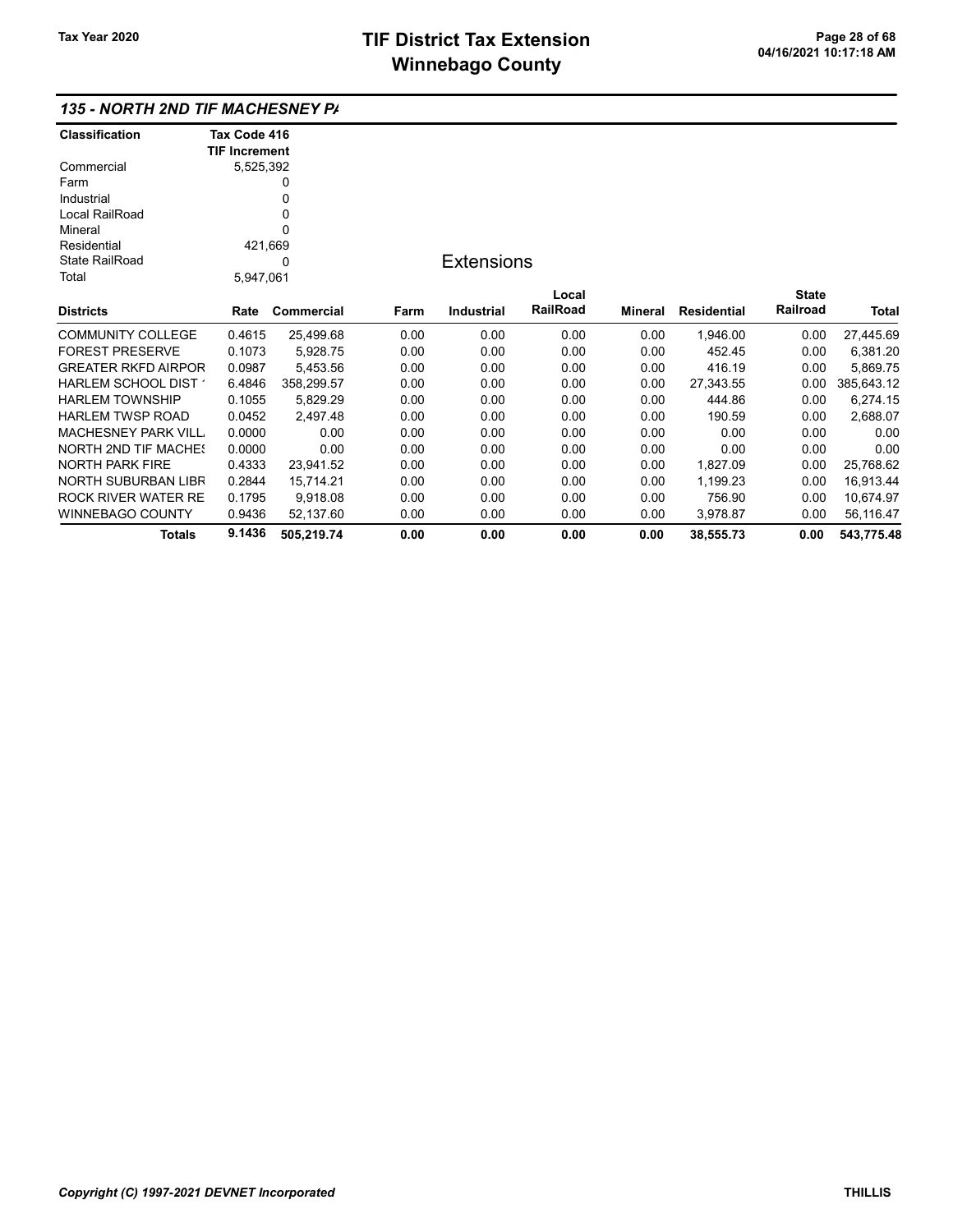#### 137 - MAIN & WHITMAN TIF

| Classification                | Tax Code 417         |            |      |                   |                 |                |                    |              |              |
|-------------------------------|----------------------|------------|------|-------------------|-----------------|----------------|--------------------|--------------|--------------|
|                               | <b>TIF Increment</b> |            |      |                   |                 |                |                    |              |              |
| Commercial                    | 1,073,580            |            |      |                   |                 |                |                    |              |              |
| Farm                          |                      | 0          |      |                   |                 |                |                    |              |              |
| Industrial                    |                      | 0          |      |                   |                 |                |                    |              |              |
| Local RailRoad                |                      | 0          |      |                   |                 |                |                    |              |              |
| Mineral                       |                      | 0          |      |                   |                 |                |                    |              |              |
| Residential                   |                      | 0          |      |                   |                 |                |                    |              |              |
| <b>State RailRoad</b>         |                      | $\Omega$   |      | <b>Extensions</b> |                 |                |                    |              |              |
| Total                         | 1,073,580            |            |      |                   |                 |                |                    |              |              |
|                               |                      |            |      |                   | Local           |                |                    | <b>State</b> |              |
| <b>Districts</b>              | Rate                 | Commercial | Farm | <b>Industrial</b> | <b>RailRoad</b> | <b>Mineral</b> | <b>Residential</b> | Railroad     | <b>Total</b> |
| <b>COMMUNITY COLLEGE</b>      | 0.4615               | 4,954.57   | 0.00 | 0.00              | 0.00            | 0.00           | 0.00               | 0.00         | 4,954.57     |
| <b>FOREST PRESERVE</b>        | 0.1073               | 1,151.95   | 0.00 | 0.00              | 0.00            | 0.00           | 0.00               | 0.00         | 1,151.95     |
| <b>GREATER RKFD AIRPOR</b>    | 0.0987               | 1,059.62   | 0.00 | 0.00              | 0.00            | 0.00           | 0.00               | 0.00         | 1,059.62     |
| <b>MAIN &amp; WHITMAN TIF</b> | 0.0000               | 0.00       | 0.00 | 0.00              | 0.00            | 0.00           | 0.00               | 0.00         | 0.00         |
| <b>ROCK RIVER WATER RE</b>    | 0.1795               | 1,927.08   | 0.00 | 0.00              | 0.00            | 0.00           | 0.00               | 0.00         | 1,927.08     |
| ROCKFORD CITY                 | 2.7943               | 29,999.05  | 0.00 | 0.00              | 0.00            | 0.00           | 0.00               | 0.00         | 29,999.05    |
| ROCKFORD CITY LIBRAI          | 0.4343               | 4,662.56   | 0.00 | 0.00              | 0.00            | 0.00           | 0.00               | 0.00         | 4,662.56     |
| ROCKFORD PARK DISTF           | 1.0042               | 10,780.89  | 0.00 | 0.00              | 0.00            | 0.00           | 0.00               | 0.00         | 10,780.89    |
| ROCKFORD SCHOOL DIS           | 6.5857               | 70,702.76  | 0.00 | 0.00              | 0.00            | 0.00           | 0.00               | 0.00         | 70,702.76    |
| ROCKFORD TOWNSHIP             | 0.1233               | 1,323.72   | 0.00 | 0.00              | 0.00            | 0.00           | 0.00               | 0.00         | 1,323.72     |
| ROCKFORD TWSP ROAI            | 0.1260               | 1,352.71   | 0.00 | 0.00              | 0.00            | 0.00           | 0.00               | 0.00         | 1,352.71     |
| WINNEBAGO COUNTY              | 0.9436               | 10,130.30  | 0.00 | 0.00              | 0.00            | 0.00           | 0.00               | 0.00         | 10,130.30    |
| <b>Totals</b>                 | 12.8584              | 138,045.21 | 0.00 | 0.00              | 0.00            | 0.00           | 0.00               | 0.00         | 138,045.21   |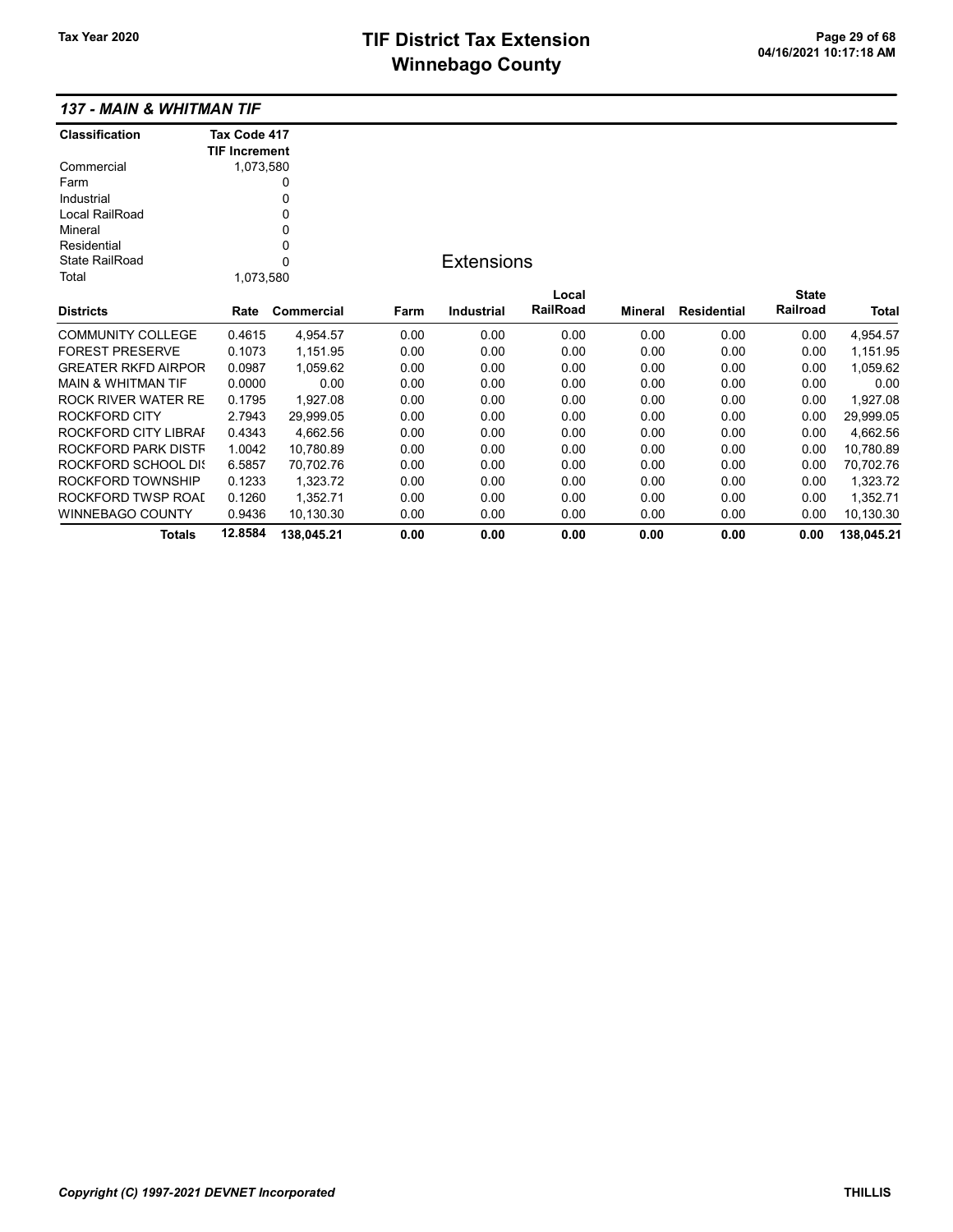### 138 - MIDTOWN TIF

| <b>Classification</b>      | Tax Code 418         |            |      |                   |          |                |                    |                 |           |
|----------------------------|----------------------|------------|------|-------------------|----------|----------------|--------------------|-----------------|-----------|
|                            | <b>TIF Increment</b> |            |      |                   |          |                |                    |                 |           |
| Commercial                 | 345,363              |            |      |                   |          |                |                    |                 |           |
| Farm                       |                      | 0          |      |                   |          |                |                    |                 |           |
| Industrial                 |                      | 10,182     |      |                   |          |                |                    |                 |           |
| Local RailRoad             |                      | 49         |      |                   |          |                |                    |                 |           |
| Mineral                    |                      | 0          |      |                   |          |                |                    |                 |           |
| Residential                |                      | 73,242     |      |                   |          |                |                    |                 |           |
| <b>State RailRoad</b>      |                      | 0          |      | <b>Extensions</b> |          |                |                    |                 |           |
| Total                      | 428,836              |            |      |                   |          |                |                    |                 |           |
|                            |                      |            |      |                   | Local    |                |                    | <b>State</b>    |           |
| <b>Districts</b>           | Rate                 | Commercial | Farm | <b>Industrial</b> | RailRoad | <b>Mineral</b> | <b>Residential</b> | <b>Railroad</b> | Total     |
| <b>COMMUNITY COLLEGE</b>   | 0.4615               | 1,593.85   | 0.00 | 46.99             | 0.23     | 0.00           | 338.01             | 0.00            | 1,979.08  |
| <b>FOREST PRESERVE</b>     | 0.1073               | 370.57     | 0.00 | 10.93             | 0.05     | 0.00           | 78.59              | 0.00            | 460.14    |
| <b>GREATER RKFD AIRPOR</b> | 0.0987               | 340.87     | 0.00 | 10.05             | 0.05     | 0.00           | 72.29              | 0.00            | 423.26    |
| <b>MIDTOWN TIF</b>         | 0.0000               | 0.00       | 0.00 | 0.00              | 0.00     | 0.00           | 0.00               | 0.00            | 0.00      |
| ROCK RIVER WATER RE        | 0.1795               | 619.93     | 0.00 | 18.28             | 0.09     | 0.00           | 131.47             | 0.00            | 769.76    |
| ROCKFORD CITY              | 2.7943               | 9,650.48   | 0.00 | 284.52            | 1.37     | 0.00           | 2,046.60           | 0.00            | 11,982.96 |
| ROCKFORD CITY LIBRAI       | 0.4343               | 1,499.91   | 0.00 | 44.22             | 0.21     | 0.00           | 318.09             | 0.00            | 1,862.43  |
| ROCKFORD PARK DISTF        | 1.0042               | 3,468.14   | 0.00 | 102.25            | 0.49     | 0.00           | 735.50             | 0.00            | 4,306.37  |
| <b>ROCKFORD SCHOOL DIS</b> | 6.5857               | 22,744.57  | 0.00 | 670.56            | 3.23     | 0.00           | 4,823.50           | 0.00            | 28,241.85 |
| ROCKFORD TOWNSHIP          | 0.1233               | 425.83     | 0.00 | 12.55             | 0.06     | 0.00           | 90.31              | 0.00            | 528.75    |
| ROCKFORD TWSP ROAD         | 0.1260               | 435.16     | 0.00 | 12.83             | 0.06     | 0.00           | 92.28              | 0.00            | 540.33    |
| <b>WINNEBAGO COUNTY</b>    | 0.9436               | 3,258.85   | 0.00 | 96.08             | 0.46     | 0.00           | 691.11             | 0.00            | 4,046.50  |
| <b>Totals</b>              | 12.8584              | 44,408.16  | 0.00 | 1,309.26          | 6.30     | 0.00           | 9,417.75           | 0.00            | 55,141.43 |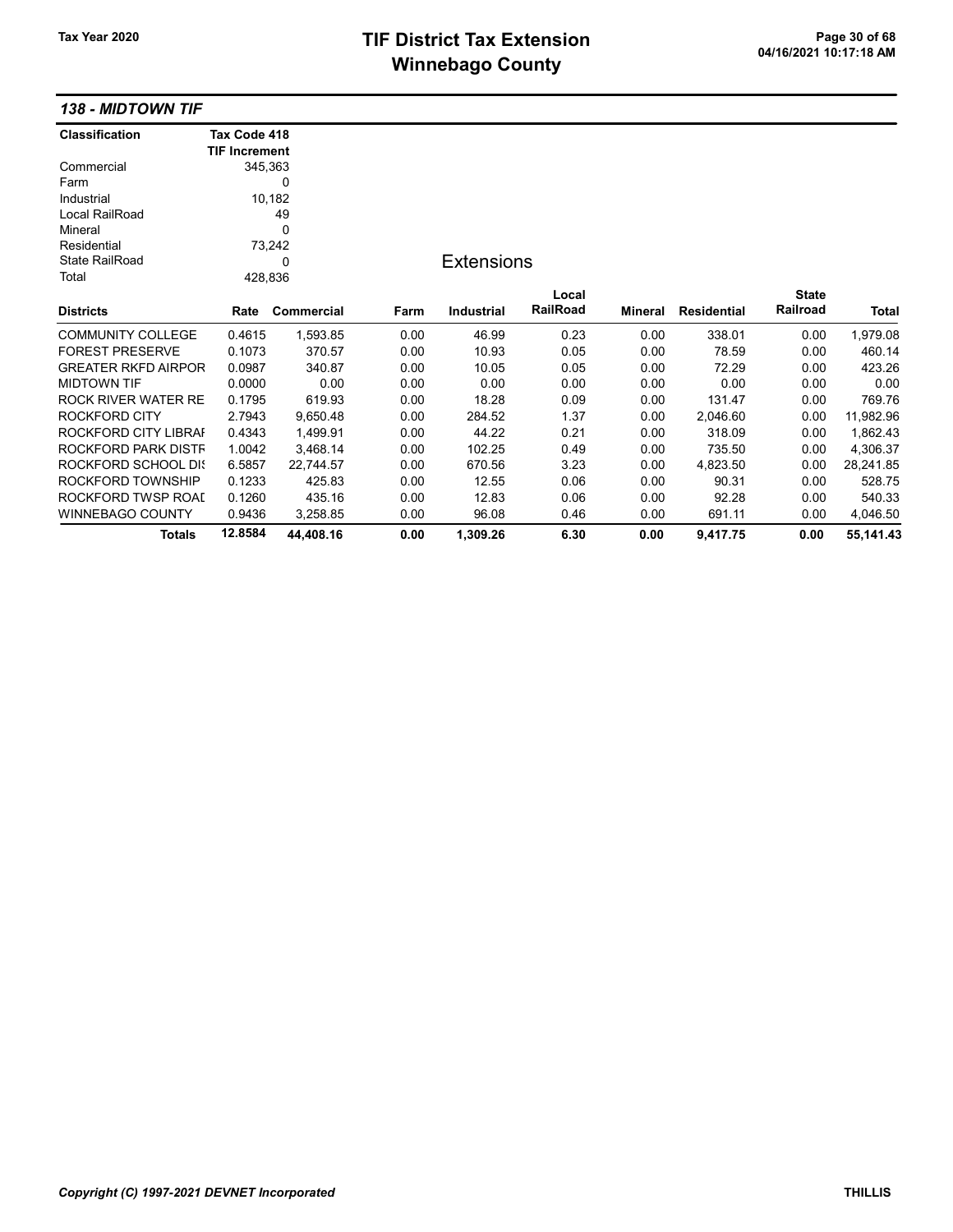### 139 - KISHWAUKEE & HARRISON TIF

| Tax Code 419         |  |
|----------------------|--|
| <b>TIF Increment</b> |  |
|                      |  |
|                      |  |
| 296                  |  |
|                      |  |
| Ω                    |  |
| O                    |  |
|                      |  |
| 296                  |  |
|                      |  |
|                      |  |

## **Extensions**

| <b>Districts</b>           | Rate    | Commercial | Farm | Industrial | Local<br><b>RailRoad</b> | Mineral | Residential | <b>State</b><br>Railroad | Total |
|----------------------------|---------|------------|------|------------|--------------------------|---------|-------------|--------------------------|-------|
| <b>COMMUNITY COLLEGE</b>   | 0.4615  | 0.00       | 0.00 | 1.37       | 0.00                     | 0.00    | 0.00        | 0.00                     | 1.37  |
| <b>FOREST PRESERVE</b>     | 0.1073  | 0.00       | 0.00 | 0.32       | 0.00                     | 0.00    | 0.00        | 0.00                     | 0.32  |
|                            |         |            |      |            |                          |         |             |                          |       |
| <b>GREATER RKFD AIRPOR</b> | 0.0987  | 0.00       | 0.00 | 0.29       | 0.00                     | 0.00    | 0.00        | 0.00                     | 0.29  |
| KISHWAUKEE & HARRIS        | 0.0000  | 0.00       | 0.00 | 0.00       | 0.00                     | 0.00    | 0.00        | 0.00                     | 0.00  |
| ROCK RIVER WATER RE        | 0.1795  | 0.00       | 0.00 | 0.53       | 0.00                     | 0.00    | 0.00        | 0.00                     | 0.53  |
| ROCKFORD CITY              | 2.7943  | 0.00       | 0.00 | 8.27       | 0.00                     | 0.00    | 0.00        | 0.00                     | 8.27  |
| ROCKFORD CITY LIBRAI       | 0.4343  | 0.00       | 0.00 | 1.29       | 0.00                     | 0.00    | 0.00        | 0.00                     | 1.29  |
| ROCKFORD PARK DISTF        | 1.0042  | 0.00       | 0.00 | 2.97       | 0.00                     | 0.00    | 0.00        | 0.00                     | 2.97  |
| ROCKFORD SCHOOL DIS        | 6.5857  | 0.00       | 0.00 | 19.49      | 0.00                     | 0.00    | 0.00        | 0.00                     | 19.49 |
| ROCKFORD TOWNSHIP          | 0.1233  | 0.00       | 0.00 | 0.36       | 0.00                     | 0.00    | 0.00        | 0.00                     | 0.36  |
| ROCKFORD TWSP ROAL         | 0.1260  | 0.00       | 0.00 | 0.37       | 0.00                     | 0.00    | 0.00        | 0.00                     | 0.37  |
| WINNEBAGO COUNTY           | 0.9436  | 0.00       | 0.00 | 2.79       | 0.00                     | 0.00    | 0.00        | 0.00                     | 2.79  |
| Totals                     | 12.8584 | 0.00       | 0.00 | 38.05      | 0.00                     | 0.00    | 0.00        | 0.00                     | 38.05 |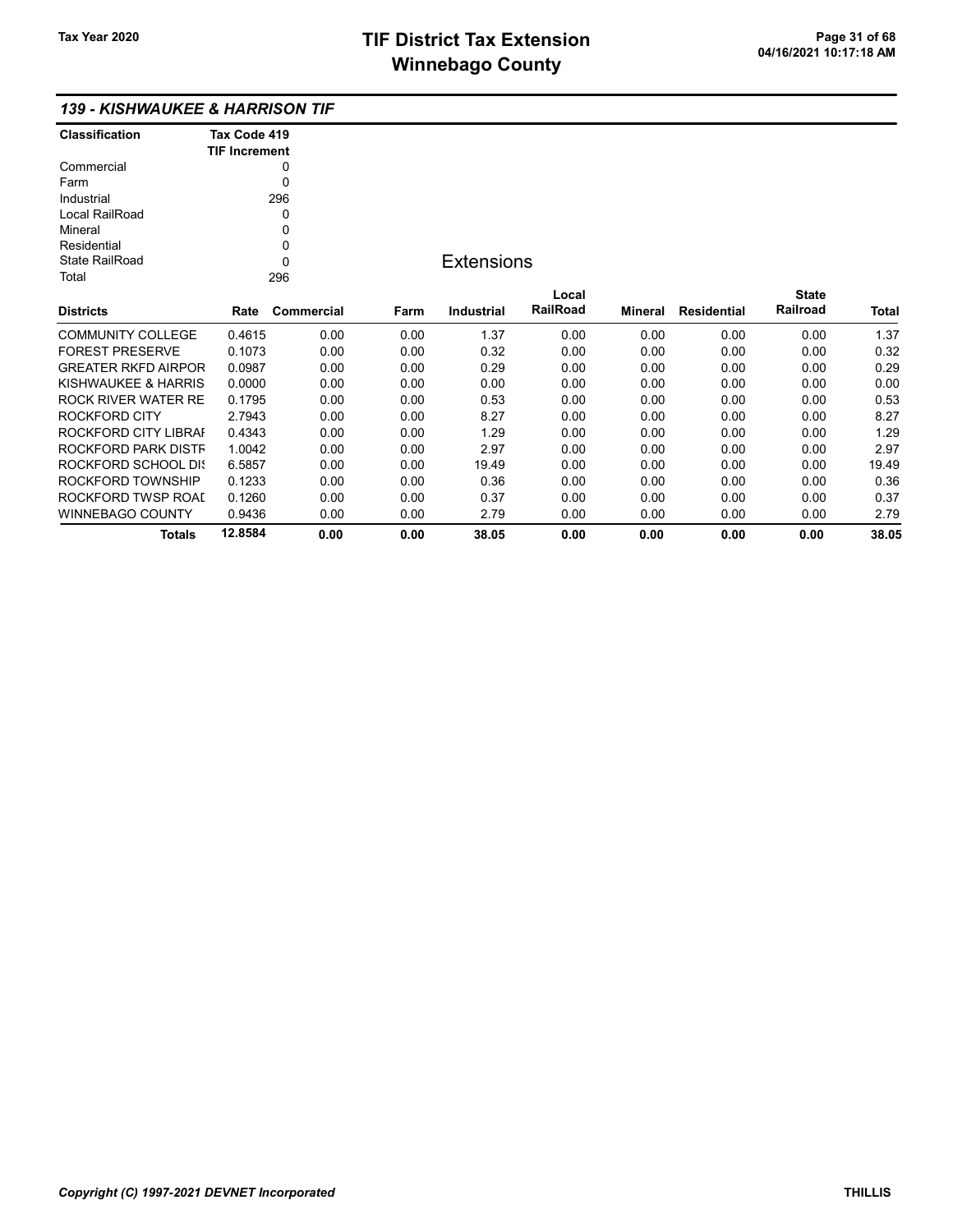## 140 - FORMER BELOIT CORP TIF

| <b>Classification</b>       | Tax Code 420         |            |      |                   |          |         |                    |              |            |
|-----------------------------|----------------------|------------|------|-------------------|----------|---------|--------------------|--------------|------------|
|                             | <b>TIF Increment</b> |            |      |                   |          |         |                    |              |            |
| Commercial                  |                      | 3,263      |      |                   |          |         |                    |              |            |
| Farm                        |                      | 0          |      |                   |          |         |                    |              |            |
| Industrial                  | 2,850,878            |            |      |                   |          |         |                    |              |            |
| Local RailRoad              |                      | 0          |      |                   |          |         |                    |              |            |
| Mineral                     |                      | 0          |      |                   |          |         |                    |              |            |
| Residential                 |                      | 0          |      |                   |          |         |                    |              |            |
| <b>State RailRoad</b>       |                      | 0          |      | <b>Extensions</b> |          |         |                    |              |            |
| Total                       | 2,854,141            |            |      |                   |          |         |                    |              |            |
|                             |                      |            |      |                   | Local    |         |                    | <b>State</b> |            |
| <b>Districts</b>            | Rate                 | Commercial | Farm | Industrial        | RailRoad | Mineral | <b>Residential</b> | Railroad     | Total      |
| <b>COMMUNITY COLLEGE</b>    | 0.4615               | 15.06      | 0.00 | 13,156.80         | 0.00     | 0.00    | 0.00               | 0.00         | 13,171.86  |
| <b>FOREST PRESERVE</b>      | 0.1073               | 3.50       | 0.00 | 3,058.99          | 0.00     | 0.00    | 0.00               | 0.00         | 3,062.49   |
| <b>FORMER BELOIT CORP</b>   | 0.0000               | 0.00       | 0.00 | 0.00              | 0.00     | 0.00    | 0.00               | 0.00         | 0.00       |
| <b>HONONEGAH HIGH SD #</b>  | 2.5921               | 84.58      | 0.00 | 73,897.61         | 0.00     | 0.00    | 0.00               | 0.00         | 73,982.19  |
| <b>ROCKTON FIRE</b>         | 0.6686               | 21.82      | 0.00 | 19,060.97         | 0.00     | 0.00    | 0.00               | 0.00         | 19,082.79  |
| <b>ROCKTON SCHOOL DIST</b>  | 3.5662               | 116.37     | 0.00 | 101,668.01        | 0.00     | 0.00    | 0.00               | 0.00         | 101,784.38 |
| ROCKTON TOWNSHIP            | 0.1872               | 6.11       | 0.00 | 5,336.84          | 0.00     | 0.00    | 0.00               | 0.00         | 5,342.95   |
| ROCKTON TWSP ROAD           | 0.1483               | 4.84       | 0.00 | 4,227.85          | 0.00     | 0.00    | 0.00               | 0.00         | 4,232.69   |
| <b>ROCKTON VILLAGE</b>      | 0.6311               | 20.59      | 0.00 | 17,991.89         | 0.00     | 0.00    | 0.00               | 0.00         | 18,012.48  |
| <b>TALCOTT FREE LIBRARY</b> | 0.2832               | 9.24       | 0.00 | 8,073.69          | 0.00     | 0.00    | 0.00               | 0.00         | 8,082.93   |
| <b>WINNEBAGO COUNTY</b>     | 0.9436               | 30.79      | 0.00 | 26,900.88         | 0.00     | 0.00    | 0.00               | 0.00         | 26,931.67  |
| Totals                      | 9.5891               | 312.90     | 0.00 | 273,373.53        | 0.00     | 0.00    | 0.00               | 0.00         | 273,686.43 |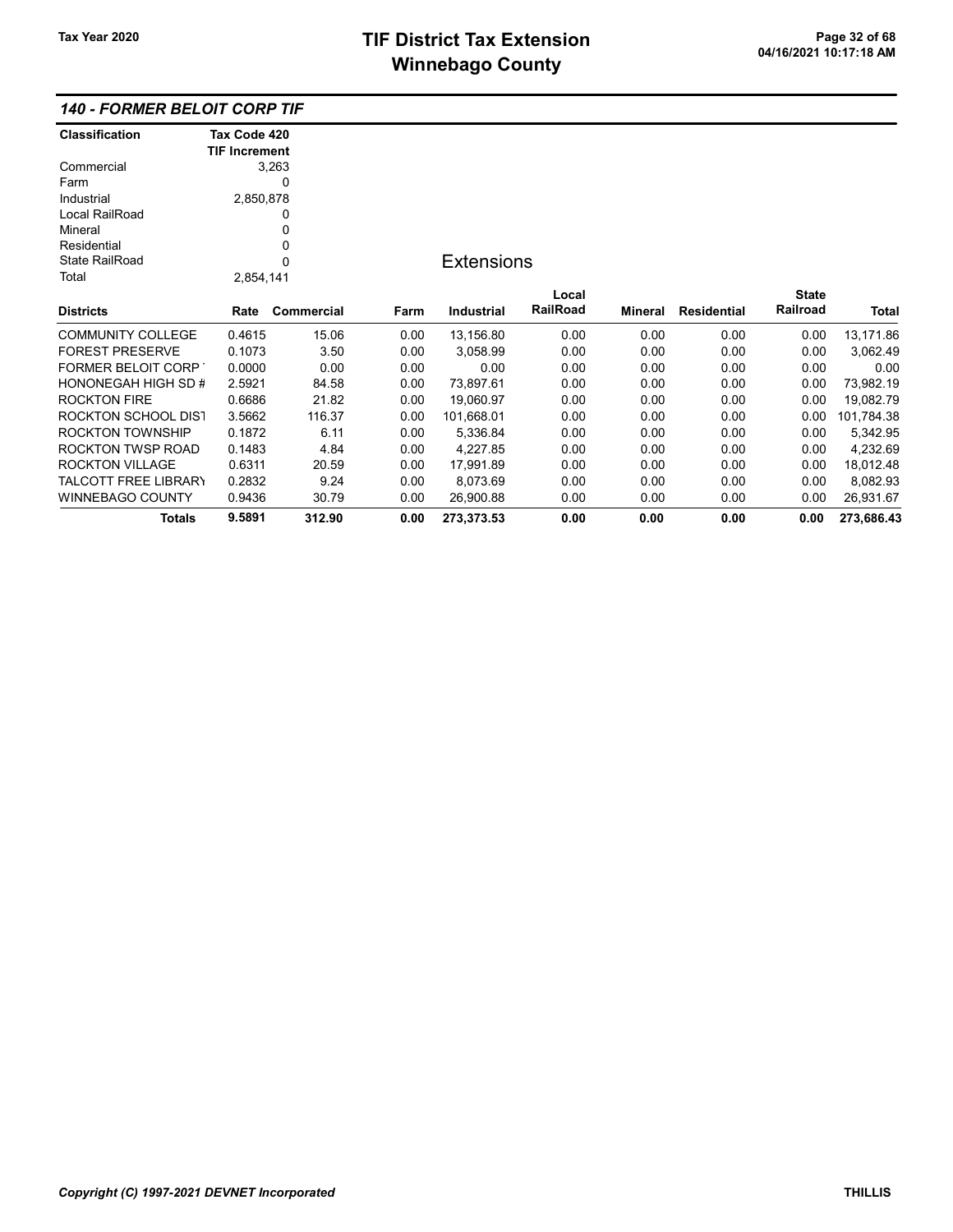| <b>Classification</b>      | Tax Code 421         |            |      |                   |          |                |                    |              |           |
|----------------------------|----------------------|------------|------|-------------------|----------|----------------|--------------------|--------------|-----------|
|                            | <b>TIF Increment</b> |            |      |                   |          |                |                    |              |           |
| Commercial                 | 187,756              |            |      |                   |          |                |                    |              |           |
| Farm                       |                      | 0          |      |                   |          |                |                    |              |           |
| Industrial                 | 344,139              |            |      |                   |          |                |                    |              |           |
| Local RailRoad             |                      | 0          |      |                   |          |                |                    |              |           |
| Mineral                    |                      | $\Omega$   |      |                   |          |                |                    |              |           |
| Residential                |                      | 52,827     |      |                   |          |                |                    |              |           |
| <b>State RailRoad</b>      |                      | 0          |      | <b>Extensions</b> |          |                |                    |              |           |
| Total                      | 584,722              |            |      |                   |          |                |                    |              |           |
|                            |                      |            |      |                   | Local    |                |                    | <b>State</b> |           |
| Districts                  | Rate                 | Commercial | Farm | <b>Industrial</b> | RailRoad | <b>Mineral</b> | <b>Residential</b> | Railroad     | Total     |
| COMMUNITY COLLEGE          | 0.4615               | 866.49     | 0.00 | 1,588.20          | 0.00     | 0.00           | 243.80             | 0.00         | 2,698.49  |
| FOREST PRESERVE            | 0.1073               | 201.46     | 0.00 | 369.26            | 0.00     | 0.00           | 56.68              | 0.00         | 627.41    |
| <b>GLOBAL TRADE TIF #3</b> | 0.0000               | 0.00       | 0.00 | 0.00              | 0.00     | 0.00           | 0.00               | 0.00         | 0.00      |
| GREATER RKFD AIRPOR        | 0.0987               | 185.32     | 0.00 | 339.67            | 0.00     | 0.00           | 52.14              | 0.00         | 577.12    |
| ROCK RIVER WATER RE        | 0.1795               | 337.02     | 0.00 | 617.73            | 0.00     | 0.00           | 94.82              | 0.00         | 1,049.58  |
| ROCKFORD CITY              | 2.7943               | 5,246.47   | 0.00 | 9,616.28          | 0.00     | 0.00           | 1,476.14           | 0.00         | 16,338.89 |
| ROCKFORD CITY LIBRAI       | 0.4343               | 815.42     | 0.00 | 1,494.60          | 0.00     | 0.00           | 229.43             | 0.00         | 2,539.45  |
| ROCKFORD PARK DISTF        | 1.0042               | 1,885.45   | 0.00 | 3,455.84          | 0.00     | 0.00           | 530.49             | 0.00         | 5,871.78  |
| ROCKFORD SCHOOL DI{        | 6.5857               | 12,365.05  | 0.00 | 22,663.96         | 0.00     | 0.00           | 3,479.03           | 0.00         | 38,508.04 |
| ROCKFORD TOWNSHIP          | 0.1233               | 231.50     | 0.00 | 424.32            | 0.00     | 0.00           | 65.14              | 0.00         | 720.96    |
| ROCKFORD TWSP ROAI         | 0.1260               | 236.57     | 0.00 | 433.62            | 0.00     | 0.00           | 66.56              | 0.00         | 736.75    |
| WINNEBAGO COUNTY           | 0.9436               | 1,771.67   | 0.00 | 3,247.30          | 0.00     | 0.00           | 498.48             | 0.00         | 5,517.44  |
| <b>Totals</b>              | 12.8584              | 24,142.42  | 0.00 | 44.250.78         | 0.00     | 0.00           | 6,792.71           | 0.00         | 75,185.91 |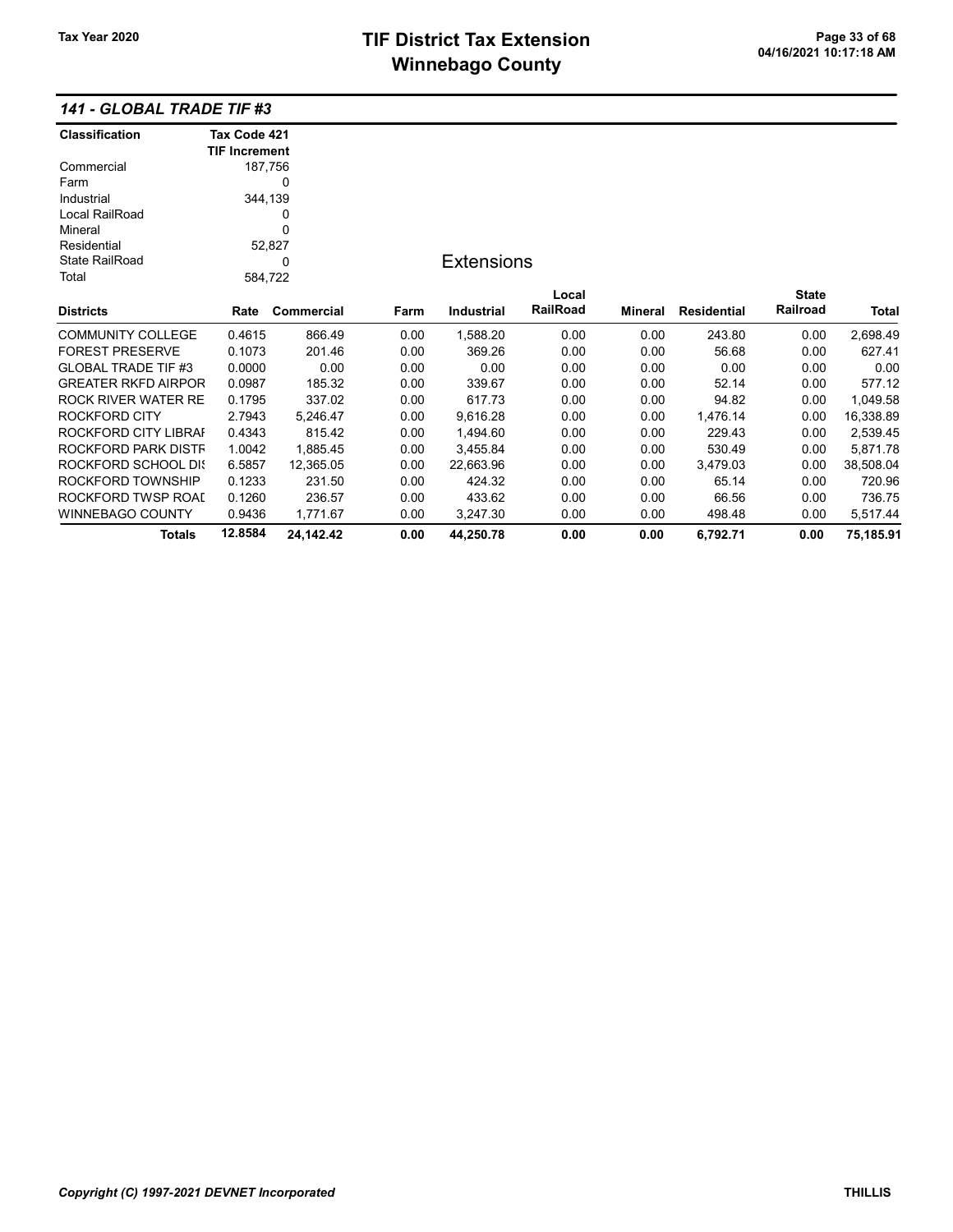### 142 - RIVER DISTRICT NORTH TIF

| <b>Classification</b>       | Tax Code 422         |            |      |                   |          |         |                    |              |              |
|-----------------------------|----------------------|------------|------|-------------------|----------|---------|--------------------|--------------|--------------|
|                             | <b>TIF Increment</b> |            |      |                   |          |         |                    |              |              |
| Commercial                  | 2,850,564            |            |      |                   |          |         |                    |              |              |
| Farm                        |                      | 0          |      |                   |          |         |                    |              |              |
| Industrial                  |                      | 4,890      |      |                   |          |         |                    |              |              |
| Local RailRoad              |                      | 0          |      |                   |          |         |                    |              |              |
| Mineral                     |                      | 0          |      |                   |          |         |                    |              |              |
| Residential                 | 112,572              |            |      |                   |          |         |                    |              |              |
| <b>State RailRoad</b>       |                      | 0          |      | <b>Extensions</b> |          |         |                    |              |              |
| Total                       | 2,968,026            |            |      |                   |          |         |                    |              |              |
|                             |                      |            |      |                   | Local    |         |                    | <b>State</b> |              |
| <b>Districts</b>            | Rate                 | Commercial | Farm | <b>Industrial</b> | RailRoad | Mineral | <b>Residential</b> | Railroad     | <b>Total</b> |
| <b>COMMUNITY COLLEGE</b>    | 0.4615               | 13,155.35  | 0.00 | 22.57             | 0.00     | 0.00    | 519.52             | 0.00         | 13,697.44    |
| <b>FOREST PRESERVE</b>      | 0.1073               | 3,058.66   | 0.00 | 5.25              | 0.00     | 0.00    | 120.79             | 0.00         | 3,184.69     |
| <b>GREATER RKFD AIRPOR</b>  | 0.0987               | 2,813.51   | 0.00 | 4.83              | 0.00     | 0.00    | 111.11             | 0.00         | 2,929.44     |
| <b>RIVER DISTRICT NORTH</b> | 0.0000               | 0.00       | 0.00 | 0.00              | 0.00     | 0.00    | 0.00               | 0.00         | 0.00         |
| <b>ROCK RIVER WATER RE</b>  | 0.1795               | 5,116.76   | 0.00 | 8.78              | 0.00     | 0.00    | 202.07             | 0.00         | 5,327.61     |
| <b>ROCKFORD CITY</b>        | 2.7943               | 79,653.31  | 0.00 | 136.64            | 0.00     | 0.00    | 3,145.60           | 0.00         | 82,935.55    |
| ROCKFORD CITY LIBRAI        | 0.4343               | 12,380.00  | 0.00 | 21.24             | 0.00     | 0.00    | 488.90             | 0.00         | 12,890.14    |
| ROCKFORD PARK DISTF         | 1.0042               | 28,625.36  | 0.00 | 49.11             | 0.00     | 0.00    | 1,130.45           | 0.00         | 29,804.92    |
| ROCKFORD SCHOOL DIS         | 6.5857               | 187,729.59 | 0.00 | 322.04            | 0.00     | 0.00    | 7,413.65           | 0.00         | 195,465.29   |
| ROCKFORD TOWNSHIP           | 0.1233               | 3,514.75   | 0.00 | 6.03              | 0.00     | 0.00    | 138.80             | 0.00         | 3,659.58     |
| ROCKFORD TWSP ROAI          | 0.1260               | 3,591.71   | 0.00 | 6.16              | 0.00     | 0.00    | 141.84             | 0.00         | 3,739.71     |
| <b>WINNEBAGO COUNTY</b>     | 0.9436               | 26.897.92  | 0.00 | 46.14             | 0.00     | 0.00    | 1,062.23           | 0.00         | 28,006.29    |
| <b>Totals</b>               | 12.8584              | 366,536.92 | 0.00 | 628.79            | 0.00     | 0.00    | 14.474.96          | 0.00         | 381.640.66   |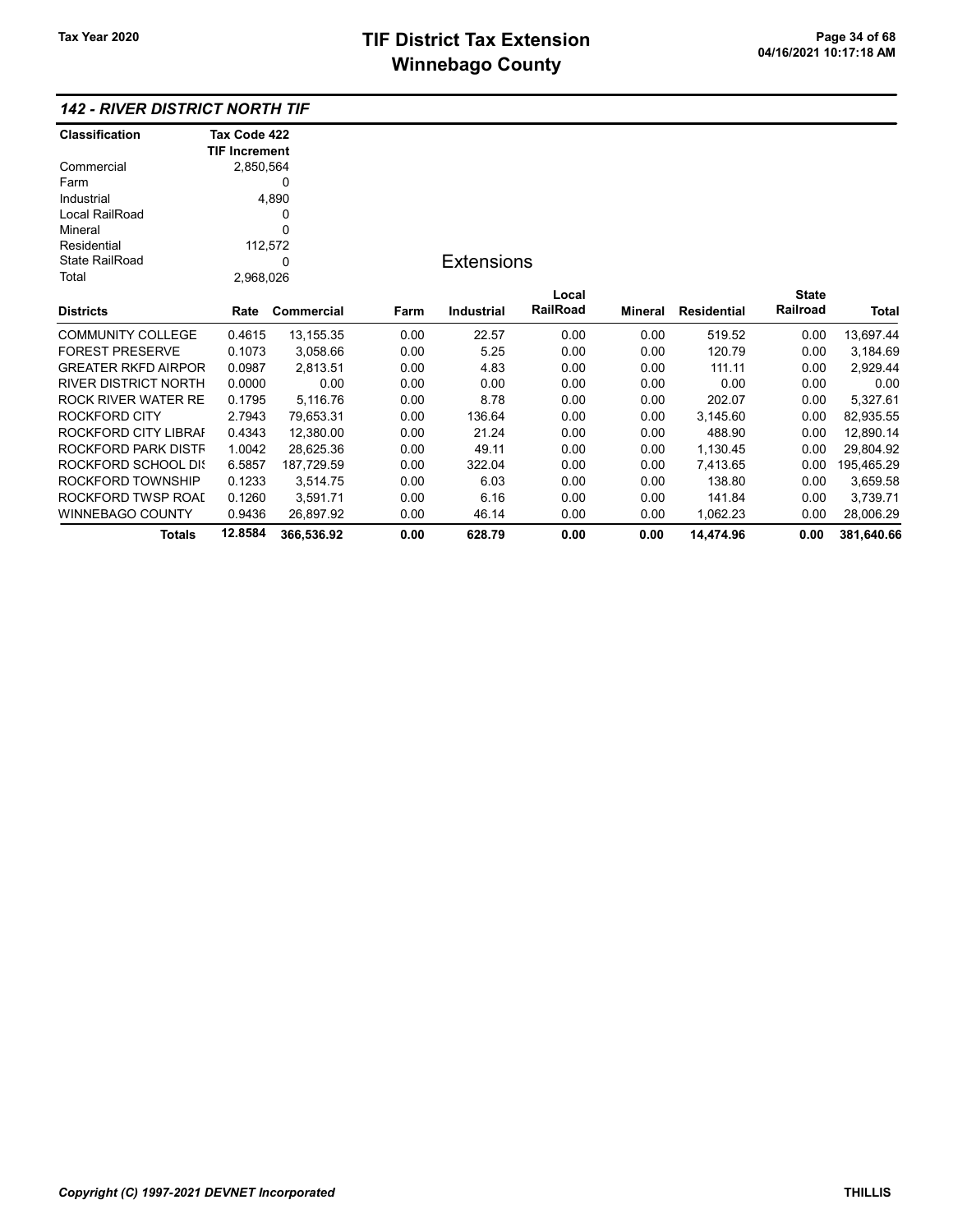#### 143 - BROADWAY TIF

| <b>Classification</b>      | Tax Code 423         |            |      |                   |          |         |                    |              |           |
|----------------------------|----------------------|------------|------|-------------------|----------|---------|--------------------|--------------|-----------|
|                            | <b>TIF Increment</b> |            |      |                   |          |         |                    |              |           |
| Commercial                 |                      | 483,935    |      |                   |          |         |                    |              |           |
| Farm                       |                      | 0          |      |                   |          |         |                    |              |           |
| Industrial                 | 136,061              |            |      |                   |          |         |                    |              |           |
| Local RailRoad             |                      | 0          |      |                   |          |         |                    |              |           |
| Mineral                    |                      | 0          |      |                   |          |         |                    |              |           |
| Residential                |                      | 57,554     |      |                   |          |         |                    |              |           |
| <b>State RailRoad</b>      |                      | 0          |      | <b>Extensions</b> |          |         |                    |              |           |
| Total                      |                      | 677,550    |      |                   |          |         |                    |              |           |
|                            |                      |            |      |                   | Local    |         |                    | <b>State</b> |           |
| <b>Districts</b>           | Rate                 | Commercial | Farm | <b>Industrial</b> | RailRoad | Mineral | <b>Residential</b> | Railroad     | Total     |
| <b>BROADWAY TIF</b>        | 0.0000               | 0.00       | 0.00 | 0.00              | 0.00     | 0.00    | 0.00               | 0.00         | 0.00      |
| <b>COMMUNITY COLLEGE</b>   | 0.4615               | 2,233.36   | 0.00 | 627.92            | 0.00     | 0.00    | 265.61             | 0.00         | 3,126.89  |
| <b>FOREST PRESERVE</b>     | 0.1073               | 519.26     | 0.00 | 145.99            | 0.00     | 0.00    | 61.76              | 0.00         | 727.01    |
| <b>GREATER RKFD AIRPOR</b> | 0.0987               | 477.64     | 0.00 | 134.29            | 0.00     | 0.00    | 56.81              | 0.00         | 668.74    |
| <b>ROCK RIVER WATER RE</b> | 0.1795               | 868.66     | 0.00 | 244.23            | 0.00     | 0.00    | 103.31             | 0.00         | 1,216.20  |
| ROCKFORD CITY              | 2.7943               | 13,522.60  | 0.00 | 3,801.95          | 0.00     | 0.00    | 1,608.23           | 0.00         | 18,932.78 |
| ROCKFORD CITY LIBRAI       | 0.4343               | 2,101.73   | 0.00 | 590.91            | 0.00     | 0.00    | 249.96             | 0.00         | 2,942.60  |
| ROCKFORD PARK DISTF        | 1.0042               | 4,859.68   | 0.00 | 1,366.32          | 0.00     | 0.00    | 577.96             | 0.00         | 6,803.96  |
| ROCKFORD SCHOOL DIS        | 6.5857               | 31,870.51  | 0.00 | 8,960.57          | 0.00     | 0.00    | 3,790.33           | 0.00         | 44,621.41 |
| ROCKFORD TOWNSHIP          | 0.1233               | 596.69     | 0.00 | 167.76            | 0.00     | 0.00    | 70.96              | 0.00         | 835.42    |
| ROCKFORD TWSP ROAI         | 0.1260               | 609.76     | 0.00 | 171.44            | 0.00     | 0.00    | 72.52              | 0.00         | 853.71    |
| <b>WINNEBAGO COUNTY</b>    | 0.9436               | 4,566.41   | 0.00 | 1,283.87          | 0.00     | 0.00    | 543.08             | 0.00         | 6,393.36  |
| Totals                     | 12.8584              | 62,226.30  | 0.00 | 17,495.25         | 0.00     | 0.00    | 7,400.53           | 0.00         | 87,122.08 |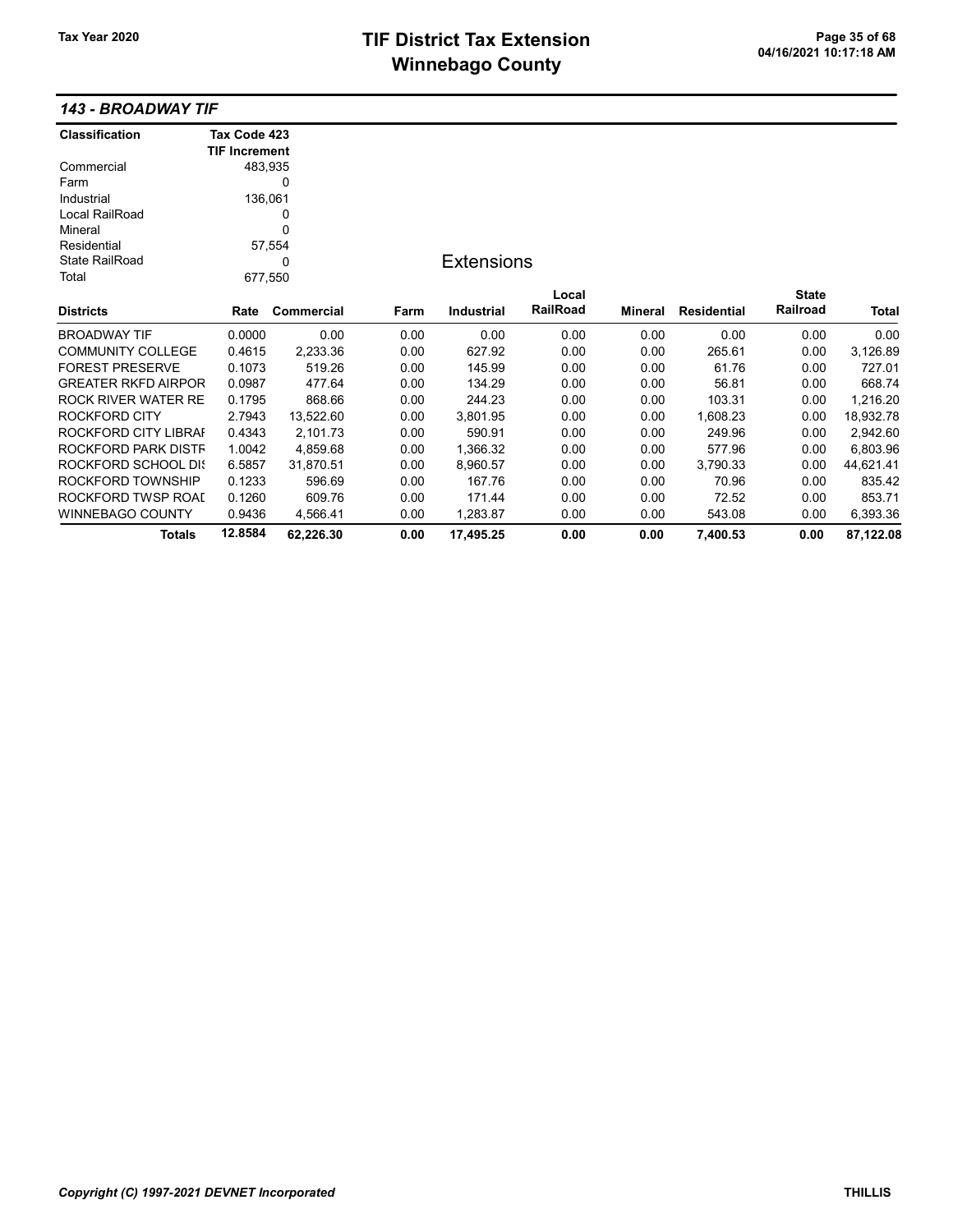## 144 - EAST RIVER TIF

| <b>Classification</b>      | Tax Code 424         |            |      |                   |                 |         |             |              |              |
|----------------------------|----------------------|------------|------|-------------------|-----------------|---------|-------------|--------------|--------------|
|                            | <b>TIF Increment</b> |            |      |                   |                 |         |             |              |              |
| Commercial                 | 3,239,826            |            |      |                   |                 |         |             |              |              |
| Farm                       |                      | 0          |      |                   |                 |         |             |              |              |
| Industrial                 |                      | 51,656     |      |                   |                 |         |             |              |              |
| Local RailRoad             |                      | 0          |      |                   |                 |         |             |              |              |
| Mineral                    |                      | 0          |      |                   |                 |         |             |              |              |
| Residential                | 350,023              |            |      |                   |                 |         |             |              |              |
| <b>State RailRoad</b>      |                      | 0          |      | <b>Extensions</b> |                 |         |             |              |              |
| Total                      | 3,641,505            |            |      |                   |                 |         |             |              |              |
|                            |                      |            |      |                   | Local           |         |             | <b>State</b> |              |
| <b>Districts</b>           | Rate                 | Commercial | Farm | Industrial        | <b>RailRoad</b> | Mineral | Residential | Railroad     | <b>Total</b> |
| <b>COMMUNITY COLLEGE</b>   | 0.4615               | 14,951.80  | 0.00 | 238.39            | 0.00            | 0.00    | 1,615.36    | 0.00         | 16,805.55    |
| <b>EAST RIVER TIF</b>      | 0.0000               | 0.00       | 0.00 | 0.00              | 0.00            | 0.00    | 0.00        | 0.00         | 0.00         |
| <b>FOREST PRESERVE</b>     | 0.1073               | 3,476.33   | 0.00 | 55.43             | 0.00            | 0.00    | 375.57      | 0.00         | 3,907.33     |
| <b>GREATER RKFD AIRPOR</b> | 0.0987               | 3,197.71   | 0.00 | 50.98             | 0.00            | 0.00    | 345.47      | 0.00         | 3,594.17     |
| <b>ROCK RIVER WATER RE</b> | 0.1795               | 5,815.49   | 0.00 | 92.72             | 0.00            | 0.00    | 628.29      | 0.00         | 6,536.50     |
| <b>ROCKFORD CITY</b>       | 2.7943               | 90,530.46  | 0.00 | 1,443.42          | 0.00            | 0.00    | 9,780.69    | 0.00         | 101,754.57   |
| ROCKFORD CITY LIBRAI       | 0.4343               | 14,070.56  | 0.00 | 224.34            | 0.00            | 0.00    | 1,520.15    | 0.00         | 15,815.06    |
| ROCKFORD PARK DISTF        | 1.0042               | 32,534.33  | 0.00 | 518.73            | 0.00            | 0.00    | 3,514.93    | 0.00         | 36,567.99    |
| ROCKFORD SCHOOL DIS        | 6.5857               | 213,365.22 | 0.00 | 3,401.91          | 0.00            | 0.00    | 23,051.46   | 0.00         | 239,818.59   |
| ROCKFORD TOWNSHIP          | 0.1233               | 3,994.71   | 0.00 | 63.69             | 0.00            | 0.00    | 431.58      | 0.00         | 4,489.98     |
| ROCKFORD TWSP ROAD         | 0.1260               | 4,082.18   | 0.00 | 65.09             | 0.00            | 0.00    | 441.03      | 0.00         | 4,588.30     |
| WINNEBAGO COUNTY           | 0.9436               | 30,571.00  | 0.00 | 487.43            | 0.00            | 0.00    | 3,302.82    | 0.00         | 34,361.24    |
| <b>Totals</b>              | 12.8584              | 416,589.79 | 0.00 | 6,642.13          | 0.00            | 0.00    | 45,007.35   | 0.00         | 468,239.28   |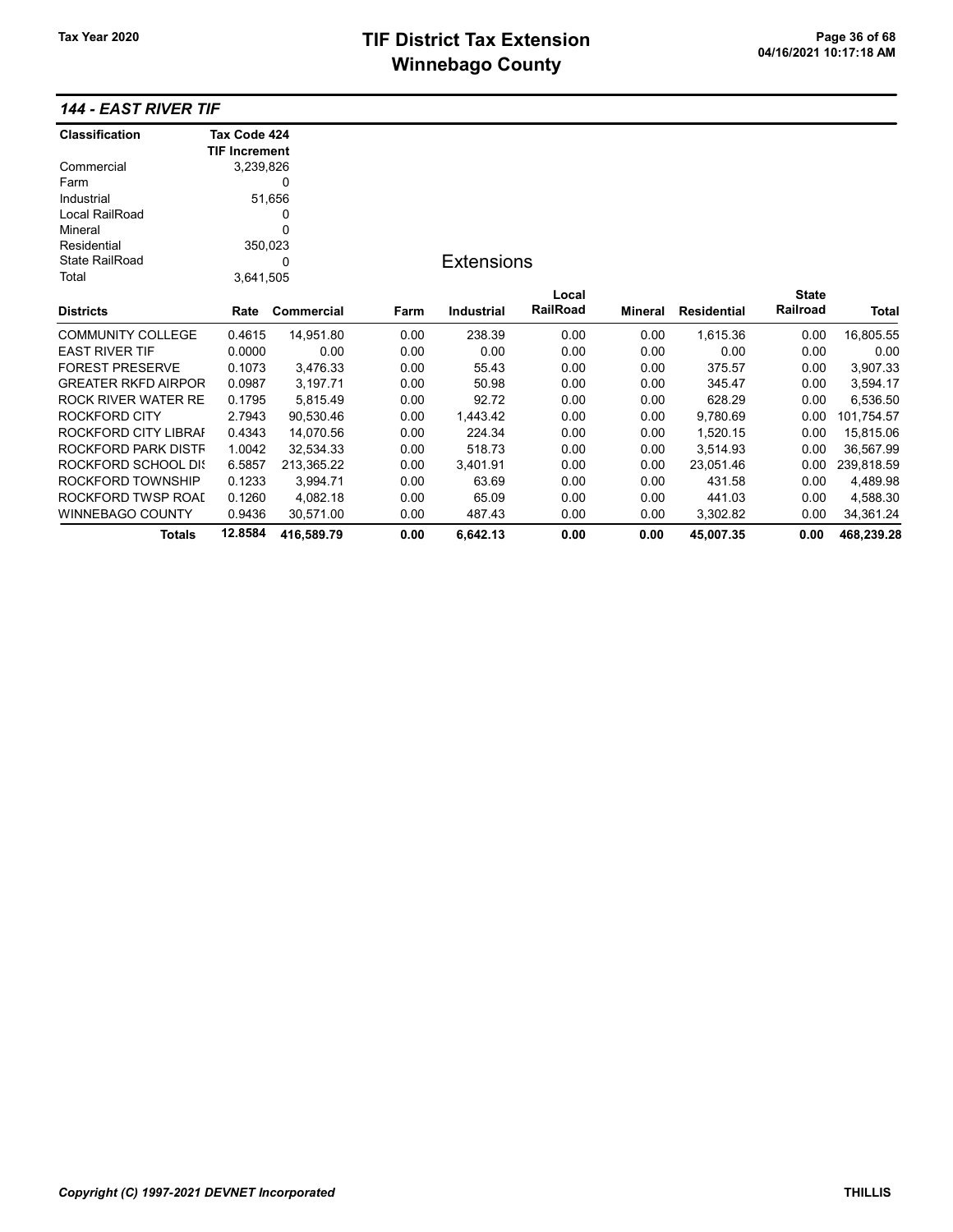### 145 - SUMNER ROAD / GROVE ST TIF

| <b>Classification</b> | Tax Code 425<br><b>TIF Increment</b> |
|-----------------------|--------------------------------------|
| Commercial            |                                      |
| Farm                  |                                      |
| Industrial            | ŋ                                    |
| Local RailRoad        | ŋ                                    |
| Mineral               | U                                    |
| Residential           | ŋ                                    |
| State RailRoad        | U                                    |
| Total                 |                                      |

## **Extensions**

| <b>Districts</b>       | Rate   | Commercial | Farm | Industrial | Local<br><b>RailRoad</b> | Mineral | Residential | <b>State</b><br>Railroad | <b>Total</b> |
|------------------------|--------|------------|------|------------|--------------------------|---------|-------------|--------------------------|--------------|
|                        |        |            |      |            |                          |         |             |                          |              |
| COMMUNITY COLLEGE      | 0.4615 | 0.00       | 0.00 | 0.00       | 0.00                     | 0.00    | 0.00        | 0.00                     | 0.00         |
| <b>FOREST PRESERVE</b> | 0.1073 | 0.00       | 0.00 | 0.00       | 0.00                     | 0.00    | 0.00        | 0.00                     | 0.00         |
| PE/SE MULTI TOWNSHIP   | 0.0517 | 0.00       | 0.00 | 0.00       | 0.00                     | 0.00    | 0.00        | 0.00                     | 0.00         |
| PECATONICA FIRE        | 0.3757 | 0.00       | 0.00 | 0.00       | 0.00                     | 0.00    | 0.00        | 0.00                     | 0.00         |
| PECATONICA LIBRARY     | 0.1856 | 0.00       | 0.00 | 0.00       | 0.00                     | 0.00    | 0.00        | 0.00                     | 0.00         |
| PECATONICA TOWNSHIL    | 0.1752 | 0.00       | 0.00 | 0.00       | 0.00                     | 0.00    | 0.00        | 0.00                     | 0.00         |
| PECATONICA TWSP ROA    | 0.1794 | 0.00       | 0.00 | 0.00       | 0.00                     | 0.00    | 0.00        | 0.00                     | 0.00         |
| PECATONICA UNIT SD #.  | 5.7454 | 0.00       | 0.00 | 0.00       | 0.00                     | 0.00    | 0.00        | 0.00                     | 0.00         |
| PECATONICA VII LAGE    | 0.7750 | 0.00       | 0.00 | 0.00       | 0.00                     | 0.00    | 0.00        | 0.00                     | 0.00         |
| <b>SUMNER PARK</b>     | 0.1382 | 0.00       | 0.00 | 0.00       | 0.00                     | 0.00    | 0.00        | 0.00                     | 0.00         |
| SUMNER ROAD / GROVE    | 0.0000 | 0.00       | 0.00 | 0.00       | 0.00                     | 0.00    | 0.00        | 0.00                     | 0.00         |
| WINNEBAGO COUNTY       | 0.9436 | 0.00       | 0.00 | 0.00       | 0.00                     | 0.00    | 0.00        | 0.00                     | 0.00         |
| Totals                 | 9.1386 | 0.00       | 0.00 | 0.00       | 0.00                     | 0.00    | 0.00        | 0.00                     | 0.00         |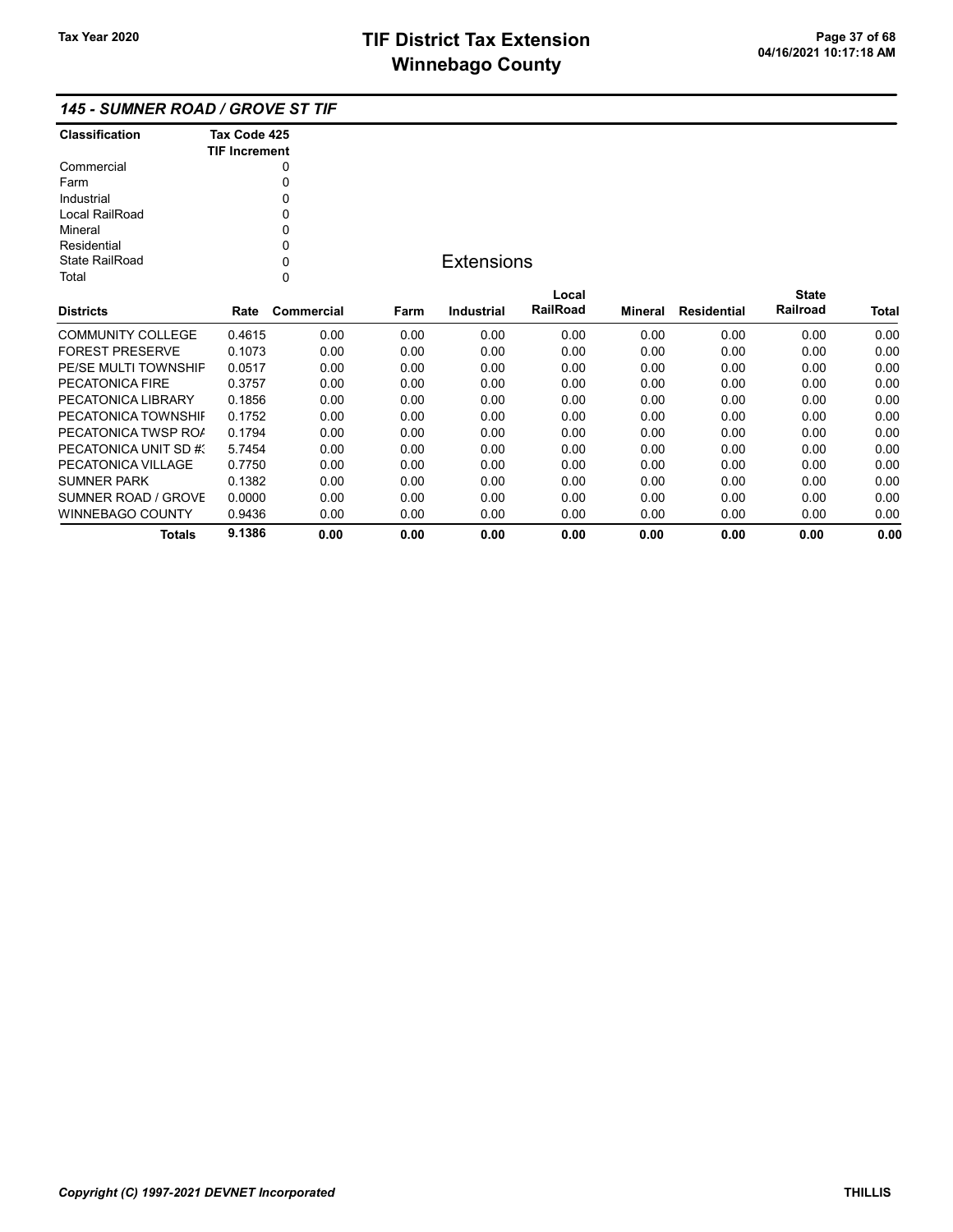|  | <b>146 - LOVES PARK CORP CENTER TII</b> |  |
|--|-----------------------------------------|--|
|--|-----------------------------------------|--|

| <b>Classification</b> | Tax Code 426         |            |        |                   |          |         |                    |              |              |
|-----------------------|----------------------|------------|--------|-------------------|----------|---------|--------------------|--------------|--------------|
|                       | <b>TIF Increment</b> |            |        |                   |          |         |                    |              |              |
| Commercial            | 716,179              |            |        |                   |          |         |                    |              |              |
| Farm                  |                      | 7,943      |        |                   |          |         |                    |              |              |
| Industrial            | 850,825              |            |        |                   |          |         |                    |              |              |
| Local RailRoad        |                      | 0          |        |                   |          |         |                    |              |              |
| Mineral               |                      |            |        |                   |          |         |                    |              |              |
| Residential           |                      |            |        |                   |          |         |                    |              |              |
| <b>State RailRoad</b> |                      | 0          |        | <b>Extensions</b> |          |         |                    |              |              |
| Total                 | 1,574,947            |            |        |                   |          |         |                    |              |              |
|                       |                      |            |        |                   | Local    |         |                    | <b>State</b> |              |
| Districts             | Rate                 | Commercial | Farm   | <b>Industrial</b> | RailRoad | Mineral | <b>Residential</b> | Railroad     | <b>Total</b> |
| COMMUNITY COLLEGE     | 0.4615               | 3,305.17   | 36.66  | 3,926.56          | 0.00     | 0.00    | 0.00               | 0.00         | 7,268.38     |
| FOREST PRESERVE       | 0.1073               | 768.46     | 8.52   | 912.94            | 0.00     | 0.00    | 0.00               | 0.00         | 1,689.92     |
| GREATER RKFD AIRPOR   | 0.0987               | 706.87     | 7.84   | 839.76            | 0.00     | 0.00    | 0.00               | 0.00         | 1,554.47     |
| LOVES PARK CITY       | 0.0000               | 0.00       | 0.00   | 0.00              | 0.00     | 0.00    | 0.00               | 0.00         | 0.00         |
| LOVES PARK CORP CEN   | 0.0000               | 0.00       | 0.00   | 0.00              | 0.00     | 0.00    | 0.00               | 0.00         | 0.00         |
| NORTH SUBURBAN LIBR   | 0.2844               | 2,036.81   | 22.59  | 2,419.75          | 0.00     | 0.00    | 0.00               | 0.00         | 4,479.15     |
| ROCK RIVER WATER RE   | 0.1795               | 1,285.54   | 14.26  | 1,527.23          | 0.00     | 0.00    | 0.00               | 0.00         | 2,827.03     |
| ROCKFORD PARK DISTF   | 1.0042               | 7,191.87   | 79.76  | 8,543.98          | 0.00     | 0.00    | 0.00               | 0.00         | 15,815.62    |
| ROCKFORD SCHOOL DI{   | 6.5857               | 47,165.40  | 523.10 | 56,032.78         | 0.00     | 0.00    | 0.00               | 0.00         | 103,721.28   |
| ROCKFORD TOWNSHIP     | 0.1233               | 883.05     | 9.79   | 1,049.07          | 0.00     | 0.00    | 0.00               | 0.00         | 1,941.91     |
| ROCKFORD TWSP ROAI    | 0.1260               | 902.39     | 10.01  | 1,072.04          | 0.00     | 0.00    | 0.00               | 0.00         | 1,984.43     |
| WINNEBAGO COUNTY      | 0.9436               | 6,757.87   | 74.95  | 8,028.38          | 0.00     | 0.00    | 0.00               | 0.00         | 14,861.20    |
| Totals                | 9.9142               | 71,003.43  | 787.48 | 84,352.49         | 0.00     | 0.00    | 0.00               | 0.00         | 156,143.39   |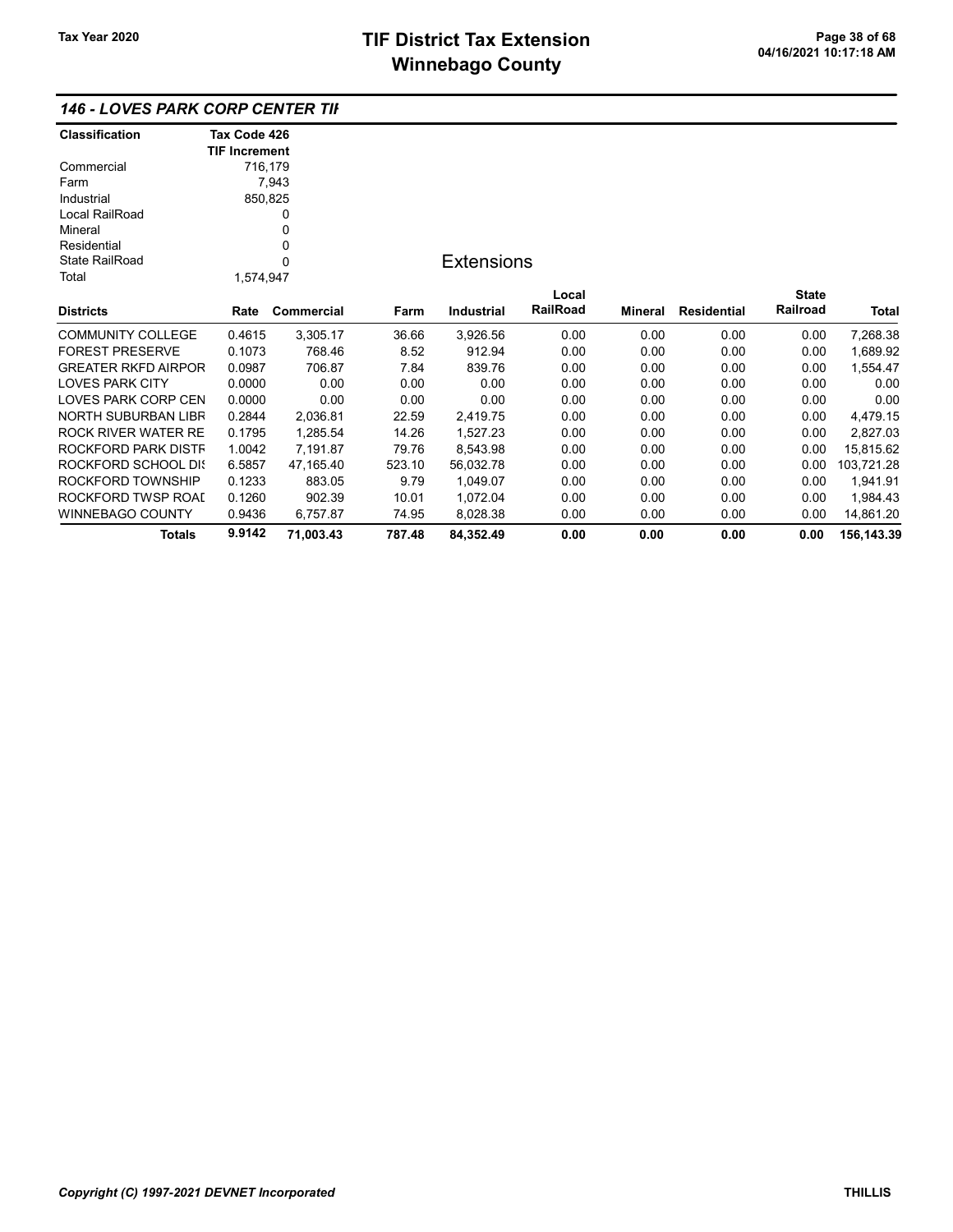### 146 - LOVES PARK CORP CENTER TIF

| <b>Classification</b>      | Tax Code 427<br><b>TIF Increment</b> |             |        |                   |          |                |                    |              |              |
|----------------------------|--------------------------------------|-------------|--------|-------------------|----------|----------------|--------------------|--------------|--------------|
| Commercial                 |                                      | 0           |        |                   |          |                |                    |              |              |
| Farm                       |                                      | 6,065       |        |                   |          |                |                    |              |              |
| Industrial                 |                                      | 0           |        |                   |          |                |                    |              |              |
| Local RailRoad             |                                      | 0           |        |                   |          |                |                    |              |              |
| Mineral                    |                                      | 0           |        |                   |          |                |                    |              |              |
| Residential                |                                      | 0           |        |                   |          |                |                    |              |              |
| <b>State RailRoad</b>      |                                      | $\mathbf 0$ |        | <b>Extensions</b> |          |                |                    |              |              |
| Total                      |                                      | 6,065       |        |                   |          |                |                    |              |              |
|                            |                                      |             |        |                   | Local    |                |                    | <b>State</b> |              |
| <b>Districts</b>           | Rate                                 | Commercial  | Farm   | <b>Industrial</b> | RailRoad | <b>Mineral</b> | <b>Residential</b> | Railroad     | <b>Total</b> |
| <b>COMMUNITY COLLEGE</b>   | 0.4615                               | 0.00        | 27.99  | 0.00              | 0.00     | 0.00           | 0.00               | 0.00         | 27.99        |
| <b>FOREST PRESERVE</b>     | 0.1073                               | 0.00        | 6.51   | 0.00              | 0.00     | 0.00           | 0.00               | 0.00         | 6.51         |
| <b>GREATER RKFD AIRPOR</b> | 0.0987                               | 0.00        | 5.99   | 0.00              | 0.00     | 0.00           | 0.00               | 0.00         | 5.99         |
| <b>HARLEM TOWNSHIP</b>     | 0.1055                               | 0.00        | 6.40   | 0.00              | 0.00     | 0.00           | 0.00               | 0.00         | 6.40         |
| <b>HARLEM TWSP ROAD</b>    | 0.0452                               | 0.00        | 2.74   | 0.00              | 0.00     | 0.00           | 0.00               | 0.00         | 2.74         |
| <b>LOVES PARK CITY</b>     | 0.0000                               | 0.00        | 0.00   | 0.00              | 0.00     | 0.00           | 0.00               | 0.00         | 0.00         |
| LOVES PARK CORP CEN        | 0.0000                               | 0.00        | 0.00   | 0.00              | 0.00     | 0.00           | 0.00               | 0.00         | 0.00         |
| <b>NORTH SUBURBAN LIBR</b> | 0.2844                               | 0.00        | 17.25  | 0.00              | 0.00     | 0.00           | 0.00               | 0.00         | 17.25        |
| ROCKFORD PARK DISTF        | 1.0042                               | 0.00        | 60.90  | 0.00              | 0.00     | 0.00           | 0.00               | 0.00         | 60.90        |
| ROCKFORD SCHOOL DIS        | 6.5857                               | 0.00        | 399.42 | 0.00              | 0.00     | 0.00           | 0.00               | 0.00         | 399.42       |
| WINNEBAGO COUNTY           | 0.9436                               | 0.00        | 57.23  | 0.00              | 0.00     | 0.00           | 0.00               | 0.00         | 57.23        |
| Totals                     | 9.6361                               | 0.00        | 584.43 | 0.00              | 0.00     | 0.00           | 0.00               | 0.00         | 584.43       |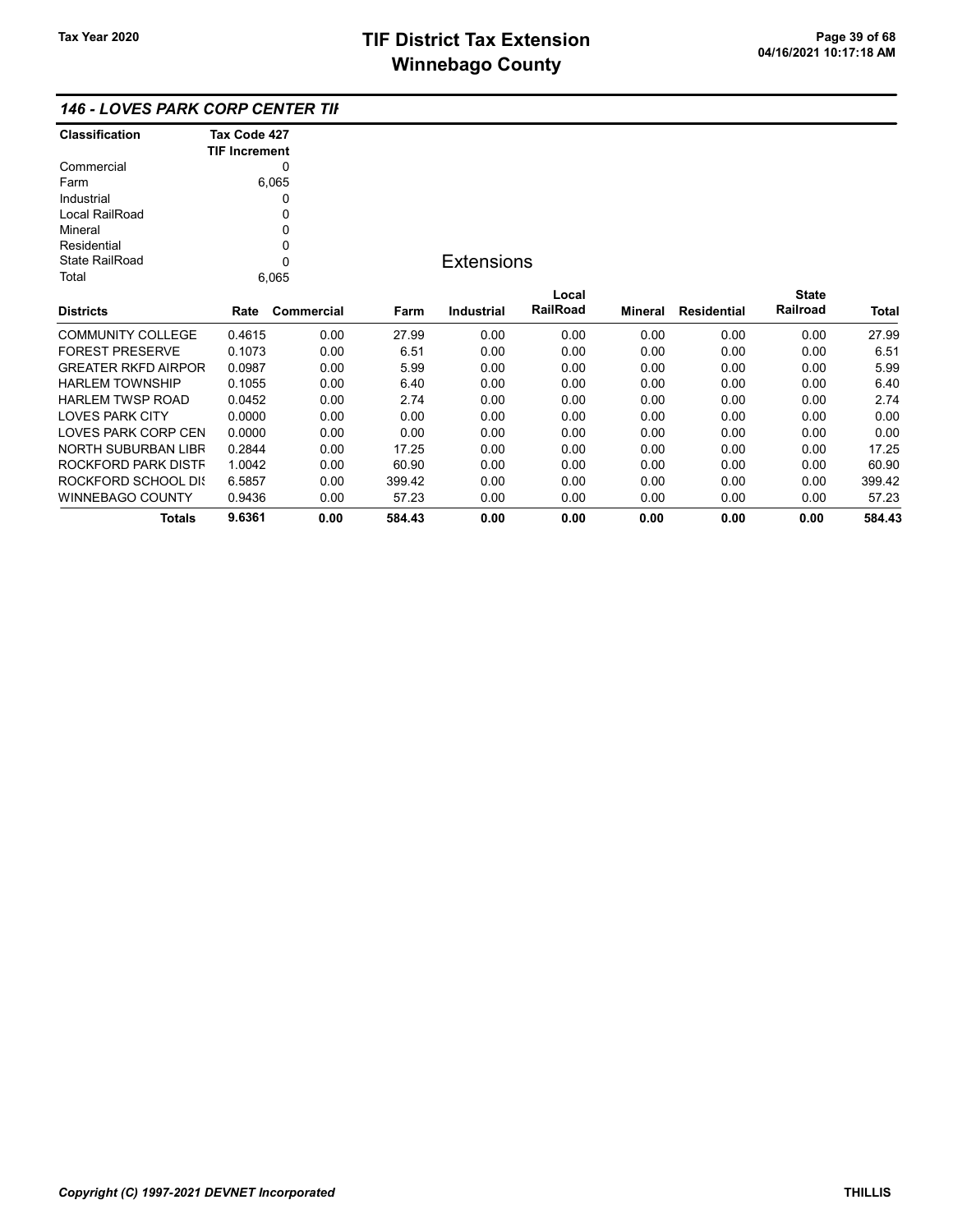### 146 - LOVES PARK CORP CENTER TIF

| <b>Classification</b>      | Tax Code 428         |            |        |                   |          |         |                    |                 |            |
|----------------------------|----------------------|------------|--------|-------------------|----------|---------|--------------------|-----------------|------------|
|                            | <b>TIF Increment</b> |            |        |                   |          |         |                    |                 |            |
| Commercial                 |                      | 0          |        |                   |          |         |                    |                 |            |
| Farm                       |                      | 1,888      |        |                   |          |         |                    |                 |            |
| Industrial                 | 3,538,226            |            |        |                   |          |         |                    |                 |            |
| Local RailRoad             |                      | 0          |        |                   |          |         |                    |                 |            |
| Mineral                    |                      | 0          |        |                   |          |         |                    |                 |            |
| Residential                | 248,488              |            |        |                   |          |         |                    |                 |            |
| <b>State RailRoad</b>      |                      | 0          |        | <b>Extensions</b> |          |         |                    |                 |            |
| Total                      | 3,788,602            |            |        |                   |          |         |                    |                 |            |
|                            |                      |            |        |                   | Local    |         |                    | <b>State</b>    |            |
| <b>Districts</b>           | Rate                 | Commercial | Farm   | Industrial        | RailRoad | Mineral | <b>Residential</b> | <b>Railroad</b> | Total      |
| <b>COMMUNITY COLLEGE</b>   | 0.4615               | 0.00       | 8.71   | 16,328.91         | 0.00     | 0.00    | 1,146.77           | 0.00            | 17,484.40  |
| <b>FOREST PRESERVE</b>     | 0.1073               | 0.00       | 2.03   | 3,796.52          | 0.00     | 0.00    | 266.63             | 0.00            | 4,065.17   |
| <b>GREATER RKFD AIRPOR</b> | 0.0987               | 0.00       | 1.86   | 3,492.23          | 0.00     | 0.00    | 245.26             | 0.00            | 3,739.35   |
| <b>HARLEM TOWNSHIP</b>     | 0.1055               | 0.00       | 1.99   | 3,732.83          | 0.00     | 0.00    | 262.15             | 0.00            | 3,996.98   |
| <b>HARLEM TWSP ROAD</b>    | 0.0452               | 0.00       | 0.85   | 1,599.28          | 0.00     | 0.00    | 112.32             | 0.00            | 1,712.45   |
| <b>LOVES PARK CITY</b>     | 0.0000               | 0.00       | 0.00   | 0.00              | 0.00     | 0.00    | 0.00               | 0.00            | 0.00       |
| LOVES PARK CORP CEN        | 0.0000               | 0.00       | 0.00   | 0.00              | 0.00     | 0.00    | 0.00               | 0.00            | 0.00       |
| NORTH SUBURBAN LIBR        | 0.2844               | 0.00       | 5.37   | 10,062.71         | 0.00     | 0.00    | 706.70             | 0.00            | 10,774.78  |
| ROCK RIVER WATER RE        | 0.1795               | 0.00       | 3.39   | 6,351.12          | 0.00     | 0.00    | 446.04             | 0.00            | 6,800.54   |
| ROCKFORD PARK DISTF        | 1.0042               | 0.00       | 18.96  | 35,530.87         | 0.00     | 0.00    | 2,495.32           | 0.00            | 38,045.14  |
| ROCKFORD SCHOOL DIS        | 6.5857               | 0.00       | 124.34 | 233,016.95        | 0.00     | 0.00    | 16,364.67          | 0.00            | 249,505.96 |
| <b>WINNEBAGO COUNTY</b>    | 0.9436               | 0.00       | 17.82  | 33,386.70         | 0.00     | 0.00    | 2,344.73           | 0.00            | 35,749.25  |
| <b>Totals</b>              | 9.8156               | 0.00       | 185.32 | 347,298.12        | 0.00     | 0.00    | 24,390.59          | 0.00            | 371,874.02 |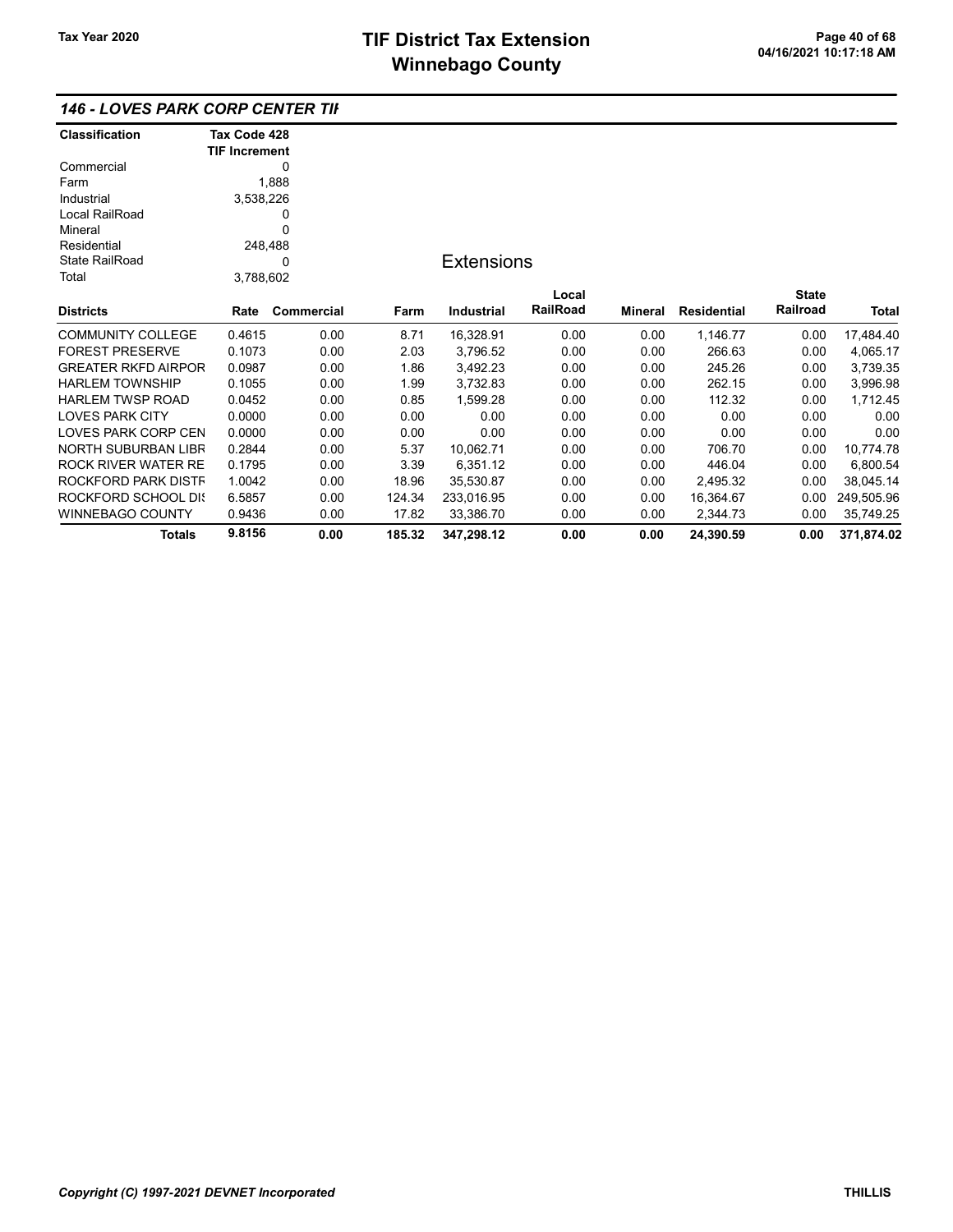# TIF District Tax Extension<br>
Mission 2001 10:17:18 AM **Winnebago County**

### 147 - WESTSTONE TIF

| <b>Classification</b>      | Tax Code 429         |            |          |                   |          |         |                    |              |          |
|----------------------------|----------------------|------------|----------|-------------------|----------|---------|--------------------|--------------|----------|
|                            | <b>TIF Increment</b> |            |          |                   |          |         |                    |              |          |
| Commercial                 |                      | 0          |          |                   |          |         |                    |              |          |
| Farm                       |                      | 16,802     |          |                   |          |         |                    |              |          |
| Industrial                 |                      | 0          |          |                   |          |         |                    |              |          |
| Local RailRoad             |                      | 0          |          |                   |          |         |                    |              |          |
| Mineral                    |                      | 0          |          |                   |          |         |                    |              |          |
| Residential                |                      | 0          |          |                   |          |         |                    |              |          |
| State RailRoad             |                      | 0          |          | <b>Extensions</b> |          |         |                    |              |          |
| Total                      |                      | 16,802     |          |                   |          |         |                    |              |          |
|                            |                      |            |          |                   | Local    |         |                    | <b>State</b> |          |
| <b>Districts</b>           | Rate                 | Commercial | Farm     | <b>Industrial</b> | RailRoad | Mineral | <b>Residential</b> | Railroad     | Total    |
| <b>COMMUNITY COLLEGE</b>   | 0.4615               | 0.00       | 77.54    | 0.00              | 0.00     | 0.00    | 0.00               | 0.00         | 77.54    |
| <b>FOREST PRESERVE</b>     | 0.1073               | 0.00       | 18.03    | 0.00              | 0.00     | 0.00    | 0.00               | 0.00         | 18.03    |
| <b>GREATER RKFD AIRPOR</b> | 0.0987               | 0.00       | 16.58    | 0.00              | 0.00     | 0.00    | 0.00               | 0.00         | 16.58    |
| <b>HARLEM TOWNSHIP</b>     | 0.1055               | 0.00       | 17.73    | 0.00              | 0.00     | 0.00    | 0.00               | 0.00         | 17.73    |
| <b>HARLEM TWSP ROAD</b>    | 0.0452               | 0.00       | 7.59     | 0.00              | 0.00     | 0.00    | 0.00               | 0.00         | 7.59     |
| <b>HARLEM-ROSCOE FIRE</b>  | 0.7241               | 0.00       | 121.66   | 0.00              | 0.00     | 0.00    | 0.00               | 0.00         | 121.66   |
| <b>MACHESNEY PARK VILL</b> | 0.0000               | 0.00       | 0.00     | 0.00              | 0.00     | 0.00    | 0.00               | 0.00         | 0.00     |
| NORTH SUBURBAN LIBR        | 0.2844               | 0.00       | 47.78    | 0.00              | 0.00     | 0.00    | 0.00               | 0.00         | 47.78    |
| ROCKFORD SCHOOL DIS        | 6.5857               | 0.00       | 1,106.53 | 0.00              | 0.00     | 0.00    | 0.00               | 0.00         | 1,106.53 |
| <b>WESTSTONE TIF</b>       | 0.0000               | 0.00       | 0.00     | 0.00              | 0.00     | 0.00    | 0.00               | 0.00         | 0.00     |
| <b>WINNEBAGO COUNTY</b>    | 0.9436               | 0.00       | 158.54   | 0.00              | 0.00     | 0.00    | 0.00               | 0.00         | 158.54   |
| Totals                     | 9.3560               | 0.00       | 1,571.98 | 0.00              | 0.00     | 0.00    | 0.00               | 0.00         | 1,571.98 |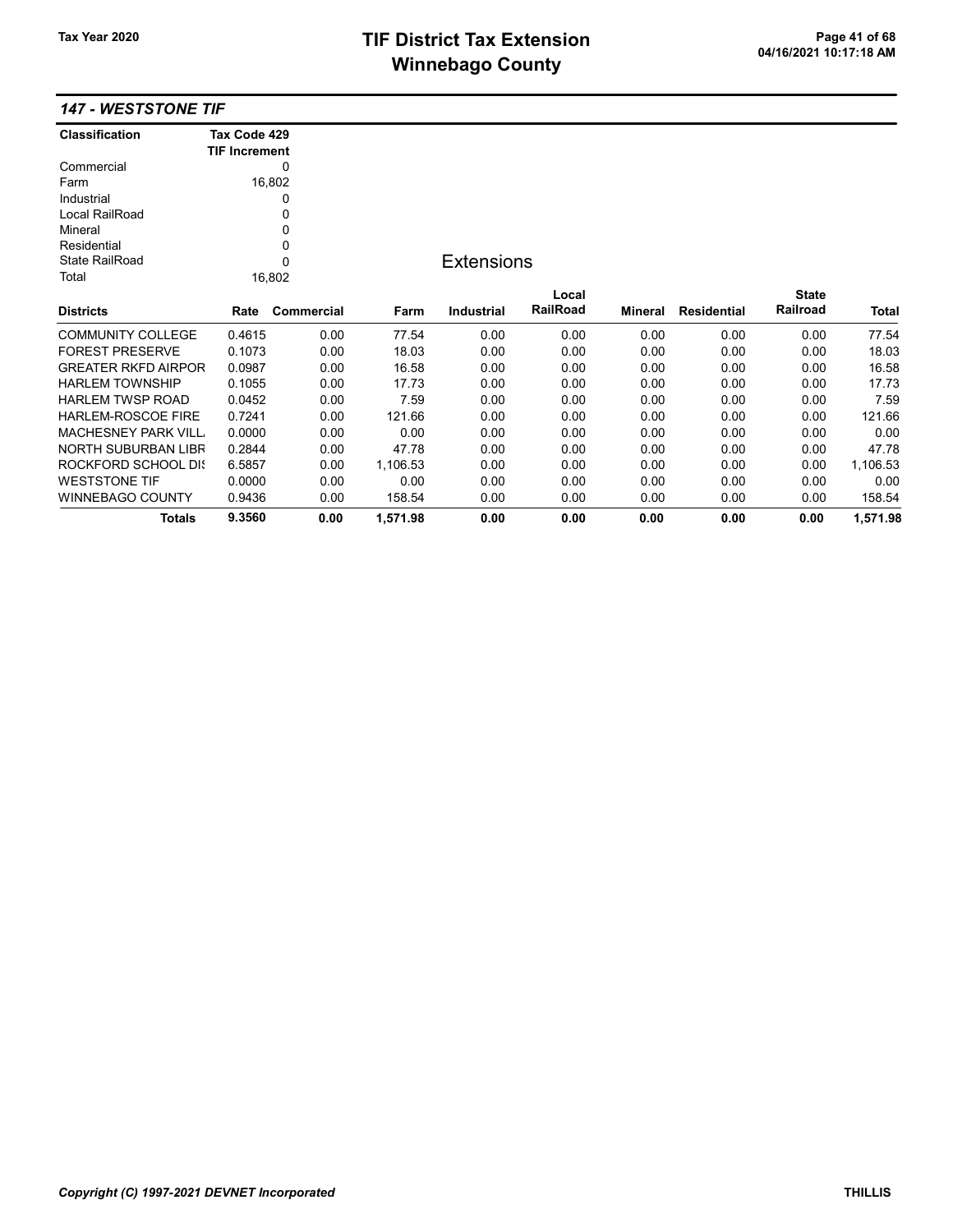# TIF District Tax Extension<br>
M's sales and Osman Actual Control Control of the Page 42 of 68 **Winnebago County**

## 147 - WESTSTONE TIF

| <b>Classification</b>      | Tax Code 430<br><b>TIF Increment</b> |            |          |                   |                 |         |                    |              |            |
|----------------------------|--------------------------------------|------------|----------|-------------------|-----------------|---------|--------------------|--------------|------------|
| Commercial                 |                                      | 0          |          |                   |                 |         |                    |              |            |
| Farm                       |                                      | 15,130     |          |                   |                 |         |                    |              |            |
| Industrial                 | 7,167,894                            |            |          |                   |                 |         |                    |              |            |
| Local RailRoad             |                                      | 0          |          |                   |                 |         |                    |              |            |
| Mineral                    |                                      | 0          |          |                   |                 |         |                    |              |            |
| Residential                |                                      | 14,660     |          |                   |                 |         |                    |              |            |
| <b>State RailRoad</b>      |                                      | 0          |          | <b>Extensions</b> |                 |         |                    |              |            |
| Total                      | 7,197,684                            |            |          |                   |                 |         |                    |              |            |
|                            |                                      |            |          |                   | Local           |         |                    | <b>State</b> |            |
| <b>Districts</b>           | Rate                                 | Commercial | Farm     | <b>Industrial</b> | <b>RailRoad</b> | Mineral | <b>Residential</b> | Railroad     | Total      |
| <b>COMMUNITY COLLEGE</b>   | 0.4615                               | 0.00       | 69.82    | 33,079.83         | 0.00            | 0.00    | 67.66              | 0.00         | 33,217.31  |
| <b>FOREST PRESERVE</b>     | 0.1073                               | 0.00       | 16.23    | 7,691.15          | 0.00            | 0.00    | 15.73              | 0.00         | 7,723.11   |
| <b>GREATER RKFD AIRPOR</b> | 0.0987                               | 0.00       | 14.93    | 7,074.71          | 0.00            | 0.00    | 14.47              | 0.00         | 7,104.11   |
| <b>HARLEM TOWNSHIP</b>     | 0.1055                               | 0.00       | 15.96    | 7,562.13          | 0.00            | 0.00    | 15.47              | 0.00         | 7,593.56   |
| <b>HARLEM TWSP ROAD</b>    | 0.0452                               | 0.00       | 6.84     | 3,239.89          | 0.00            | 0.00    | 6.63               | 0.00         | 3,253.35   |
| <b>HARLEM-ROSCOE FIRE</b>  | 0.7241                               | 0.00       | 109.56   | 51,902.72         | 0.00            | 0.00    | 106.15             | 0.00         | 52,118.43  |
| <b>MACHESNEY PARK VILL</b> | 0.0000                               | 0.00       | 0.00     | 0.00              | 0.00            | 0.00    | 0.00               | 0.00         | 0.00       |
| NORTH SUBURBAN LIBR        | 0.2844                               | 0.00       | 43.03    | 20,385.49         | 0.00            | 0.00    | 41.69              | 0.00         | 20,470.21  |
| ROCK RIVER WATER RE        | 0.1795                               | 0.00       | 27.16    | 12,866.37         | 0.00            | 0.00    | 26.31              | 0.00         | 12,919.84  |
| ROCKFORD SCHOOL DIS        | 6.5857                               | 0.00       | 996.42   | 472,056.00        | 0.00            | 0.00    | 965.46             | 0.00         | 474,017.88 |
| <b>WESTSTONE TIF</b>       | 0.0000                               | 0.00       | 0.00     | 0.00              | 0.00            | 0.00    | 0.00               | 0.00         | 0.00       |
| <b>WINNEBAGO COUNTY</b>    | 0.9436                               | 0.00       | 142.77   | 67,636.25         | 0.00            | 0.00    | 138.33             | 0.00         | 67,917.35  |
| Totals                     | 9.5355                               | 0.00       | 1.442.72 | 683.494.54        | 0.00            | 0.00    | 1,397.90           | 0.00         | 686,335.15 |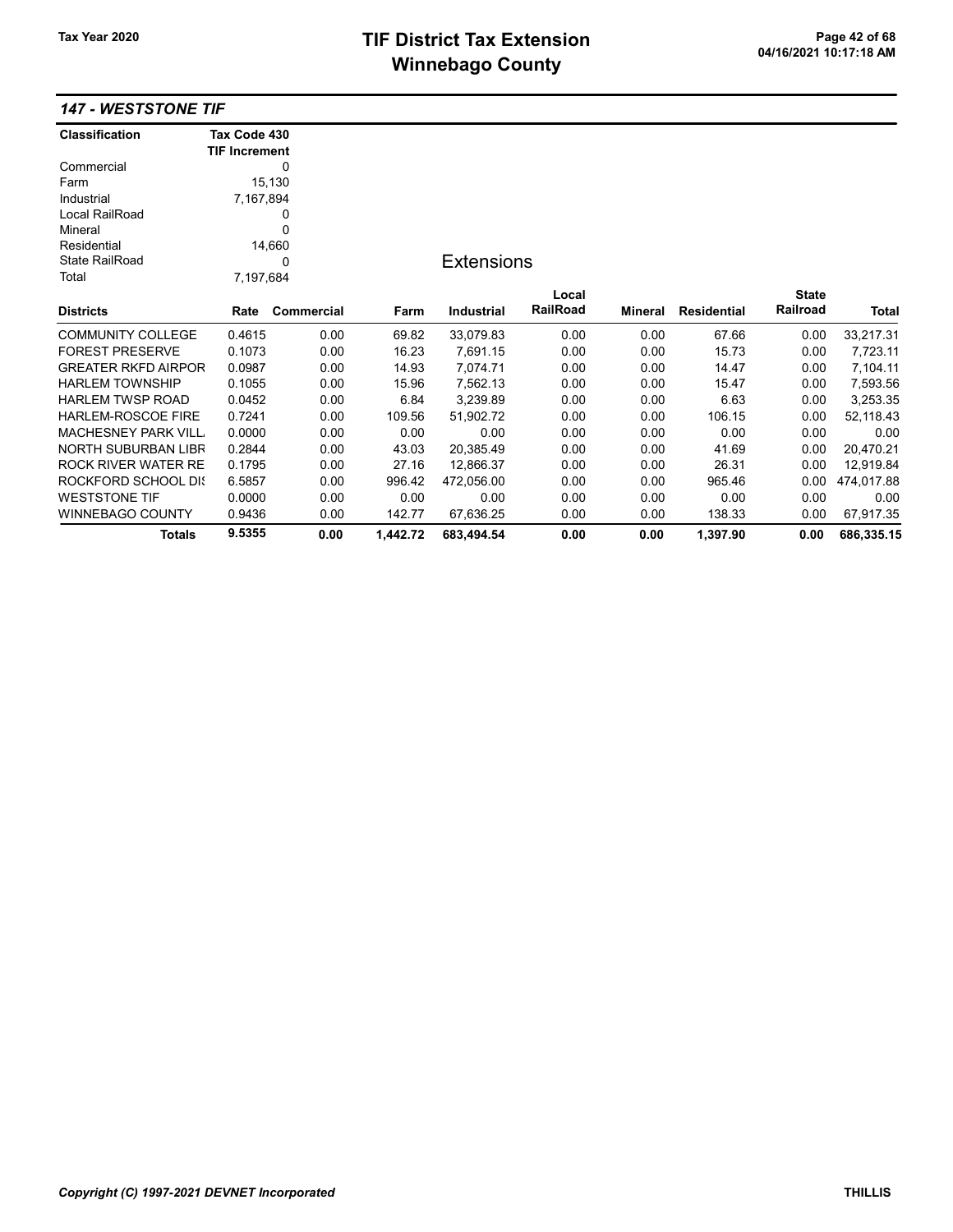## 148 - NORTH WILLOW CREEK TIF

| <b>Classification</b>      | Tax Code 433         |            |        |                   |          |         |                    |              |              |
|----------------------------|----------------------|------------|--------|-------------------|----------|---------|--------------------|--------------|--------------|
|                            | <b>TIF Increment</b> |            |        |                   |          |         |                    |              |              |
| Commercial                 |                      | 0          |        |                   |          |         |                    |              |              |
| Farm                       |                      | 2,123      |        |                   |          |         |                    |              |              |
| Industrial                 | 202,071              |            |        |                   |          |         |                    |              |              |
| Local RailRoad             |                      | 0          |        |                   |          |         |                    |              |              |
| Mineral                    |                      | 0          |        |                   |          |         |                    |              |              |
| Residential                |                      | 0          |        |                   |          |         |                    |              |              |
| <b>State RailRoad</b>      |                      | 0          |        | <b>Extensions</b> |          |         |                    |              |              |
| Total                      | 204,194              |            |        |                   |          |         |                    |              |              |
|                            |                      |            |        |                   | Local    |         |                    | <b>State</b> |              |
| <b>Districts</b>           | Rate                 | Commercial | Farm   | <b>Industrial</b> | RailRoad | Mineral | <b>Residential</b> | Railroad     | <b>Total</b> |
| <b>COMMUNITY COLLEGE</b>   | 0.4615               | 0.00       | 9.80   | 932.56            | 0.00     | 0.00    | 0.00               | 0.00         | 942.36       |
| <b>FOREST PRESERVE</b>     | 0.1073               | 0.00       | 2.28   | 216.82            | 0.00     | 0.00    | 0.00               | 0.00         | 219.10       |
| <b>GREATER RKFD AIRPOR</b> | 0.0987               | 0.00       | 2.10   | 199.44            | 0.00     | 0.00    | 0.00               | 0.00         | 201.54       |
| HARLEM SCHOOL DIST 1       | 6.4846               | 0.00       | 137.67 | 13,103.50         | 0.00     | 0.00    | 0.00               | 0.00         | 13,241.16    |
| <b>HARLEM TOWNSHIP</b>     | 0.1055               | 0.00       | 2.24   | 213.18            | 0.00     | 0.00    | 0.00               | 0.00         | 215.42       |
| <b>HARLEM TWSP ROAD</b>    | 0.0452               | 0.00       | 0.96   | 91.34             | 0.00     | 0.00    | 0.00               | 0.00         | 92.30        |
| <b>HARLEM-ROSCOE FIRE</b>  | 0.7241               | 0.00       | 15.37  | 1,463.20          | 0.00     | 0.00    | 0.00               | 0.00         | 1,478.57     |
| <b>MACHESNEY PARK VILL</b> | 0.0000               | 0.00       | 0.00   | 0.00              | 0.00     | 0.00    | 0.00               | 0.00         | 0.00         |
| NORTH SUBURBAN LIBR        | 0.2844               | 0.00       | 6.04   | 574.69            | 0.00     | 0.00    | 0.00               | 0.00         | 580.73       |
| NORTH WILLOW CREEK         | 0.0000               | 0.00       | 0.00   | 0.00              | 0.00     | 0.00    | 0.00               | 0.00         | 0.00         |
| <b>ROCK RIVER WATER RE</b> | 0.1795               | 0.00       | 3.81   | 362.72            | 0.00     | 0.00    | 0.00               | 0.00         | 366.53       |
| WINNEBAGO COUNTY           | 0.9436               | 0.00       | 20.03  | 1,906.74          | 0.00     | 0.00    | 0.00               | 0.00         | 1,926.77     |
| <b>Totals</b>              | 9.4344               | 0.00       | 200.30 | 19,064.19         | 0.00     | 0.00    | 0.00               | 0.00         | 19,264.48    |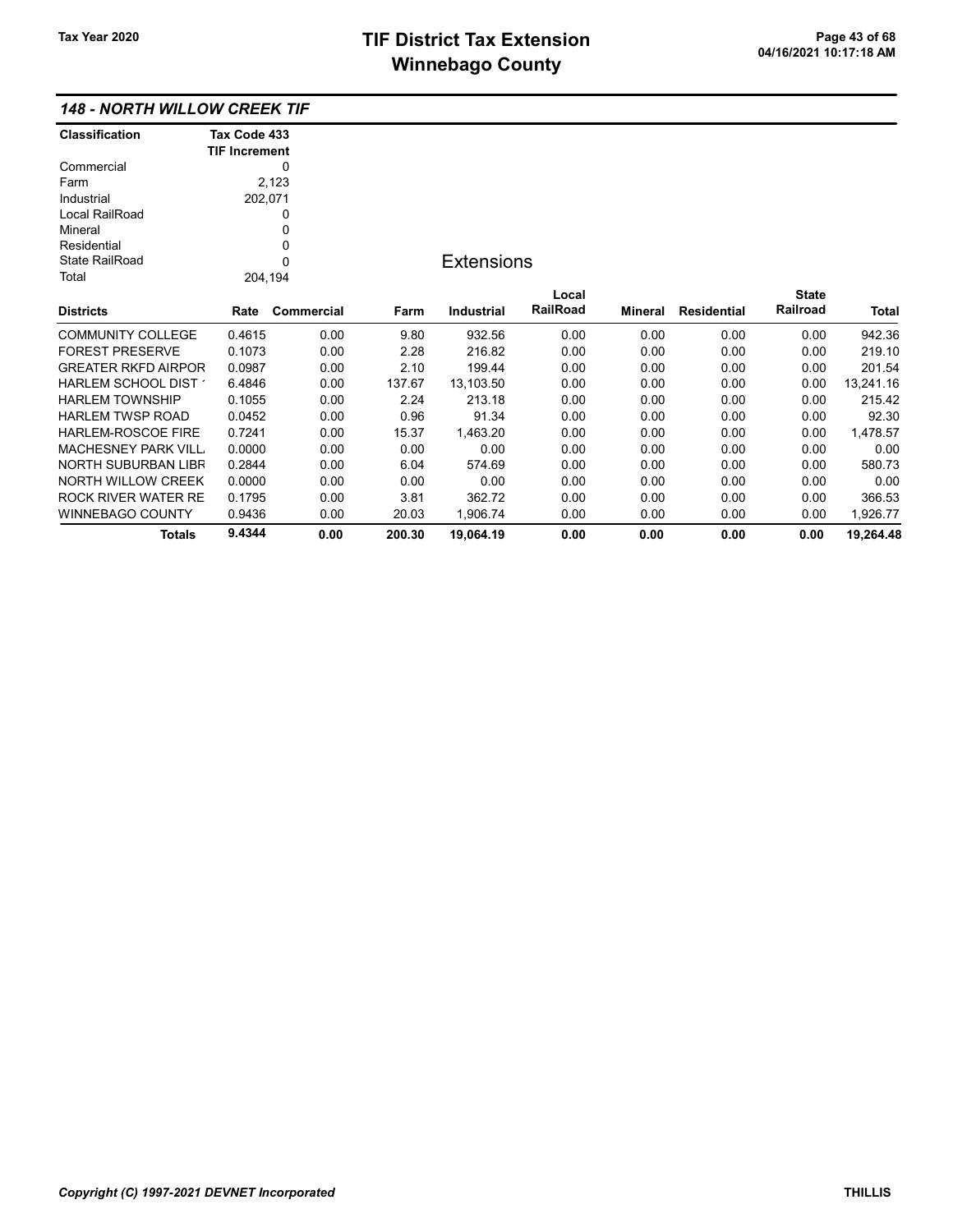Totals 9.4344 0.00 0.00 0.00 0.00 0.00 0.00 0.00 0.00

### 149 - SOUTH WILLOW CREEK TIF

| <b>Classification</b>      | Tax Code 434<br><b>TIF Increment</b> |              |      |                   |          |         |                    |              |       |
|----------------------------|--------------------------------------|--------------|------|-------------------|----------|---------|--------------------|--------------|-------|
| Commercial                 |                                      | 0            |      |                   |          |         |                    |              |       |
| Farm                       |                                      | 0            |      |                   |          |         |                    |              |       |
| Industrial                 |                                      | $\Omega$     |      |                   |          |         |                    |              |       |
| Local RailRoad             |                                      | $\Omega$     |      |                   |          |         |                    |              |       |
| Mineral                    |                                      | 0            |      |                   |          |         |                    |              |       |
| Residential                |                                      | 0            |      |                   |          |         |                    |              |       |
| State RailRoad             |                                      | 0            |      | <b>Extensions</b> |          |         |                    |              |       |
| Total                      |                                      | $\mathbf{0}$ |      |                   |          |         |                    |              |       |
|                            |                                      |              |      |                   | Local    |         |                    | <b>State</b> |       |
| <b>Districts</b>           | Rate                                 | Commercial   | Farm | Industrial        | RailRoad | Mineral | <b>Residential</b> | Railroad     | Total |
| <b>COMMUNITY COLLEGE</b>   | 0.4615                               | 0.00         | 0.00 | 0.00              | 0.00     | 0.00    | 0.00               | 0.00         | 0.00  |
| <b>FOREST PRESERVE</b>     | 0.1073                               | 0.00         | 0.00 | 0.00              | 0.00     | 0.00    | 0.00               | 0.00         | 0.00  |
| <b>GREATER RKFD AIRPOR</b> | 0.0987                               | 0.00         | 0.00 | 0.00              | 0.00     | 0.00    | 0.00               | 0.00         | 0.00  |
| HARLEM SCHOOL DIST         | 6.4846                               | 0.00         | 0.00 | 0.00              | 0.00     | 0.00    | 0.00               | 0.00         | 0.00  |
| <b>HARLEM TOWNSHIP</b>     | 0.1055                               | 0.00         | 0.00 | 0.00              | 0.00     | 0.00    | 0.00               | 0.00         | 0.00  |
| <b>HARLEM TWSP ROAD</b>    | 0.0452                               | 0.00         | 0.00 | 0.00              | 0.00     | 0.00    | 0.00               | 0.00         | 0.00  |
| HARLEM-ROSCOE FIRE         | 0.7241                               | 0.00         | 0.00 | 0.00              | 0.00     | 0.00    | 0.00               | 0.00         | 0.00  |
| NORTH SUBURBAN LIBR        | 0.2844                               | 0.00         | 0.00 | 0.00              | 0.00     | 0.00    | 0.00               | 0.00         | 0.00  |
| <b>ROCK RIVER WATER RE</b> | 0.1795                               | 0.00         | 0.00 | 0.00              | 0.00     | 0.00    | 0.00               | 0.00         | 0.00  |
| SOUTH WILLOW CREEK         | 0.0000                               | 0.00         | 0.00 | 0.00              | 0.00     | 0.00    | 0.00               | 0.00         | 0.00  |
| <b>WINNEBAGO COUNTY</b>    | 0.9436                               | 0.00         | 0.00 | 0.00              | 0.00     | 0.00    | 0.00               | 0.00         | 0.00  |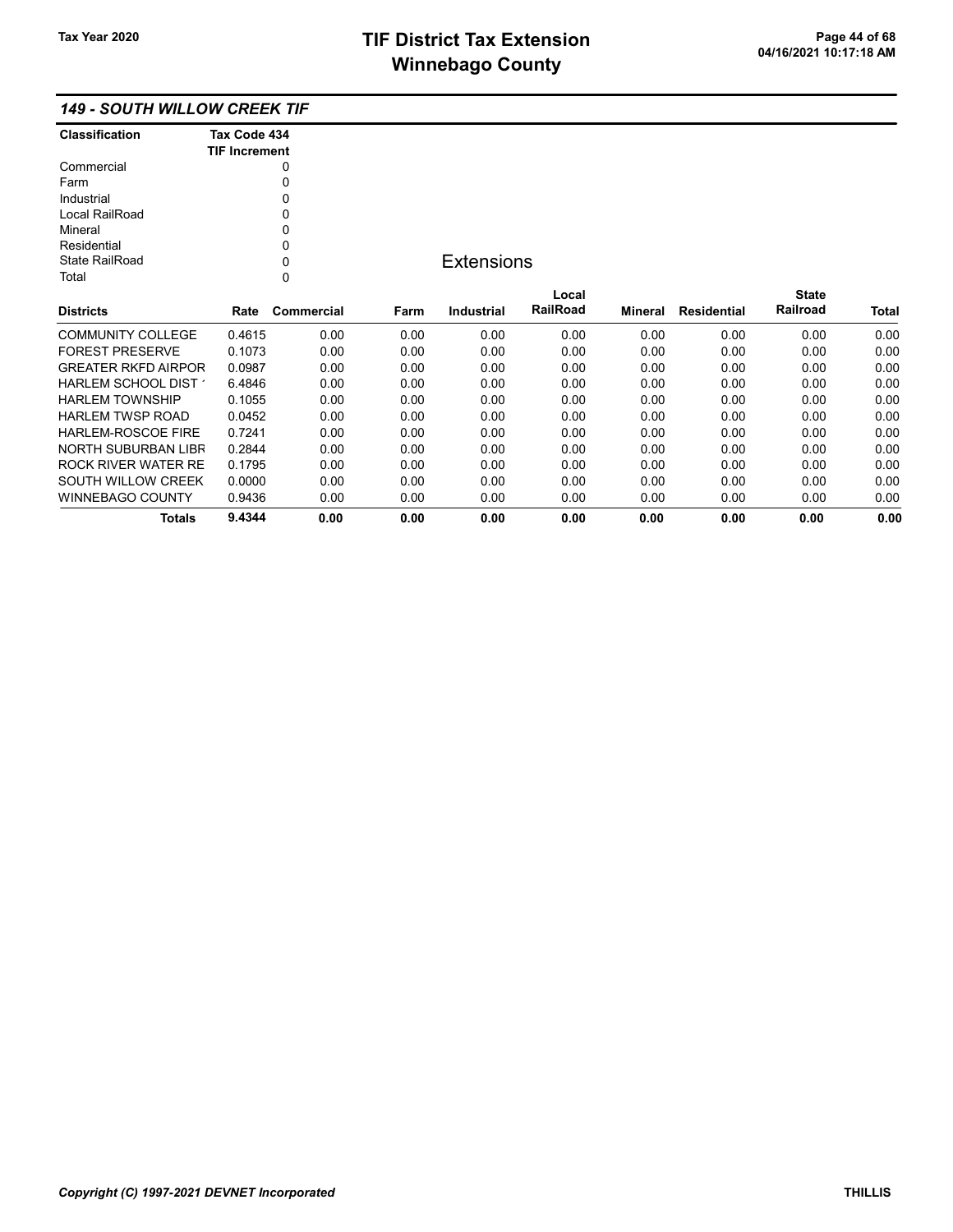### 149 - SOUTH WILLOW CREEK TIF

| <b>Classification</b>      | Tax Code 435         |            |      |                   |          |         |                    |              |              |
|----------------------------|----------------------|------------|------|-------------------|----------|---------|--------------------|--------------|--------------|
|                            | <b>TIF Increment</b> |            |      |                   |          |         |                    |              |              |
| Commercial                 |                      | 653,728    |      |                   |          |         |                    |              |              |
| Farm                       |                      | 0          |      |                   |          |         |                    |              |              |
| Industrial                 | 4,650,243            |            |      |                   |          |         |                    |              |              |
| Local RailRoad             |                      | 0          |      |                   |          |         |                    |              |              |
| Mineral                    |                      | 0          |      |                   |          |         |                    |              |              |
| Residential                |                      | 0          |      |                   |          |         |                    |              |              |
| <b>State RailRoad</b>      |                      | 0          |      | <b>Extensions</b> |          |         |                    |              |              |
| Total                      | 5,303,971            |            |      |                   |          |         |                    |              |              |
|                            |                      |            |      |                   | Local    |         |                    | <b>State</b> |              |
| <b>Districts</b>           | Rate                 | Commercial | Farm | Industrial        | RailRoad | Mineral | <b>Residential</b> | Railroad     | <b>Total</b> |
| <b>COMMUNITY COLLEGE</b>   | 0.4615               | 3,016.95   | 0.00 | 21,460.87         | 0.00     | 0.00    | 0.00               | 0.00         | 24,477.83    |
| <b>FOREST PRESERVE</b>     | 0.1073               | 701.45     | 0.00 | 4,989.71          | 0.00     | 0.00    | 0.00               | 0.00         | 5,691.16     |
| <b>GREATER RKFD AIRPOR</b> | 0.0987               | 645.23     | 0.00 | 4,589.79          | 0.00     | 0.00    | 0.00               | 0.00         | 5,235.02     |
| HARLEM SCHOOL DIST *       | 6.4846               | 42,391.65  | 0.00 | 301,549.66        | 0.00     | 0.00    | 0.00               | 0.00         | 343,941.30   |
| <b>HARLEM TOWNSHIP</b>     | 0.1055               | 689.68     | 0.00 | 4,906.01          | 0.00     | 0.00    | 0.00               | 0.00         | 5,595.69     |
| <b>HARLEM TWSP ROAD</b>    | 0.0452               | 295.49     | 0.00 | 2,101.91          | 0.00     | 0.00    | 0.00               | 0.00         | 2,397.39     |
| <b>HARLEM-ROSCOE FIRE</b>  | 0.7241               | 4,733.64   | 0.00 | 33,672.41         | 0.00     | 0.00    | 0.00               | 0.00         | 38,406.05    |
| <b>MACHESNEY PARK VILL</b> | 0.0000               | 0.00       | 0.00 | 0.00              | 0.00     | 0.00    | 0.00               | 0.00         | 0.00         |
| NORTH SUBURBAN LIBR        | 0.2844               | 1,859.20   | 0.00 | 13,225.29         | 0.00     | 0.00    | 0.00               | 0.00         | 15,084.49    |
| ROCK RIVER WATER RE        | 0.1795               | 1,173.44   | 0.00 | 8,347.19          | 0.00     | 0.00    | 0.00               | 0.00         | 9,520.63     |
| SOUTH WILLOW CREEK         | 0.0000               | 0.00       | 0.00 | 0.00              | 0.00     | 0.00    | 0.00               | 0.00         | 0.00         |
| <b>WINNEBAGO COUNTY</b>    | 0.9436               | 6,168.58   | 0.00 | 43,879.69         | 0.00     | 0.00    | 0.00               | 0.00         | 50,048.27    |
| <b>Totals</b>              | 9.4344               | 61,675.31  | 0.00 | 438,722.53        | 0.00     | 0.00    | 0.00               | 0.00         | 500,397.83   |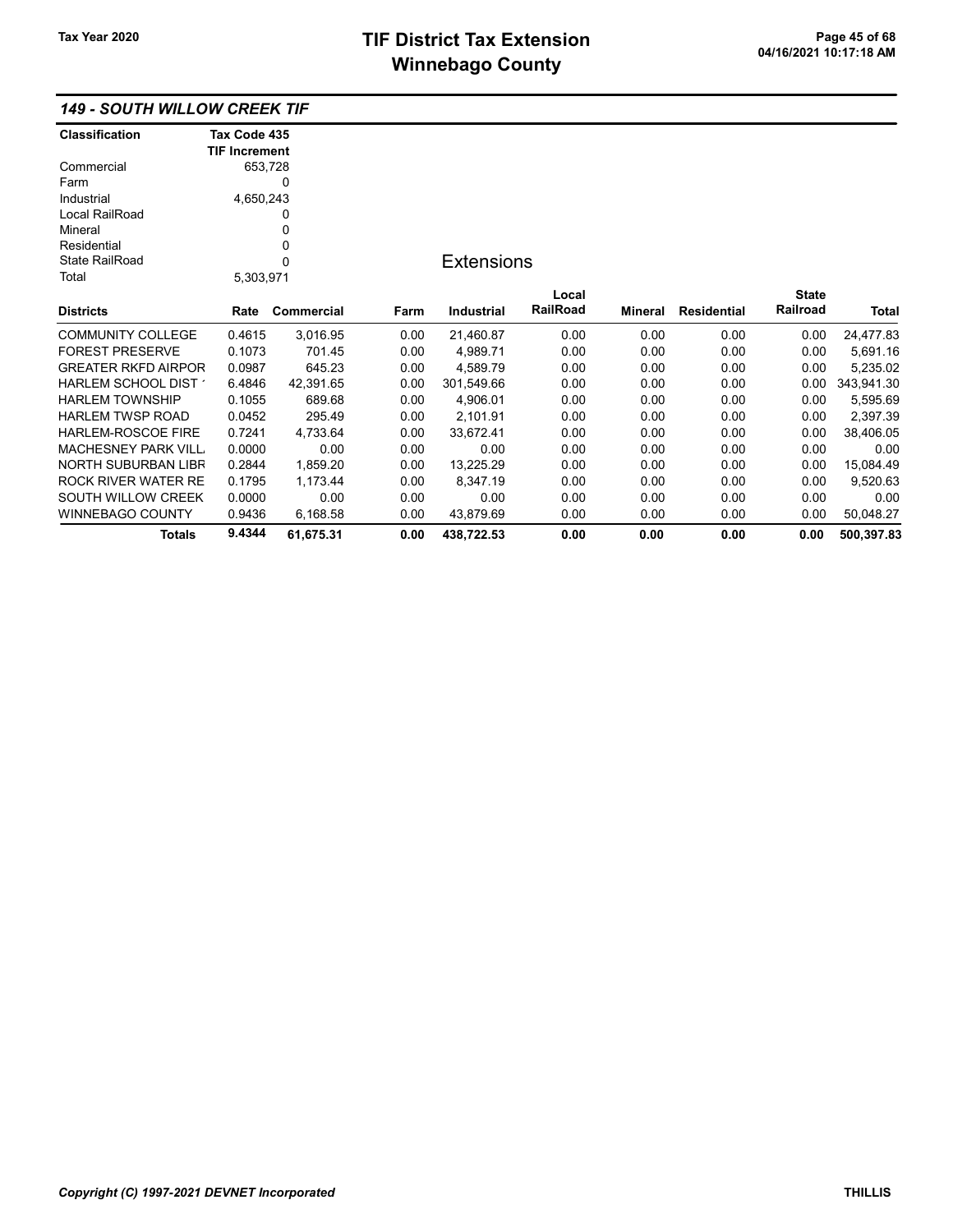#### 150 - GLOBAL TRADEPARK SOUTH T

| <b>Classification</b>       | Tax Code 453         |            |           |                   |          |         |                    |              |              |
|-----------------------------|----------------------|------------|-----------|-------------------|----------|---------|--------------------|--------------|--------------|
|                             | <b>TIF Increment</b> |            |           |                   |          |         |                    |              |              |
| Commercial                  |                      | 0          |           |                   |          |         |                    |              |              |
| Farm                        | 254,955              |            |           |                   |          |         |                    |              |              |
| Industrial                  |                      | 0          |           |                   |          |         |                    |              |              |
| Local RailRoad              |                      | 0          |           |                   |          |         |                    |              |              |
| Mineral                     |                      | 0          |           |                   |          |         |                    |              |              |
| Residential                 |                      | 0          |           |                   |          |         |                    |              |              |
| <b>State RailRoad</b>       |                      | 0          |           | <b>Extensions</b> |          |         |                    |              |              |
| Total                       |                      | 254,955    |           |                   |          |         |                    |              |              |
|                             |                      |            |           |                   | Local    |         |                    | <b>State</b> |              |
| <b>Districts</b>            | Rate                 | Commercial | Farm      | Industrial        | RailRoad | Mineral | <b>Residential</b> | Railroad     | <b>Total</b> |
| <b>COMMUNITY COLLEGE</b>    | 0.4615               | 0.00       | 1,176.62  | 0.00              | 0.00     | 0.00    | 0.00               | 0.00         | 1,176.62     |
| <b>FOREST PRESERVE</b>      | 0.1073               | 0.00       | 273.57    | 0.00              | 0.00     | 0.00    | 0.00               | 0.00         | 273.57       |
| <b>GLOBAL TRADEPARK SC</b>  | 0.0000               | 0.00       | 0.00      | 0.00              | 0.00     | 0.00    | 0.00               | 0.00         | 0.00         |
| <b>GREATER RKFD AIRPOR</b>  | 0.0987               | 0.00       | 251.64    | 0.00              | 0.00     | 0.00    | 0.00               | 0.00         | 251.64       |
| <b>MERIDIAN SCHOOL DIST</b> | 5.7132               | 0.00       | 14,566.09 | 0.00              | 0.00     | 0.00    | 0.00               | 0.00         | 14,566.09    |
| ROCKFORD CITY               | 2.7943               | 0.00       | 7,124.21  | 0.00              | 0.00     | 0.00    | 0.00               | 0.00         | 7,124.21     |
| ROCKFORD CITY LIBRAI        | 0.4343               | 0.00       | 1,107.27  | 0.00              | 0.00     | 0.00    | 0.00               | 0.00         | 1,107.27     |
| ROCKFORD PARK DISTF         | 1.0042               | 0.00       | 2,560.26  | 0.00              | 0.00     | 0.00    | 0.00               | 0.00         | 2,560.26     |
| ROCKFORD TOWNSHIP           | 0.1233               | 0.00       | 314.36    | 0.00              | 0.00     | 0.00    | 0.00               | 0.00         | 314.36       |
| ROCKFORD TWSP ROAI          | 0.1260               | 0.00       | 321.24    | 0.00              | 0.00     | 0.00    | 0.00               | 0.00         | 321.24       |
| <b>WINNEBAGO COUNTY</b>     | 0.9436               | 0.00       | 2,405.76  | 0.00              | 0.00     | 0.00    | 0.00               | 0.00         | 2,405.76     |
| <b>Totals</b>               | 11.8064              | 0.00       | 30,101.02 | 0.00              | 0.00     | 0.00    | 0.00               | 0.00         | 30,101.02    |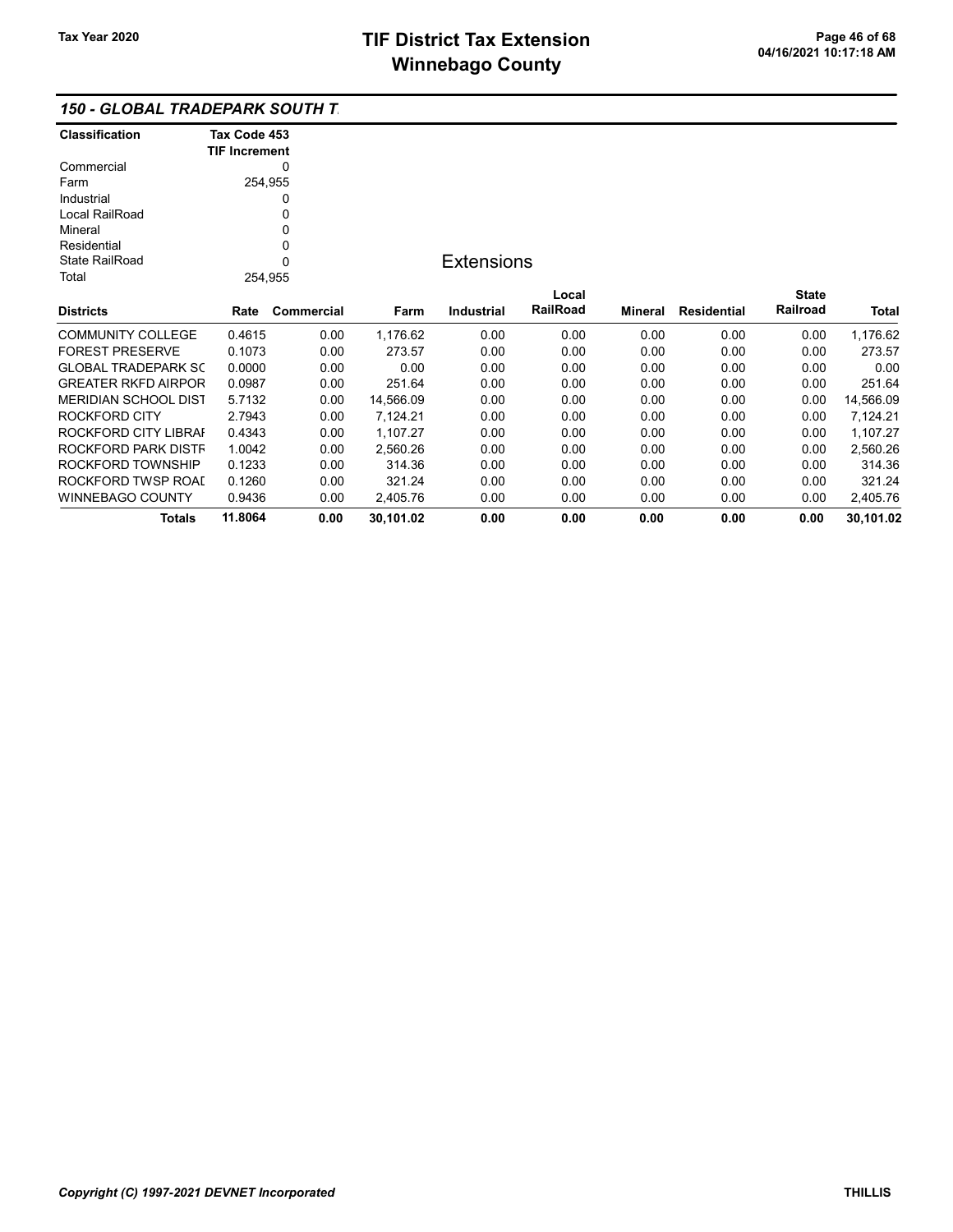# TIF District Tax Extension<br>
M's sales and Osman Actual Control Control of Control of Control of Control of Control of Control of Control o **Winnebago County**

| <b>Classification</b>         | Tax Code 438         |            |          |                   |          |         |                    |              |          |
|-------------------------------|----------------------|------------|----------|-------------------|----------|---------|--------------------|--------------|----------|
|                               | <b>TIF Increment</b> |            |          |                   |          |         |                    |              |          |
| Commercial                    |                      | 18,508     |          |                   |          |         |                    |              |          |
| Farm                          |                      | 66,670     |          |                   |          |         |                    |              |          |
| Industrial                    |                      | 0          |          |                   |          |         |                    |              |          |
| Local RailRoad                |                      | 0          |          |                   |          |         |                    |              |          |
| Mineral                       |                      | 0          |          |                   |          |         |                    |              |          |
| Residential                   |                      | 0          |          |                   |          |         |                    |              |          |
| State RailRoad                |                      | 0          |          | <b>Extensions</b> |          |         |                    |              |          |
| Total                         |                      | 85,178     |          |                   |          |         |                    |              |          |
|                               |                      |            |          |                   | Local    |         |                    | <b>State</b> |          |
| <b>Districts</b>              | Rate                 | Commercial | Farm     | <b>Industrial</b> | RailRoad | Mineral | <b>Residential</b> | Railroad     | Total    |
| <b>CHERRY VALLEY LIBRAF</b>   | 0.3616               | 66.92      | 241.08   | 0.00              | 0.00     | 0.00    | 0.00               | 0.00         | 308.00   |
| <b>COMMUNITY COLLEGE</b>      | 0.4615               | 85.41      | 307.68   | 0.00              | 0.00     | 0.00    | 0.00               | 0.00         | 393.10   |
| <b>FOREST PRESERVE</b>        | 0.1073               | 19.86      | 71.54    | 0.00              | 0.00     | 0.00    | 0.00               | 0.00         | 91.40    |
| <b>GREATER RKFD AIRPOR</b>    | 0.0987               | 18.27      | 65.80    | 0.00              | 0.00     | 0.00    | 0.00               | 0.00         | 84.07    |
| <b>I-39 / BAXTER ROAD TIF</b> | 0.0000               | 0.00       | 0.00     | 0.00              | 0.00     | 0.00    | 0.00               | 0.00         | 0.00     |
| <b>NEW MILFORD FIRE</b>       | 0.8200               | 151.77     | 546.69   | 0.00              | 0.00     | 0.00    | 0.00               | 0.00         | 698.46   |
| ROCKFORD SCHOOL DIS           | 6.5857               | 1,218.88   | 4,390.69 | 0.00              | 0.00     | 0.00    | 0.00               | 0.00         | 5,609.57 |
| ROCKFORD TOWNSHIP             | 0.1233               | 22.82      | 82.20    | 0.00              | 0.00     | 0.00    | 0.00               | 0.00         | 105.02   |
| ROCKFORD TWSP ROAI            | 0.1260               | 23.32      | 84.00    | 0.00              | 0.00     | 0.00    | 0.00               | 0.00         | 107.32   |
| <b>WINNEBAGO COUNTY</b>       | 0.9436               | 174.64     | 629.10   | 0.00              | 0.00     | 0.00    | 0.00               | 0.00         | 803.74   |
| <b>Totals</b>                 | 9.6277               | 1,781.89   | 6,418.78 | 0.00              | 0.00     | 0.00    | 0.00               | 0.00         | 8,200.68 |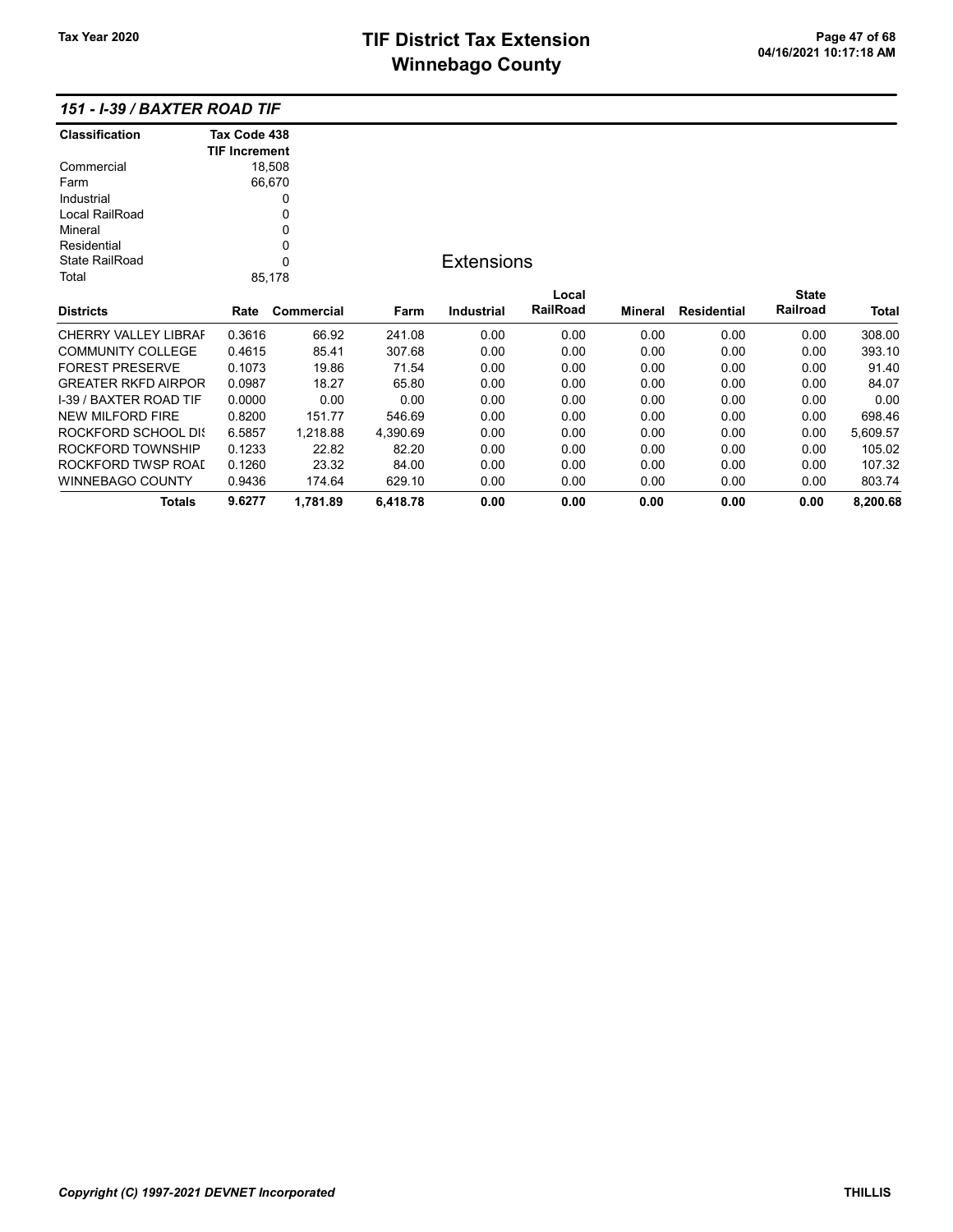# TIF District Tax Extension<br>
M's sales and Octube 11 of the Capace Connect Attenual Connect Attenual Decay of the Page 48 of 68 **Winnebago County**

| <b>Classification</b>         | Tax Code 439         |            |          |                   |          |                |                    |              |          |
|-------------------------------|----------------------|------------|----------|-------------------|----------|----------------|--------------------|--------------|----------|
|                               | <b>TIF Increment</b> |            |          |                   |          |                |                    |              |          |
| Commercial                    |                      | 0          |          |                   |          |                |                    |              |          |
| Farm                          |                      | 31,780     |          |                   |          |                |                    |              |          |
| Industrial                    |                      | 15,378     |          |                   |          |                |                    |              |          |
| Local RailRoad                |                      | 0          |          |                   |          |                |                    |              |          |
| Mineral                       |                      | 0          |          |                   |          |                |                    |              |          |
| Residential                   |                      | 0          |          |                   |          |                |                    |              |          |
| <b>State RailRoad</b>         |                      | 0          |          | <b>Extensions</b> |          |                |                    |              |          |
| Total                         |                      | 47,158     |          |                   |          |                |                    |              |          |
|                               |                      |            |          |                   | Local    |                |                    | <b>State</b> |          |
| <b>Districts</b>              | Rate                 | Commercial | Farm     | <b>Industrial</b> | RailRoad | <b>Mineral</b> | <b>Residential</b> | Railroad     | Total    |
| <b>CHERRY VALLEY FIRE</b>     | 1.0265               | 0.00       | 326.22   | 157.86            | 0.00     | 0.00           | 0.00               | 0.00         | 484.08   |
| <b>CHERRY VALLEY LIBRAF</b>   | 0.3616               | 0.00       | 114.92   | 55.61             | 0.00     | 0.00           | 0.00               | 0.00         | 170.52   |
| <b>CHERRY VALLEY VILLAC</b>   | 0.0000               | 0.00       | 0.00     | 0.00              | 0.00     | 0.00           | 0.00               | 0.00         | 0.00     |
| <b>COMMUNITY COLLEGE</b>      | 0.4615               | 0.00       | 146.66   | 70.97             | 0.00     | 0.00           | 0.00               | 0.00         | 217.63   |
| <b>FOREST PRESERVE</b>        | 0.1073               | 0.00       | 34.10    | 16.50             | 0.00     | 0.00           | 0.00               | 0.00         | 50.60    |
| <b>GREATER RKFD AIRPOR</b>    | 0.0987               | 0.00       | 31.37    | 15.18             | 0.00     | 0.00           | 0.00               | 0.00         | 46.54    |
| <b>I-39 / BAXTER ROAD TIF</b> | 0.0000               | 0.00       | 0.00     | 0.00              | 0.00     | 0.00           | 0.00               | 0.00         | 0.00     |
| <b>ROCKFORD SCHOOL DIS</b>    | 6.5857               | 0.00       | 2,092.94 | 1,012.75          | 0.00     | 0.00           | 0.00               | 0.00         | 3,105.68 |
| ROCKFORD TOWNSHIP             | 0.1233               | 0.00       | 39.18    | 18.96             | 0.00     | 0.00           | 0.00               | 0.00         | 58.15    |
| ROCKFORD TWSP ROAL            | 0.1260               | 0.00       | 40.04    | 19.38             | 0.00     | 0.00           | 0.00               | 0.00         | 59.42    |
| <b>WINNEBAGO COUNTY</b>       | 0.9436               | 0.00       | 299.88   | 145.11            | 0.00     | 0.00           | 0.00               | 0.00         | 444.98   |
| Totals                        | 9.8342               | 0.00       | 3,125.31 | 1,512.32          | 0.00     | 0.00           | 0.00               | 0.00         | 4,637.60 |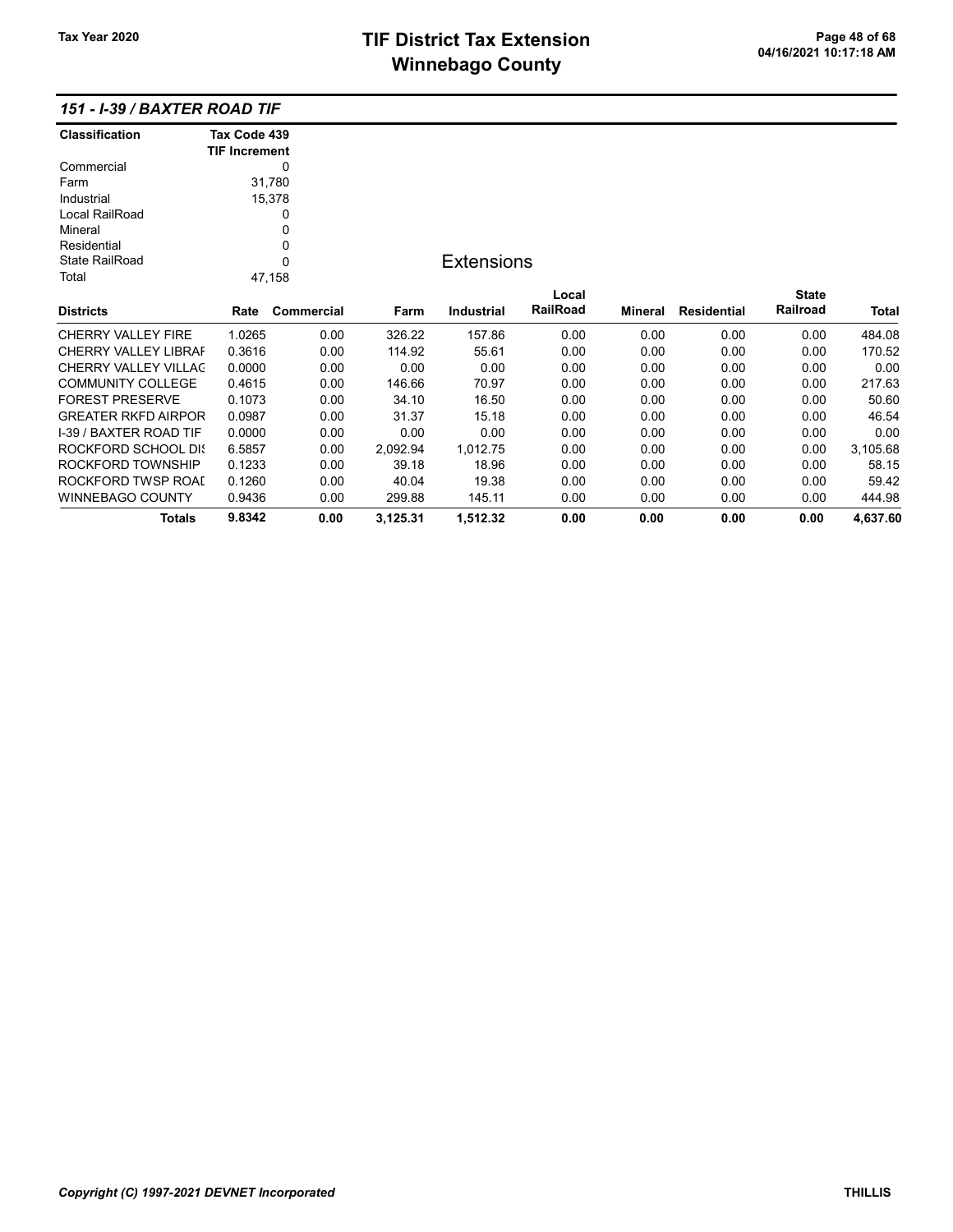| <b>Classification</b>       | Tax Code 440<br><b>TIF Increment</b> |            |          |                       |          |         |                    |              |                   |
|-----------------------------|--------------------------------------|------------|----------|-----------------------|----------|---------|--------------------|--------------|-------------------|
| Commercial                  |                                      | 0          |          |                       |          |         |                    |              |                   |
| Farm                        |                                      | 27,633     |          |                       |          |         |                    |              |                   |
| Industrial                  | 11,315,894                           |            |          |                       |          |         |                    |              |                   |
| Local RailRoad              |                                      | 0          |          |                       |          |         |                    |              |                   |
| Mineral                     |                                      | 0          |          |                       |          |         |                    |              |                   |
| Residential                 |                                      | 0          |          |                       |          |         |                    |              |                   |
| <b>State RailRoad</b>       |                                      | 0          |          | <b>Extensions</b>     |          |         |                    |              |                   |
| Total                       | 11,343,527                           |            |          |                       |          |         |                    |              |                   |
|                             |                                      |            |          |                       | Local    |         |                    | <b>State</b> |                   |
| <b>Districts</b>            | Rate                                 | Commercial | Farm     | Industrial            | RailRoad | Mineral | <b>Residential</b> | Railroad     | Total             |
| <b>CHERRY VALLEY FIRE</b>   | 1.0265                               | 0.00       | 283.65   | 116,157.65            | 0.00     | 0.00    | 0.00               | 0.00         | 116,441.30        |
| <b>CHERRY VALLEY LIBRAF</b> | 0.3616                               | 0.00       | 99.92    | 40,918.27             | 0.00     | 0.00    | 0.00               | 0.00         | 41,018.19         |
| <b>CHERRY VALLEY TOWN:</b>  | 0.1302                               | 0.00       | 35.98    | 14,733.29             | 0.00     | 0.00    | 0.00               | 0.00         | 14,769.27         |
| <b>CHERRY VALLEY TWSP</b>   | 0.2545                               | 0.00       | 70.33    | 28,798.95             | 0.00     | 0.00    | 0.00               | 0.00         | 28,869.28         |
| <b>CHERRY VALLEY VILLAC</b> | 0.0000                               | 0.00       | 0.00     | 0.00                  | 0.00     | 0.00    | 0.00               | 0.00         | 0.00              |
| <b>COMMUNITY COLLEGE</b>    | 0.4615                               | 0.00       | 127.53   | 52,222.85             | 0.00     | 0.00    | 0.00               | 0.00         | 52,350.38         |
| <b>FOREST PRESERVE</b>      | 0.1073                               | 0.00       | 29.65    | 12,141.95             | 0.00     | 0.00    | 0.00               | 0.00         | 12,171.60         |
| <b>GREATER RKFD AIRPOR</b>  | 0.0987                               | 0.00       | 27.27    | 11,168.79             | 0.00     | 0.00    | 0.00               | 0.00         | 11,196.06         |
| I-39 / BAXTER ROAD TIF      | 0.0000                               | 0.00       | 0.00     | 0.00                  | 0.00     | 0.00    | 0.00               | 0.00         | 0.00              |
| ROCKFORD SCHOOL DIS         | 6.5857                               | 0.00       | 1,819.83 | 745,230.83            | 0.00     | 0.00    | 0.00               | 0.00         | 747,050.66        |
| WINNEBAGO COUNTY            | 0.9436                               | 0.00       | 260.74   | 106,776.78            | 0.00     | 0.00    | 0.00               | 0.00         | 107,037.52        |
| Totals                      | 9.9696                               | 0.00       |          | 2,754.90 1,128,149.36 | 0.00     | 0.00    | 0.00               |              | 0.00 1,130,904.26 |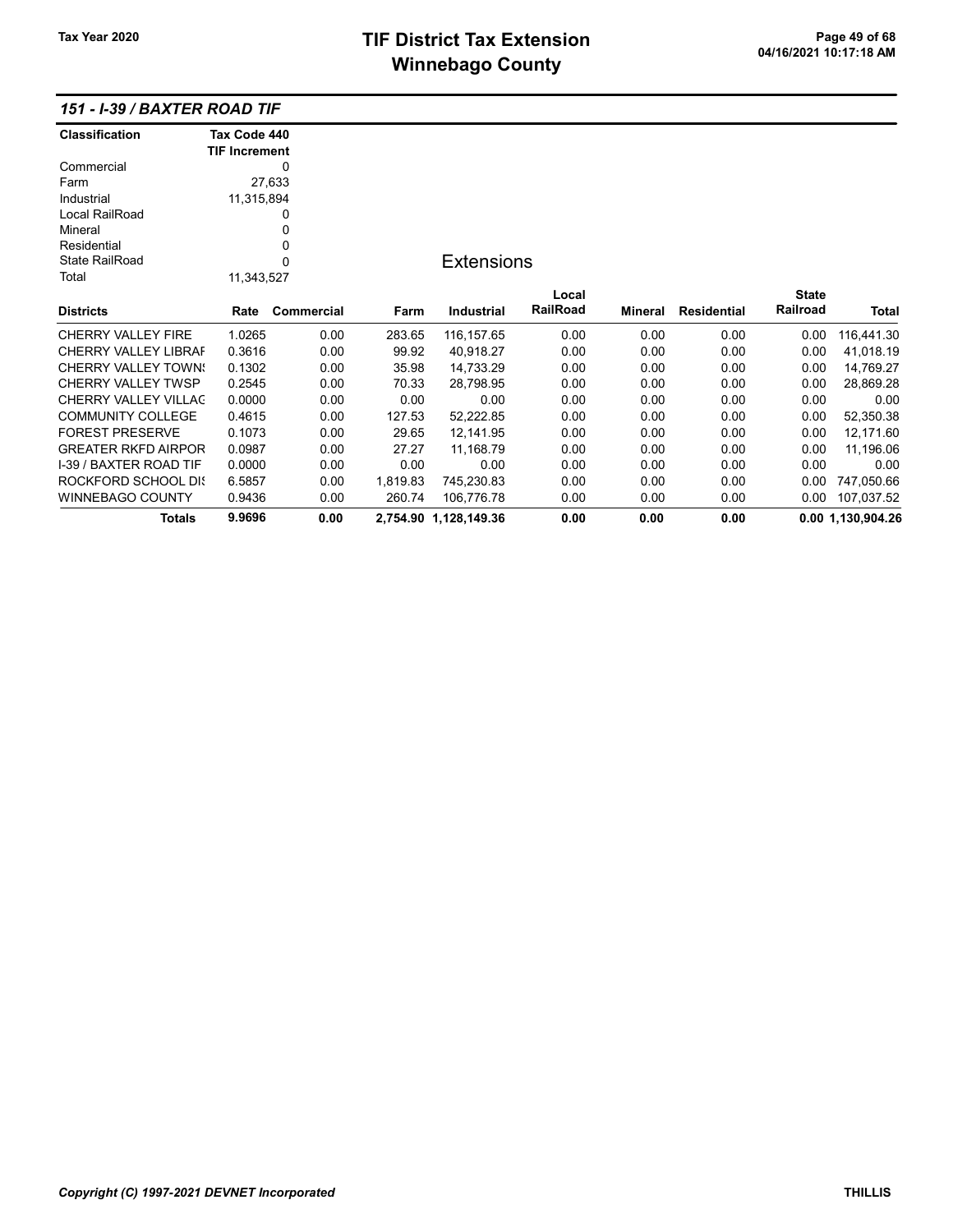| <b>Classification</b>       | Tax Code 441  |            |          |                   |          |                |                    |              |          |
|-----------------------------|---------------|------------|----------|-------------------|----------|----------------|--------------------|--------------|----------|
|                             | TIF Increment |            |          |                   |          |                |                    |              |          |
| Commercial                  |               | 0          |          |                   |          |                |                    |              |          |
| Farm                        |               | 32,238     |          |                   |          |                |                    |              |          |
| Industrial                  |               | 16,968     |          |                   |          |                |                    |              |          |
| Local RailRoad              |               | 0          |          |                   |          |                |                    |              |          |
| Mineral                     |               | 0          |          |                   |          |                |                    |              |          |
| Residential                 |               | 14,715     |          |                   |          |                |                    |              |          |
| <b>State RailRoad</b>       |               | 0          |          | <b>Extensions</b> |          |                |                    |              |          |
| Total                       |               | 63,921     |          |                   |          |                |                    |              |          |
|                             |               |            |          |                   | Local    |                |                    | <b>State</b> |          |
| <b>Districts</b>            | Rate          | Commercial | Farm     | Industrial        | RailRoad | <b>Mineral</b> | <b>Residential</b> | Railroad     | Total    |
| <b>CHERRY VALLEY LIBRAF</b> | 0.3616        | 0.00       | 116.57   | 61.36             | 0.00     | 0.00           | 53.21              | 0.00         | 231.14   |
| <b>COMMUNITY COLLEGE</b>    | 0.4615        | 0.00       | 148.78   | 78.31             | 0.00     | 0.00           | 67.91              | 0.00         | 295.00   |
| <b>FOREST PRESERVE</b>      | 0.1073        | 0.00       | 34.59    | 18.21             | 0.00     | 0.00           | 15.79              | 0.00         | 68.59    |
| <b>GREATER RKFD AIRPOR</b>  | 0.0987        | 0.00       | 31.82    | 16.75             | 0.00     | 0.00           | 14.52              | 0.00         | 63.09    |
| I-39 / BAXTER ROAD TIF      | 0.0000        | 0.00       | 0.00     | 0.00              | 0.00     | 0.00           | 0.00               | 0.00         | 0.00     |
| <b>NEW MILFORD FIRE</b>     | 0.8200        | 0.00       | 264.35   | 139.14            | 0.00     | 0.00           | 120.66             | 0.00         | 524.15   |
| <b>NEW MILFORD VILLAGE</b>  | 0.0000        | 0.00       | 0.00     | 0.00              | 0.00     | 0.00           | 0.00               | 0.00         | 0.00     |
| ROCKFORD SCHOOL DIS         | 6.5857        | 0.00       | 2,123.10 | 1,117.46          | 0.00     | 0.00           | 969.09             | 0.00         | 4,209.65 |
| ROCKFORD TOWNSHIP           | 0.1233        | 0.00       | 39.75    | 20.92             | 0.00     | 0.00           | 18.14              | 0.00         | 78.81    |
| ROCKFORD TWSP ROAI          | 0.1260        | 0.00       | 40.62    | 21.38             | 0.00     | 0.00           | 18.54              | 0.00         | 80.54    |
| <b>WINNEBAGO COUNTY</b>     | 0.9436        | 0.00       | 304.20   | 160.11            | 0.00     | 0.00           | 138.85             | 0.00         | 603.16   |
| Totals                      | 9.6277        | 0.00       | 3,103.78 | 1,633.64          | 0.00     | 0.00           | 1,416.71           | 0.00         | 6,154.13 |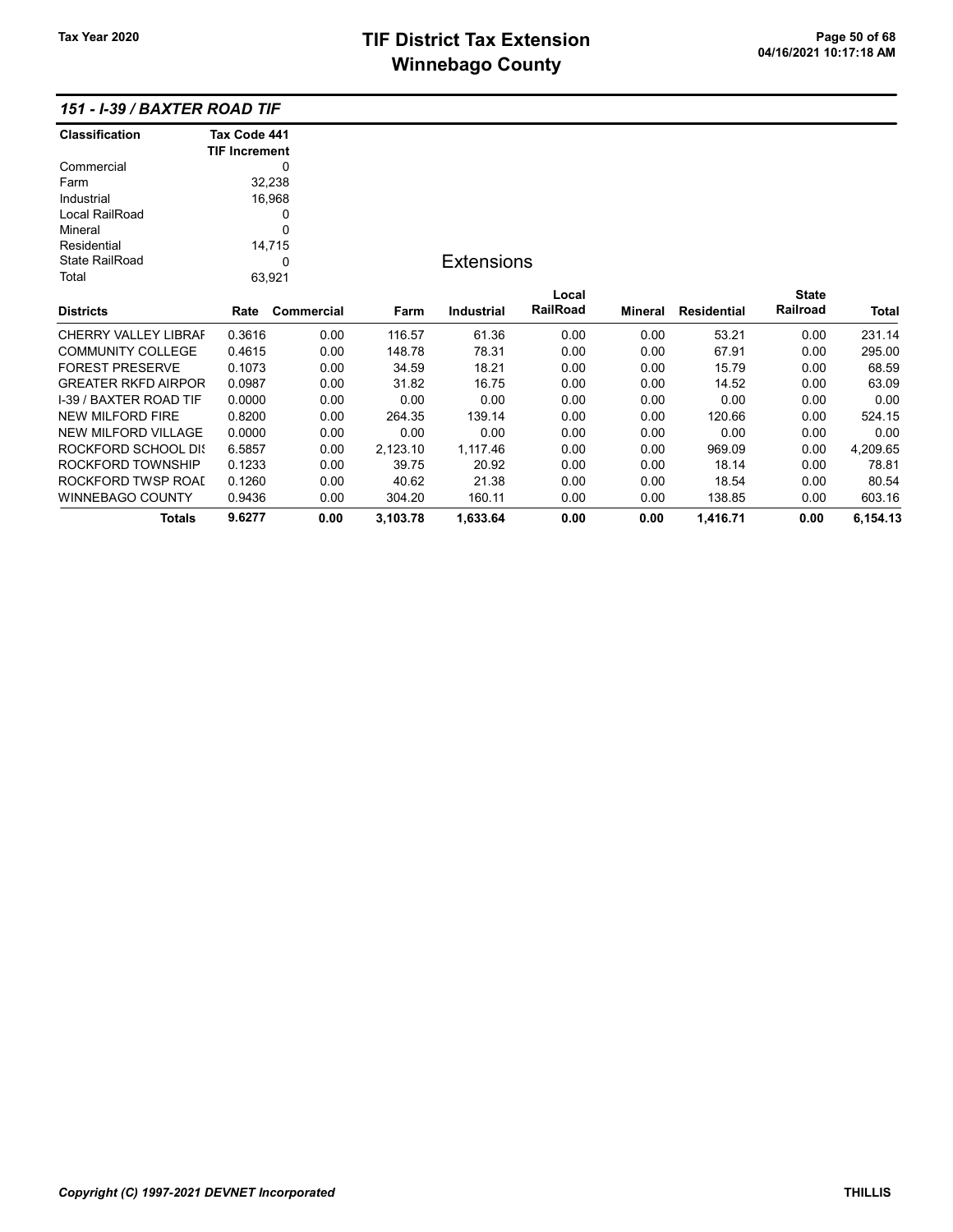### 151 - I-39 / BAXTER ROAD TIF

| <b>Classification</b> | Tax Code 452<br><b>TIF Increment</b> |
|-----------------------|--------------------------------------|
| Commercial            | O                                    |
| Farm                  | 9,151                                |
| Industrial            | 0                                    |
| Local RailRoad        | 0                                    |
| Mineral               | 0                                    |
| Residential           | 0                                    |
| State RailRoad        | 0                                    |
| Total                 | 9,151                                |

## **Extensions**

|                               |        |            |        |                   | Local           |         |             | <b>State</b> |              |
|-------------------------------|--------|------------|--------|-------------------|-----------------|---------|-------------|--------------|--------------|
| <b>Districts</b>              | Rate   | Commercial | Farm   | <b>Industrial</b> | <b>RailRoad</b> | Mineral | Residential | Railroad     | <b>Total</b> |
| <b>CHERRY VALLEY LIBRAF</b>   | 0.3616 | 0.00       | 33.09  | 0.00              | 0.00            | 0.00    | 0.00        | 0.00         | 33.09        |
| CHERRY VALLEY VILLAC          | 0.0000 | 0.00       | 0.00   | 0.00              | 0.00            | 0.00    | 0.00        | 0.00         | 0.00         |
| <b>COMMUNITY COLLEGE</b>      | 0.4615 | 0.00       | 42.23  | 0.00              | 0.00            | 0.00    | 0.00        | 0.00         | 42.23        |
| <b>FOREST PRESERVE</b>        | 0.1073 | 0.00       | 9.82   | 0.00              | 0.00            | 0.00    | 0.00        | 0.00         | 9.82         |
| <b>GREATER RKFD AIRPOR</b>    | 0.0987 | 0.00       | 9.03   | 0.00              | 0.00            | 0.00    | 0.00        | 0.00         | 9.03         |
| <b>I-39 / BAXTER ROAD TIF</b> | 0.0000 | 0.00       | 0.00   | 0.00              | 0.00            | 0.00    | 0.00        | 0.00         | 0.00         |
| NEW MILFORD FIRE              | 0.8200 | 0.00       | 75.04  | 0.00              | 0.00            | 0.00    | 0.00        | 0.00         | 75.04        |
| ROCKFORD SCHOOL DIS           | 6.5857 | 0.00       | 602.66 | 0.00              | 0.00            | 0.00    | 0.00        | 0.00         | 602.66       |
| ROCKFORD TOWNSHIP             | 0.1233 | 0.00       | 11.28  | 0.00              | 0.00            | 0.00    | 0.00        | 0.00         | 11.28        |
| ROCKFORD TWSP ROAL            | 0.1260 | 0.00       | 11.53  | 0.00              | 0.00            | 0.00    | 0.00        | 0.00         | 11.53        |
| WINNEBAGO COUNTY              | 0.9436 | 0.00       | 86.35  | 0.00              | 0.00            | 0.00    | 0.00        | 0.00         | 86.35        |
| Totals                        | 9.6277 | 0.00       | 881.03 | 0.00              | 0.00            | 0.00    | 0.00        | 0.00         | 881.03       |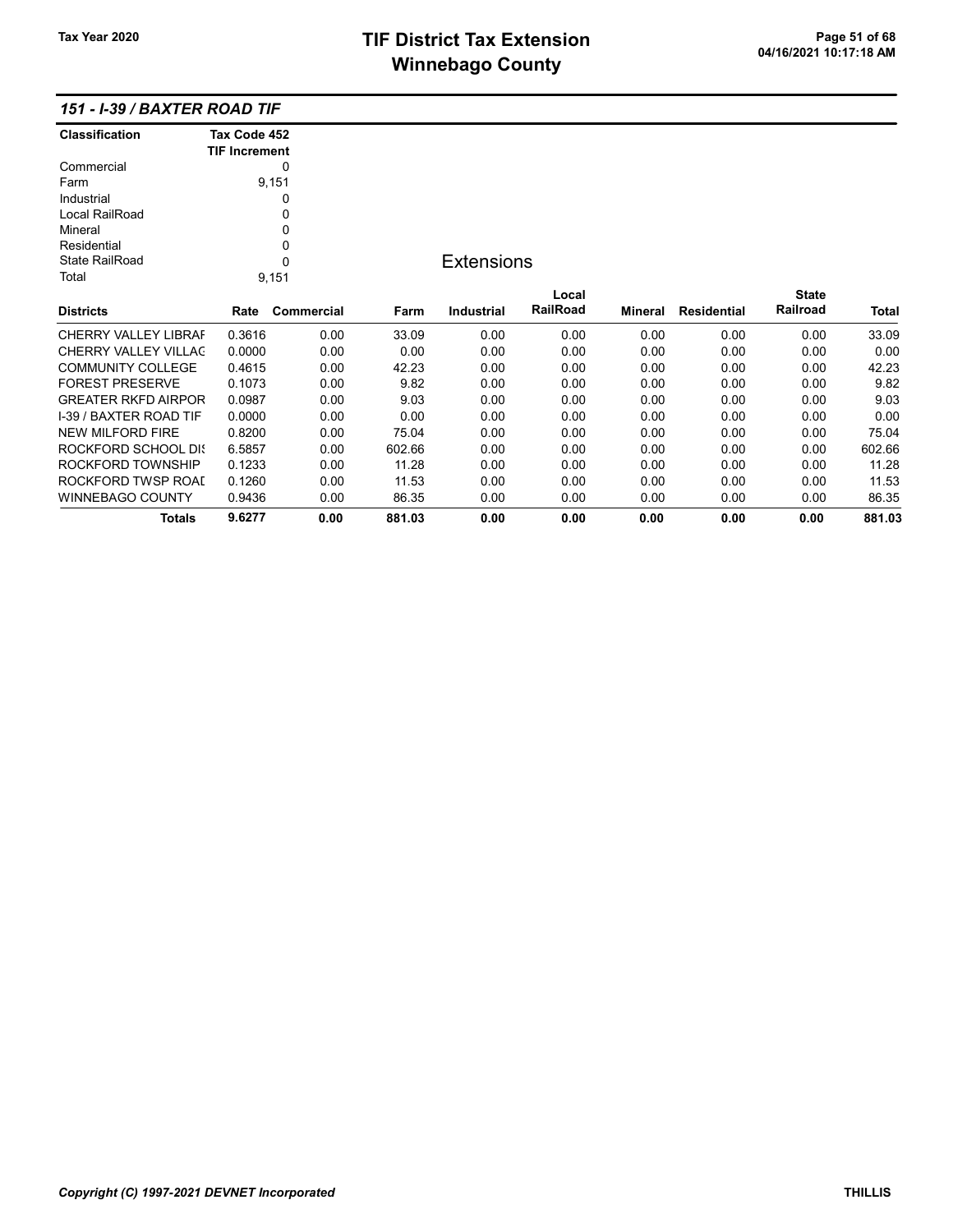## 152 - ZENITH CUTTER TIF

| <b>Classification</b>      | Tax Code 442         |            |      |                   |          |         |                    |              |                   |
|----------------------------|----------------------|------------|------|-------------------|----------|---------|--------------------|--------------|-------------------|
|                            | <b>TIF Increment</b> |            |      |                   |          |         |                    |              |                   |
| Commercial                 |                      | 0          |      |                   |          |         |                    |              |                   |
| Farm                       |                      | 0          |      |                   |          |         |                    |              |                   |
| Industrial                 | 10,988,606           |            |      |                   |          |         |                    |              |                   |
| Local RailRoad             |                      | 0          |      |                   |          |         |                    |              |                   |
| Mineral                    |                      | 0          |      |                   |          |         |                    |              |                   |
| Residential                |                      | 0          |      |                   |          |         |                    |              |                   |
| <b>State RailRoad</b>      |                      | 0          |      | <b>Extensions</b> |          |         |                    |              |                   |
| Total                      | 10,988,606           |            |      |                   |          |         |                    |              |                   |
|                            |                      |            |      |                   | Local    |         |                    | <b>State</b> |                   |
| <b>Districts</b>           | Rate                 | Commercial | Farm | <b>Industrial</b> | RailRoad | Mineral | <b>Residential</b> | Railroad     | <b>Total</b>      |
| <b>COMMUNITY COLLEGE</b>   | 0.4615               | 0.00       | 0.00 | 50,712.42         | 0.00     | 0.00    | 0.00               | 0.00         | 50,712.42         |
| <b>FOREST PRESERVE</b>     | 0.1073               | 0.00       | 0.00 | 11,790.77         | 0.00     | 0.00    | 0.00               | 0.00         | 11,790.77         |
| <b>GREATER RKFD AIRPOR</b> | 0.0987               | 0.00       | 0.00 | 10,845.75         | 0.00     | 0.00    | 0.00               | 0.00         | 10,845.75         |
| HARLEM SCHOOL DIST 1       | 6.4846               | 0.00       | 0.00 | 712,567.14        | 0.00     | 0.00    | 0.00               | 0.00         | 712,567.14        |
| <b>HARLEM TOWNSHIP</b>     | 0.1055               | 0.00       | 0.00 | 11,592.98         | 0.00     | 0.00    | 0.00               | 0.00         | 11,592.98         |
| <b>HARLEM TWSP ROAD</b>    | 0.0452               | 0.00       | 0.00 | 4,966.85          | 0.00     | 0.00    | 0.00               | 0.00         | 4,966.85          |
| <b>LOVES PARK CITY</b>     | 0.0000               | 0.00       | 0.00 | 0.00              | 0.00     | 0.00    | 0.00               | 0.00         | 0.00              |
| NORTH SUBURBAN LIBR        | 0.2844               | 0.00       | 0.00 | 31,251.60         | 0.00     | 0.00    | 0.00               | 0.00         | 31,251.60         |
| <b>ROCK RIVER WATER RE</b> | 0.1795               | 0.00       | 0.00 | 19,724.55         | 0.00     | 0.00    | 0.00               | 0.00         | 19,724.55         |
| ROCKFORD PARK DISTF        | 1.0042               | 0.00       | 0.00 | 110,347.58        | 0.00     | 0.00    | 0.00               | 0.00         | 110,347.58        |
| <b>WINNEBAGO COUNTY</b>    | 0.9436               | 0.00       | 0.00 | 103,688.49        | 0.00     | 0.00    | 0.00               | 0.00         | 103,688.49        |
| <b>ZENITH CUTTER TIF</b>   | 0.0000               | 0.00       | 0.00 | 0.00              | 0.00     | 0.00    | 0.00               | 0.00         | 0.00              |
| <b>Totals</b>              | 9.7145               | 0.00       |      | 0.00 1,067,488.13 | 0.00     | 0.00    | 0.00               |              | 0.00 1,067,488.13 |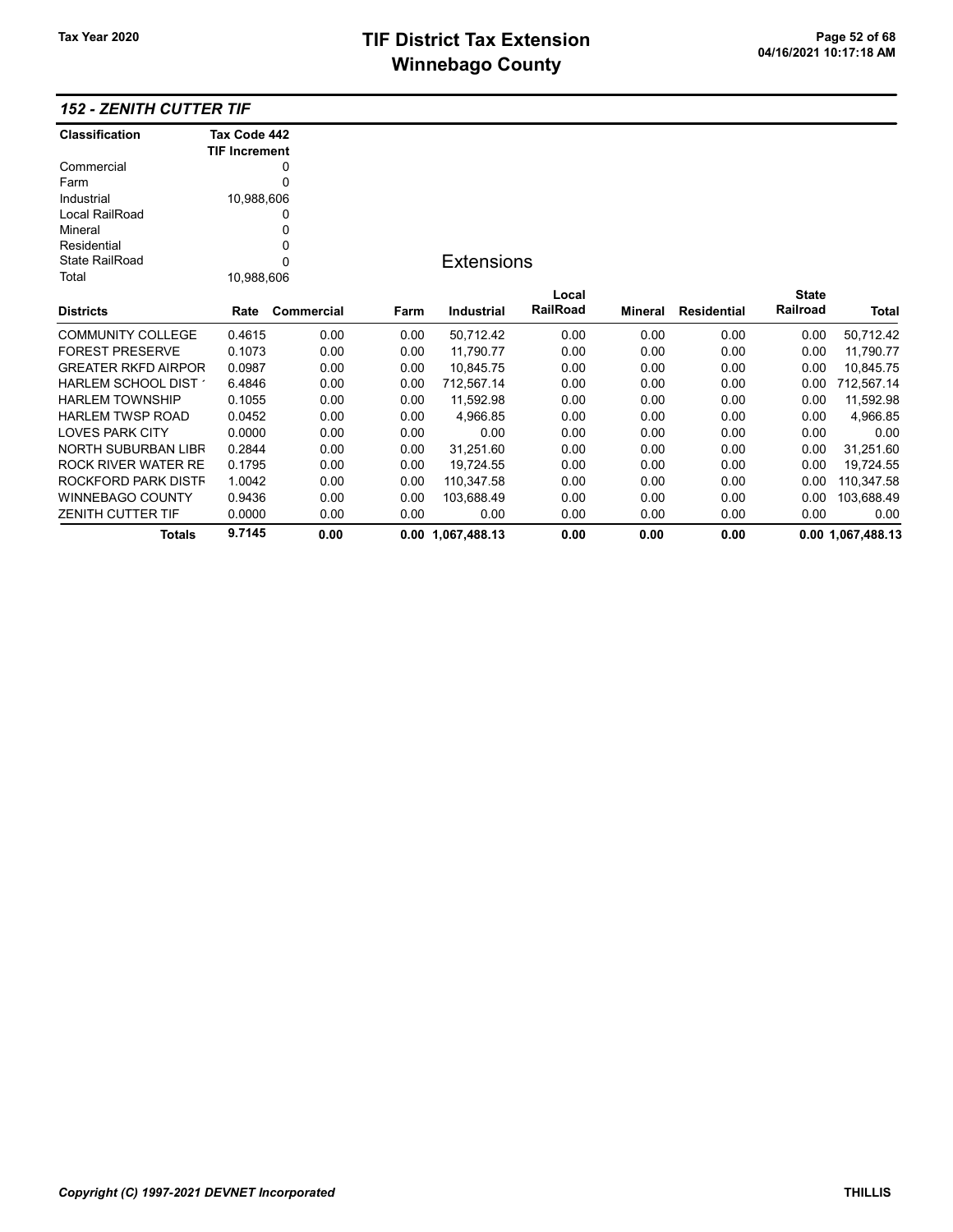# TIF District Tax Extension<br>
Mission 2009 10:17:18 AM **Winnebago County**

| <b>Classification</b>       | Tax Code 443<br><b>TIF Increment</b> |            |          |                   |          |                |                    |              |          |
|-----------------------------|--------------------------------------|------------|----------|-------------------|----------|----------------|--------------------|--------------|----------|
| Commercial                  |                                      | 0          |          |                   |          |                |                    |              |          |
| Farm                        |                                      | 60,924     |          |                   |          |                |                    |              |          |
| Industrial                  |                                      | 0          |          |                   |          |                |                    |              |          |
| Local RailRoad              |                                      | 0          |          |                   |          |                |                    |              |          |
| Mineral                     |                                      | 0          |          |                   |          |                |                    |              |          |
| Residential                 |                                      | 0          |          |                   |          |                |                    |              |          |
| <b>State RailRoad</b>       |                                      | $\Omega$   |          | <b>Extensions</b> |          |                |                    |              |          |
| Total                       |                                      | 60,924     |          |                   |          |                |                    |              |          |
|                             |                                      |            |          |                   | Local    |                |                    | <b>State</b> |          |
| <b>Districts</b>            | Rate                                 | Commercial | Farm     | <b>Industrial</b> | RailRoad | <b>Mineral</b> | <b>Residential</b> | Railroad     | Total    |
| <b>COMMUNITY COLLEGE</b>    | 0.4615                               | 0.00       | 281.16   | 0.00              | 0.00     | 0.00           | 0.00               | 0.00         | 281.16   |
| <b>FOREST PRESERVE</b>      | 0.1073                               | 0.00       | 65.37    | 0.00              | 0.00     | 0.00           | 0.00               | 0.00         | 65.37    |
| <b>GREATER RKFD AIRPOR</b>  | 0.0987                               | 0.00       | 60.13    | 0.00              | 0.00     | 0.00           | 0.00               | 0.00         | 60.13    |
| <b>HARLEM TOWNSHIP</b>      | 0.1055                               | 0.00       | 64.27    | 0.00              | 0.00     | 0.00           | 0.00               | 0.00         | 64.27    |
| <b>HARLEM TWSP ROAD</b>     | 0.0452                               | 0.00       | 27.54    | 0.00              | 0.00     | 0.00           | 0.00               | 0.00         | 27.54    |
| <b>LOVES PARK CITY</b>      | 0.0000                               | 0.00       | 0.00     | 0.00              | 0.00     | 0.00           | 0.00               | 0.00         | 0.00     |
| NORTH SUBURBAN LIBR         | 0.2844                               | 0.00       | 173.27   | 0.00              | 0.00     | 0.00           | 0.00               | 0.00         | 173.27   |
| <b>ROCKFORD SCHOOL DIS</b>  | 6.5857                               | 0.00       | 4,012.27 | 0.00              | 0.00     | 0.00           | 0.00               | 0.00         | 4,012.27 |
| <b>SPRING CREEK LAKES 1</b> | 0.0000                               | 0.00       | 0.00     | 0.00              | 0.00     | 0.00           | 0.00               | 0.00         | 0.00     |
| <b>WINNEBAGO COUNTY</b>     | 0.9436                               | 0.00       | 574.88   | 0.00              | 0.00     | 0.00           | 0.00               | 0.00         | 574.88   |
| Totals                      | 8.6319                               | 0.00       | 5,258.89 | 0.00              | 0.00     | 0.00           | 0.00               | 0.00         | 5,258.89 |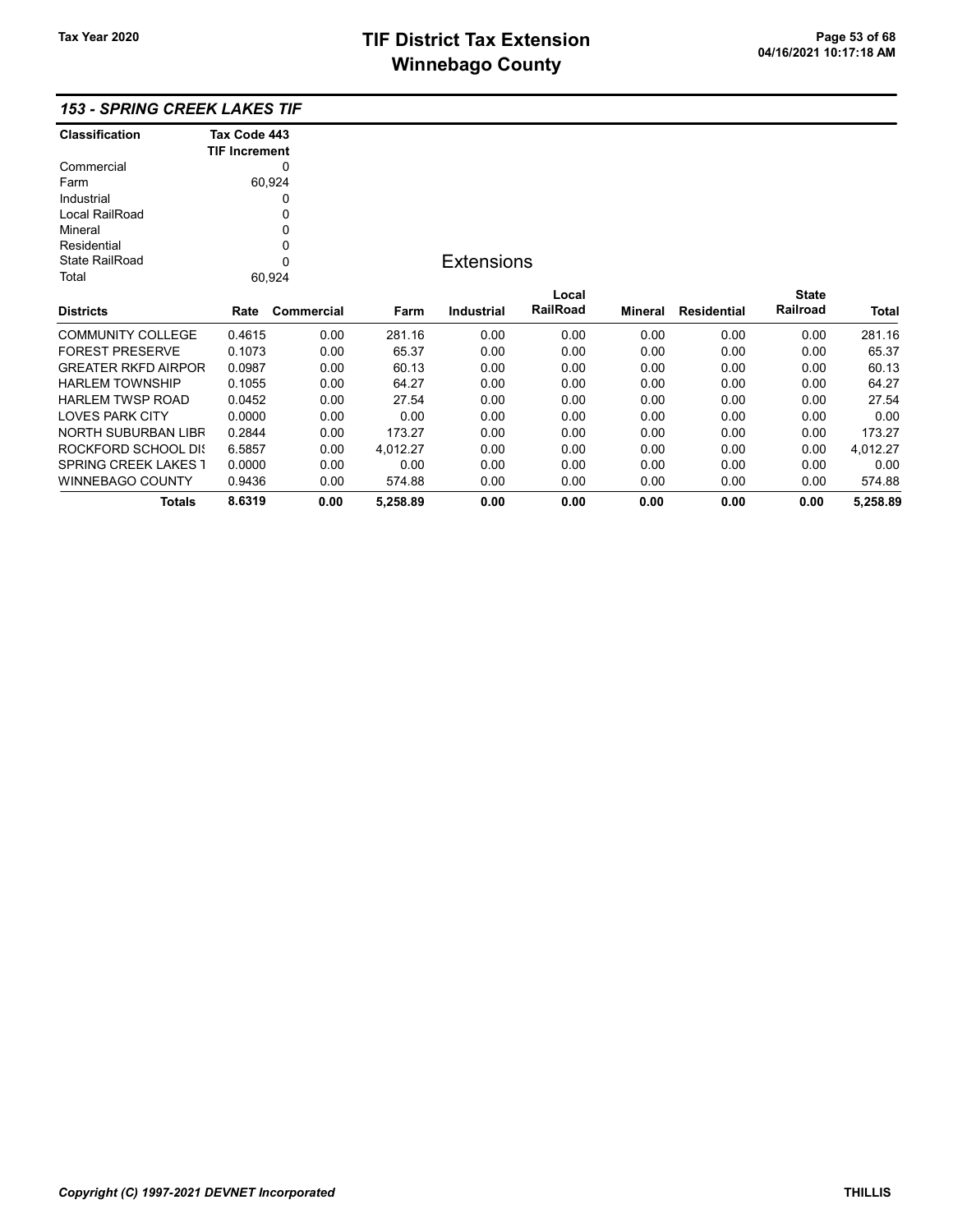| <b>Classification</b>       | Tax Code 444         |            |        |                   |          |                |                    |              |            |
|-----------------------------|----------------------|------------|--------|-------------------|----------|----------------|--------------------|--------------|------------|
|                             | <b>TIF Increment</b> |            |        |                   |          |                |                    |              |            |
| Commercial                  |                      | 0          |        |                   |          |                |                    |              |            |
| Farm                        |                      | 1,828      |        |                   |          |                |                    |              |            |
| Industrial                  | 2,234,746            |            |        |                   |          |                |                    |              |            |
| Local RailRoad              |                      | 0          |        |                   |          |                |                    |              |            |
| Mineral                     |                      | 0          |        |                   |          |                |                    |              |            |
| Residential                 |                      | 0          |        |                   |          |                |                    |              |            |
| <b>State RailRoad</b>       |                      | 0          |        | <b>Extensions</b> |          |                |                    |              |            |
| Total                       | 2,236,574            |            |        |                   |          |                |                    |              |            |
|                             |                      |            |        |                   | Local    |                |                    | <b>State</b> |            |
| <b>Districts</b>            | Rate                 | Commercial | Farm   | <b>Industrial</b> | RailRoad | <b>Mineral</b> | <b>Residential</b> | Railroad     | Total      |
| <b>COMMUNITY COLLEGE</b>    | 0.4615               | 0.00       | 8.44   | 10,313.35         | 0.00     | 0.00           | 0.00               | 0.00         | 10,321.79  |
| <b>FOREST PRESERVE</b>      | 0.1073               | 0.00       | 1.96   | 2,397.88          | 0.00     | 0.00           | 0.00               | 0.00         | 2,399.84   |
| <b>GREATER RKFD AIRPOR</b>  | 0.0987               | 0.00       | 1.80   | 2,205.69          | 0.00     | 0.00           | 0.00               | 0.00         | 2,207.50   |
| <b>HARLEM TOWNSHIP</b>      | 0.1055               | 0.00       | 1.93   | 2,357.66          | 0.00     | 0.00           | 0.00               | 0.00         | 2,359.59   |
| <b>HARLEM TWSP ROAD</b>     | 0.0452               | 0.00       | 0.83   | 1,010.11          | 0.00     | 0.00           | 0.00               | 0.00         | 1,010.93   |
| <b>LOVES PARK CITY</b>      | 0.0000               | 0.00       | 0.00   | 0.00              | 0.00     | 0.00           | 0.00               | 0.00         | 0.00       |
| NORTH SUBURBAN LIBR         | 0.2844               | 0.00       | 5.20   | 6,355.62          | 0.00     | 0.00           | 0.00               | 0.00         | 6,360.82   |
| ROCK RIVER WATER RE         | 0.1795               | 0.00       | 3.28   | 4,011.37          | 0.00     | 0.00           | 0.00               | 0.00         | 4,014.65   |
| ROCKFORD PARK DISTF         | 1.0042               | 0.00       | 18.36  | 22,441.32         | 0.00     | 0.00           | 0.00               | 0.00         | 22,459.68  |
| ROCKFORD SCHOOL DIS         | 6.5857               | 0.00       | 120.39 | 147.173.67        | 0.00     | 0.00           | 0.00               | 0.00         | 147,294.05 |
| <b>SPRING CREEK LAKES 1</b> | 0.0000               | 0.00       | 0.00   | 0.00              | 0.00     | 0.00           | 0.00               | 0.00         | 0.00       |
| WINNEBAGO COUNTY            | 0.9436               | 0.00       | 17.25  | 21,087.06         | 0.00     | 0.00           | 0.00               | 0.00         | 21,104.31  |
| <b>Totals</b>               | 9.8156               | 0.00       | 179.44 | 219,353.73        | 0.00     | 0.00           | 0.00               | 0.00         | 219,533.16 |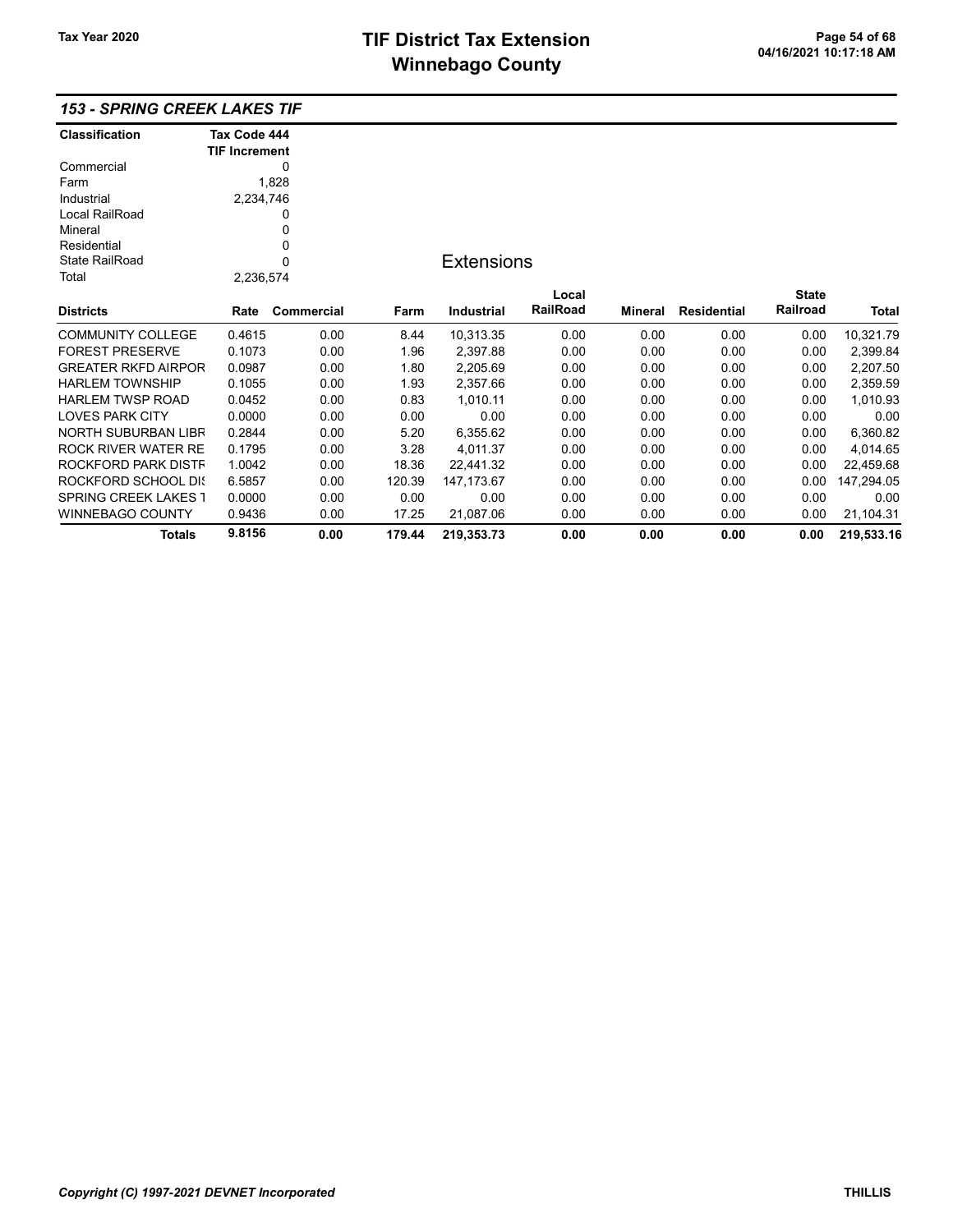| <b>Classification</b>       | Tax Code 448         |             |      |                   |          |                |                    |              |              |
|-----------------------------|----------------------|-------------|------|-------------------|----------|----------------|--------------------|--------------|--------------|
|                             | <b>TIF Increment</b> |             |      |                   |          |                |                    |              |              |
| Commercial                  |                      | 0           |      |                   |          |                |                    |              |              |
| Farm                        |                      | $\mathbf 0$ |      |                   |          |                |                    |              |              |
| Industrial                  | 163,611              |             |      |                   |          |                |                    |              |              |
| Local RailRoad              |                      | 0           |      |                   |          |                |                    |              |              |
| Mineral                     |                      | 0           |      |                   |          |                |                    |              |              |
| Residential                 |                      | 0           |      |                   |          |                |                    |              |              |
| <b>State RailRoad</b>       |                      | $\Omega$    |      | <b>Extensions</b> |          |                |                    |              |              |
| Total                       | 163,611              |             |      |                   |          |                |                    |              |              |
|                             |                      |             |      |                   | Local    |                |                    | <b>State</b> |              |
| <b>Districts</b>            | Rate                 | Commercial  | Farm | <b>Industrial</b> | RailRoad | <b>Mineral</b> | <b>Residential</b> | Railroad     | <b>Total</b> |
| <b>COMMUNITY COLLEGE</b>    | 0.4615               | 0.00        | 0.00 | 755.06            | 0.00     | 0.00           | 0.00               | 0.00         | 755.06       |
| <b>FOREST PRESERVE</b>      | 0.1073               | 0.00        | 0.00 | 175.55            | 0.00     | 0.00           | 0.00               | 0.00         | 175.55       |
| <b>GREATER RKFD AIRPOR</b>  | 0.0987               | 0.00        | 0.00 | 161.48            | 0.00     | 0.00           | 0.00               | 0.00         | 161.48       |
| <b>LOVES PARK CITY</b>      | 0.0000               | 0.00        | 0.00 | 0.00              | 0.00     | 0.00           | 0.00               | 0.00         | 0.00         |
| NORTH SUBURBAN LIBR         | 0.2844               | 0.00        | 0.00 | 465.31            | 0.00     | 0.00           | 0.00               | 0.00         | 465.31       |
| ROCK RIVER WATER RE         | 0.1795               | 0.00        | 0.00 | 293.68            | 0.00     | 0.00           | 0.00               | 0.00         | 293.68       |
| ROCKFORD PARK DISTF         | 1.0042               | 0.00        | 0.00 | 1,642.98          | 0.00     | 0.00           | 0.00               | 0.00         | 1,642.98     |
| ROCKFORD SCHOOL DIS         | 6.5857               | 0.00        | 0.00 | 10,774.93         | 0.00     | 0.00           | 0.00               | 0.00         | 10,774.93    |
| ROCKFORD TOWNSHIP           | 0.1233               | 0.00        | 0.00 | 201.73            | 0.00     | 0.00           | 0.00               | 0.00         | 201.73       |
| ROCKFORD TWSP ROAI          | 0.1260               | 0.00        | 0.00 | 206.15            | 0.00     | 0.00           | 0.00               | 0.00         | 206.15       |
| <b>SPRING CREEK LAKES 1</b> | 0.0000               | 0.00        | 0.00 | 0.00              | 0.00     | 0.00           | 0.00               | 0.00         | 0.00         |
| <b>WINNEBAGO COUNTY</b>     | 0.9436               | 0.00        | 0.00 | 1,543.83          | 0.00     | 0.00           | 0.00               | 0.00         | 1,543.83     |
| <b>Totals</b>               | 9.9142               | 0.00        | 0.00 | 16,220.70         | 0.00     | 0.00           | 0.00               | 0.00         | 16,220.70    |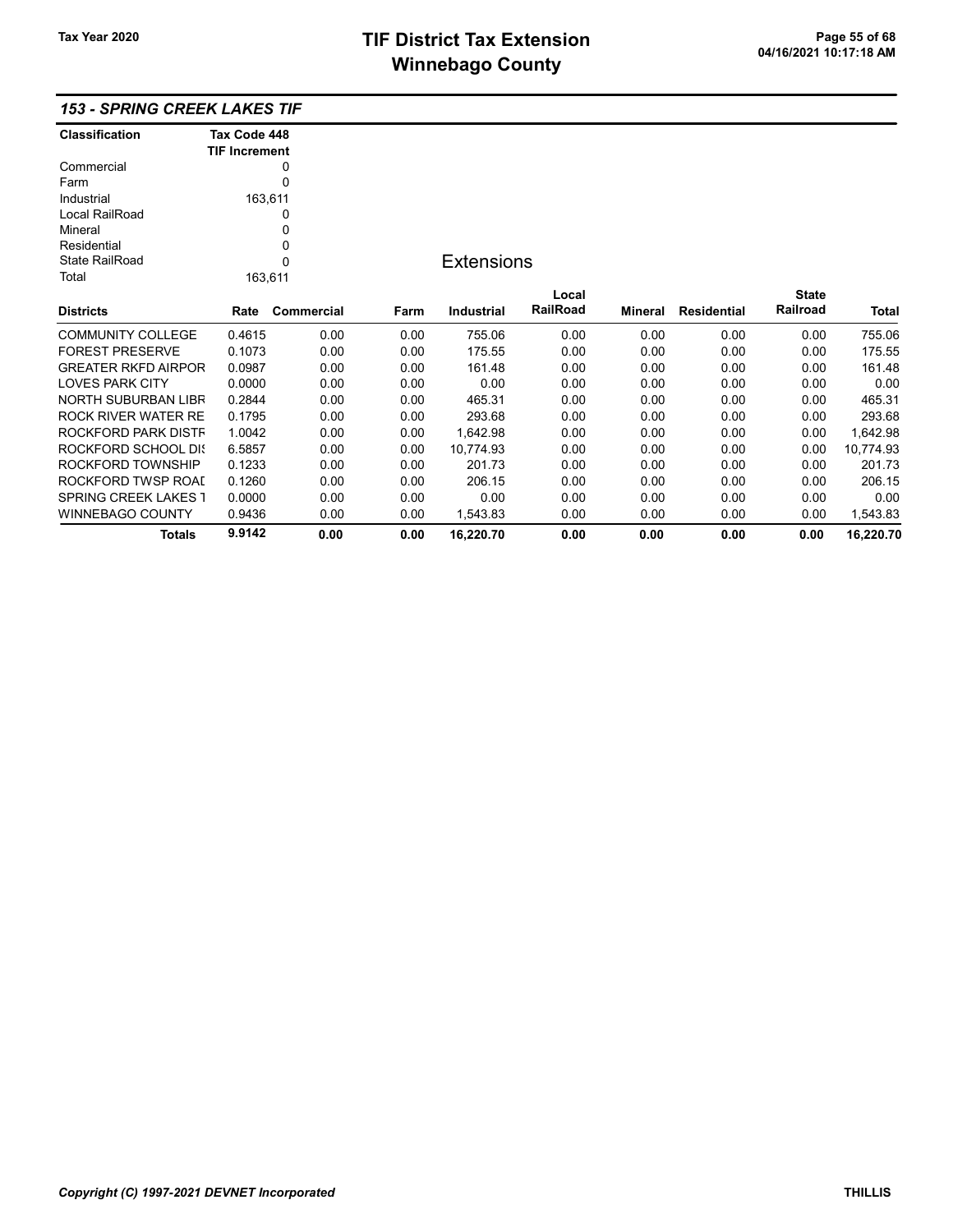# TIF District Tax Extension<br>
M's sales and Office 11 of the Capace Connect Attenual Connect Attenual Decay of the Capace of the Connect At **Winnebago County**

| <b>Classification</b>       | Tax Code 454         |            |          |                   |          |                |                    |              |              |
|-----------------------------|----------------------|------------|----------|-------------------|----------|----------------|--------------------|--------------|--------------|
|                             | <b>TIF Increment</b> |            |          |                   |          |                |                    |              |              |
| Commercial                  |                      | 0          |          |                   |          |                |                    |              |              |
| Farm                        |                      | 25,637     |          |                   |          |                |                    |              |              |
| Industrial                  | 8,566,775            |            |          |                   |          |                |                    |              |              |
| Local RailRoad              |                      | 0          |          |                   |          |                |                    |              |              |
| Mineral                     |                      | 0          |          |                   |          |                |                    |              |              |
| Residential                 |                      | 0          |          |                   |          |                |                    |              |              |
| <b>State RailRoad</b>       |                      | 0          |          | <b>Extensions</b> |          |                |                    |              |              |
| Total                       | 8,592,412            |            |          |                   |          |                |                    |              |              |
|                             |                      |            |          |                   | Local    |                |                    | <b>State</b> |              |
| <b>Districts</b>            | Rate                 | Commercial | Farm     | Industrial        | RailRoad | <b>Mineral</b> | <b>Residential</b> | Railroad     | <b>Total</b> |
| <b>COMMUNITY COLLEGE</b>    | 0.4615               | 0.00       | 118.31   | 39,535.67         | 0.00     | 0.00           | 0.00               | 0.00         | 39,653.98    |
| <b>FOREST PRESERVE</b>      | 0.1073               | 0.00       | 27.51    | 9,192.15          | 0.00     | 0.00           | 0.00               | 0.00         | 9,219.66     |
| <b>GREATER RKFD AIRPOR</b>  | 0.0987               | 0.00       | 25.30    | 8,455.41          | 0.00     | 0.00           | 0.00               | 0.00         | 8,480.71     |
| <b>HARLEM TOWNSHIP</b>      | 0.1055               | 0.00       | 27.05    | 9,037.95          | 0.00     | 0.00           | 0.00               | 0.00         | 9,064.99     |
| <b>HARLEM TWSP ROAD</b>     | 0.0452               | 0.00       | 11.59    | 3,872.18          | 0.00     | 0.00           | 0.00               | 0.00         | 3,883.77     |
| <b>LOVES PARK CITY</b>      | 0.0000               | 0.00       | 0.00     | 0.00              | 0.00     | 0.00           | 0.00               | 0.00         | 0.00         |
| NORTH SUBURBAN LIBR         | 0.2844               | 0.00       | 72.91    | 24,363.91         | 0.00     | 0.00           | 0.00               | 0.00         | 24,436.82    |
| ROCKFORD PARK DISTF         | 1.0042               | 0.00       | 257.45   | 86,027.55         | 0.00     | 0.00           | 0.00               | 0.00         | 86,285.00    |
| <b>ROCKFORD SCHOOL DIS</b>  | 6.5857               | 0.00       | 1,688.38 | 564,182.10        | 0.00     | 0.00           | 0.00               | 0.00         | 565,870.48   |
| <b>SPRING CREEK LAKES 1</b> | 0.0000               | 0.00       | 0.00     | 0.00              | 0.00     | 0.00           | 0.00               | 0.00         | 0.00         |
| WINNEBAGO COUNTY            | 0.9436               | 0.00       | 241.91   | 80,836.09         | 0.00     | 0.00           | 0.00               | 0.00         | 81,078.00    |
| Totals                      | 9.6361               | 0.00       | 2,470.41 | 825,503.01        | 0.00     | 0.00           | 0.00               | 0.00         | 827,973.41   |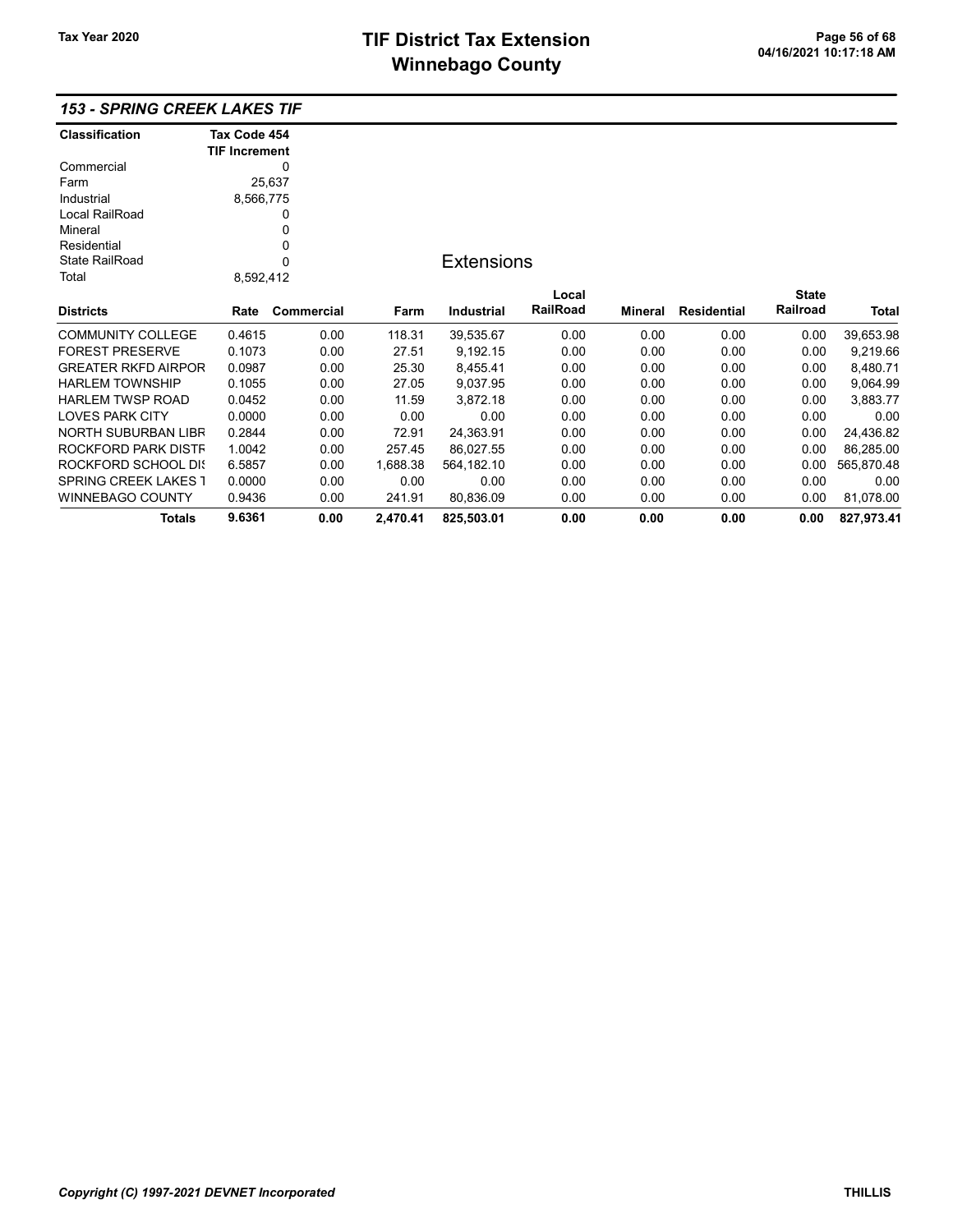### 154 - FORMER WARNER ELECTRIC TIF

| <b>Classification</b>     | Tax Code 447         |            |      |                   |          |                |                    |              |           |
|---------------------------|----------------------|------------|------|-------------------|----------|----------------|--------------------|--------------|-----------|
|                           | <b>TIF Increment</b> |            |      |                   |          |                |                    |              |           |
| Commercial                |                      | 0          |      |                   |          |                |                    |              |           |
| Farm                      |                      | 0          |      |                   |          |                |                    |              |           |
| Industrial                |                      | 138,298    |      |                   |          |                |                    |              |           |
| Local RailRoad            |                      | 0          |      |                   |          |                |                    |              |           |
| Mineral                   |                      | 0          |      |                   |          |                |                    |              |           |
| Residential               |                      | 0          |      |                   |          |                |                    |              |           |
| State RailRoad            |                      | $\Omega$   |      | <b>Extensions</b> |          |                |                    |              |           |
| Total                     |                      | 138,298    |      |                   |          |                |                    |              |           |
|                           |                      |            |      |                   | Local    |                |                    | <b>State</b> |           |
| <b>Districts</b>          | Rate                 | Commercial | Farm | Industrial        | RailRoad | <b>Mineral</b> | <b>Residential</b> | Railroad     | Total     |
| <b>COMMUNITY COLLEGE</b>  | 0.4615               | 0.00       | 0.00 | 638.25            | 0.00     | 0.00           | 0.00               | 0.00         | 638.25    |
| <b>FOREST PRESERVE</b>    | 0.1073               | 0.00       | 0.00 | 148.39            | 0.00     | 0.00           | 0.00               | 0.00         | 148.39    |
| <b>FORMER WARNER ELEC</b> | 0.0000               | 0.00       | 0.00 | 0.00              | 0.00     | 0.00           | 0.00               | 0.00         | 0.00      |
| HARLEM-ROSCOE FIRE        | 0.7241               | 0.00       | 0.00 | 1,001.42          | 0.00     | 0.00           | 0.00               | 0.00         | 1,001.42  |
| HONONEGAH HIGH SD #       | 2.5921               | 0.00       | 0.00 | 3,584.82          | 0.00     | 0.00           | 0.00               | 0.00         | 3,584.82  |
| KINNIKINNICK SD #131      | 3.9981               | 0.00       | 0.00 | 5,529.29          | 0.00     | 0.00           | 0.00               | 0.00         | 5,529.29  |
| NORTH SUBURBAN LIBR       | 0.2844               | 0.00       | 0.00 | 393.32            | 0.00     | 0.00           | 0.00               | 0.00         | 393.32    |
| ROSCOE TOWNSHIP           | 0.1394               | 0.00       | 0.00 | 192.79            | 0.00     | 0.00           | 0.00               | 0.00         | 192.79    |
| ROSCOE TWSP ROAD          | 0.1619               | 0.00       | 0.00 | 223.90            | 0.00     | 0.00           | 0.00               | 0.00         | 223.90    |
| ROSCOE VILLAGE            | 0.6304               | 0.00       | 0.00 | 871.83            | 0.00     | 0.00           | 0.00               | 0.00         | 871.83    |
| <b>WINNEBAGO COUNTY</b>   | 0.9436               | 0.00       | 0.00 | 1,304.98          | 0.00     | 0.00           | 0.00               | 0.00         | 1,304.98  |
| <b>Totals</b>             | 10.0428              | 0.00       | 0.00 | 13,888.99         | 0.00     | 0.00           | 0.00               | 0.00         | 13,888.99 |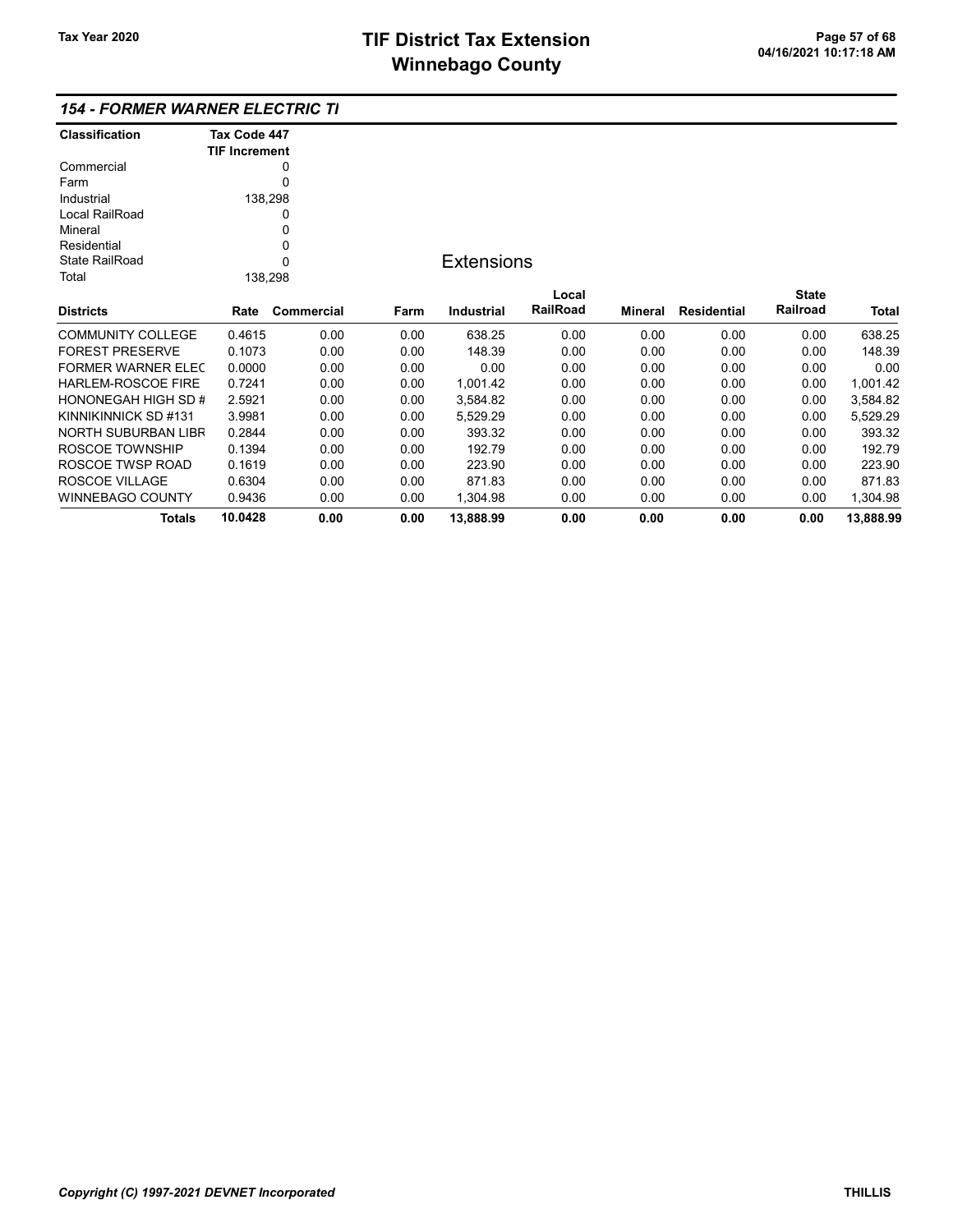| <b>Classification</b>      | Tax Code 450         |            |      |                   |          |         |                    |              |           |
|----------------------------|----------------------|------------|------|-------------------|----------|---------|--------------------|--------------|-----------|
|                            | <b>TIF Increment</b> |            |      |                   |          |         |                    |              |           |
| Commercial                 | 401,427              |            |      |                   |          |         |                    |              |           |
| Farm                       |                      | 0          |      |                   |          |         |                    |              |           |
| Industrial                 |                      | 0          |      |                   |          |         |                    |              |           |
| Local RailRoad             |                      | 0          |      |                   |          |         |                    |              |           |
| Mineral                    |                      | 0          |      |                   |          |         |                    |              |           |
| Residential                |                      | 2,598      |      |                   |          |         |                    |              |           |
| <b>State RailRoad</b>      |                      | 0          |      | <b>Extensions</b> |          |         |                    |              |           |
| Total                      | 404,025              |            |      |                   |          |         |                    |              |           |
|                            |                      |            |      |                   | Local    |         |                    | <b>State</b> |           |
| <b>Districts</b>           | Rate                 | Commercial | Farm | <b>Industrial</b> | RailRoad | Mineral | <b>Residential</b> | Railroad     | Total     |
| <b>COMMUNITY COLLEGE</b>   | 0.4615               | 1,852.59   | 0.00 | 0.00              | 0.00     | 0.00    | 11.99              | 0.00         | 1,864.58  |
| <b>FOREST PRESERVE</b>     | 0.1073               | 430.73     | 0.00 | 0.00              | 0.00     | 0.00    | 2.79               | 0.00         | 433.52    |
| <b>GREATER RKFD AIRPOR</b> | 0.0987               | 396.21     | 0.00 | 0.00              | 0.00     | 0.00    | 2.56               | 0.00         | 398.77    |
| JEFFERSON / NORTH 3F       | 0.0000               | 0.00       | 0.00 | 0.00              | 0.00     | 0.00    | 0.00               | 0.00         | 0.00      |
| ROCK RIVER WATER RE        | 0.1795               | 720.56     | 0.00 | 0.00              | 0.00     | 0.00    | 4.66               | 0.00         | 725.22    |
| ROCKFORD CITY              | 2.7943               | 11,217.07  | 0.00 | 0.00              | 0.00     | 0.00    | 72.60              | 0.00         | 11,289.67 |
| ROCKFORD CITY LIBRAI       | 0.4343               | 1,743.40   | 0.00 | 0.00              | 0.00     | 0.00    | 11.28              | 0.00         | 1,754.68  |
| ROCKFORD PARK DISTF        | 1.0042               | 4,031.13   | 0.00 | 0.00              | 0.00     | 0.00    | 26.09              | 0.00         | 4,057.22  |
| ROCKFORD SCHOOL DIS        | 6.5857               | 26,436.78  | 0.00 | 0.00              | 0.00     | 0.00    | 171.10             | 0.00         | 26,607.87 |
| ROCKFORD TOWNSHIP          | 0.1233               | 494.96     | 0.00 | 0.00              | 0.00     | 0.00    | 3.20               | 0.00         | 498.16    |
| ROCKFORD TWSP ROAI         | 0.1260               | 505.80     | 0.00 | 0.00              | 0.00     | 0.00    | 3.27               | 0.00         | 509.07    |
| <b>WINNEBAGO COUNTY</b>    | 0.9436               | 3,787.87   | 0.00 | 0.00              | 0.00     | 0.00    | 24.51              | 0.00         | 3,812.38  |
| <b>Totals</b>              | 12.8584              | 51,617.10  | 0.00 | 0.00              | 0.00     | 0.00    | 334.05             | 0.00         | 51,951.14 |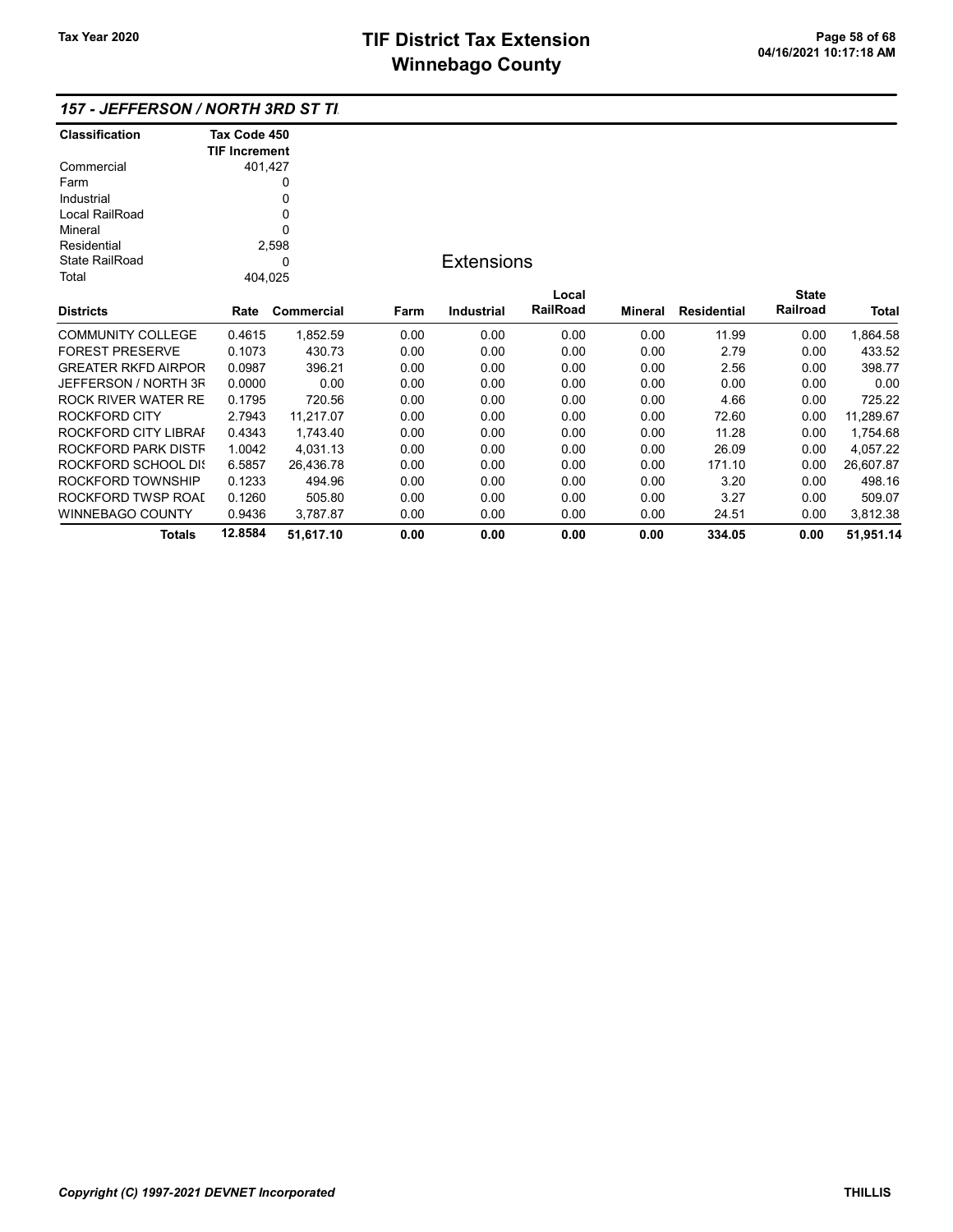## 159 - MULFORD & EAST STATE STREI

| <b>Classification</b>           | Tax Code 451         |            |      |                   |          |         |                    |              |            |
|---------------------------------|----------------------|------------|------|-------------------|----------|---------|--------------------|--------------|------------|
|                                 | <b>TIF Increment</b> |            |      |                   |          |         |                    |              |            |
| Commercial                      | 4,393,244            |            |      |                   |          |         |                    |              |            |
| Farm                            |                      | 0          |      |                   |          |         |                    |              |            |
| Industrial                      |                      | 0          |      |                   |          |         |                    |              |            |
| Local RailRoad                  |                      | 0          |      |                   |          |         |                    |              |            |
| Mineral                         |                      | 0          |      |                   |          |         |                    |              |            |
| Residential                     | 221,989              |            |      |                   |          |         |                    |              |            |
| <b>State RailRoad</b>           |                      | 0          |      | <b>Extensions</b> |          |         |                    |              |            |
| Total                           | 4,615,233            |            |      |                   |          |         |                    |              |            |
|                                 |                      |            |      |                   | Local    |         |                    | <b>State</b> |            |
| <b>Districts</b>                | Rate                 | Commercial | Farm | Industrial        | RailRoad | Mineral | <b>Residential</b> | Railroad     | Total      |
| <b>COMMUNITY COLLEGE</b>        | 0.4615               | 20,274.82  | 0.00 | 0.00              | 0.00     | 0.00    | 1,024.48           | 0.00         | 21,299.30  |
| <b>FOREST PRESERVE</b>          | 0.1073               | 4,713.95   | 0.00 | 0.00              | 0.00     | 0.00    | 238.19             | 0.00         | 4,952.15   |
| <b>GREATER RKFD AIRPOR</b>      | 0.0987               | 4,336.13   | 0.00 | 0.00              | 0.00     | 0.00    | 219.10             | 0.00         | 4,555.23   |
| <b>MULFORD &amp; EAST STATI</b> | 0.0000               | 0.00       | 0.00 | 0.00              | 0.00     | 0.00    | 0.00               | 0.00         | 0.00       |
| <b>ROCK RIVER WATER RE</b>      | 0.1795               | 7,885.87   | 0.00 | 0.00              | 0.00     | 0.00    | 398.47             | 0.00         | 8,284.34   |
| ROCKFORD CITY                   | 2.7943               | 122,760.42 | 0.00 | 0.00              | 0.00     | 0.00    | 6,203.04           | 0.00         | 128,963.46 |
| ROCKFORD CITY LIBRAI            | 0.4343               | 19,079.86  | 0.00 | 0.00              | 0.00     | 0.00    | 964.10             | 0.00         | 20,043.96  |
| ROCKFORD PARK DISTF             | 1.0042               | 44,116.96  | 0.00 | 0.00              | 0.00     | 0.00    | 2,229.21           | 0.00         | 46,346.17  |
| ROCKFORD SCHOOL DIS             | 6.5857               | 289,325.87 | 0.00 | 0.00              | 0.00     | 0.00    | 14,619.53          | 0.00         | 303,945.40 |
| ROCKFORD TOWNSHIP               | 0.1233               | 5,416.87   | 0.00 | 0.00              | 0.00     | 0.00    | 273.71             | 0.00         | 5,690.58   |
| ROCKFORD TWSP ROAI              | 0.1260               | 5,535.49   | 0.00 | 0.00              | 0.00     | 0.00    | 279.71             | 0.00         | 5,815.19   |
| <b>WINNEBAGO COUNTY</b>         | 0.9436               | 41,454.65  | 0.00 | 0.00              | 0.00     | 0.00    | 2,094.69           | 0.00         | 43,549.34  |
| <b>Totals</b>                   | 12.8584              | 564,900.89 | 0.00 | 0.00              | 0.00     | 0.00    | 28,544.23          | 0.00         | 593,445.12 |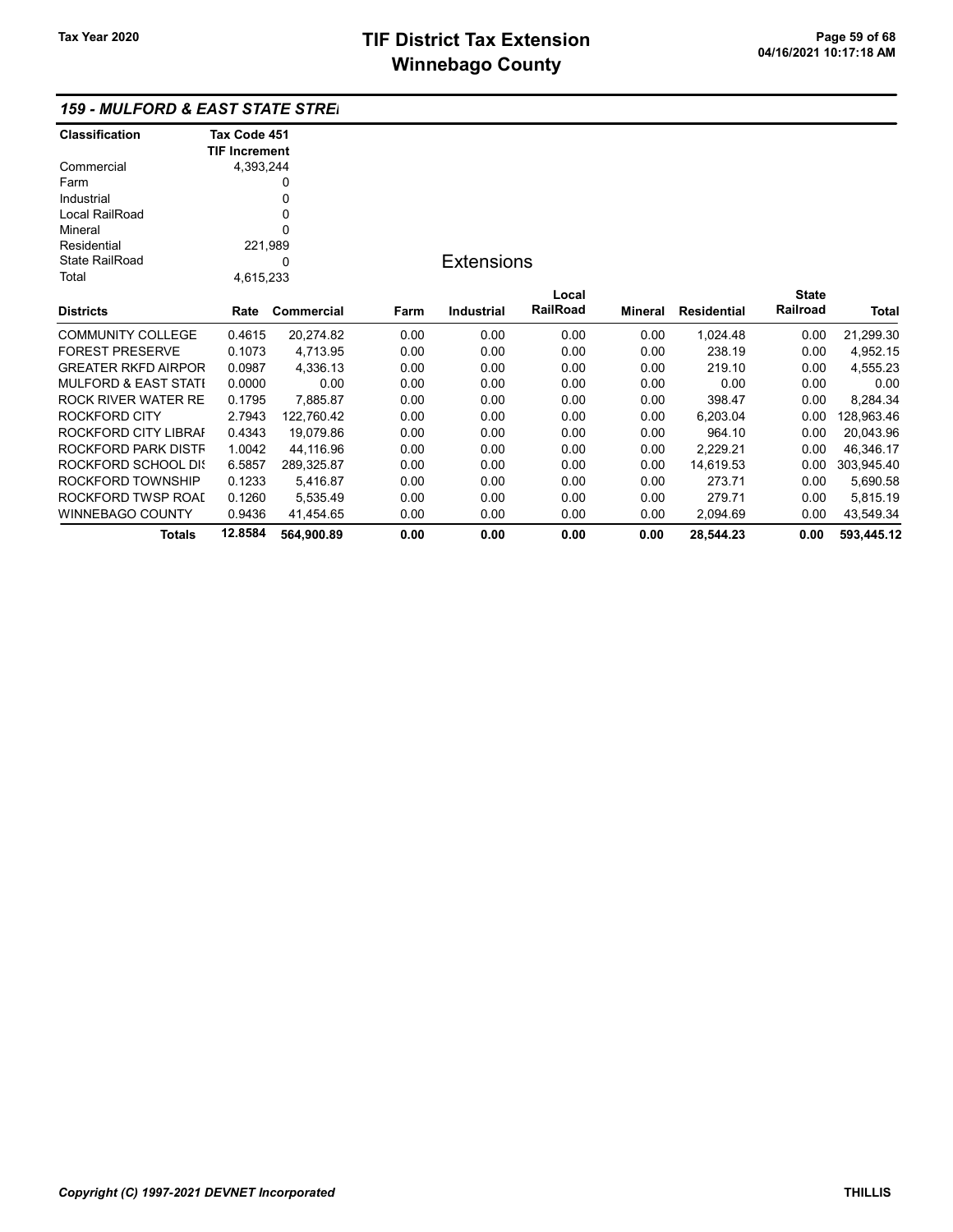#### 164 - AUBURN STREET TIF

| <b>Classification</b>      | Tax Code 455         |            |      |                   |          |         |                    |              |            |
|----------------------------|----------------------|------------|------|-------------------|----------|---------|--------------------|--------------|------------|
|                            | <b>TIF Increment</b> |            |      |                   |          |         |                    |              |            |
| Commercial                 |                      | 714,532    |      |                   |          |         |                    |              |            |
| Farm                       |                      | 0          |      |                   |          |         |                    |              |            |
| Industrial                 | 520,731              |            |      |                   |          |         |                    |              |            |
| Local RailRoad             |                      | 0          |      |                   |          |         |                    |              |            |
| Mineral                    |                      | 0          |      |                   |          |         |                    |              |            |
| Residential                |                      | 4,723      |      |                   |          |         |                    |              |            |
| <b>State RailRoad</b>      |                      | 0          |      | <b>Extensions</b> |          |         |                    |              |            |
| Total                      | 1,239,986            |            |      |                   |          |         |                    |              |            |
|                            |                      |            |      |                   | Local    |         |                    | <b>State</b> |            |
| <b>Districts</b>           | Rate                 | Commercial | Farm | <b>Industrial</b> | RailRoad | Mineral | <b>Residential</b> | Railroad     | Total      |
| <b>AUBURN STREET TIF</b>   | 0.0000               | 0.00       | 0.00 | 0.00              | 0.00     | 0.00    | 0.00               | 0.00         | 0.00       |
| <b>COMMUNITY COLLEGE</b>   | 0.4615               | 3,297.57   | 0.00 | 2,403.17          | 0.00     | 0.00    | 21.80              | 0.00         | 5,722.54   |
| <b>FOREST PRESERVE</b>     | 0.1073               | 766.69     | 0.00 | 558.74            | 0.00     | 0.00    | 5.07               | 0.00         | 1,330.50   |
| <b>GREATER RKFD AIRPOR</b> | 0.0987               | 705.24     | 0.00 | 513.96            | 0.00     | 0.00    | 4.66               | 0.00         | 1,223.87   |
| ROCK RIVER WATER RE        | 0.1795               | 1,282.58   | 0.00 | 934.71            | 0.00     | 0.00    | 8.48               | 0.00         | 2,225.77   |
| <b>ROCKFORD CITY</b>       | 2.7943               | 19,966.17  | 0.00 | 14,550.79         | 0.00     | 0.00    | 131.97             | 0.00         | 34,648.93  |
| ROCKFORD CITY LIBRAI       | 0.4343               | 3,103.21   | 0.00 | 2,261.53          | 0.00     | 0.00    | 20.51              | 0.00         | 5,385.26   |
| ROCKFORD PARK DISTF        | 1.0042               | 7,175.33   | 0.00 | 5,229.18          | 0.00     | 0.00    | 47.43              | 0.00         | 12,451.94  |
| <b>ROCKFORD SCHOOL DIS</b> | 6.5857               | 47,056.93  | 0.00 | 34,293.78         | 0.00     | 0.00    | 311.04             | 0.00         | 81,661.76  |
| ROCKFORD TOWNSHIP          | 0.1233               | 881.02     | 0.00 | 642.06            | 0.00     | 0.00    | 5.82               | 0.00         | 1,528.90   |
| ROCKFORD TWSP ROAI         | 0.1260               | 900.31     | 0.00 | 656.12            | 0.00     | 0.00    | 5.95               | 0.00         | 1,562.38   |
| <b>WINNEBAGO COUNTY</b>    | 0.9436               | 6,742.32   | 0.00 | 4,913.62          | 0.00     | 0.00    | 44.57              | 0.00         | 11,700.51  |
| <b>Totals</b>              | 12.8584              | 91,877.37  | 0.00 | 66,957.66         | 0.00     | 0.00    | 607.30             | 0.00         | 159,442.36 |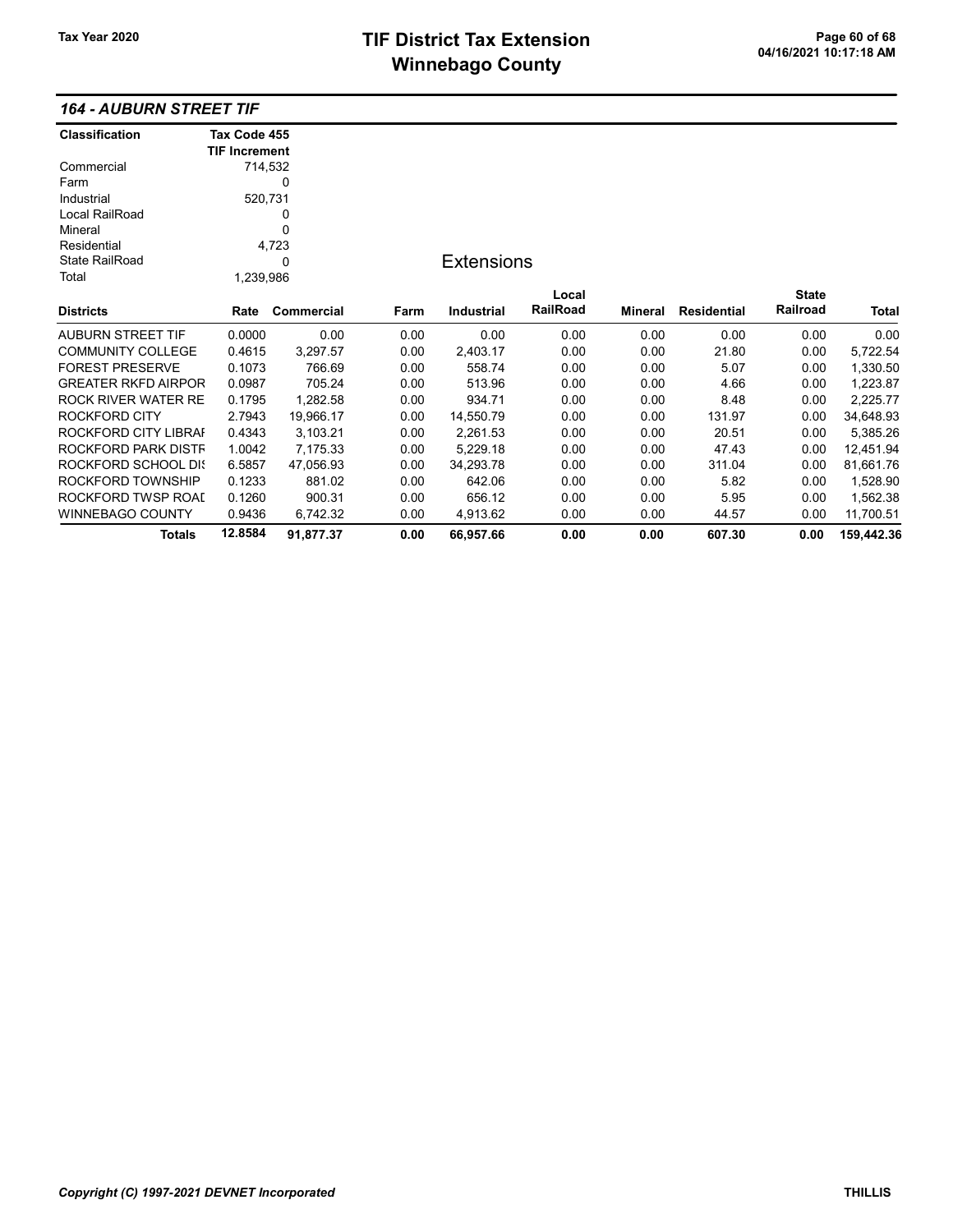### 165 - FOREST HILLS ROAD TIF

| <b>Classification</b>        | Tax Code 456         |            |      |                   |          |         |                    |              |            |
|------------------------------|----------------------|------------|------|-------------------|----------|---------|--------------------|--------------|------------|
|                              | <b>TIF Increment</b> |            |      |                   |          |         |                    |              |            |
| Commercial                   | 1,372,242            |            |      |                   |          |         |                    |              |            |
| Farm                         |                      | 0          |      |                   |          |         |                    |              |            |
| Industrial                   | 530,374              |            |      |                   |          |         |                    |              |            |
| Local RailRoad               |                      | 0          |      |                   |          |         |                    |              |            |
| Mineral                      |                      | 0          |      |                   |          |         |                    |              |            |
| Residential                  |                      | 20,191     |      |                   |          |         |                    |              |            |
| <b>State RailRoad</b>        |                      | 0          |      | <b>Extensions</b> |          |         |                    |              |            |
| Total                        | 1,922,807            |            |      |                   |          |         |                    |              |            |
|                              |                      |            |      |                   | Local    |         |                    | <b>State</b> |            |
| <b>Districts</b>             | Rate                 | Commercial | Farm | <b>Industrial</b> | RailRoad | Mineral | <b>Residential</b> | Railroad     | Total      |
| <b>COMMUNITY COLLEGE</b>     | 0.4615               | 6,332.90   | 0.00 | 2,447.68          | 0.00     | 0.00    | 93.18              | 0.00         | 8,873.75   |
| <b>FOREST HILLS ROAD TII</b> | 0.0000               | 0.00       | 0.00 | 0.00              | 0.00     | 0.00    | 0.00               | 0.00         | 0.00       |
| <b>FOREST PRESERVE</b>       | 0.1073               | 1,472.42   | 0.00 | 569.09            | 0.00     | 0.00    | 21.66              | 0.00         | 2,063.17   |
| <b>GREATER RKFD AIRPOR</b>   | 0.0987               | 1,354.40   | 0.00 | 523.48            | 0.00     | 0.00    | 19.93              | 0.00         | 1,897.81   |
| HARLEM SCHOOL DIST           | 6.4846               | 88.984.40  | 0.00 | 34,392.63         | 0.00     | 0.00    | 1,309.31           | 0.00         | 124,686.34 |
| <b>LOVES PARK CITY</b>       | 0.0000               | 0.00       | 0.00 | 0.00              | 0.00     | 0.00    | 0.00               | 0.00         | 0.00       |
| NORTH SUBURBAN LIBR          | 0.2844               | 3,902.66   | 0.00 | 1,508.38          | 0.00     | 0.00    | 57.42              | 0.00         | 5,468.46   |
| <b>ROCK RIVER WATER RE</b>   | 0.1795               | 2,463.17   | 0.00 | 952.02            | 0.00     | 0.00    | 36.24              | 0.00         | 3,451.44   |
| ROCKFORD PARK DISTF          | 1.0042               | 13,780.05  | 0.00 | 5,326.02          | 0.00     | 0.00    | 202.76             | 0.00         | 19,308.83  |
| ROCKFORD TOWNSHIP            | 0.1233               | 1,691.97   | 0.00 | 653.95            | 0.00     | 0.00    | 24.90              | 0.00         | 2,370.82   |
| ROCKFORD TWSP ROAI           | 0.1260               | 1,729.02   | 0.00 | 668.27            | 0.00     | 0.00    | 25.44              | 0.00         | 2,422.74   |
| <b>WINNEBAGO COUNTY</b>      | 0.9436               | 12,948.48  | 0.00 | 5.004.61          | 0.00     | 0.00    | 190.52             | 0.00         | 18,143.61  |
| Totals                       | 9.8131               | 134,659.47 | 0.00 | 52,046.13         | 0.00     | 0.00    | 1,981.36           | 0.00         | 188,686.97 |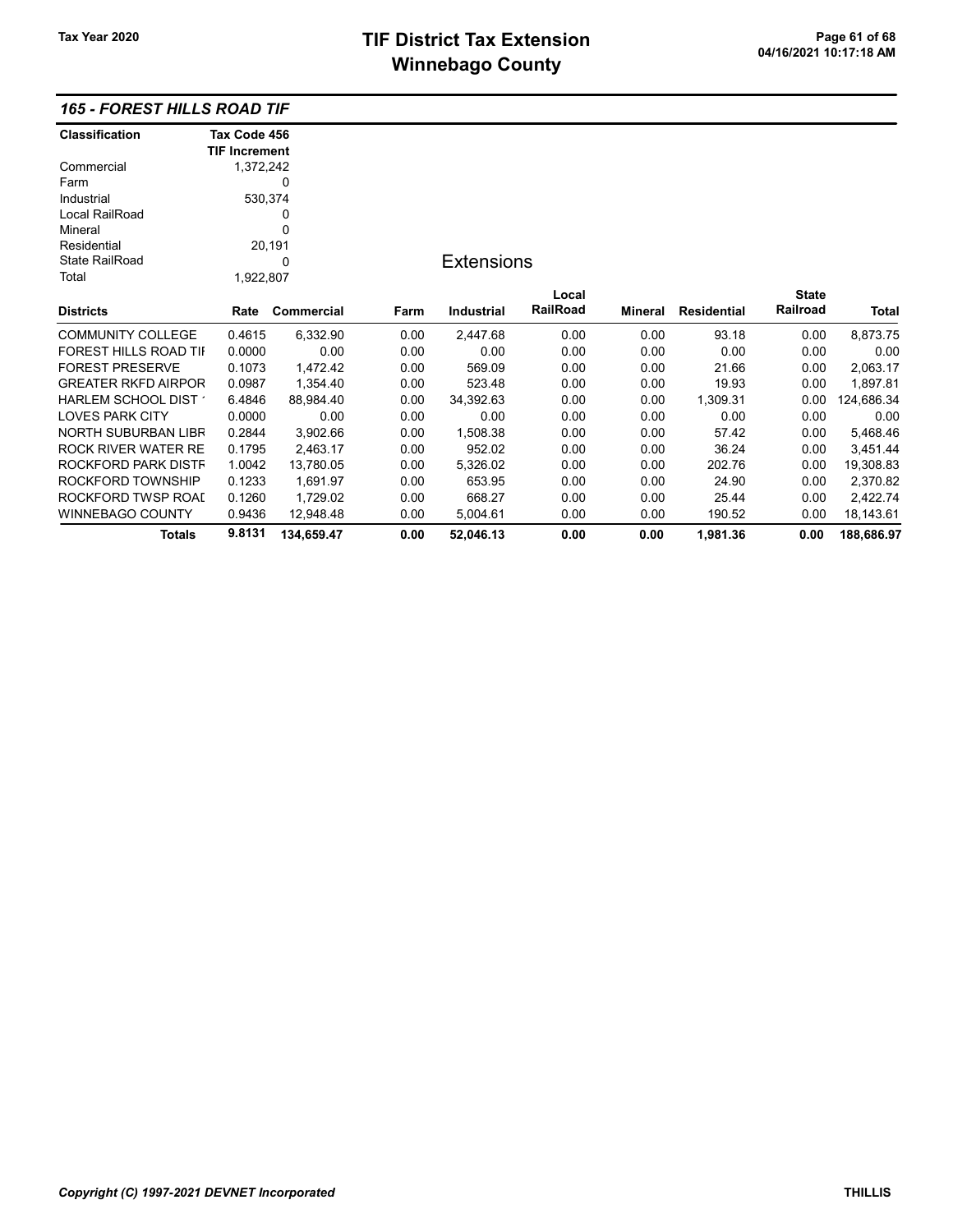| 166 - GARDNER / BLACKHAWK TIF |  |
|-------------------------------|--|
|-------------------------------|--|

| <b>Classification</b>      | Tax Code 347         |            |      |                   |          |         |                    |              |              |
|----------------------------|----------------------|------------|------|-------------------|----------|---------|--------------------|--------------|--------------|
|                            | <b>TIF Increment</b> |            |      |                   |          |         |                    |              |              |
| Commercial                 |                      | 169,346    |      |                   |          |         |                    |              |              |
| Farm                       |                      | 0          |      |                   |          |         |                    |              |              |
| Industrial                 |                      | 0          |      |                   |          |         |                    |              |              |
| Local RailRoad             |                      | 0          |      |                   |          |         |                    |              |              |
| Mineral                    |                      | 0          |      |                   |          |         |                    |              |              |
| Residential                |                      | 0          |      |                   |          |         |                    |              |              |
| <b>State RailRoad</b>      |                      | 0          |      | <b>Extensions</b> |          |         |                    |              |              |
| Total                      |                      | 169,346    |      |                   |          |         |                    |              |              |
|                            |                      |            |      |                   | Local    |         |                    | <b>State</b> |              |
| <b>Districts</b>           | Rate                 | Commercial | Farm | <b>Industrial</b> | RailRoad | Mineral | <b>Residential</b> | Railroad     | <b>Total</b> |
| <b>COMMUNITY COLLEGE</b>   | 0.4615               | 781.53     | 0.00 | 0.00              | 0.00     | 0.00    | 0.00               | 0.00         | 781.53       |
| <b>FOREST PRESERVE</b>     | 0.1073               | 181.71     | 0.00 | 0.00              | 0.00     | 0.00    | 0.00               | 0.00         | 181.71       |
| <b>GARDNER / BLACKHAWI</b> | 0.0000               | 0.00       | 0.00 | 0.00              | 0.00     | 0.00    | 0.00               | 0.00         | 0.00         |
| ROSCOE TOWNSHIP            | 0.1394               | 236.07     | 0.00 | 0.00              | 0.00     | 0.00    | 0.00               | 0.00         | 236.07       |
| ROSCOE TWSP ROAD           | 0.1619               | 274.17     | 0.00 | 0.00              | 0.00     | 0.00    | 0.00               | 0.00         | 274.17       |
| <b>SOUTH BELOIT CITY</b>   | 1.0349               | 1,752.56   | 0.00 | 0.00              | 0.00     | 0.00    | 0.00               | 0.00         | 1,752.56     |
| SOUTH BELOIT CITY LIB      | 0.1968               | 333.27     | 0.00 | 0.00              | 0.00     | 0.00    | 0.00               | 0.00         | 333.27       |
| SOUTH BELOIT SD #320       | 5.9649               | 10,101.32  | 0.00 | 0.00              | 0.00     | 0.00    | 0.00               | 0.00         | 10,101.32    |
| SOUTH BELOIT SSA 10        | 0.0000               | 0.00       | 0.00 | 0.00              | 0.00     | 0.00    | 0.00               | 0.00         | 0.00         |
| <b>WINNEBAGO COUNTY</b>    | 0.9436               | 1,597.95   | 0.00 | 0.00              | 0.00     | 0.00    | 0.00               | 0.00         | 1,597.95     |
| <b>Totals</b>              | 9.0103               | 15,258.58  | 0.00 | 0.00              | 0.00     | 0.00    | 0.00               | 0.00         | 15,258.58    |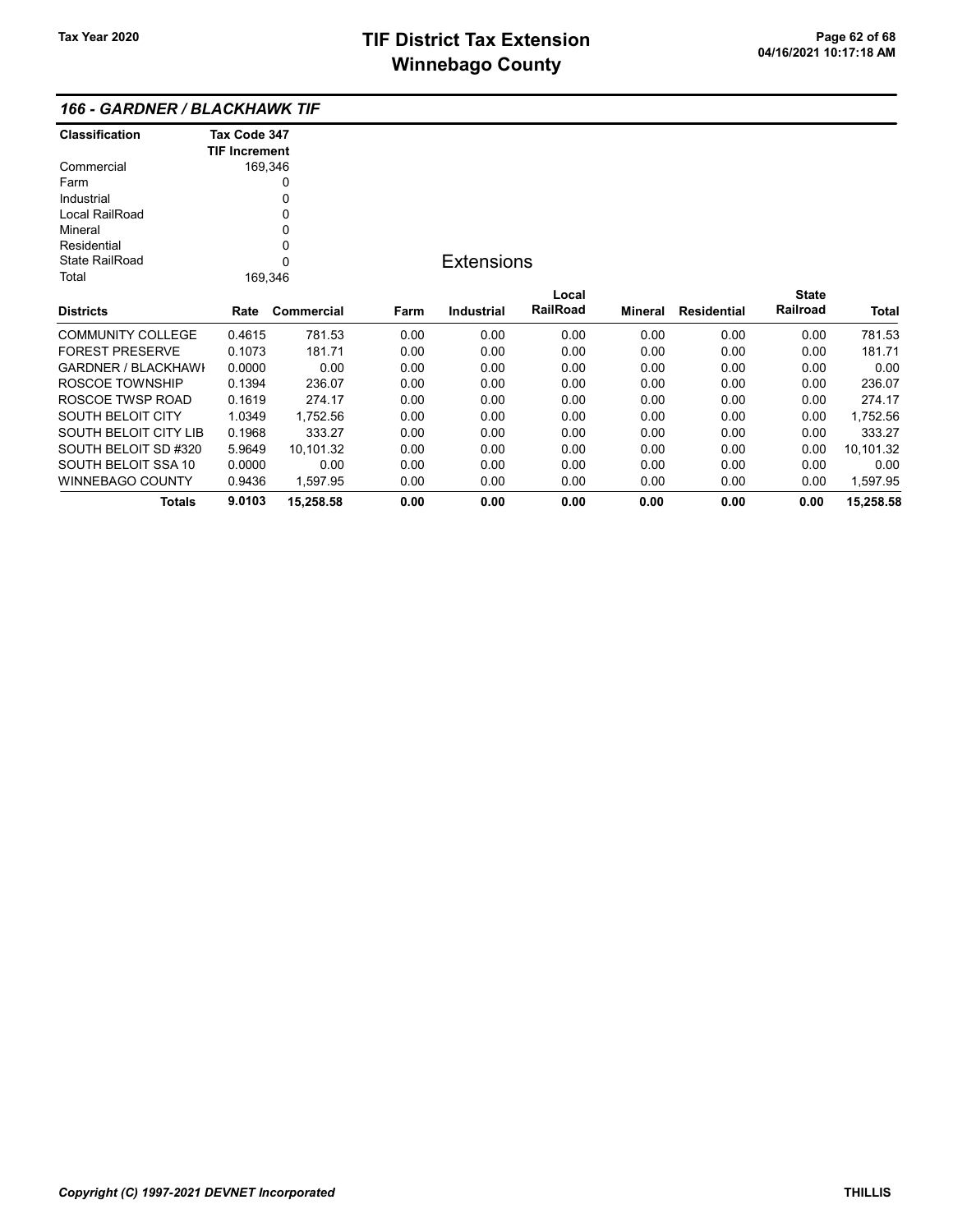# 166 - GARDNER / BLACKHAWK TIF

| <b>Classification</b>  | Tax Code 348         |            |      |                   |          |                |                    |              |           |
|------------------------|----------------------|------------|------|-------------------|----------|----------------|--------------------|--------------|-----------|
|                        | <b>TIF Increment</b> |            |      |                   |          |                |                    |              |           |
| Commercial             |                      | 0          |      |                   |          |                |                    |              |           |
| Farm                   |                      | 0          |      |                   |          |                |                    |              |           |
| Industrial             | 157,973              |            |      |                   |          |                |                    |              |           |
| Local RailRoad         |                      | 0          |      |                   |          |                |                    |              |           |
| Mineral                |                      | 0          |      |                   |          |                |                    |              |           |
| Residential            |                      | 0          |      |                   |          |                |                    |              |           |
| <b>State RailRoad</b>  |                      | 0          |      | <b>Extensions</b> |          |                |                    |              |           |
| Total                  | 157,973              |            |      |                   |          |                |                    |              |           |
|                        |                      |            |      |                   | Local    |                |                    | <b>State</b> |           |
| Districts              | Rate                 | Commercial | Farm | <b>Industrial</b> | RailRoad | <b>Mineral</b> | <b>Residential</b> | Railroad     | Total     |
| COMMUNITY COLLEGE      | 0.4615               | 0.00       | 0.00 | 729.05            | 0.00     | 0.00           | 0.00               | 0.00         | 729.05    |
| <b>FOREST PRESERVE</b> | 0.1073               | 0.00       | 0.00 | 169.51            | 0.00     | 0.00           | 0.00               | 0.00         | 169.51    |
| GARDNER / BLACKHAWI    | 0.0000               | 0.00       | 0.00 | 0.00              | 0.00     | 0.00           | 0.00               | 0.00         | 0.00      |
| ROCKTON TOWNSHIP       | 0.1872               | 0.00       | 0.00 | 295.73            | 0.00     | 0.00           | 0.00               | 0.00         | 295.73    |
| ROCKTON TWSP ROAD      | 0.1483               | 0.00       | 0.00 | 234.27            | 0.00     | 0.00           | 0.00               | 0.00         | 234.27    |
| SOUTH BELOIT CITY      | 1.0349               | 0.00       | 0.00 | 1,634.86          | 0.00     | 0.00           | 0.00               | 0.00         | 1,634.86  |
| SOUTH BELOIT CITY LIB  | 0.1968               | 0.00       | 0.00 | 310.89            | 0.00     | 0.00           | 0.00               | 0.00         | 310.89    |
| SOUTH BELOIT SD #320   | 5.9649               | 0.00       | 0.00 | 9,422.93          | 0.00     | 0.00           | 0.00               | 0.00         | 9,422.93  |
| SOUTH BELOIT SSA 5     | 0.0000               | 0.00       | 0.00 | 0.00              | 0.00     | 0.00           | 0.00               | 0.00         | 0.00      |
| WINNEBAGO COUNTY       | 0.9436               | 0.00       | 0.00 | 1,490.63          | 0.00     | 0.00           | 0.00               | 0.00         | 1,490.63  |
| Totals                 | 9.0445               | 0.00       | 0.00 | 14,287.87         | 0.00     | 0.00           | 0.00               | 0.00         | 14,287.87 |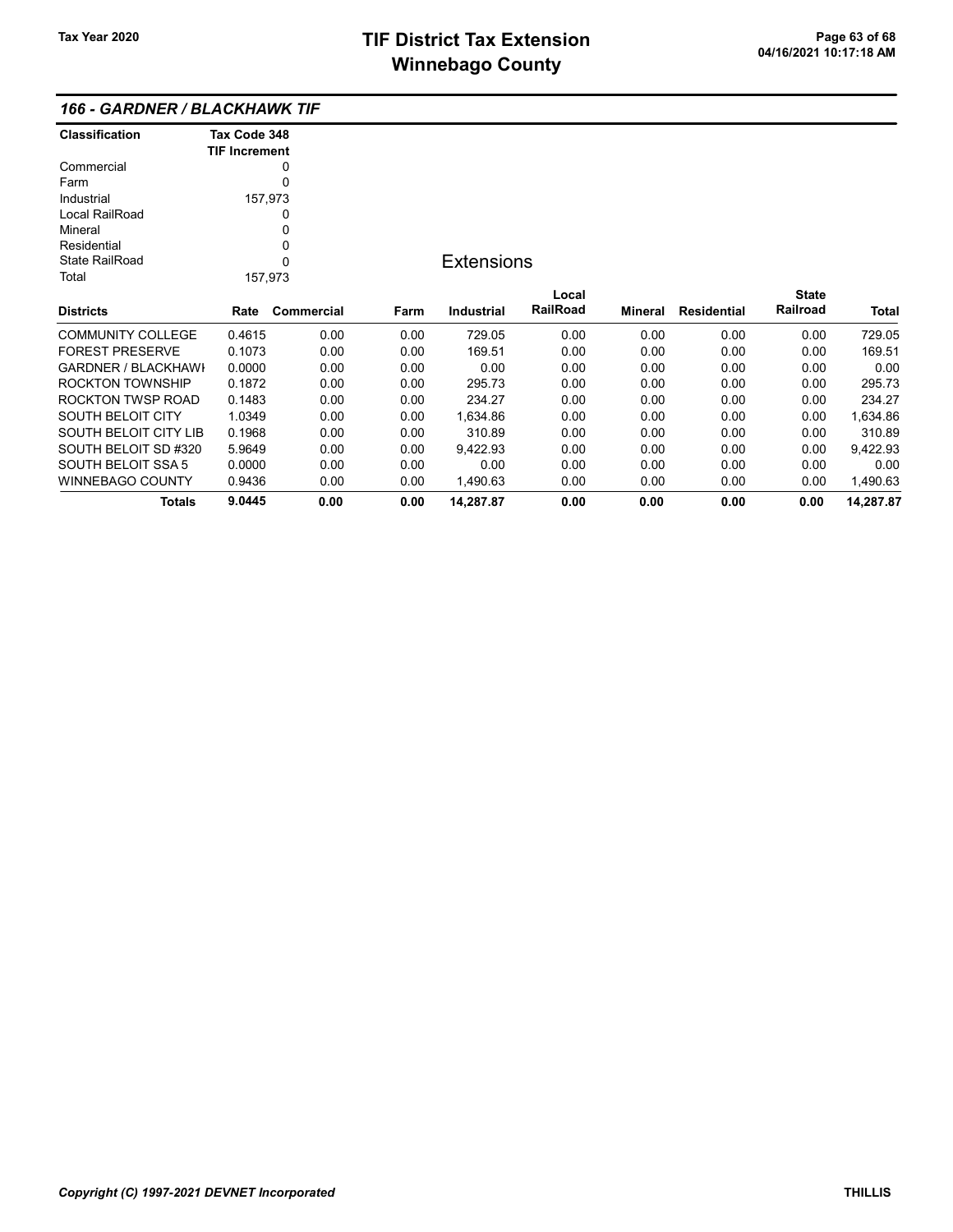## 166 - GARDNER / BLACKHAWK TIF

| <b>Classification</b>      | Tax Code 457         |            |      |                   |          |         |                    |              |           |
|----------------------------|----------------------|------------|------|-------------------|----------|---------|--------------------|--------------|-----------|
|                            | <b>TIF Increment</b> |            |      |                   |          |         |                    |              |           |
| Commercial                 | 169,622              |            |      |                   |          |         |                    |              |           |
| Farm                       |                      | 0          |      |                   |          |         |                    |              |           |
| Industrial                 | 112,508              |            |      |                   |          |         |                    |              |           |
| Local RailRoad             |                      | 0          |      |                   |          |         |                    |              |           |
| Mineral                    |                      | 0          |      |                   |          |         |                    |              |           |
| Residential                |                      | 16,489     |      |                   |          |         |                    |              |           |
| <b>State RailRoad</b>      |                      | 0          |      | <b>Extensions</b> |          |         |                    |              |           |
| Total                      | 298,619              |            |      |                   |          |         |                    |              |           |
|                            |                      |            |      |                   | Local    |         |                    | <b>State</b> |           |
| <b>Districts</b>           | Rate                 | Commercial | Farm | <b>Industrial</b> | RailRoad | Mineral | <b>Residential</b> | Railroad     | Total     |
| <b>COMMUNITY COLLEGE</b>   | 0.4615               | 782.81     | 0.00 | 519.22            | 0.00     | 0.00    | 76.10              | 0.00         | 1,378.13  |
| <b>FOREST PRESERVE</b>     | 0.1073               | 182.00     | 0.00 | 120.72            | 0.00     | 0.00    | 17.69              | 0.00         | 320.42    |
| <b>GARDNER / BLACKHAWI</b> | 0.0000               | 0.00       | 0.00 | 0.00              | 0.00     | 0.00    | 0.00               | 0.00         | 0.00      |
| ROSCOE TOWNSHIP            | 0.1394               | 236.45     | 0.00 | 156.84            | 0.00     | 0.00    | 22.99              | 0.00         | 416.27    |
| ROSCOE TWSP ROAD           | 0.1619               | 274.62     | 0.00 | 182.15            | 0.00     | 0.00    | 26.70              | 0.00         | 483.46    |
| SOUTH BELOIT CITY          | 1.0349               | 1,755.42   | 0.00 | 1,164.35          | 0.00     | 0.00    | 170.64             | 0.00         | 3,090.41  |
| SOUTH BELOIT CITY LIB      | 0.1968               | 333.82     | 0.00 | 221.42            | 0.00     | 0.00    | 32.45              | 0.00         | 587.68    |
| SOUTH BELOIT SD #320       | 5.9649               | 10,117.78  | 0.00 | 6,710.99          | 0.00     | 0.00    | 983.55             | 0.00         | 17,812.32 |
| <b>WINNEBAGO COUNTY</b>    | 0.9436               | 1,600.55   | 0.00 | 1,061.63          | 0.00     | 0.00    | 155.59             | 0.00         | 2,817.77  |
| <b>Totals</b>              | 9.0103               | 15,283.45  | 0.00 | 10,137.32         | 0.00     | 0.00    | 1,485.71           | 0.00         | 26,906.46 |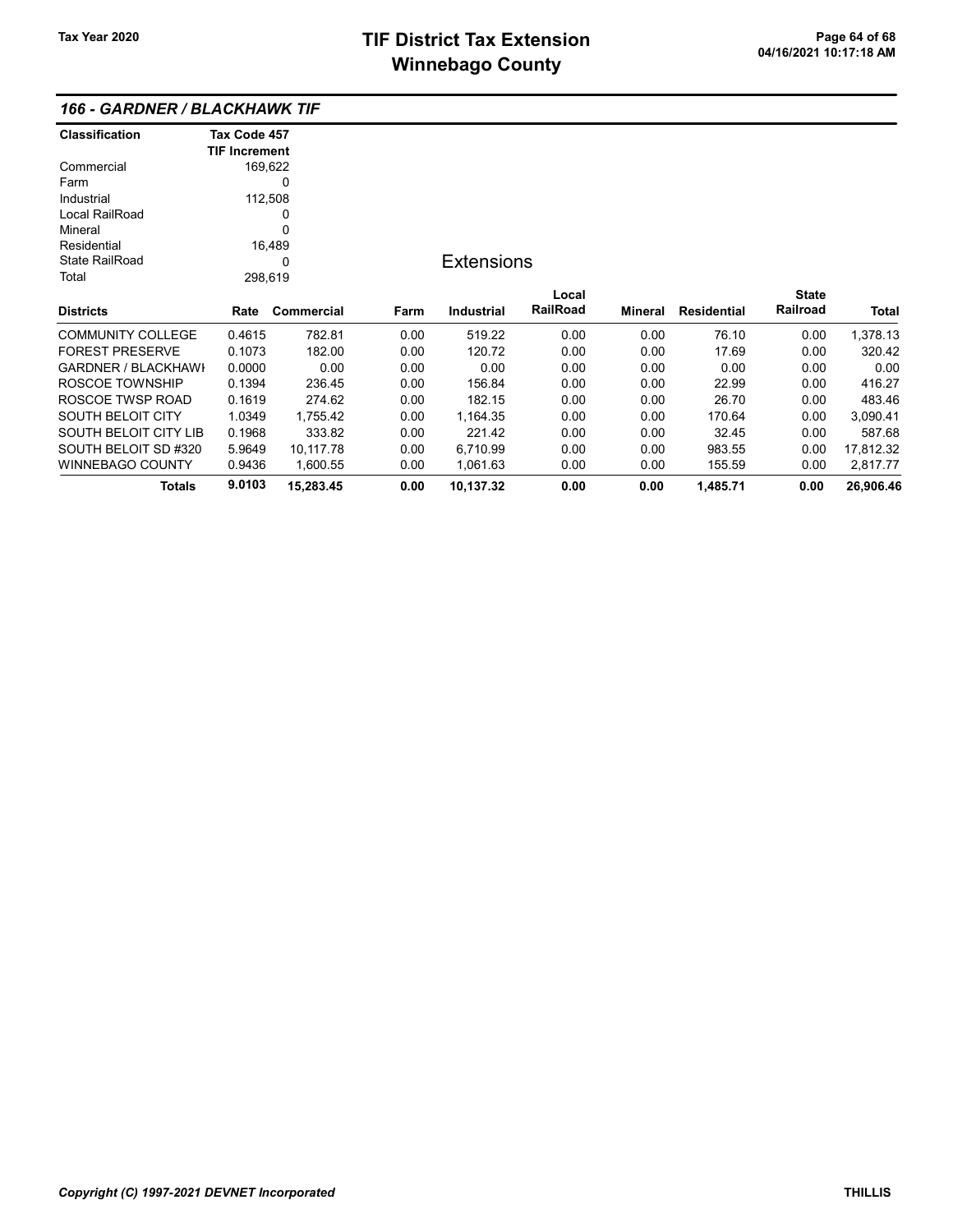## 166 - GARDNER / BLACKHAWK TIF

| <b>Classification</b>      | Tax Code 458         |            |      |                   |          |         |                    |              |            |
|----------------------------|----------------------|------------|------|-------------------|----------|---------|--------------------|--------------|------------|
|                            | <b>TIF Increment</b> |            |      |                   |          |         |                    |              |            |
| Commercial                 | 607,842              |            |      |                   |          |         |                    |              |            |
| Farm                       |                      | 0          |      |                   |          |         |                    |              |            |
| Industrial                 | 545,187              |            |      |                   |          |         |                    |              |            |
| Local RailRoad             |                      | 0          |      |                   |          |         |                    |              |            |
| Mineral                    |                      | 0          |      |                   |          |         |                    |              |            |
| Residential                |                      | 59,748     |      |                   |          |         |                    |              |            |
| <b>State RailRoad</b>      |                      | 0          |      | <b>Extensions</b> |          |         |                    |              |            |
| Total                      | 1,212,777            |            |      |                   |          |         |                    |              |            |
|                            |                      |            |      |                   | Local    |         |                    | <b>State</b> |            |
| <b>Districts</b>           | Rate                 | Commercial | Farm | <b>Industrial</b> | RailRoad | Mineral | <b>Residential</b> | Railroad     | Total      |
| <b>COMMUNITY COLLEGE</b>   | 0.4615               | 2,805.19   | 0.00 | 2,516.04          | 0.00     | 0.00    | 275.74             | 0.00         | 5,596.97   |
| <b>FOREST PRESERVE</b>     | 0.1073               | 652.21     | 0.00 | 584.99            | 0.00     | 0.00    | 64.11              | 0.00         | 1,301.31   |
| <b>GARDNER / BLACKHAWI</b> | 0.0000               | 0.00       | 0.00 | 0.00              | 0.00     | 0.00    | 0.00               | 0.00         | 0.00       |
| <b>ROCKTON TOWNSHIP</b>    | 0.1872               | 1,137.88   | 0.00 | 1,020.59          | 0.00     | 0.00    | 111.85             | 0.00         | 2,270.32   |
| <b>ROCKTON TWSP ROAD</b>   | 0.1483               | 901.43     | 0.00 | 808.51            | 0.00     | 0.00    | 88.61              | 0.00         | 1,798.55   |
| <b>SOUTH BELOIT CITY</b>   | 1.0349               | 6,290.56   | 0.00 | 5,642.14          | 0.00     | 0.00    | 618.33             | 0.00         | 12,551.03  |
| SOUTH BELOIT CITY LIB      | 0.1968               | 1,196.23   | 0.00 | 1,072.93          | 0.00     | 0.00    | 117.58             | 0.00         | 2,386.75   |
| SOUTH BELOIT SD #320       | 5.9649               | 36,257.17  | 0.00 | 32,519.86         | 0.00     | 0.00    | 3,563.91           | 0.00         | 72,340.94  |
| <b>WINNEBAGO COUNTY</b>    | 0.9436               | 5,735.60   | 0.00 | 5,144.38          | 0.00     | 0.00    | 563.78             | 0.00         | 11,443.76  |
| Totals                     | 9.0445               | 54,976.27  | 0.00 | 49,309.44         | 0.00     | 0.00    | 5,403.91           | 0.00         | 109,689.63 |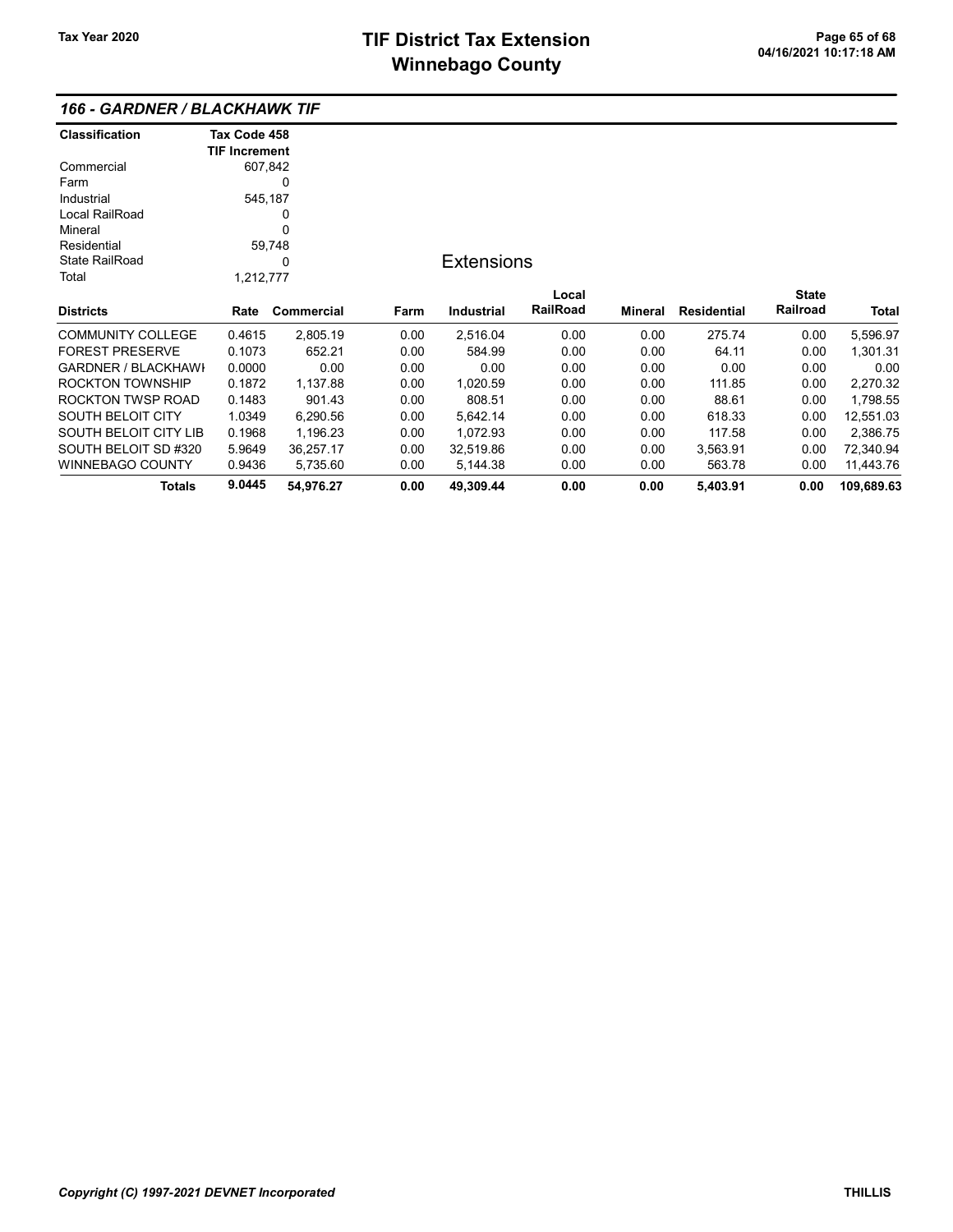| <b>Classification</b> | Tax Code 401         |            |      |                   |          |         |                    |              |           |
|-----------------------|----------------------|------------|------|-------------------|----------|---------|--------------------|--------------|-----------|
|                       | <b>TIF Increment</b> |            |      |                   |          |         |                    |              |           |
| Commercial            | 603,923              |            |      |                   |          |         |                    |              |           |
| Farm                  |                      | 0          |      |                   |          |         |                    |              |           |
| Industrial            |                      | 2,235      |      |                   |          |         |                    |              |           |
| Local RailRoad        |                      | 0          |      |                   |          |         |                    |              |           |
| Mineral               |                      | 0          |      |                   |          |         |                    |              |           |
| Residential           |                      | 125,138    |      |                   |          |         |                    |              |           |
| State RailRoad        |                      | 0          |      | <b>Extensions</b> |          |         |                    |              |           |
| Total                 |                      | 731,296    |      |                   |          |         |                    |              |           |
|                       |                      |            |      |                   | Local    |         |                    | <b>State</b> |           |
| Districts             | Rate                 | Commercial | Farm | Industrial        | RailRoad | Mineral | <b>Residential</b> | Railroad     | Total     |
| COMMUNITY COLLEGE     | 0.4615               | 2,787.10   | 0.00 | 10.31             | 0.00     | 0.00    | 577.51             | 0.00         | 3,374.93  |
| FOREST PRESERVE       | 0.1073               | 648.01     | 0.00 | 2.40              | 0.00     | 0.00    | 134.27             | 0.00         | 784.68    |
| HONONEGAH HIGH SD #   | 2.5921               | 15,654.29  | 0.00 | 57.93             | 0.00     | 0.00    | 3,243.70           | 0.00         | 18,955.92 |
| ROCKTON FIRE          | 0.6686               | 4,037.83   | 0.00 | 14.94             | 0.00     | 0.00    | 836.67             | 0.00         | 4,889.45  |
| ROCKTON SCHOOL DIS1   | 3.5662               | 21,537.10  | 0.00 | 79.70             | 0.00     | 0.00    | 4,462.67           | 0.00         | 26,079.48 |
| ROCKTON TOWNSHIP      | 0.1872               | 1,130.54   | 0.00 | 4.18              | 0.00     | 0.00    | 234.26             | 0.00         | 1,368.99  |
| ROCKTON TWSP ROAD     | 0.1483               | 895.62     | 0.00 | 3.31              | 0.00     | 0.00    | 185.58             | 0.00         | 1,084.51  |
| ROCKTON VILLAGE       | 0.6311               | 3,811.36   | 0.00 | 14.11             | 0.00     | 0.00    | 789.75             | 0.00         | 4,615.21  |
| TALCOTT FREE LIBRARY  | 0.2832               | 1,710.31   | 0.00 | 6.33              | 0.00     | 0.00    | 354.39             | 0.00         | 2,071.03  |
| VILLAGE OF ROCKTON I  | 0.0000               | 0.00       | 0.00 | 0.00              | 0.00     | 0.00    | 0.00               | 0.00         | 0.00      |
| WINNEBAGO COUNTY      | 0.9436               | 5,698.62   | 0.00 | 21.09             | 0.00     | 0.00    | 1,180.80           | 0.00         | 6,900.51  |
| Totals                | 9.5891               | 57,910.78  | 0.00 | 214.30            | 0.00     | 0.00    | 11,999.60          | 0.00         | 70,124.71 |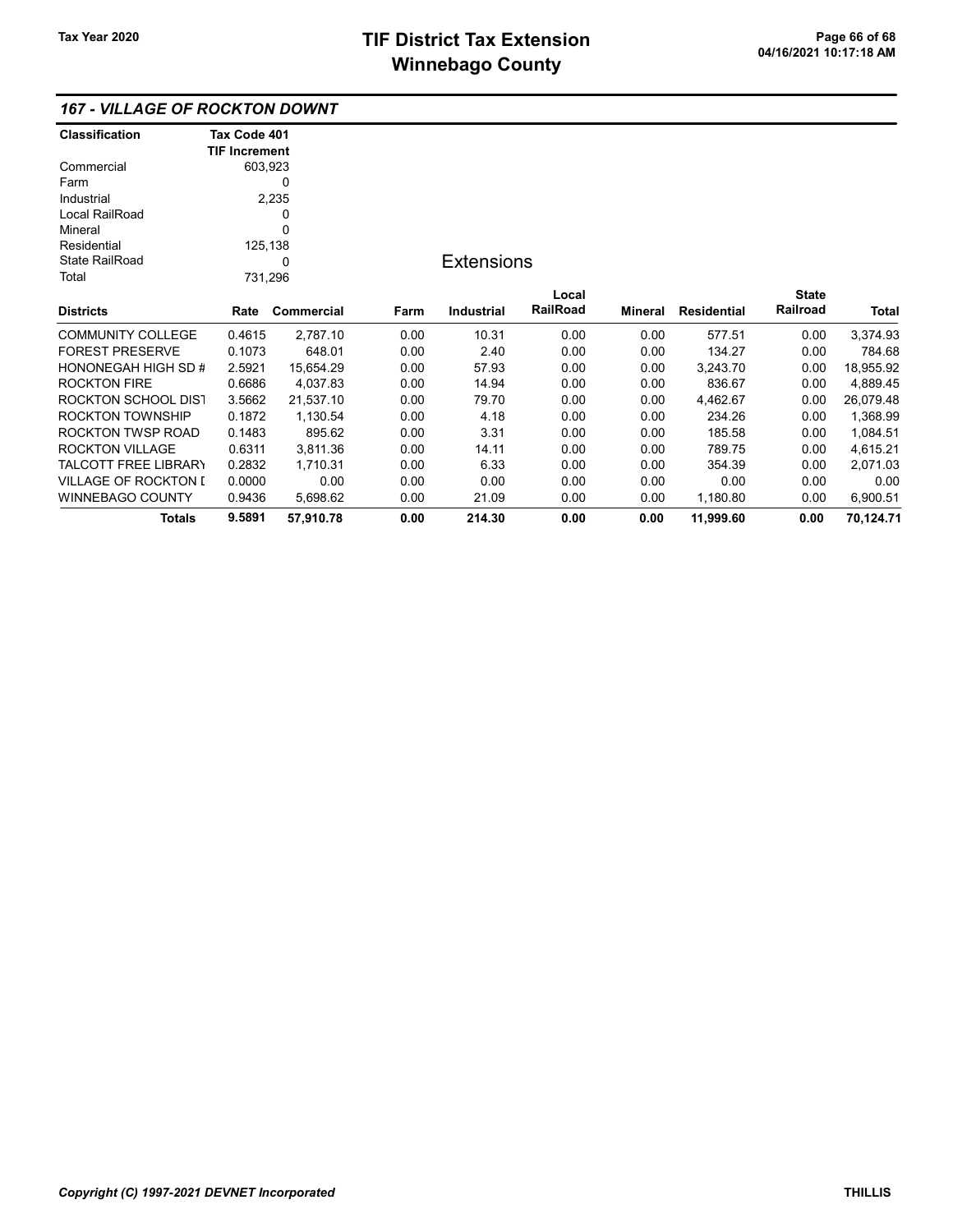## TIF District Tax Extension Page 67 of 68<br>04/16/2021 10:17:18 AM **Winnebago County**

### 168 - AMEROCK HOTEL TIF

| <b>Classification</b>      | Tax Code 460         |            |      |                   |          |         |                    |                 |            |
|----------------------------|----------------------|------------|------|-------------------|----------|---------|--------------------|-----------------|------------|
|                            | <b>TIF Increment</b> |            |      |                   |          |         |                    |                 |            |
| Commercial                 | 2,658,715            |            |      |                   |          |         |                    |                 |            |
| Farm                       |                      | 0          |      |                   |          |         |                    |                 |            |
| Industrial                 |                      | 0          |      |                   |          |         |                    |                 |            |
| Local RailRoad             |                      | 0          |      |                   |          |         |                    |                 |            |
| Mineral                    |                      | 0          |      |                   |          |         |                    |                 |            |
| Residential                |                      | 0          |      |                   |          |         |                    |                 |            |
| <b>State RailRoad</b>      |                      | 0          |      | <b>Extensions</b> |          |         |                    |                 |            |
| Total                      | 2,658,715            |            |      |                   |          |         |                    |                 |            |
|                            |                      |            |      |                   | Local    |         |                    | <b>State</b>    |            |
| <b>Districts</b>           | Rate                 | Commercial | Farm | <b>Industrial</b> | RailRoad | Mineral | <b>Residential</b> | <b>Railroad</b> | Total      |
| AMEROCK HOTEL TIF          | 0.0000               | 0.00       | 0.00 | 0.00              | 0.00     | 0.00    | 0.00               | 0.00            | 0.00       |
| <b>COMMUNITY COLLEGE</b>   | 0.4615               | 12,269.97  | 0.00 | 0.00              | 0.00     | 0.00    | 0.00               | 0.00            | 12,269.97  |
| <b>FOREST PRESERVE</b>     | 0.1073               | 2,852.80   | 0.00 | 0.00              | 0.00     | 0.00    | 0.00               | 0.00            | 2,852.80   |
| <b>GREATER RKFD AIRPOR</b> | 0.0987               | 2,624.15   | 0.00 | 0.00              | 0.00     | 0.00    | 0.00               | 0.00            | 2,624.15   |
| ROCK RIVER WATER RE        | 0.1795               | 4,772.39   | 0.00 | 0.00              | 0.00     | 0.00    | 0.00               | 0.00            | 4,772.39   |
| ROCKFORD CITY              | 2.7943               | 74,292.47  | 0.00 | 0.00              | 0.00     | 0.00    | 0.00               | 0.00            | 74,292.47  |
| ROCKFORD CITY LIBRAI       | 0.4343               | 11,546.80  | 0.00 | 0.00              | 0.00     | 0.00    | 0.00               | 0.00            | 11,546.80  |
| ROCKFORD PARK DISTF        | 1.0042               | 26,698.82  | 0.00 | 0.00              | 0.00     | 0.00    | 0.00               | 0.00            | 26,698.82  |
| ROCKFORD SCHOOL DIS        | 6.5857               | 175,094.99 | 0.00 | 0.00              | 0.00     | 0.00    | 0.00               | 0.00            | 175,094.99 |
| ROCKFORD TOWNSHIP          | 0.1233               | 3,278.20   | 0.00 | 0.00              | 0.00     | 0.00    | 0.00               | 0.00            | 3,278.20   |
| ROCKFORD TWSP ROAI         | 0.1260               | 3,349.98   | 0.00 | 0.00              | 0.00     | 0.00    | 0.00               | 0.00            | 3,349.98   |
| WINNEBAGO COUNTY           | 0.9436               | 25,087.63  | 0.00 | 0.00              | 0.00     | 0.00    | 0.00               | 0.00            | 25,087.63  |
| <b>Totals</b>              | 12.8584              | 341,868.20 | 0.00 | 0.00              | 0.00     | 0.00    | 0.00               | 0.00            | 341.868.20 |